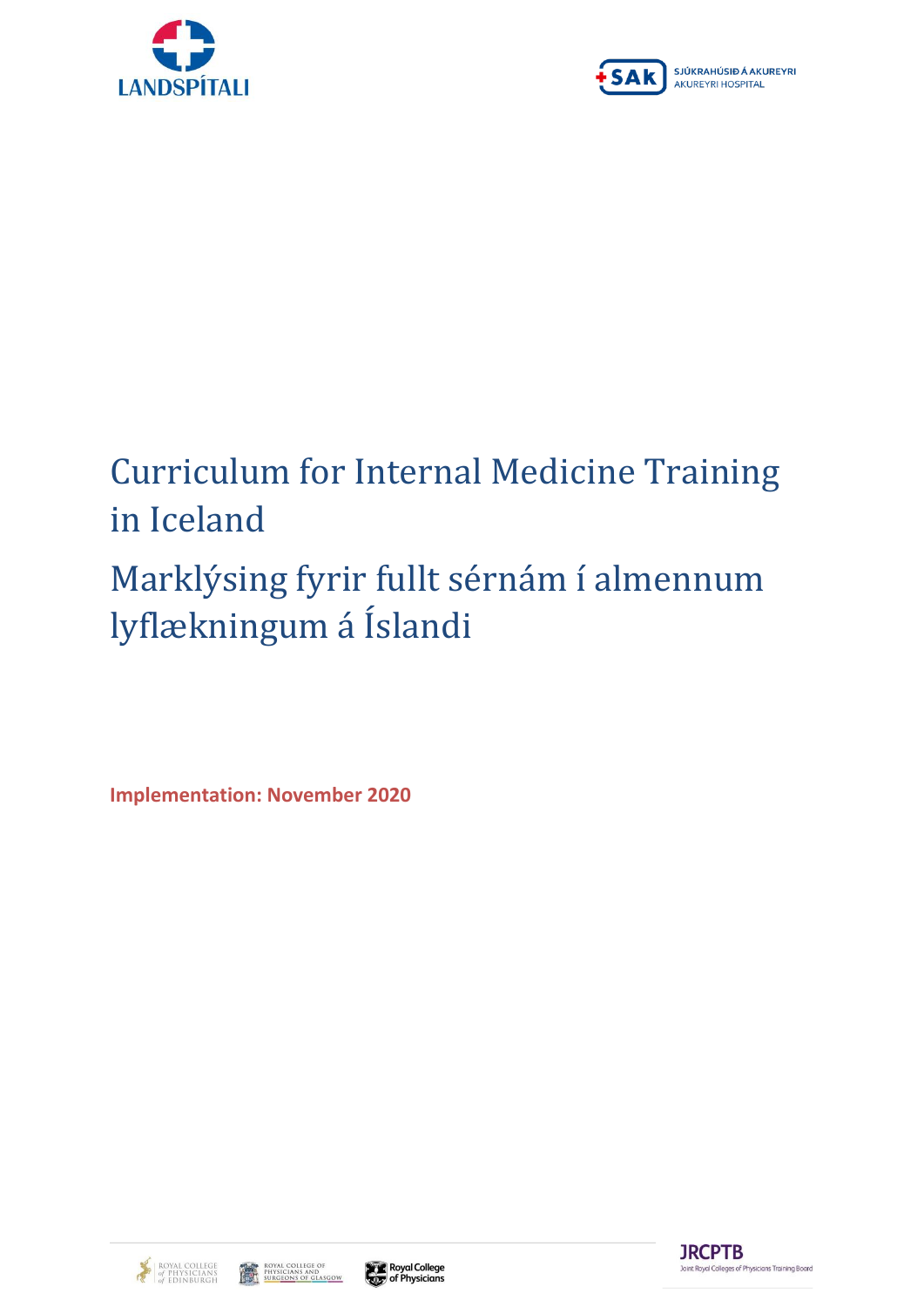# **Contents**

| 1.  | Introduction                                                    | 4  |
|-----|-----------------------------------------------------------------|----|
| 2.  | <b>Purpose</b>                                                  | 4  |
|     | 2.1 Purpose of the curriculum                                   | 4  |
|     | 2.2 High level curriculum outcomes - capabilities in practice   | 7  |
|     | 2.3 Interdependencies, flexibility and transferability          | 8  |
|     | 2.4 Training pathway                                            | 9  |
|     | 2.5 Duration of training                                        | 9  |
|     | 2.6 Generic Professional Capabilities and Good Medical Practice | 10 |
| 3.  | <b>Content of Learning</b>                                      | 11 |
|     | 3.1 Capabilities in practice                                    | 11 |
|     | 3.2 Generic capabilities in practice                            | 12 |
|     | 3.3 Clinical capabilities in practice                           | 17 |
|     | <b>3.4 Presentations and conditions</b>                         | 23 |
|     | <b>3.5 Practical procedures</b>                                 | 31 |
| 4.  | <b>Learning and Teaching</b>                                    | 34 |
|     | 4.1 The training programme                                      | 34 |
|     | 4.2 Teaching and learning methods                               | 39 |
|     | 4.3 Academic training                                           | 43 |
|     | <b>4.4 Leadership Training</b>                                  | 44 |
|     | 4.5 Training in Medical Education                               | 44 |
| 5.  | <b>Programme of Assessment</b>                                  | 44 |
|     | 5.1 Purpose of assessment                                       | 44 |
|     | 5.2 Programme of Assessment                                     | 45 |
|     | 5.3 Assessment of CiPs                                          | 46 |
|     | 5.4 Critical progression points                                 | 47 |
|     | 5.5 Evidence of progress                                        | 50 |
|     | 5.6 Decisions on progress (ARCP)                                | 53 |
|     | 5.7 Assessment blueprint                                        | 54 |
| 6.  | <b>Supervision and feedback</b>                                 | 57 |
|     | <b>6.1 Supervision</b>                                          | 57 |
|     | <b>6.2 Appraisal</b>                                            | 59 |
| 7.  | <b>Quality Management</b>                                       | 60 |
| 8.  | Intended use of curriculum by trainers and trainees             | 61 |
| 9.  | <b>References</b>                                               | 63 |
| 10. | Glossary/orðskýringar                                           | 64 |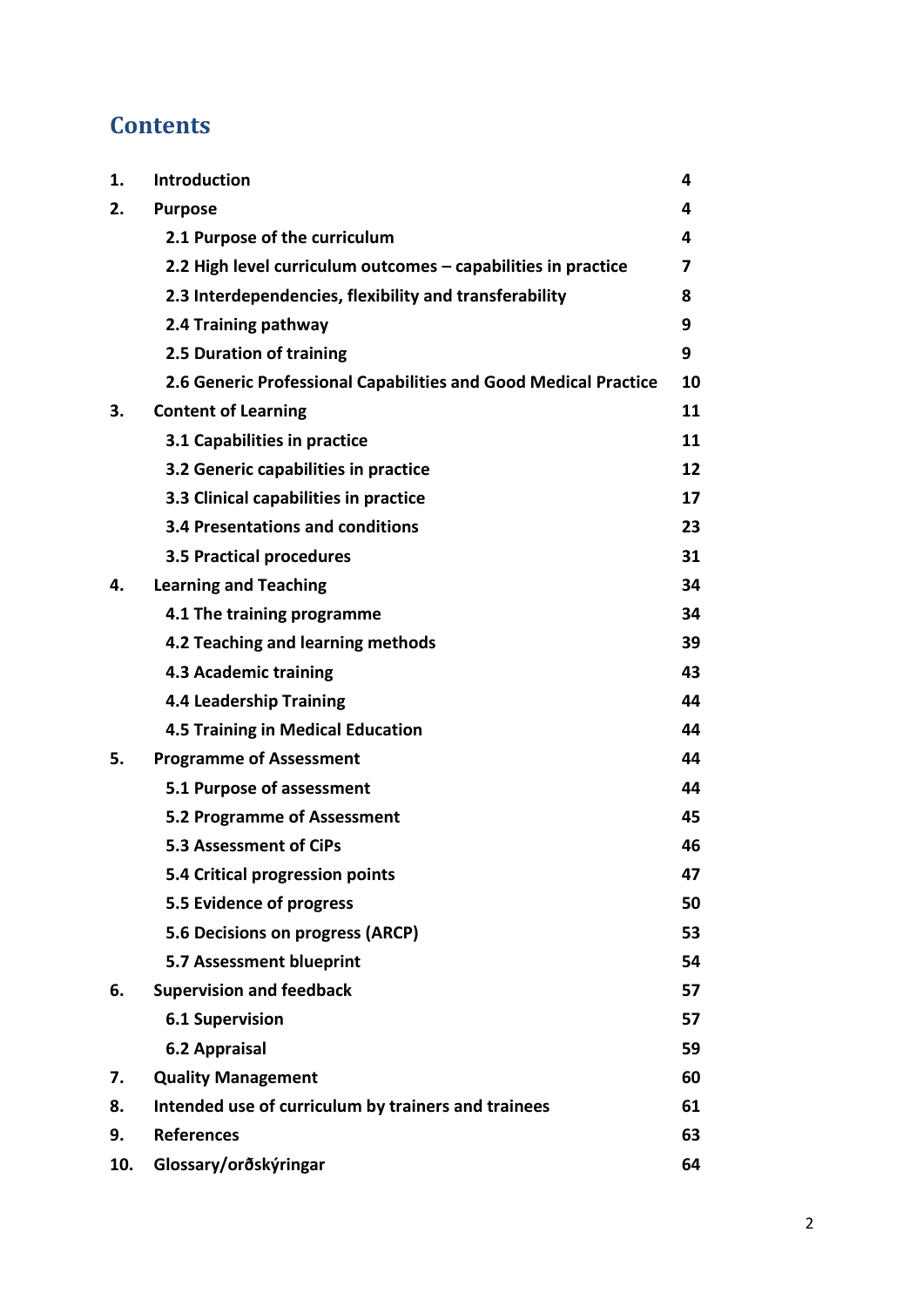### **Formáli**

Marklýsing þessi lýsir fullu fimm ára sérnámi í almennum lyflækningum á Íslandi. Sérnámið hentar læknum sem lokið hafa starfsnámi (kandídatsári), eða sambærilegri þjálfun, og hyggjast öðlast sérfræðiréttindi í almennum lyflækningum. Marklýsingin lýsir innihaldi, framkvæmd og kröfum námsins og þar með forsendum námslokavottorðs og umsóknar um sérfræðileyfi. Læknar sem ljúka sérnámi þessu á fullnægjandi hátt uppfylla þannig kröfur alþjóðlegra sérfræðiviðurkenninga (EFQ) í faginu og geta starfað sem slíkir á Íslandi og í öðrum Evrópuríkum þegar sótt hefur verið um viðeigandi leyfi.

Sérnám í almennum lyflækningum á Íslandi hefur hingað til aðeins verið mögulegt að hluta. Í samræmi við reglugerð 467/2015 var marklýsing byggð á Core Medical Training í Bretlandi fyrst samþykkt árið 2016. Árið 2019 var sú marklýsing endurnýjuð en byggð á IM stage 1 (Internal Medicine Training stage 1) marklýsingu Breta. Þessi marklýsing fulls sérnáms í almennum lyflækningum á Íslandi er byggð á sama breska grunni, og þannig rökrétt framhald fyrri innleiðinga. Við gerð þessarar marklýsingar var stuðst við marklýsingar IM stage 1 og IM stage 2, sem samanlagt á sama hátt og hér, gilda til sérfræðiviðurkenningar í faginu í Bretlandi.

Í Bretlandi er umræddum marklýsingum umsýslað af the Joint Royal Colleges of Physicians Training Board (JRCPTB), en samþykktar af og birtar á vef General Medical Council (GMC). Sérnám í læknisfræði á Íslandi fer hins vegar fram á ábyrgð Framkvæmdastjóra Lækninga viðkomandi heilbrigðisstofnunar, en er samþykkt og undir eftirliti mats- og hæfisnefndar sem starfar á forræði Heilbrigðisráðuneytis samkvæmt reglugerð 467/2015. Eins og þar kemur fram er hægt að ljúka sérnámi í almennum lyflækningum á að lágmarki 5 árum, svo lengi sem hæfnikröfum samþykktrar marklýsingar sé uppfyllt.

Marklýsing þessi lýsir þannig forsendum, innihaldi, hæfnikröfum og framkvæmd fulls sérnáms í almennum lyflækningum á Íslandi til sérfræðiviðurkenningar, ásamt því að lýsa matskerfi, framvinduviðmiðum og handleiðarakerfi námsins. Fullnægjandi framgangur og viðeigandi námslokavottorð gerir sérnámslækni þannig kleift að sækja um sérfræðiviðurkenningu í almennum lyflækningum og þannig hæfi til sjálfstæðra starfa sem sérfræðingur á Íslandi, Bretlandi og öðrum Evrópuríkjum.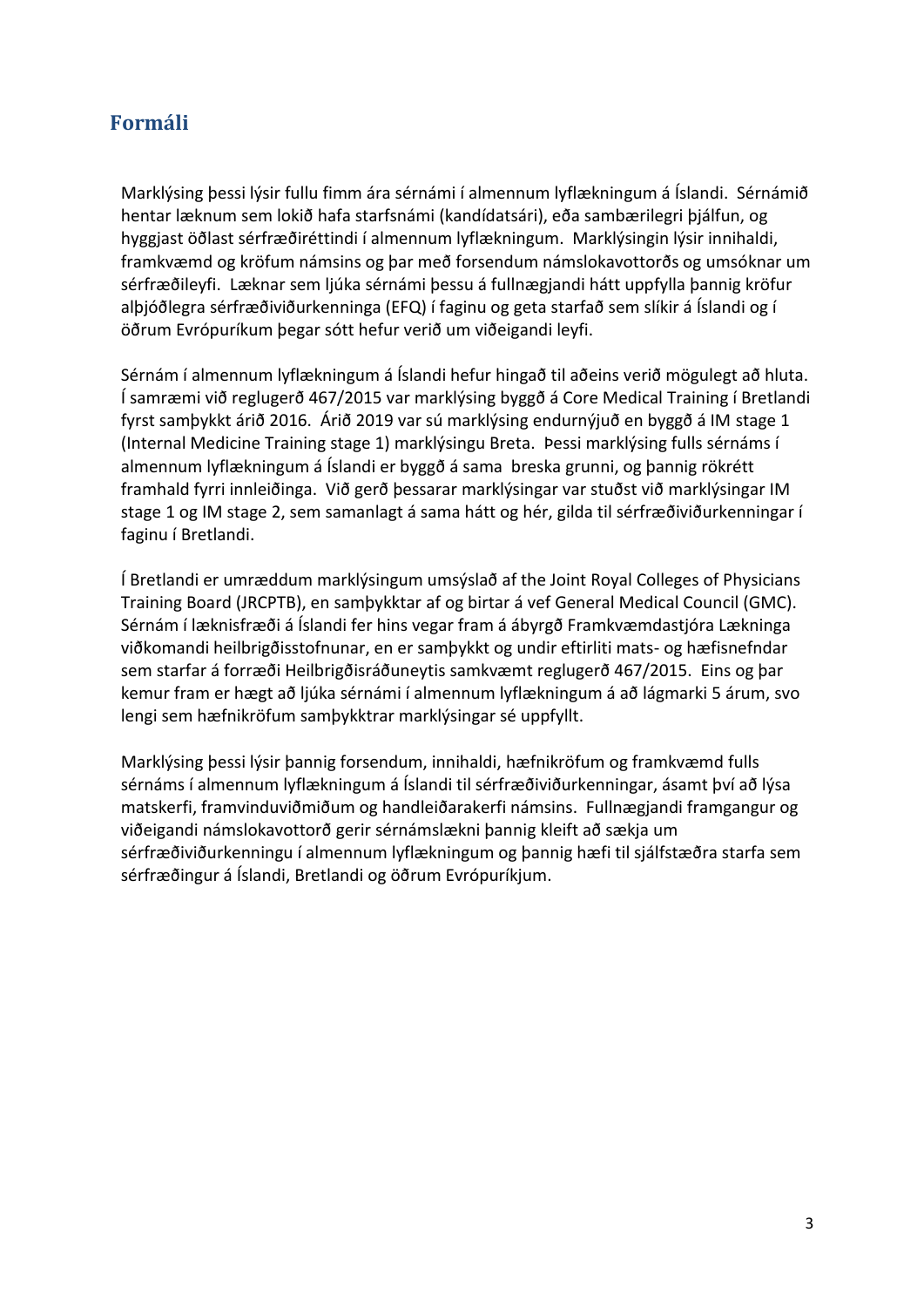### **1. Introduction**

Training in Internal Medicine (IM) will take trainees who have completed Foundation Year training (Kandídatsár),or equivalent, to the level at which they have the capabilities required to acquire a certificate of completion of training (CCT) in Internal Medicine and are thereby deemed capable of working as independent practitioners in this specialty. On completion of Internal Medicine training (IMT) the trainee becomes eligible to be granted a Evidence of Formal Qualification (EFQ ) and to successfully apply for a license to practice as a consultant physician within Internal Medicine in Iceland and within the European Union and European Economic Area by the Directorate of Health in Iceland.

This curriculum is based on the curricula for Internal Medicine Stage 1 training (IMT1) and the curriculum for Internal Medicine Stage 2 training (IMT2) in the UK, which are managed by the Joint Royal Colleges of Physicians Training Board (JRCPTB) and agreed by the General Medical Council (GMC). Postgraduate Medical Training in Iceland is governed according to and delivered as described in the regulation on the education, rights and obligations of medical doctors and criteria for granting of licenses to practice medicine and specialist medical licenses, No. 467/2015<sup>1</sup>. As defined by this legal framework, training in Internal Medicine in Iceland can be completed within a minimum of 5 years as described in this curriculum.

This curriculum defines the purpose, content of learning, process of training and the programme of assessment for Internal Medicine training. It thereby includes the learning outcomes for a CCT and framework for the granting of EFQ in concordance with European regulations and a specialist licence in Internal Medicine in Iceland and the EU.

### **2. Purpose**

### **2.1 Purpose of the curriculum**

The purpose of the Internal Medicine curriculum is to produce doctors with the generic professional and clinical capabilities needed to take overall responsibility for management of patients presenting with a wide range of general medical symptoms and conditions. They will be particularly skilled in diagnostic reasoning, differential diagnosis, management of comorbidities, dealing with uncertainty, recognising when specialist care would (or would not) be appropriate, and determining when care should be palliative.

Doctors who complete training satisfactorily will be eligible to apply for a specialist licence in Iceland, and for a CCT or a Certificate of Eligibility for Specialist Registration via the Combined Programme (CESR CP)<sup>2</sup> and can be recommended to the GMC for inclusion on the specialist register in the UK. At completion of training they will be capable of independent unsupervised practice and will be eligible for appointment as a consultant Physician in Iceland and the European Union, or as an NHS consultant in the UK.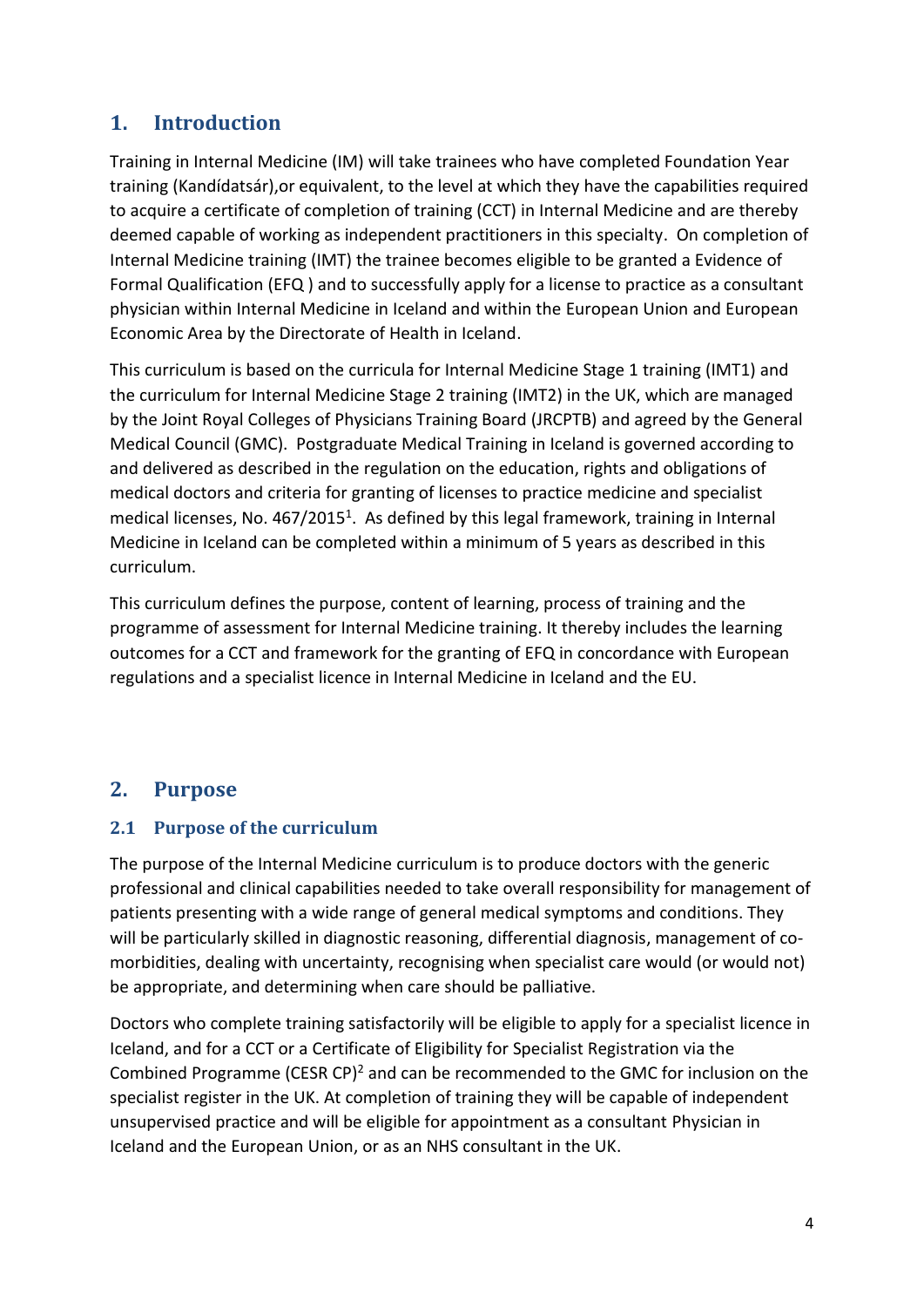Postgraduate Medical Training in Iceland has developed significantly over the last decade. In addition to the implementation of a more robust legislative framework in line with European law, with changing population- and patient demographics there was a recognised need to further advance the medical workforce with positive implications for over-all working conditions, workforce management and sustainability with an over-arching aim of improved quality of care and patient safety. For Internal Medicine, this has been achieved through collaboration with JRCPTB on the previous implementation of Core Medical Training and IM Stage 1 training for the first stages of Internal Medicine Training. The implementation of full IM training building on this same collaboration will hopefully help to further and secure this development in place.

The Shape of Training (SoT) review<sup>3</sup> reflects similar developments in the UK and was a catalyst for reform of postgraduate training of all doctors to ensure it is more patient focused, more general (especially in the early years) and with more flexibility of career structure. For physician training, the views and recommendations of SoT were similar to those of the Future Hospital Commission<sup>4</sup> and the Francis report<sup>5</sup>. With an ageing population, elderly patients exhibit co-morbidities and increasing complexity so acute medical services need a different approach to training the physician of the future.

A further driver for change in the UK was the GMC's review of the curricula and assessment standards<sup>6</sup> and introduction of the GMC's generic professional capabilities (GPCs) Framework<sup>7</sup>. From May 2017, all postgraduate curricula should be based on higher level learning outcomes and must incorporate the generic professional capabilities. A fundamental component of the GPCs is ensuring that the patient is at the centre of any consultation and decision making. To this end, communication skills are emphasised in the learning outcomes and evidenced through all work-based assessments (particularly multisource feedback – MSF). The aim is to apply these same standards to the structure and delivery of Postgraduate Medical Education in Iceland, as evident from the adaptation of this curriculum

The IM curriculum will produce a workforce that reflects the current trends of increasing patient attendances to both Primary Care and Emergency Departments. This workforce will be trained to manage complex multi- morbidity in an ageing population and be able to manage many conditions in an ambulatory capacity. There is a growing need from a service perspective for specialists with generalist skills to manage the acute unselected take and care of acutely ill patients<sup>1</sup>.

The curricula for IM Stage 1 and IM Stage 2, on which this comprehensive IM curriculum for Iceland is based, were developed with input of trainees, consultants actively involved in delivering teaching and training across the UK, service representatives and lay persons. This was through the work of the JRCPTB and the Internal Medicine Specialist Advisory Committee. The Icelandic adaptation was generated by the Training Programme Directors for Internal Medicine in Iceland, with active participation from medical specialists and

 $1$ Take: Enska orðið "take" er notað yfir bráðar innlagnir á lyflækningadeildir; innlagnarvakt eða tímabil starfa innan bráðalyflækningadeilda þar sem innlagnir eiga sér stað.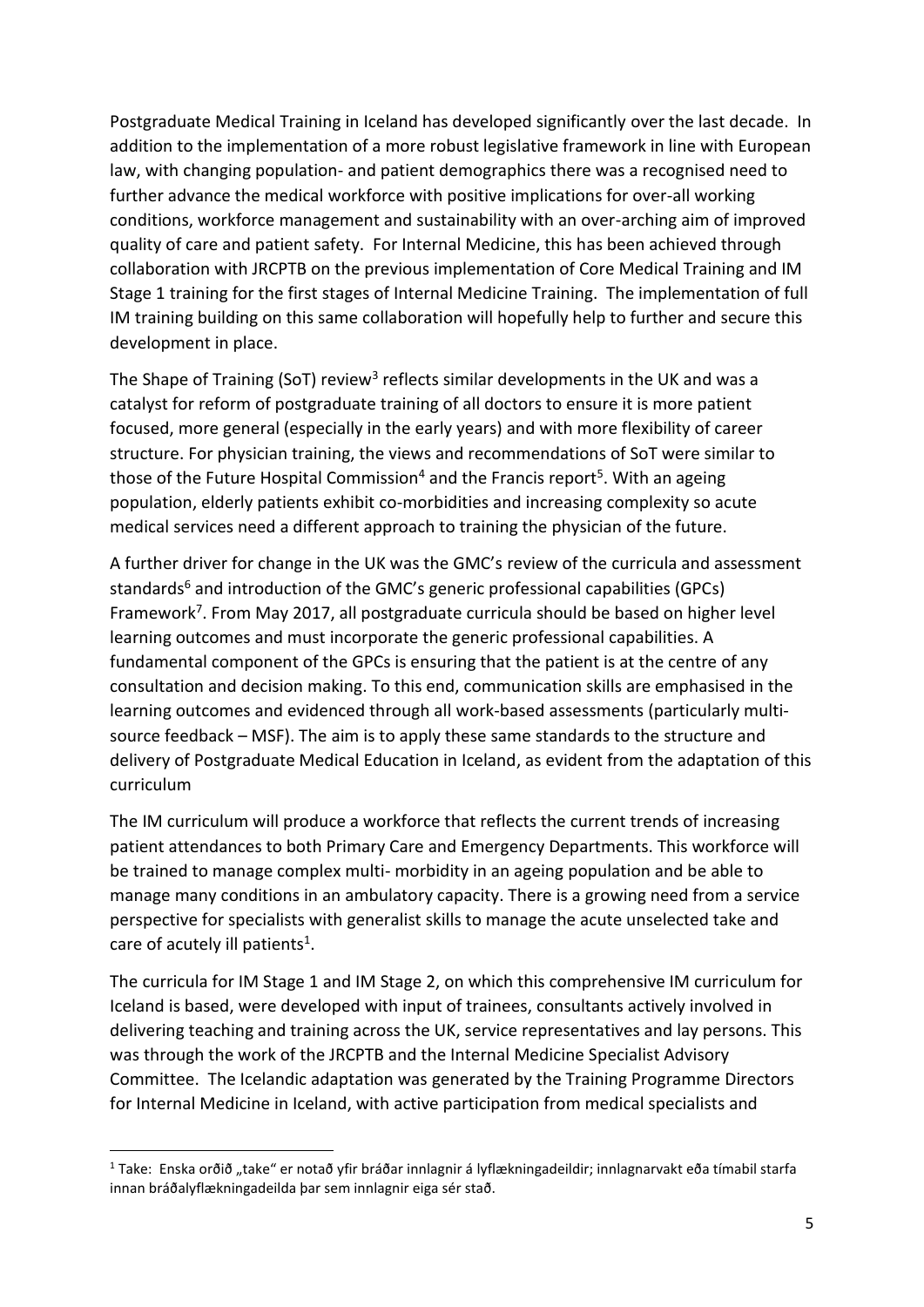trainee representatives. The curriculum meets the European Training Requirements in Internal Medicine.

The purpose of this curriculum is to ensure that the trainee develops the full range of generic professional capabilities and underlying knowledge and skills, specifically their application in the practice of internal medicine.

### The objectives of the curriculum are:

- to set out a range of specific professional capabilities that encompass all knowledge, skills and activities needed to practise internal medicine at consultant level;
- to set expected standards of knowledge and performance of various professional skills and activities at each stage;
- to suggest indicative training times and experiences needed to achieve the required standards.

### The model for physician training and the IM curriculum will:

- Ensure trainee physicians can provide safe and effective care for patients presenting with acute medical problems
- Ensure that internal medicine doctors develop and demonstrate the essential capabilities for ongoing management of patients with both acute and long-term conditions
- Ensure that trainee physicians can acquire and demonstrate all of the GPCs, including communication skills
- Allow flexibility between specialties through GPCs and higher-level learning outcomes
- Further develop the attributes of professionalism, particularly recognition of the primacy of patient welfare that is required for safe and effective care of those with both acute and long-term conditions, and develop physicians who ensure patients' views are central to all decision making
- Provide the opportunity to develop leadership, team working and supervisory skills in order to deliver care in the setting of a contemporary multidisciplinary team and to work towards making independent clinical decisions with appropriate support
- Build on the knowledge, skills and attitudes that were acquired during undergraduate and foundation training

In line with Icelandic and European law, full IM training can be completed within a minimum of 5 years in total, if the required capabilities for a CCT are achieved. The first three years of IM training in Iceland are based on IMT1 in the UK with a comparable assessment system, training, outcomes, and critical progression points. In this curriculum this earlier stage of training may be referred to as IMT1. This is followed by a minimum of two years dedicated IM training, which is based on the comparable IM2 curriculum. In this curriculum these latter two years of higher specialty training may be referred to as IMT2.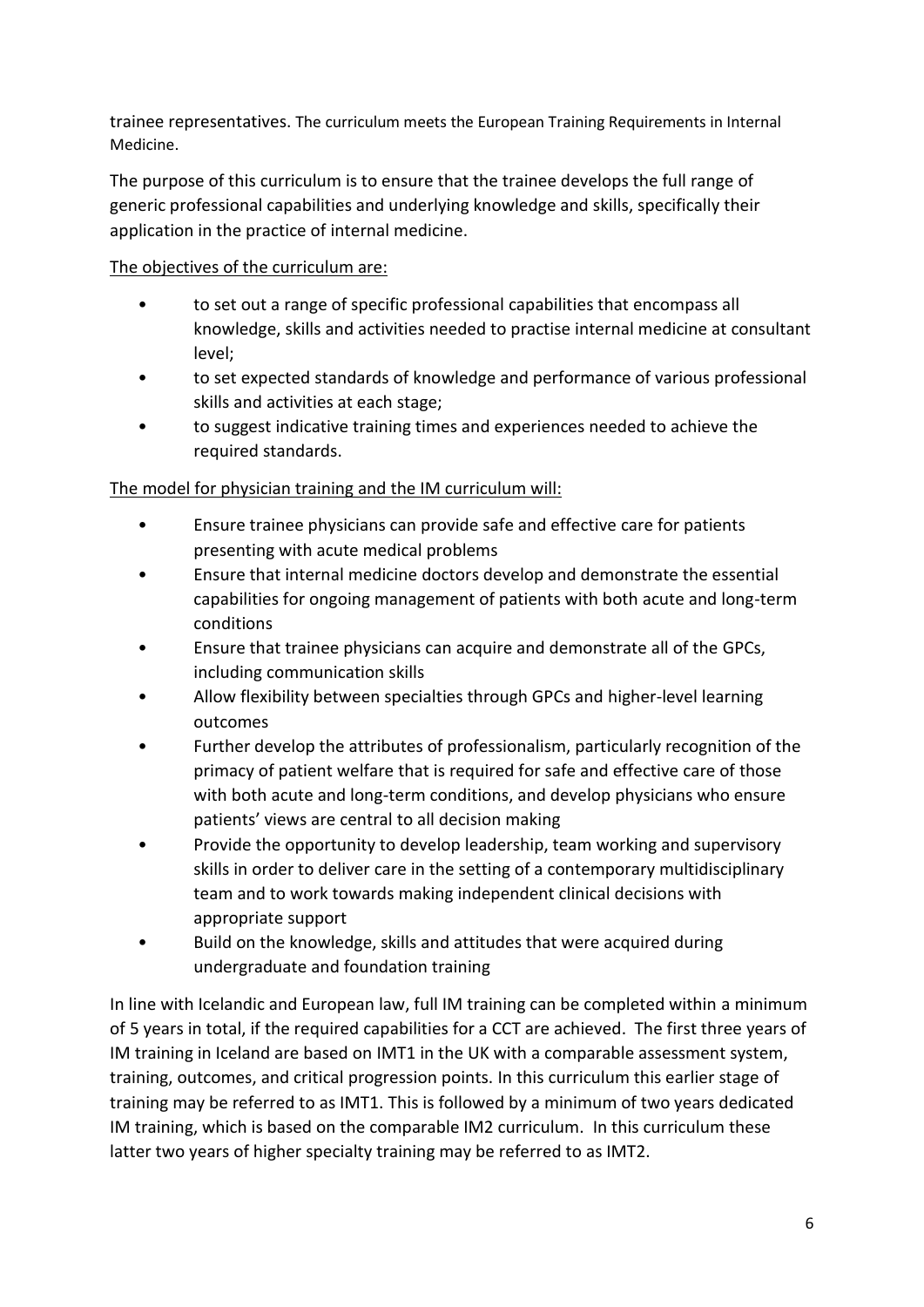Competitive entry into IMT in Iceland will take place following Foundation Year training (or comparable), as defined in the Icelandic Reference Guide to Core Medical Training<sup>8</sup> and Human Resources Management<sup>9</sup>. Competitive entry into the later stages of IM training (IMT2) can also take place following trainees successfully completing Core Medical Training (CMT) with adequate IMT1 equivalent outcomes, IMT1 or Acute Care Common Stem (Acute Medicine) with adequate IMT1 equivalent outcomes.

There will be a critical progression point at the end of higher specialist training to ensure trainees have the required capabilities for a CCT and EFQ in IM. On completion of training the trainee will be entrusted to manage the acute unselected take and all IM capabilities in practice (CiPs) unsupervised.

### **Scope of practice**

The scope of Internal Medicine is broad, ranging from the management of acutely unwell patients in the hospital to providing chronic care in the outpatient setting. Physicians trained in Internal Medicine have the generic professional and specialty specific capabilities needed to take overall responsibility for management of patients presenting with a wide range of general medical symptoms and conditions. They are particularly skilled in diagnostic reasoning, differential diagnosis, management of co- morbidities, dealing with uncertainty, recognising when specialist care would (or would not) be appropriate, and determining when care should be palliative. They need the ability to work within, or as leaders of, teams and systems involving other healthcare professionals to effectively provide optimal patient care. They generally work primarily as hospital-based specialists, needing to integrate their work with community based primary care colleagues, other hospital-based services (including specialist medical and surgical services), and services based in the private sector. Demonstration of involvement with multidisciplinary and multi-professional working throughout training will be required.

Doctors in training will learn in a variety of settings using a range of methods, including workplace-based experiential learning, formal postgraduate teaching and simulation-based education. All aspects of the curriculum can be adapted to facilitate less than full time training.

### **2.2 High level curriculum outcomes - capabilities in practice**

The IMT curriculum is spiral in nature. High level learning outcomes and knowledge, skills and behaviours are developed from the start of training to completion to achieve higher levels of entrustment, through comprehensive assessment and clearly defined progression points.

The capabilities in practice (CiPs) describe the professional tasks or work within the scope of Internal Medicine. These are articulated in six generic CiPs and eight clinical CiPs, which have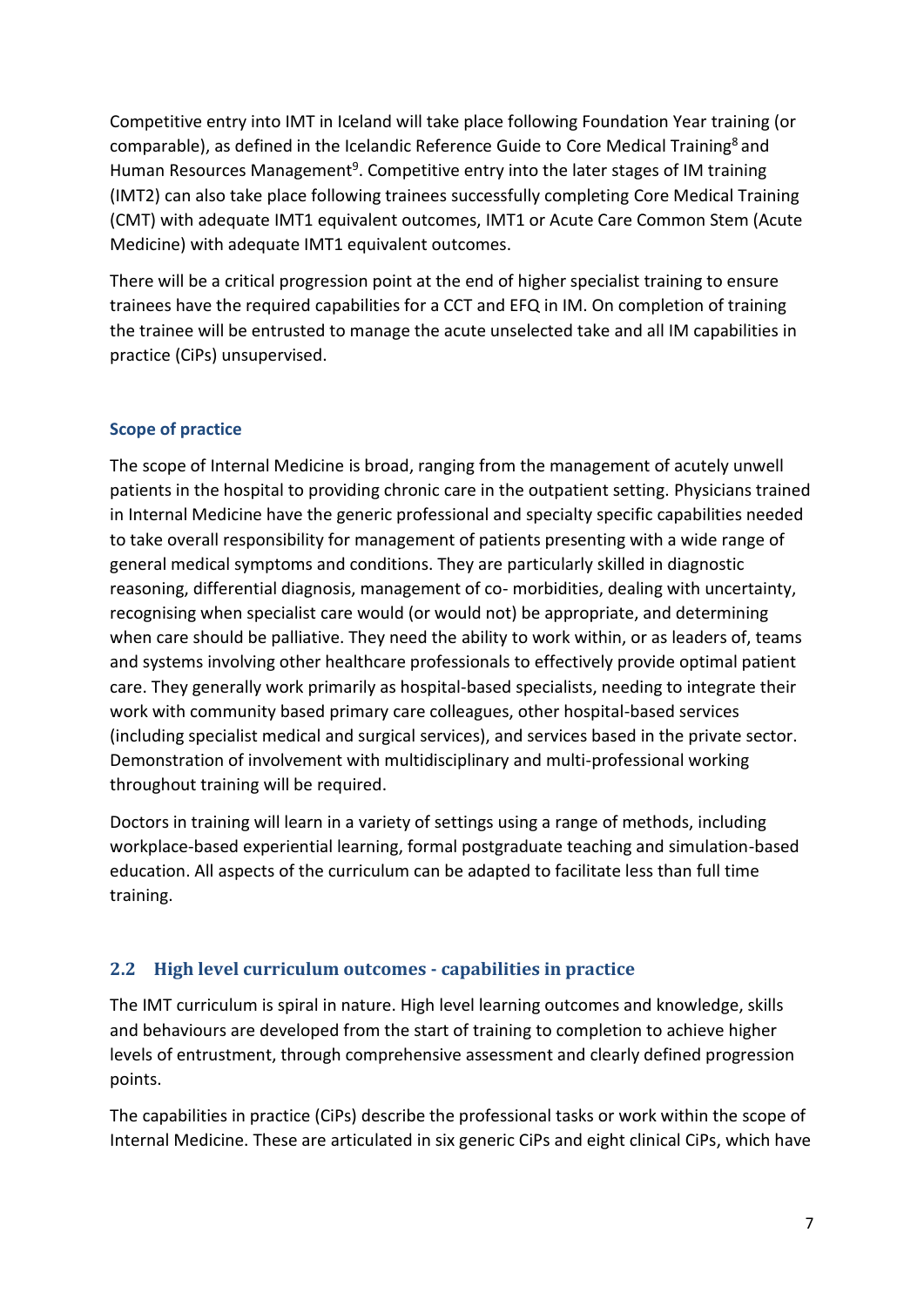been mapped to the relevant GPC domains and subsections to reflect the professional generic capabilities required.

Each CiP has a set of descriptors associated with that activity or task. Descriptors are intended to help trainees and trainers recognise the minimum level of knowledge, skills and attitudes which should be demonstrated for an entrustment decision to be made. By the completion of training and award of CCT and EFQ, the doctor must demonstrate that they are capable of unsupervised practice in all generic and clinical CiPs.

|    | Learning outcomes - capabilities in practice (CiPs)                                                                                                                         |  |  |
|----|-----------------------------------------------------------------------------------------------------------------------------------------------------------------------------|--|--|
|    | <b>Generic CiPs</b>                                                                                                                                                         |  |  |
|    | 1. Able to successfully function within Icelandic healthcare organisational and<br>management systems                                                                       |  |  |
| 2. | Able to deal with ethical and legal issues related to clinical practice                                                                                                     |  |  |
| 3. | Communicates effectively and is able to share decision making, while maintaining<br>appropriate situational awareness, professional behaviour and professional<br>judgement |  |  |
| 4. | Is focussed on patient safety and delivers effective quality improvement in patient<br>care                                                                                 |  |  |
| 5. | Carrying out research and managing data appropriately                                                                                                                       |  |  |
| 6. | Acting as a clinical teacher and clinical supervisor                                                                                                                        |  |  |
|    | <b>Clinical CiPs</b>                                                                                                                                                        |  |  |
| 1. | Managing an acute unselected take                                                                                                                                           |  |  |
| 2. | Managing an acute specialty-related take                                                                                                                                    |  |  |
| 3. | Providing continuity of care to medical inpatients, including management of<br>comorbidities and cognitive impairment                                                       |  |  |
|    | 4. Managing patients in an outpatient clinic, ambulatory or community setting,<br>including management of long-term conditions                                              |  |  |
| 5. | Managing medical problems in inpatients in other specialties and special cases                                                                                              |  |  |
| 6. | Managing a multi-disciplinary team including effective discharge planning                                                                                                   |  |  |
| 7. | Delivering effective resuscitation and managing the acutely deteriorating patient                                                                                           |  |  |
| 8. | Managing end of life and applying palliative care skills                                                                                                                    |  |  |

### **2.3 Interdependencies, flexibility and transferability**

This curriculum will allow flexibility between specialties with similar outcome-based curriculums through GPCs and higher-level learning outcomes.

It will allow trainees to train in academic medicine alongside their acquisition of generic and clinical capabilities, and these skills will be transferable across other specialties

GPCs will promote flexibility in postgraduate training as these common capabilities can be transferred from specialty to specialty. The IM generic CiPs will be shared across all physician curricula and the clinical CiPs shared across all group 1 specialties in the UK, supporting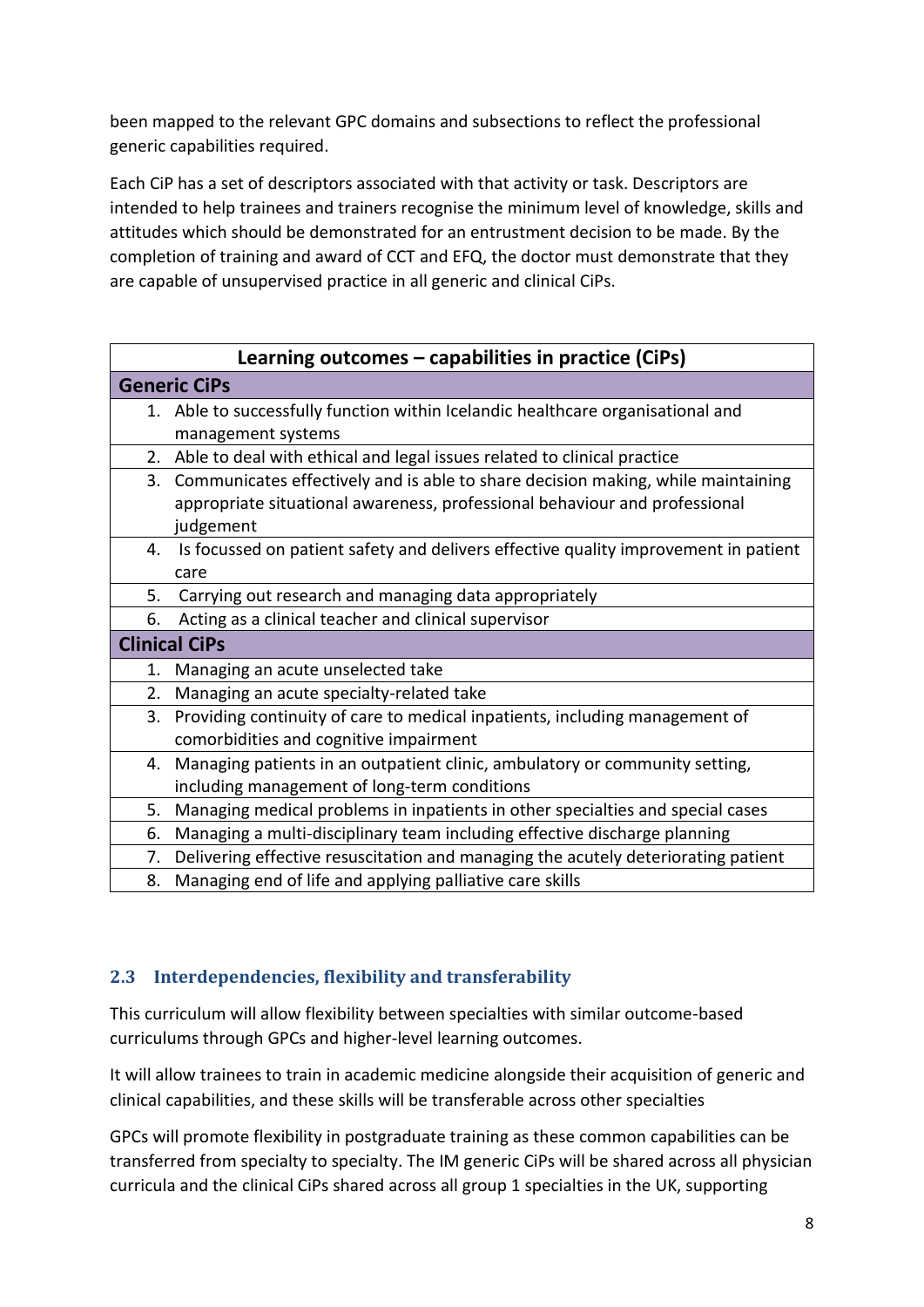flexibility for trainees to move between these specialties. The generic capabilities and mapping of the curriculum to the (GPCs) framework will facilitate transferability of learning outcomes across other related specialties and disciplines. Few other specialty curriculums in Iceland currently follow the GPC framework, but this is anticipated to change in the coming years allowing the same flexibility.

### **2.4 Training pathway**

Entry into IM training in Iceland requires successful completion of Foundation Year training (Kandídatsár/starfsnám), through a competitive recruitment process as defined in the Icelandic Reference Core Medical Training<sup>7</sup> and Human Resources Management<sup>8</sup>. There is a further possible selection point at the start of the last two years for trainees, who have chosen to complete Core Medical Training with IMT stage 1 capabilities, IMT stage 1 Training, or Acute Care Common Stem (Acute Medicine) prior to applying for full IM training. The minimum total length of training is 5 years, with a possible total extension to 6 years to achieve all capabilities through ARCP processes and critical progression points



### **The training pathway for Internal Medicine in Iceland:**

### **2.5 Duration of training**

IM Training alone will usually be completed in five years of full-time training. There may be a small number of trainees who develop more slowly and will require an extension of training in line with the Reference Guides for Postgraduate Specialty Training in the UK and Iceland (The Gold Guides) 7,9 .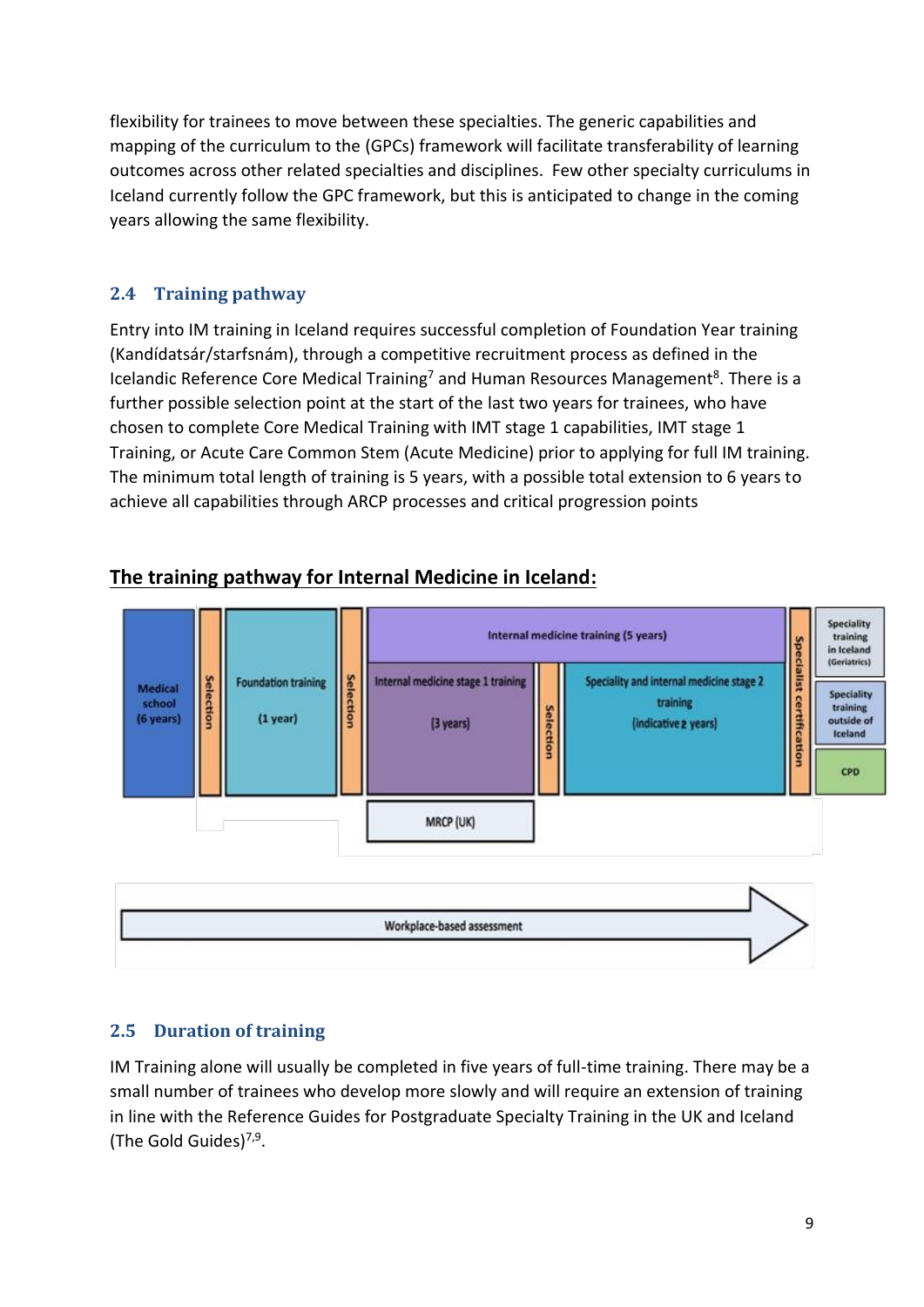#### **Less than full time training**

Trainees are entitled to opt for less than full time training programmes. Less than full time trainees should undertake a pro rata<sup>2</sup> share of the out-of-hours duties (including on-call and other out-of-hours commitments) required of their full-time colleagues in the same programme and at the equivalent stage.

Less than full time trainees should assume that their clinical training will be of a duration (5 years) pro-rata with the time indicated/recommended, but this should be reviewed in accordance with the Gold Guide.

### **2.6 Generic Professional Capabilities and Good Medical Practice**

The GMC has developed the Generic professional capabilities (GPC) framework<sup>7</sup> with the Academy of Medical Royal Colleges (AoMRC) of the UK to describe the fundamental, careerlong, generic capabilities required of every doctor. The framework describes the requirement to develop and maintain key professional values and behaviours, knowledge, and skills, using a common language. GPCs also represent a system-wide, regulatory response to the most common contemporary concerns about patient safety and fitness to practice within the medical profession. The framework will be relevant at all stages of medical education, training and practice both in the UK and Iceland.

The nine domains of the GMC's Generic Professional Capabilities



<sup>2</sup> Pro rata Hér er átt við vaktabyrði í réttu hlutfalli við dagvinnutíma.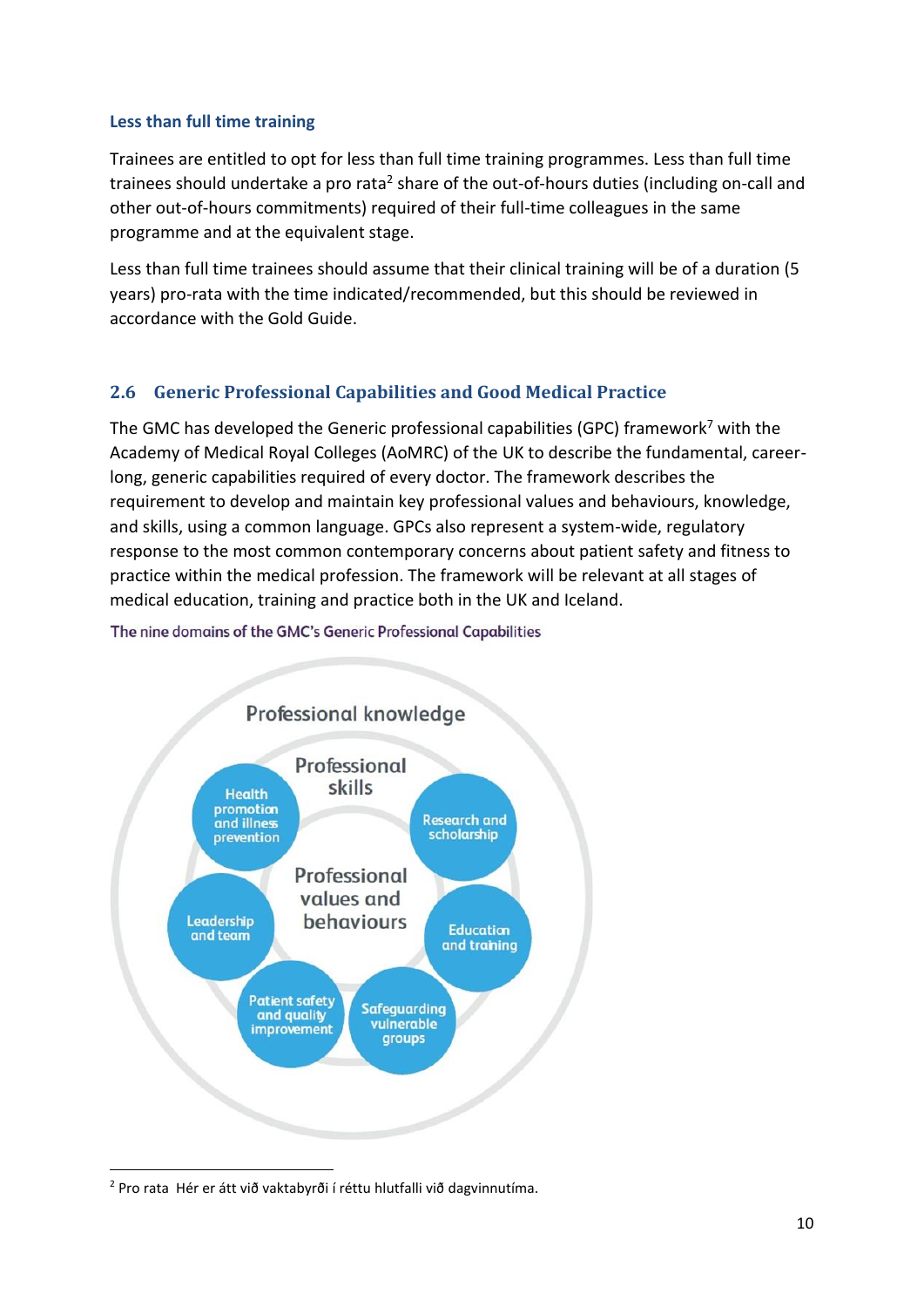Good medical practice (GMP)<sup>11</sup> (Icelandic translation "Góðir starfshættir lækna" published by the Directorate of Health)<sup>12</sup> is embedded at the heart of the GPC framework. In describing the principles, duties and responsibilities of doctors the GPC framework articulates GMP as a series of achievable educational outcomes to enable curriculum design and assessment.

The GPC framework describes nine domains with associated descriptors outlining the minimum common regulatory requirement of performance and professional behaviour for those completing a CCT or its equivalent. These attributes are common, minimum and generic standards expected of all medical practitioners achieving a CCT, EFQ or other equivalent qualifications.

The nine domains and subsections of the GPC framework are directly identifiable in the IM curriculum. They are mapped to each of the generic and clinical CiPs, which are in turn mapped to the assessment blueprints. This is to emphasise those core professional capabilities essential to safe clinical practice that must be demonstrated at every stage of training as part of the holistic development of responsible professionals.

This approach will allow early detection of issues most likely to be associated with fitness to practise and to minimise the possibility that any deficit is identified during the final phases of training.

### **3. Content of Learning**

The practice of Internal Medicine requires the generic and specialty knowledge, skills, attitudes and procedural skills to manage patients presenting with a wide range of medical symptoms and conditions. It involves particular emphasis on diagnostic reasoning, managing uncertainty, dealing with comorbidities, and recognising when specialty opinion or care is required.

The internal medicine curriculum is spiral and topics and themes will be revisited to expand understanding and expertise. The level of entrustment for capabilities in practice (CiPs) will increase as an individual progress from 'competent' to 'expert'.

### **3.1 Capabilities in practice**

CiPs describe the professional tasks or work within the scope of internal medicine. CiPs are based on the concept of entrustable professional activities<sup>13</sup> which use the professional judgement of appropriately trained, expert assessors. This is as a key aspect of the validity of assessment and a defensible way of forming global judgements of professional performance.

Each CiP has a set of descriptors associated with that activity or task. Descriptors are intended to help trainees and trainers recognise the knowledge, skills and attitudes which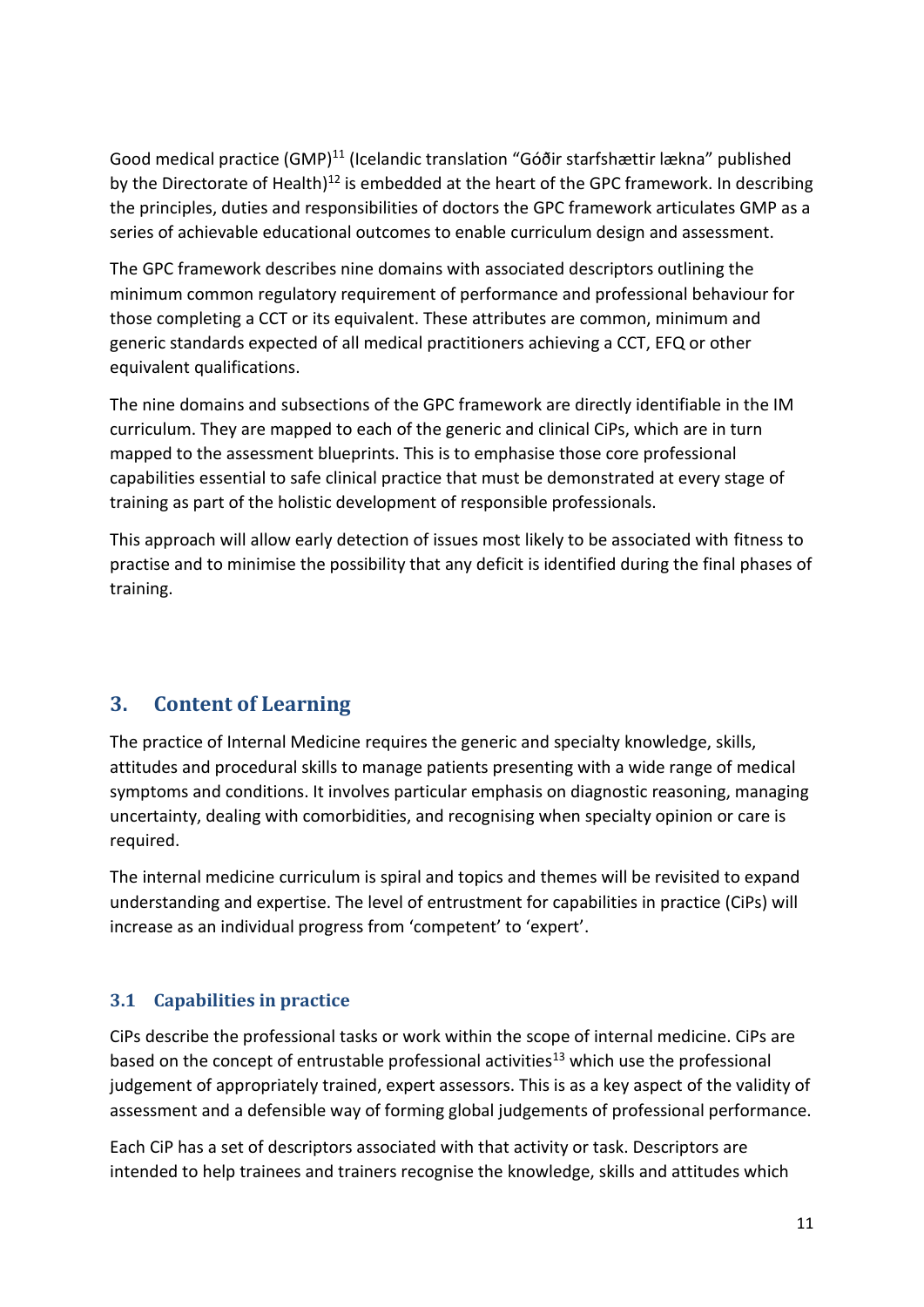should be demonstrated by internal medicine doctors. Doctors in training may use these capabilities to provide evidence of how their performance meets or exceeds the minimum expected level of performance for their year of training. The descriptors are not a comprehensive list and there are many more examples that would provide equally valid evidence of performance.

Many of the CiP descriptors refer to patient centred care and shared decision making. This is to emphasise the importance of patients being at the centre of decisions about their own treatment and care, by exploring care or treatment options and their risks and benefits and discussing choices available.

Additionally, the clinical CiPs repeatedly refer to the need to demonstrate professional behaviour with regard to patients, carers, colleagues and others. Good doctors work in partnership with patients and respect their rights to privacy and dignity. They treat each patient as an individual. They do their best to make sure all patients receive good care and treatment that will support them to live as well as possible, whatever their illness or disability. Appropriate professional behaviour should reflect the principles of GMP and the GPC framework.

In order to complete training and be eligible to apply for a specialist licence in Iceland or be recommended to the GMC for the award of CCT and entry to the specialist register, the doctor must demonstrate that they are capable of unsupervised practice in all generic and clinical CiPs. Once a trainee has achieved level 4 sign off for a CiP it will not be necessary to repeat assessment of that CiP if capability is maintained (in line with standard professional conduct).

This section of the curriculum details the 14 generic and clinical CiPs for Internal Medicine with expected levels of performance, mapping to relevant GPCs and the evidence that may be used to make an entrustment decision. The list of evidence for each CiP is not prescriptive and other types of evidence may be equally valid for that CiP.

### **3.2 Generic capabilities in practice**

The six generic CiPs cover the universal requirements of all specialties as described in GMP and the GPC framework. Assessment of the generic CiPs will be underpinned by the descriptors for the nine GPC domains and evidenced against the performance and behaviour expected at that stage of training. Satisfactory sign off will indicate that the trainee can progress to the next part of the assessment and there are no concerns. It will not be necessary to assign a level of supervision for these non-clinical CiPs.

In order to ensure consistency and transferability, the generic CiPs have been grouped under the GMP-aligned categories used in the Foundation Programme curriculum plus an additional category for wider professional practice:

- Professional behaviour and trust
- Communication, team-working and leadership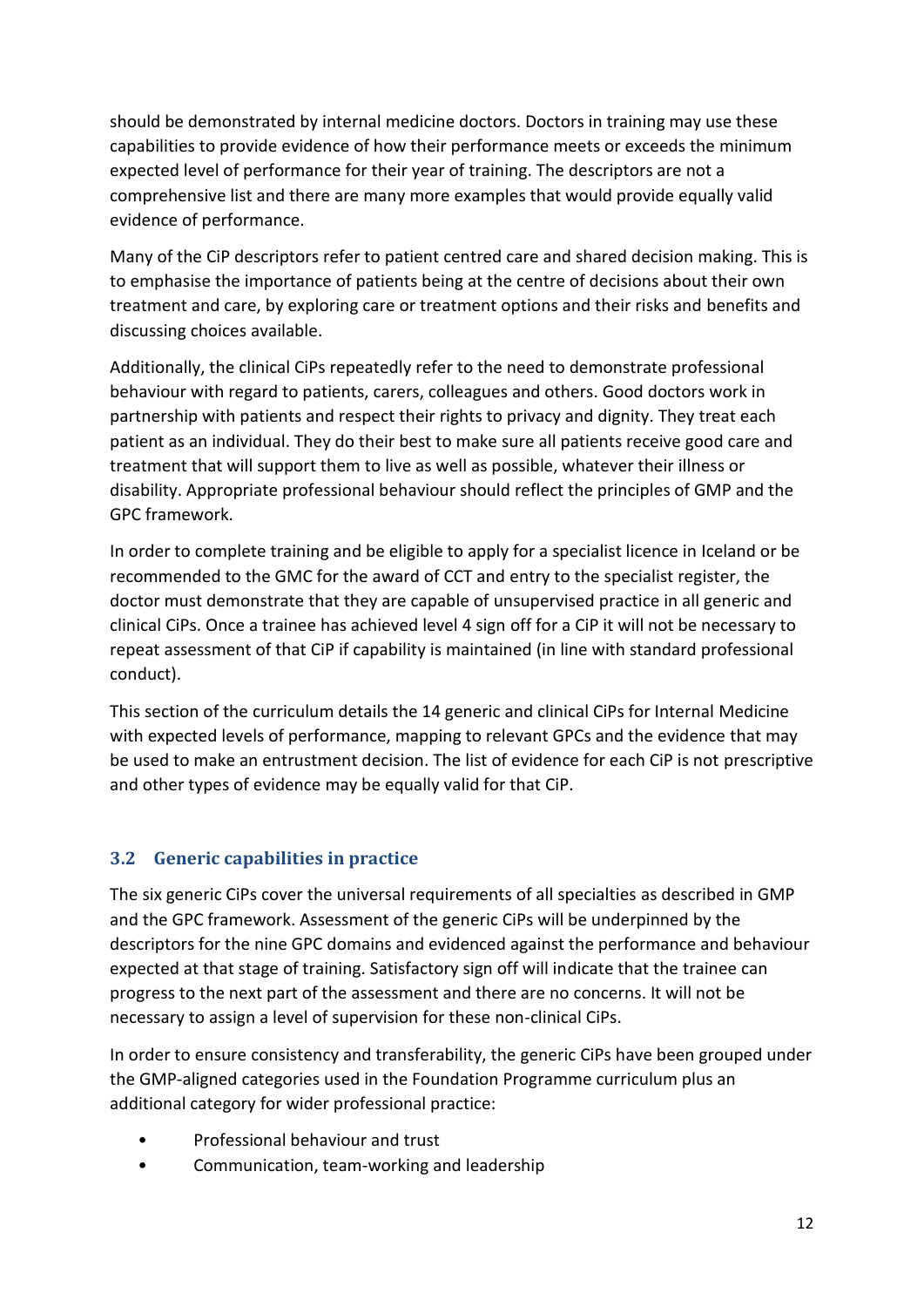- Safety and quality
- Wider professional practice

For each generic CiP there is a set of descriptors of the observable skills and behaviours which would demonstrate that a trainee has met the minimum level expected. The descriptors are not a comprehensive list and there may be more examples that would provide equally valid evidence of performance.

### **KEY**

| <b>ACAT</b>  | Acute care assessment tool                     | <b>ALS</b>          | <b>Advanced Life Support</b>                              |
|--------------|------------------------------------------------|---------------------|-----------------------------------------------------------|
| CbD          | Case-based discussion                          | <b>DOPS</b>         | Direct observation of procedural skills                   |
| <b>GCP</b>   | <b>Good Clinical Practice</b>                  | <b>MRCP</b><br>(UK) | Membership of the Royal Colleges of<br>Physicians Diploma |
| Mini-CEX     | Mini-clinical evaluation exercise              | <b>MCR</b>          | Multiple consultant report                                |
| <b>MSF</b>   | Multi source feedback                          | <b>PS</b>           | Patient survey                                            |
| <b>QIPAT</b> | Quality improvement project<br>assessment tool | T <sub>O</sub>      | Teaching observation                                      |

|                                                                                            | <b>Generic capabilities in practice (CiPs)</b>                                                                                                                                                                                                                                                                                                                                                                                                                                                                                                                                                                                                                               |  |
|--------------------------------------------------------------------------------------------|------------------------------------------------------------------------------------------------------------------------------------------------------------------------------------------------------------------------------------------------------------------------------------------------------------------------------------------------------------------------------------------------------------------------------------------------------------------------------------------------------------------------------------------------------------------------------------------------------------------------------------------------------------------------------|--|
| <b>Category 1: Professional behaviour and trust</b>                                        |                                                                                                                                                                                                                                                                                                                                                                                                                                                                                                                                                                                                                                                                              |  |
| 1. Able to function successfully within Icelandic healthcare organizational and management |                                                                                                                                                                                                                                                                                                                                                                                                                                                                                                                                                                                                                                                                              |  |
| systems                                                                                    |                                                                                                                                                                                                                                                                                                                                                                                                                                                                                                                                                                                                                                                                              |  |
| <b>Descriptors</b>                                                                         | • Aware of and adheres to professional requirements published by the relevant<br>institutions and the Directorate of Health.<br>$\bullet$ Aware of public health issues including population health, social detriments of<br>health and global health perspectives<br>• Demonstrates effective clinical leadership<br>$\bullet$ Demonstrates promotion of an open and transparent culture<br>• Keeps practice up to date through learning and teaching<br>• Demonstrates engagement in career planning<br>$\bullet$ Demonstrates capabilities in dealing with complexity and uncertainty<br>• Aware of the role and processes for commissioning (Icelandic Health Insurance) |  |
|                                                                                            | • Aware of the role of and processes for operational structures within the Icelandic<br>health care system<br>• Aware of the need to use resources wisely                                                                                                                                                                                                                                                                                                                                                                                                                                                                                                                    |  |
| <b>GPCs</b>                                                                                | Domain 1: Professional values and behaviours<br>Domain 3: Professional knowledge<br>professional requirements<br>national legislative requirements<br>$\bullet$<br>the health service and healthcare systems<br>Domain 9: Capabilities in research and scholarship                                                                                                                                                                                                                                                                                                                                                                                                           |  |
| <b>Evidence to</b>                                                                         | <b>MCR</b>                                                                                                                                                                                                                                                                                                                                                                                                                                                                                                                                                                                                                                                                   |  |
| inform decision                                                                            | <b>MSF</b>                                                                                                                                                                                                                                                                                                                                                                                                                                                                                                                                                                                                                                                                   |  |
|                                                                                            | Active role in governance structures                                                                                                                                                                                                                                                                                                                                                                                                                                                                                                                                                                                                                                         |  |
|                                                                                            | Management course<br>End of placement reports                                                                                                                                                                                                                                                                                                                                                                                                                                                                                                                                                                                                                                |  |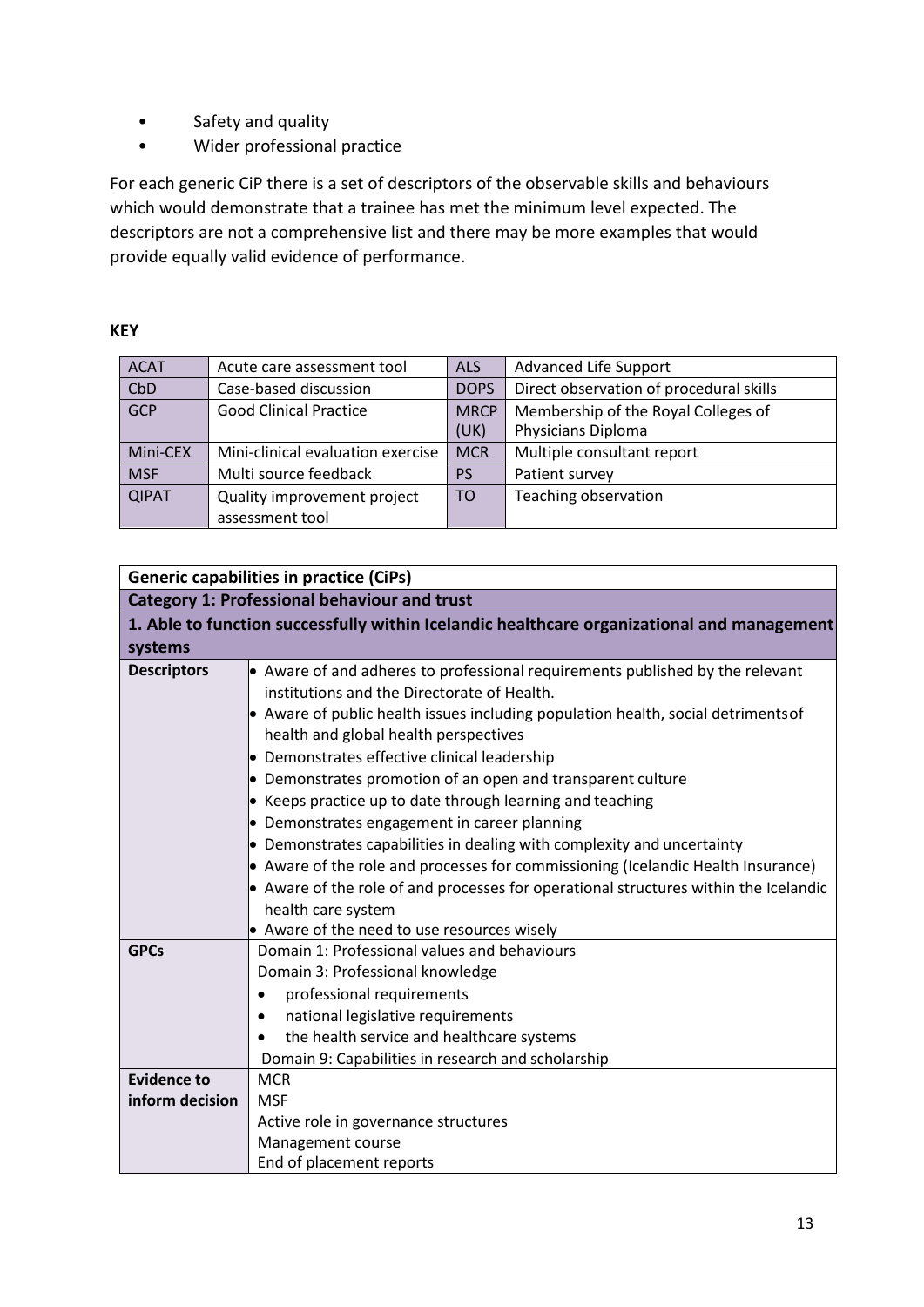| 2. Able to deal with ethical and legal issues related to clinical practice |                                                                                                             |  |
|----------------------------------------------------------------------------|-------------------------------------------------------------------------------------------------------------|--|
| <b>Descriptors</b>                                                         | • Aware of national legislation and legal responsibilities, including safeguarding                          |  |
|                                                                            | vulnerable groups                                                                                           |  |
|                                                                            | • Behaves in accordance with ethical and legal requirements                                                 |  |
|                                                                            | • Demonstrates ability to offer apology or explanation when appropriate                                     |  |
|                                                                            | • Demonstrates ability to lead the clinical team in ensuring that medico legal                              |  |
|                                                                            | factors are considered openly and consistently                                                              |  |
| <b>GPCs</b>                                                                | Domain 3: Professional knowledge                                                                            |  |
|                                                                            | professional requirements<br>$\bullet$                                                                      |  |
|                                                                            | national legislative requirements                                                                           |  |
|                                                                            | the health service and healthcare system                                                                    |  |
|                                                                            | Domain 4: Capabilities in health promotion and illness prevention                                           |  |
|                                                                            | Domain 7: Capabilities in safeguarding vulnerable groups                                                    |  |
|                                                                            | Domain 8: Capabilities in education and training                                                            |  |
| <b>Evidence to</b>                                                         | Domain 9: Capabilities in research and scholarship<br><b>MCR</b>                                            |  |
| inform decision                                                            | <b>MSF</b>                                                                                                  |  |
|                                                                            | CbD                                                                                                         |  |
|                                                                            | <b>DOPS</b>                                                                                                 |  |
|                                                                            | Mini-CEX                                                                                                    |  |
|                                                                            | MRCP(UK)                                                                                                    |  |
|                                                                            | ALS certificate                                                                                             |  |
|                                                                            | End of life care and capacity assessment                                                                    |  |
|                                                                            | End of placement reports                                                                                    |  |
|                                                                            |                                                                                                             |  |
|                                                                            | <b>Category 2: Communication, teamworking and leadership</b>                                                |  |
|                                                                            | 3. Communicates effectively and is able to share decision making, while maintaining                         |  |
|                                                                            | appropriate situational awareness, professional behaviour and professional                                  |  |
| <b>Judgement</b>                                                           |                                                                                                             |  |
| <b>Descriptors</b>                                                         | • Communicates clearly with patients and carers in a variety of settings                                    |  |
|                                                                            | • Communicates effectively with clinical and other professional colleagues                                  |  |
|                                                                            | • Identifies and manages barriers to communication (e.g. cognitive                                          |  |
|                                                                            | impairment, speech and hearing problems, capacity issues)                                                   |  |
|                                                                            | • Demonstrates effective consultation skills including effective verbaland                                  |  |
|                                                                            | nonverbal interpersonal skills                                                                              |  |
|                                                                            | • Shares decision making by informing the patient, prioritising the patient's                               |  |
|                                                                            | wishes, and respecting the patient's beliefs, concerns and expectations                                     |  |
|                                                                            | • Shares decision making with children and young people                                                     |  |
|                                                                            | • Applies management and team working skills appropriately, including                                       |  |
|                                                                            | influencing, negotiating, re-assessing priorities and effectively managing<br>complex, dynamic situations   |  |
| <b>GPCs</b>                                                                | Domain 2: Professional skills                                                                               |  |
|                                                                            | practical skills                                                                                            |  |
|                                                                            | communication and interpersonal skills                                                                      |  |
|                                                                            | dealing with complexity and uncertainty                                                                     |  |
|                                                                            | clinical skills (history taking, diagnosis and medical management; consent;                                 |  |
|                                                                            | humane interventions; prescribing medicines safely; using medical devices                                   |  |
|                                                                            | safely; infection control and communicable disease)<br>Domain 5: Capabilities in leadership and teamworking |  |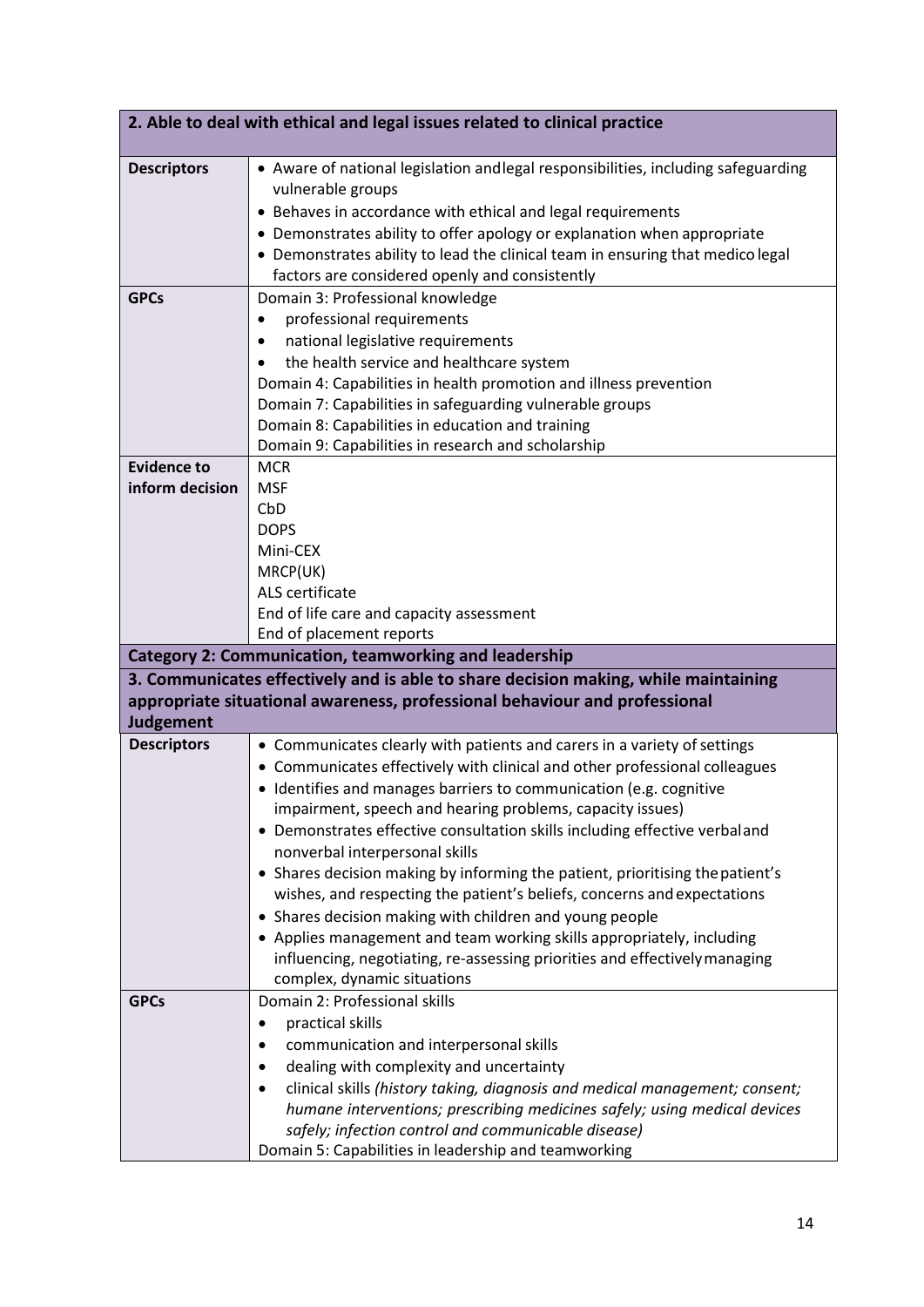| <b>Evidence to</b>                                       | <b>MCR</b>                                                                                                    |  |
|----------------------------------------------------------|---------------------------------------------------------------------------------------------------------------|--|
| inform decision                                          | <b>MSF</b>                                                                                                    |  |
|                                                          | PS                                                                                                            |  |
|                                                          | MRCP(UK)                                                                                                      |  |
|                                                          | End of placement reports                                                                                      |  |
|                                                          | ES report                                                                                                     |  |
| <b>Category 3: Safety and quality</b>                    |                                                                                                               |  |
|                                                          | 4. Is focussed on patient safety and delivers effective quality improvement in patient                        |  |
| care                                                     |                                                                                                               |  |
| <b>Descriptors</b>                                       | • Makes patient safety a priority in clinical practice                                                        |  |
|                                                          | • Raises and escalates concerns where there is an issue with patient safety or                                |  |
|                                                          | quality of care                                                                                               |  |
|                                                          | • Demonstrates commitment to learning from patient safety investigations and                                  |  |
|                                                          | complaints                                                                                                    |  |
|                                                          | • Shares good practice appropriately                                                                          |  |
|                                                          | • Contributes to and delivers quality improvement                                                             |  |
|                                                          | • Understands basic Human Factors principles (mannlegir samskiptabættir)                                      |  |
|                                                          | and practice at individual, team, organisational and system levels                                            |  |
|                                                          | • Understands the importance of non-technical skills and crisis resource                                      |  |
|                                                          | management                                                                                                    |  |
|                                                          | • Recognises and works within limit of personal competence                                                    |  |
|                                                          | • Avoids organising unnecessary investigations or prescribing poorly evidenced                                |  |
|                                                          | treatments                                                                                                    |  |
| <b>GPCs</b>                                              | Domain 1: Professional values and behaviours                                                                  |  |
|                                                          | Domain 2: Professional skills                                                                                 |  |
|                                                          | practical skills                                                                                              |  |
|                                                          | communication and interpersonal skills                                                                        |  |
|                                                          | dealing with complexity and uncertainty<br>$\bullet$                                                          |  |
|                                                          | clinical skills (history taking, diagnosis and medical management; consent;<br>$\bullet$                      |  |
|                                                          | humane interventions; prescribing medicines safely; using medical devices                                     |  |
|                                                          | safely; infection control and communicable disease)                                                           |  |
|                                                          | Domain 3: Professional knowledge                                                                              |  |
|                                                          | professional requirements                                                                                     |  |
|                                                          | national legislative requirements                                                                             |  |
|                                                          | the health service and healthcare system<br>Domain 4: Capabilities in health promotion and illness prevention |  |
|                                                          | Domain 5: Capabilities in leadership and teamworking                                                          |  |
|                                                          | Domain 6: Capabilities in patient safety and                                                                  |  |
|                                                          | quality improvement                                                                                           |  |
|                                                          | patient safety<br>$\bullet$                                                                                   |  |
|                                                          | quality improvement                                                                                           |  |
| <b>Evidence to</b>                                       | <b>MCR MSF QIPAT</b>                                                                                          |  |
| inform decision                                          | End of placement reports                                                                                      |  |
|                                                          |                                                                                                               |  |
|                                                          |                                                                                                               |  |
| <b>Category 4: Wider professional practice</b>           |                                                                                                               |  |
| 5. Carrying out research and managing data appropriately |                                                                                                               |  |
|                                                          |                                                                                                               |  |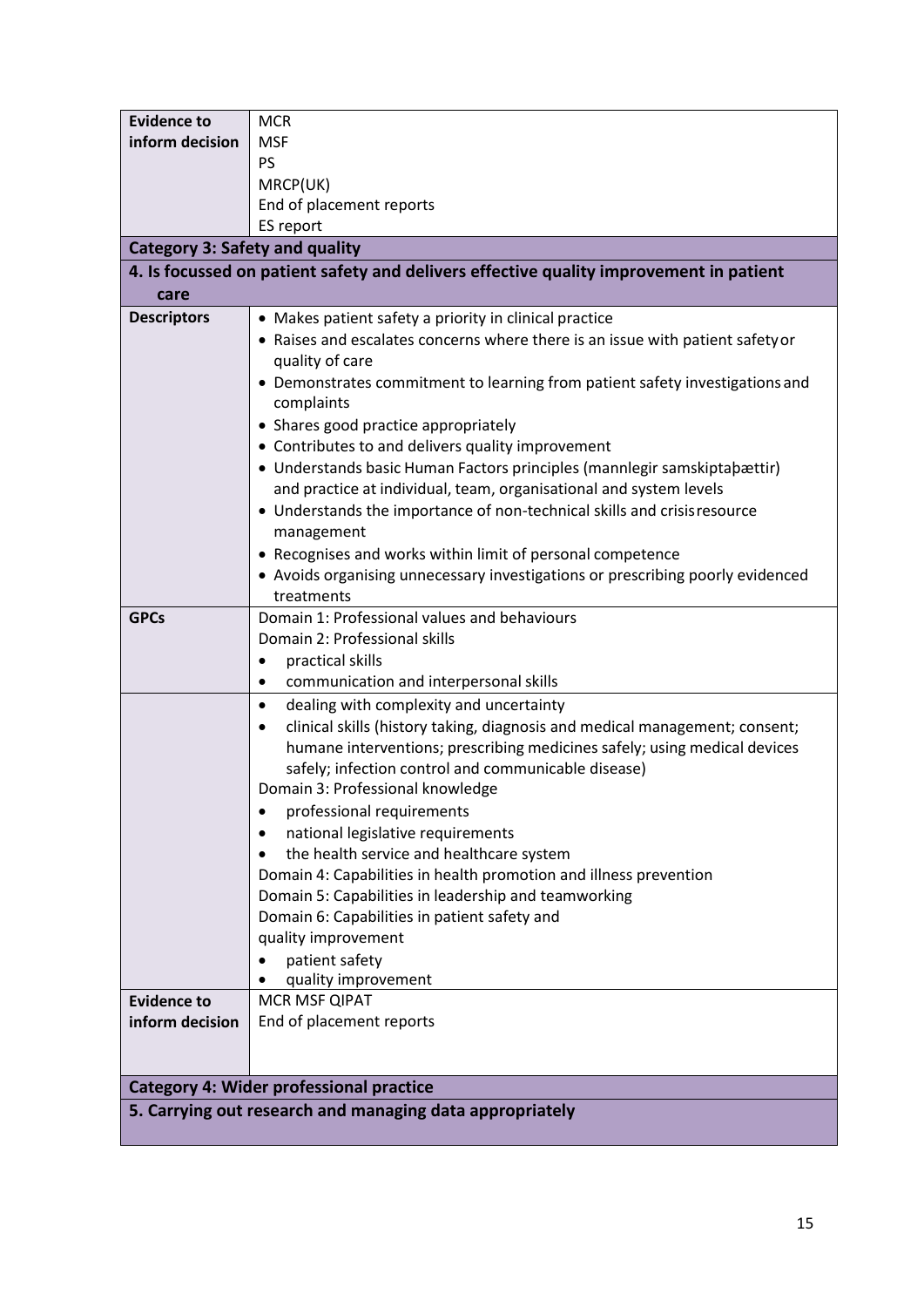| <b>Descriptors</b> | • Manages clinical information/data appropriately                                   |
|--------------------|-------------------------------------------------------------------------------------|
|                    | • Understands principles of research and academic writing                           |
|                    | • Demonstrates ability to carry out critical appraisal of the literature            |
|                    | • Understands the role of evidence in clinical practice and demonstratesshared      |
|                    | decision making with patients                                                       |
|                    | • Demonstrates appropriate knowledge of research methods, including                 |
|                    | qualitative and quantitative approaches in scientific enquiry                       |
|                    | • Demonstrates appropriate knowledge of research principles and concepts and        |
|                    | the translation of research into practice                                           |
|                    | • Follows guidelines on ethical conduct in research and consent for research        |
|                    | • Understands public health epidemiology and global health patterns                 |
|                    | • Recognises potential of applied informatics, genomics, stratified risk and        |
|                    | personalised medicine and seeks advice for patient benefit whenappropriate          |
| <b>GPCs</b>        | Domain 3: Professional knowledge                                                    |
|                    | professional requirements<br>$\bullet$                                              |
|                    | national legislative requirements                                                   |
|                    | the health service and healthcare systems                                           |
|                    | Domain 7: Capabilities in safeguarding vulnerable groups                            |
|                    | Domain 9: Capabilities in research and scholarship                                  |
| <b>Evidence to</b> | <b>MCR</b>                                                                          |
| inform decision    | <b>MSF</b>                                                                          |
|                    | MRCP(UK)                                                                            |
|                    | GCP certificate (if involved in clinical research)                                  |
|                    | Evidence of literature search and critical appraisal of research                    |
|                    | Use of clinical guidelines                                                          |
|                    | Quality improvement and audit                                                       |
|                    | Evidence of research activity                                                       |
|                    | End of placement reports                                                            |
|                    | 6. Acting as a clinical teacher and clinical supervisor                             |
|                    |                                                                                     |
| <b>Descriptors</b> | • Delivers effective teaching and training to medical students, junior doctors and  |
|                    | other health care professionals                                                     |
|                    | Delivers effective feedback with action plan                                        |
|                    | • Able to supervise less experienced trainees in their clinical assessment and      |
|                    | management of patients                                                              |
|                    | • Able to supervise less experienced trainees in carrying out appropriate practical |
|                    | procedures                                                                          |
|                    | • Able to act a clinical supervisor to doctors in earlier stages of training        |
| <b>GPCs</b>        | Domain 1: Professional values and behaviours                                        |
|                    | Domain 8: Capabilities in education and training                                    |
| <b>Evidence to</b> | <b>MCR</b>                                                                          |
| inform decision    | <b>MSF</b>                                                                          |
|                    | <b>TO</b>                                                                           |
|                    | Relevant training course                                                            |
|                    | End of placement reports                                                            |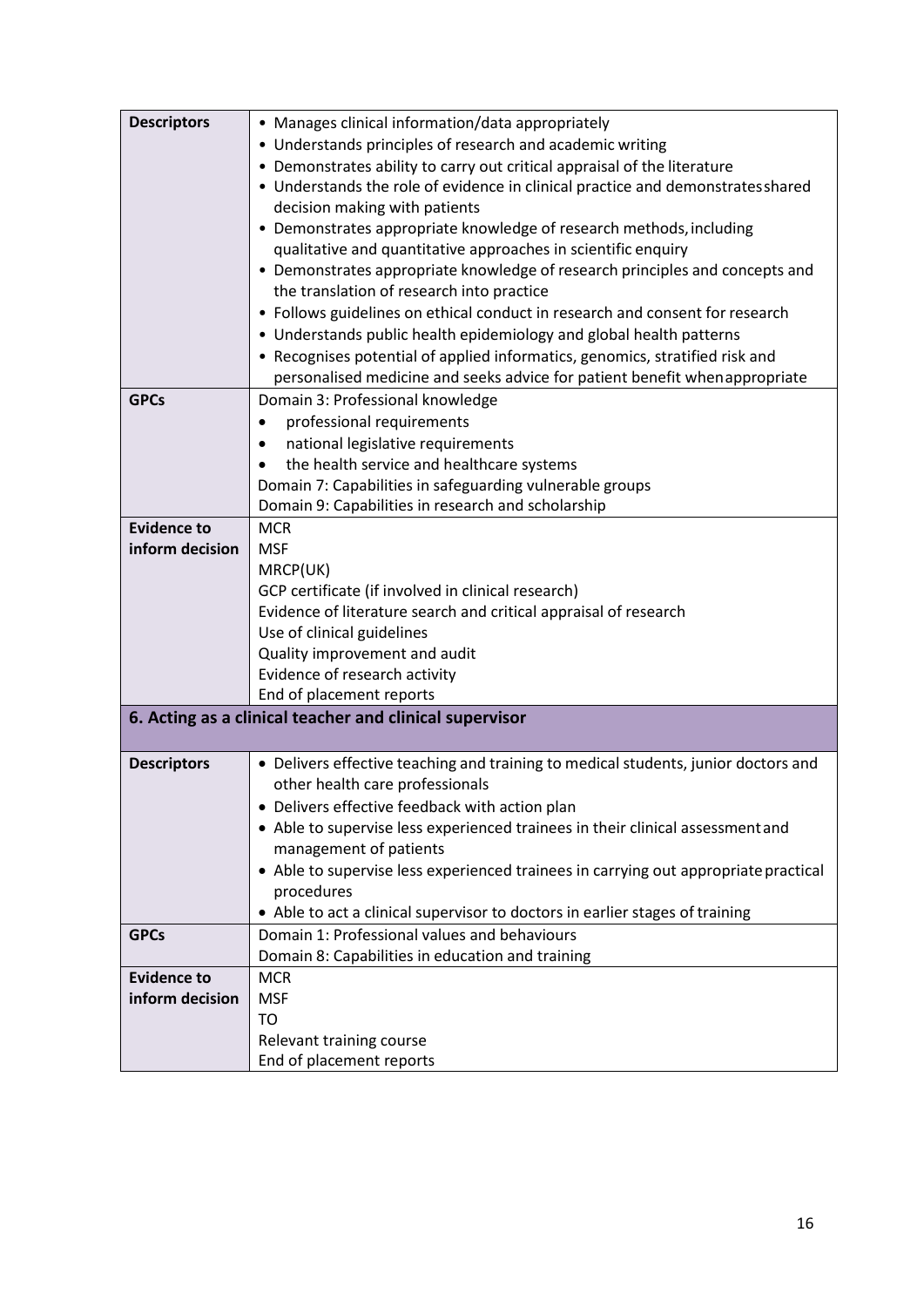### **3.3 Clinical capabilities in practice**

The eight IM clinical CiPs describe the clinical tasks or activities which are essential to the practice of Internal Medicine. The clinical CiPs have been mapped to the nine GPC domains to reflect the professional generic capabilities required to undertake the clinical tasks.

Satisfactory sign off will require educational supervisors to make entrustment decisions on the level of supervision required for each CiP and if this is satisfactory for the stage of training, the trainee can progress. More detail is provided in the programme of assessment section of the curriculum.

| 1. Managing an acute unselected take                                                                                                                                                                                                                                                                                                                                                                                                                                                                                                                                                                                                                                                                                                                                                                                                                                                                                                     |
|------------------------------------------------------------------------------------------------------------------------------------------------------------------------------------------------------------------------------------------------------------------------------------------------------------------------------------------------------------------------------------------------------------------------------------------------------------------------------------------------------------------------------------------------------------------------------------------------------------------------------------------------------------------------------------------------------------------------------------------------------------------------------------------------------------------------------------------------------------------------------------------------------------------------------------------|
|                                                                                                                                                                                                                                                                                                                                                                                                                                                                                                                                                                                                                                                                                                                                                                                                                                                                                                                                          |
| <b>Descriptors</b><br>• Demonstrates professional behaviour with regard to patients, carers,<br>colleagues and others<br>• Delivers patient centred care including shared decision making<br>• Takes a relevant patient history including patient symptoms, concerns,<br>priorities and preferences<br>• Performs accurate clinical examinations<br>• Shows appropriate clinical reasoning by analysing physical and psychological<br>findings<br>• Formulates an appropriate differential diagnosis<br>• Formulates an appropriate diagnostic and management plan, taking into<br>account patient preferences, and the urgency required<br>• Explains clinical reasoning behind diagnostic and clinical management decisions<br>to patients/carers/guardians and other colleagues<br>• Appropriately selects, manages and interprets investigations<br>• Recognises need to liaise with specialty services and refers where appropriate |
| Domain 1: Professional values and behaviours<br><b>GPCs</b><br>Domain 2: Professional skills<br>practical skills<br>$\bullet$<br>communication and interpersonal skills<br>$\bullet$<br>dealing with complexity and uncertainty<br>$\bullet$<br>clinical skills (history taking, diagnosis and medical management; consent;<br>humane interventions; prescribing medicines safely; using medical devices<br>safely; infection control and communicable disease)<br>Domain 3: Professional knowledge<br>professional requirements<br>$\bullet$<br>national legislation<br>$\bullet$<br>the health service and healthcare systems<br>$\bullet$<br>Domain 4: Capabilities in health promotion and illness prevention<br>Domain 5: Capabilities in leadership and teamworking<br>Domain 6: Capabilities in patient safety and quality improvement<br>patient safety<br>quality improvement                                                   |
| <b>Evidence to</b><br><b>MCR MSF</b><br>inform decision<br>CbD ACAT                                                                                                                                                                                                                                                                                                                                                                                                                                                                                                                                                                                                                                                                                                                                                                                                                                                                      |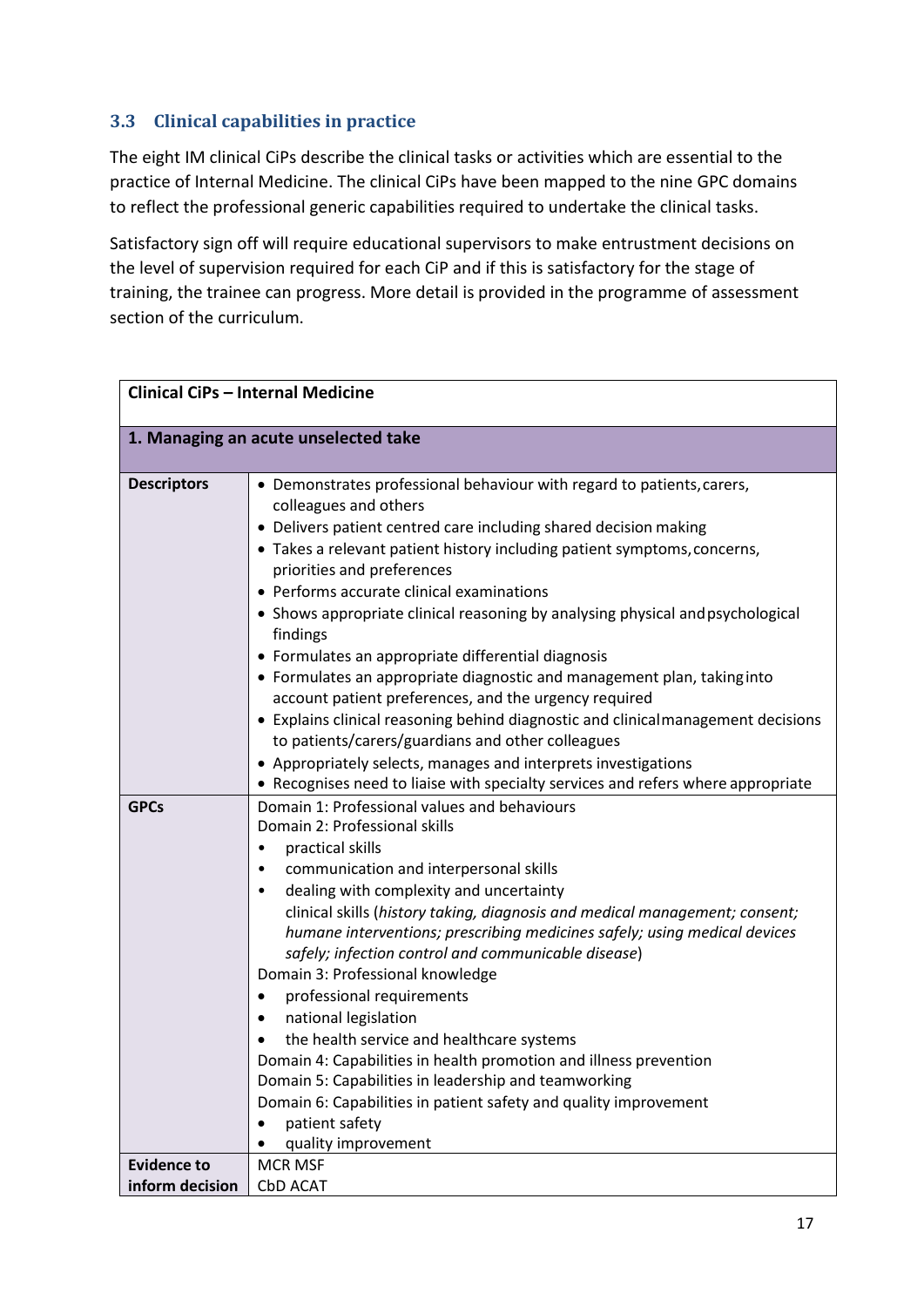|                    | MRCP(UK)                                                                                                                                                                                                                                                                                                                                                                                                                                                                                                                                                                                                                                                                                                                                                                                                                                                                                   |
|--------------------|--------------------------------------------------------------------------------------------------------------------------------------------------------------------------------------------------------------------------------------------------------------------------------------------------------------------------------------------------------------------------------------------------------------------------------------------------------------------------------------------------------------------------------------------------------------------------------------------------------------------------------------------------------------------------------------------------------------------------------------------------------------------------------------------------------------------------------------------------------------------------------------------|
|                    | Logbook of cases                                                                                                                                                                                                                                                                                                                                                                                                                                                                                                                                                                                                                                                                                                                                                                                                                                                                           |
|                    | Simulation training with assessment                                                                                                                                                                                                                                                                                                                                                                                                                                                                                                                                                                                                                                                                                                                                                                                                                                                        |
|                    | 2. Managing an acute specialty-related take                                                                                                                                                                                                                                                                                                                                                                                                                                                                                                                                                                                                                                                                                                                                                                                                                                                |
|                    |                                                                                                                                                                                                                                                                                                                                                                                                                                                                                                                                                                                                                                                                                                                                                                                                                                                                                            |
| <b>Descriptors</b> | • Demonstrates professional behaviour with regard to patients, carers,<br>colleagues and others<br>• Delivers patient centred care including shared decision making<br>• Takes a relevant patient history including patient symptoms, concerns,<br>priorities and preferences<br>• Performs accurate clinical examinations<br>• Shows appropriate clinical reasoning by analysing physical and psychological<br>findings<br>• Formulates an appropriate differential diagnosis<br>• Formulates an appropriate diagnostic and management plan, taking into<br>account patient preferences, and the urgency required<br>• Explains clinical reasoning behind diagnostic and clinical management decisions<br>to patients/carers/guardians and other colleagues<br>• Appropriately selects, manages and interprets investigations                                                             |
|                    | • Demonstrates appropriate continuing management of acute medical illness                                                                                                                                                                                                                                                                                                                                                                                                                                                                                                                                                                                                                                                                                                                                                                                                                  |
|                    |                                                                                                                                                                                                                                                                                                                                                                                                                                                                                                                                                                                                                                                                                                                                                                                                                                                                                            |
| <b>GPCs</b>        | inpatients admitted to hospital on an acute unselected take or selected take<br>Domain 1: Professional values and behaviours<br>Domain 2: Professional skills:<br>practical skills<br>$\bullet$<br>communication and interpersonal skills<br>dealing with complexity and uncertainty<br>clinical skills (history taking, diagnosis and medical management; consent;<br>humane interventions; prescribing medicines safely; using medical devices<br>safely; infection control and communicable disease)<br>Domain 3: Professional knowledge<br>professional requirements<br>national legislation<br>the health service and healthcare systems<br>Domain 4: Capabilities in health promotion and illness prevention<br>Domain 5: Capabilities in leadership and teamworking<br>Domain 6: Capabilities in patient safety and<br>quality improvement<br>patient safety<br>quality improvement |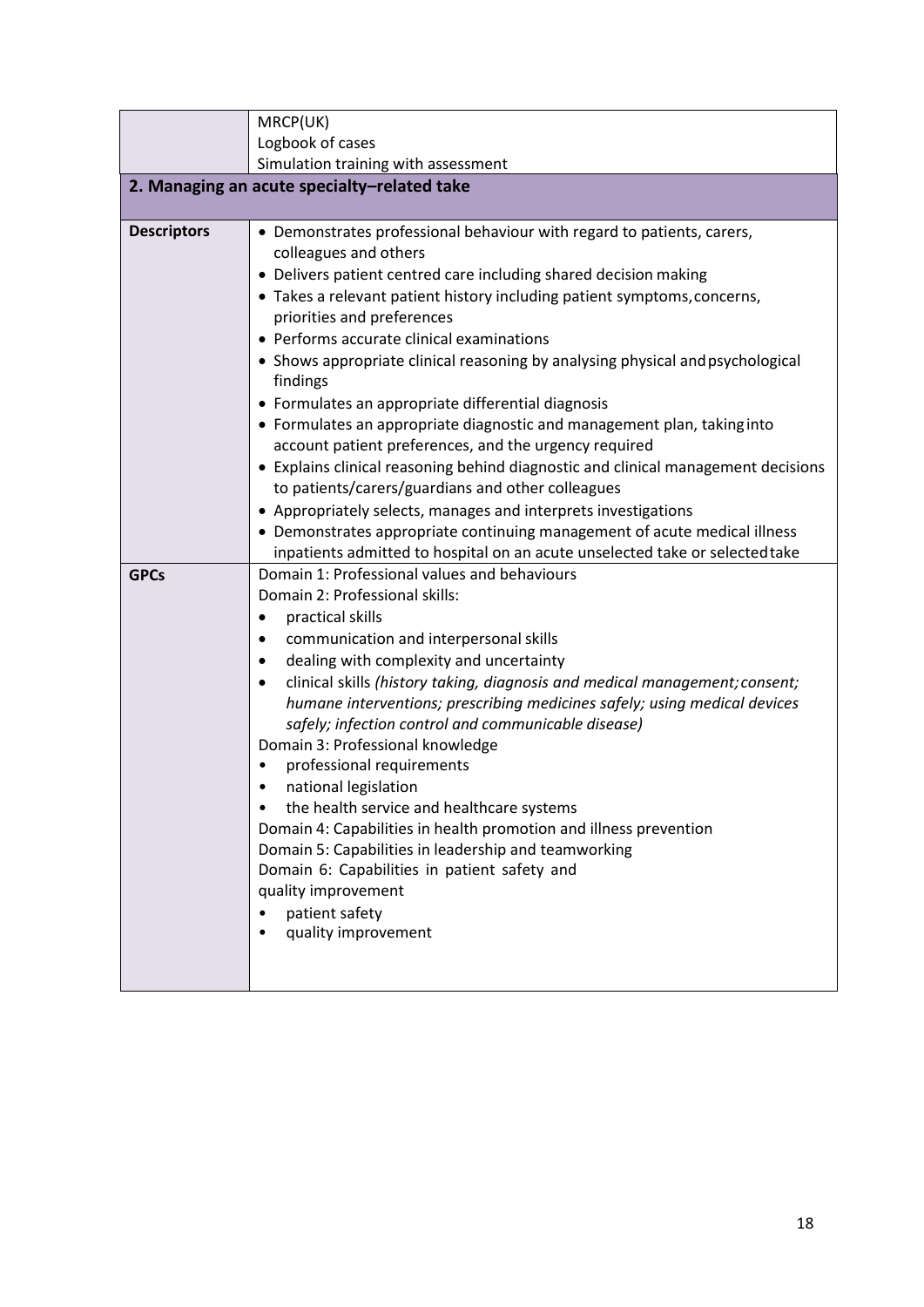| inform decision<br>CbD ACAT<br>MRCP(UK)<br>Logbook of cases<br>Simulation training with assessment<br>3. Providing continuity of care to medical inpatients, including management of<br>comorbidities and cognitive impairment<br>• Demonstrates professional behaviour with regard to patients, carers,<br><b>Descriptors</b><br>colleagues and others<br>• Delivers patient centred care including shared decision making<br>• Demonstrates effective consultation skills<br>• Formulates an appropriate diagnostic and management plan, taking into<br>account patient preferences, and the urgency required<br>• Explains clinical reasoning behind diagnostic and clinical management decisions<br>to patients/carers/guardians and other colleagues<br>• Demonstrates appropriate continuing management of acute medical illness<br>inpatients admitted to hospital on an acute unselected take or selected take<br>• Recognises need to liaise with specialty services and refers where appropriate<br>• Appropriately manages comorbidities in medial inpatients (unselected take,<br>selected acute take or specialty admissions)<br>• Demonstrates awareness of the quality of patient experience<br>Domain 1: Professional values and behaviours<br><b>GPCs</b><br>Domain 2: Professional skills<br>practical skills<br>communication and interpersonal skills<br>dealing with complexity and uncertainty<br>clinical skills (history taking, diagnosis and medical management; consent;<br>humane interventions; prescribing medicines safely; using medical devices<br>safely; infection control and communicable disease)<br>Domain 3: Professional knowledge<br>professional requirements<br>٠<br>national legislation<br>$\bullet$<br>the health service and healthcare systems<br>Domain 4: Capabilities in health promotion and illness prevention<br>Domain 5: Capabilities in leadership and teamworking<br>Domain 6: Capabilities in patient safety and quality improvement<br>patient safety<br>quality improvement<br><b>Evidence to</b><br><b>MCR</b><br>inform decision<br><b>MSF</b><br><b>ACAT</b><br>Mini-CEX DOPS<br>MRCP(UK) | <b>Evidence to</b> | <b>MCR MSF</b> |
|------------------------------------------------------------------------------------------------------------------------------------------------------------------------------------------------------------------------------------------------------------------------------------------------------------------------------------------------------------------------------------------------------------------------------------------------------------------------------------------------------------------------------------------------------------------------------------------------------------------------------------------------------------------------------------------------------------------------------------------------------------------------------------------------------------------------------------------------------------------------------------------------------------------------------------------------------------------------------------------------------------------------------------------------------------------------------------------------------------------------------------------------------------------------------------------------------------------------------------------------------------------------------------------------------------------------------------------------------------------------------------------------------------------------------------------------------------------------------------------------------------------------------------------------------------------------------------------------------------------------------------------------------------------------------------------------------------------------------------------------------------------------------------------------------------------------------------------------------------------------------------------------------------------------------------------------------------------------------------------------------------------------------------------------------------------------------------------------------------------------------------------------------------|--------------------|----------------|
|                                                                                                                                                                                                                                                                                                                                                                                                                                                                                                                                                                                                                                                                                                                                                                                                                                                                                                                                                                                                                                                                                                                                                                                                                                                                                                                                                                                                                                                                                                                                                                                                                                                                                                                                                                                                                                                                                                                                                                                                                                                                                                                                                            |                    |                |
|                                                                                                                                                                                                                                                                                                                                                                                                                                                                                                                                                                                                                                                                                                                                                                                                                                                                                                                                                                                                                                                                                                                                                                                                                                                                                                                                                                                                                                                                                                                                                                                                                                                                                                                                                                                                                                                                                                                                                                                                                                                                                                                                                            |                    |                |
|                                                                                                                                                                                                                                                                                                                                                                                                                                                                                                                                                                                                                                                                                                                                                                                                                                                                                                                                                                                                                                                                                                                                                                                                                                                                                                                                                                                                                                                                                                                                                                                                                                                                                                                                                                                                                                                                                                                                                                                                                                                                                                                                                            |                    |                |
|                                                                                                                                                                                                                                                                                                                                                                                                                                                                                                                                                                                                                                                                                                                                                                                                                                                                                                                                                                                                                                                                                                                                                                                                                                                                                                                                                                                                                                                                                                                                                                                                                                                                                                                                                                                                                                                                                                                                                                                                                                                                                                                                                            |                    |                |
|                                                                                                                                                                                                                                                                                                                                                                                                                                                                                                                                                                                                                                                                                                                                                                                                                                                                                                                                                                                                                                                                                                                                                                                                                                                                                                                                                                                                                                                                                                                                                                                                                                                                                                                                                                                                                                                                                                                                                                                                                                                                                                                                                            |                    |                |
|                                                                                                                                                                                                                                                                                                                                                                                                                                                                                                                                                                                                                                                                                                                                                                                                                                                                                                                                                                                                                                                                                                                                                                                                                                                                                                                                                                                                                                                                                                                                                                                                                                                                                                                                                                                                                                                                                                                                                                                                                                                                                                                                                            |                    |                |
|                                                                                                                                                                                                                                                                                                                                                                                                                                                                                                                                                                                                                                                                                                                                                                                                                                                                                                                                                                                                                                                                                                                                                                                                                                                                                                                                                                                                                                                                                                                                                                                                                                                                                                                                                                                                                                                                                                                                                                                                                                                                                                                                                            |                    |                |
|                                                                                                                                                                                                                                                                                                                                                                                                                                                                                                                                                                                                                                                                                                                                                                                                                                                                                                                                                                                                                                                                                                                                                                                                                                                                                                                                                                                                                                                                                                                                                                                                                                                                                                                                                                                                                                                                                                                                                                                                                                                                                                                                                            |                    |                |
|                                                                                                                                                                                                                                                                                                                                                                                                                                                                                                                                                                                                                                                                                                                                                                                                                                                                                                                                                                                                                                                                                                                                                                                                                                                                                                                                                                                                                                                                                                                                                                                                                                                                                                                                                                                                                                                                                                                                                                                                                                                                                                                                                            |                    |                |
|                                                                                                                                                                                                                                                                                                                                                                                                                                                                                                                                                                                                                                                                                                                                                                                                                                                                                                                                                                                                                                                                                                                                                                                                                                                                                                                                                                                                                                                                                                                                                                                                                                                                                                                                                                                                                                                                                                                                                                                                                                                                                                                                                            |                    |                |
|                                                                                                                                                                                                                                                                                                                                                                                                                                                                                                                                                                                                                                                                                                                                                                                                                                                                                                                                                                                                                                                                                                                                                                                                                                                                                                                                                                                                                                                                                                                                                                                                                                                                                                                                                                                                                                                                                                                                                                                                                                                                                                                                                            |                    |                |
|                                                                                                                                                                                                                                                                                                                                                                                                                                                                                                                                                                                                                                                                                                                                                                                                                                                                                                                                                                                                                                                                                                                                                                                                                                                                                                                                                                                                                                                                                                                                                                                                                                                                                                                                                                                                                                                                                                                                                                                                                                                                                                                                                            |                    |                |
|                                                                                                                                                                                                                                                                                                                                                                                                                                                                                                                                                                                                                                                                                                                                                                                                                                                                                                                                                                                                                                                                                                                                                                                                                                                                                                                                                                                                                                                                                                                                                                                                                                                                                                                                                                                                                                                                                                                                                                                                                                                                                                                                                            |                    |                |
|                                                                                                                                                                                                                                                                                                                                                                                                                                                                                                                                                                                                                                                                                                                                                                                                                                                                                                                                                                                                                                                                                                                                                                                                                                                                                                                                                                                                                                                                                                                                                                                                                                                                                                                                                                                                                                                                                                                                                                                                                                                                                                                                                            |                    |                |
|                                                                                                                                                                                                                                                                                                                                                                                                                                                                                                                                                                                                                                                                                                                                                                                                                                                                                                                                                                                                                                                                                                                                                                                                                                                                                                                                                                                                                                                                                                                                                                                                                                                                                                                                                                                                                                                                                                                                                                                                                                                                                                                                                            |                    |                |
|                                                                                                                                                                                                                                                                                                                                                                                                                                                                                                                                                                                                                                                                                                                                                                                                                                                                                                                                                                                                                                                                                                                                                                                                                                                                                                                                                                                                                                                                                                                                                                                                                                                                                                                                                                                                                                                                                                                                                                                                                                                                                                                                                            |                    |                |
|                                                                                                                                                                                                                                                                                                                                                                                                                                                                                                                                                                                                                                                                                                                                                                                                                                                                                                                                                                                                                                                                                                                                                                                                                                                                                                                                                                                                                                                                                                                                                                                                                                                                                                                                                                                                                                                                                                                                                                                                                                                                                                                                                            |                    |                |
|                                                                                                                                                                                                                                                                                                                                                                                                                                                                                                                                                                                                                                                                                                                                                                                                                                                                                                                                                                                                                                                                                                                                                                                                                                                                                                                                                                                                                                                                                                                                                                                                                                                                                                                                                                                                                                                                                                                                                                                                                                                                                                                                                            |                    |                |
|                                                                                                                                                                                                                                                                                                                                                                                                                                                                                                                                                                                                                                                                                                                                                                                                                                                                                                                                                                                                                                                                                                                                                                                                                                                                                                                                                                                                                                                                                                                                                                                                                                                                                                                                                                                                                                                                                                                                                                                                                                                                                                                                                            |                    |                |
|                                                                                                                                                                                                                                                                                                                                                                                                                                                                                                                                                                                                                                                                                                                                                                                                                                                                                                                                                                                                                                                                                                                                                                                                                                                                                                                                                                                                                                                                                                                                                                                                                                                                                                                                                                                                                                                                                                                                                                                                                                                                                                                                                            |                    |                |
|                                                                                                                                                                                                                                                                                                                                                                                                                                                                                                                                                                                                                                                                                                                                                                                                                                                                                                                                                                                                                                                                                                                                                                                                                                                                                                                                                                                                                                                                                                                                                                                                                                                                                                                                                                                                                                                                                                                                                                                                                                                                                                                                                            |                    |                |
|                                                                                                                                                                                                                                                                                                                                                                                                                                                                                                                                                                                                                                                                                                                                                                                                                                                                                                                                                                                                                                                                                                                                                                                                                                                                                                                                                                                                                                                                                                                                                                                                                                                                                                                                                                                                                                                                                                                                                                                                                                                                                                                                                            |                    |                |
|                                                                                                                                                                                                                                                                                                                                                                                                                                                                                                                                                                                                                                                                                                                                                                                                                                                                                                                                                                                                                                                                                                                                                                                                                                                                                                                                                                                                                                                                                                                                                                                                                                                                                                                                                                                                                                                                                                                                                                                                                                                                                                                                                            |                    |                |
|                                                                                                                                                                                                                                                                                                                                                                                                                                                                                                                                                                                                                                                                                                                                                                                                                                                                                                                                                                                                                                                                                                                                                                                                                                                                                                                                                                                                                                                                                                                                                                                                                                                                                                                                                                                                                                                                                                                                                                                                                                                                                                                                                            |                    |                |
|                                                                                                                                                                                                                                                                                                                                                                                                                                                                                                                                                                                                                                                                                                                                                                                                                                                                                                                                                                                                                                                                                                                                                                                                                                                                                                                                                                                                                                                                                                                                                                                                                                                                                                                                                                                                                                                                                                                                                                                                                                                                                                                                                            |                    |                |
|                                                                                                                                                                                                                                                                                                                                                                                                                                                                                                                                                                                                                                                                                                                                                                                                                                                                                                                                                                                                                                                                                                                                                                                                                                                                                                                                                                                                                                                                                                                                                                                                                                                                                                                                                                                                                                                                                                                                                                                                                                                                                                                                                            |                    |                |
|                                                                                                                                                                                                                                                                                                                                                                                                                                                                                                                                                                                                                                                                                                                                                                                                                                                                                                                                                                                                                                                                                                                                                                                                                                                                                                                                                                                                                                                                                                                                                                                                                                                                                                                                                                                                                                                                                                                                                                                                                                                                                                                                                            |                    |                |
|                                                                                                                                                                                                                                                                                                                                                                                                                                                                                                                                                                                                                                                                                                                                                                                                                                                                                                                                                                                                                                                                                                                                                                                                                                                                                                                                                                                                                                                                                                                                                                                                                                                                                                                                                                                                                                                                                                                                                                                                                                                                                                                                                            |                    |                |
|                                                                                                                                                                                                                                                                                                                                                                                                                                                                                                                                                                                                                                                                                                                                                                                                                                                                                                                                                                                                                                                                                                                                                                                                                                                                                                                                                                                                                                                                                                                                                                                                                                                                                                                                                                                                                                                                                                                                                                                                                                                                                                                                                            |                    |                |
|                                                                                                                                                                                                                                                                                                                                                                                                                                                                                                                                                                                                                                                                                                                                                                                                                                                                                                                                                                                                                                                                                                                                                                                                                                                                                                                                                                                                                                                                                                                                                                                                                                                                                                                                                                                                                                                                                                                                                                                                                                                                                                                                                            |                    |                |
|                                                                                                                                                                                                                                                                                                                                                                                                                                                                                                                                                                                                                                                                                                                                                                                                                                                                                                                                                                                                                                                                                                                                                                                                                                                                                                                                                                                                                                                                                                                                                                                                                                                                                                                                                                                                                                                                                                                                                                                                                                                                                                                                                            |                    |                |
|                                                                                                                                                                                                                                                                                                                                                                                                                                                                                                                                                                                                                                                                                                                                                                                                                                                                                                                                                                                                                                                                                                                                                                                                                                                                                                                                                                                                                                                                                                                                                                                                                                                                                                                                                                                                                                                                                                                                                                                                                                                                                                                                                            |                    |                |
|                                                                                                                                                                                                                                                                                                                                                                                                                                                                                                                                                                                                                                                                                                                                                                                                                                                                                                                                                                                                                                                                                                                                                                                                                                                                                                                                                                                                                                                                                                                                                                                                                                                                                                                                                                                                                                                                                                                                                                                                                                                                                                                                                            |                    |                |
|                                                                                                                                                                                                                                                                                                                                                                                                                                                                                                                                                                                                                                                                                                                                                                                                                                                                                                                                                                                                                                                                                                                                                                                                                                                                                                                                                                                                                                                                                                                                                                                                                                                                                                                                                                                                                                                                                                                                                                                                                                                                                                                                                            |                    |                |
|                                                                                                                                                                                                                                                                                                                                                                                                                                                                                                                                                                                                                                                                                                                                                                                                                                                                                                                                                                                                                                                                                                                                                                                                                                                                                                                                                                                                                                                                                                                                                                                                                                                                                                                                                                                                                                                                                                                                                                                                                                                                                                                                                            |                    |                |
|                                                                                                                                                                                                                                                                                                                                                                                                                                                                                                                                                                                                                                                                                                                                                                                                                                                                                                                                                                                                                                                                                                                                                                                                                                                                                                                                                                                                                                                                                                                                                                                                                                                                                                                                                                                                                                                                                                                                                                                                                                                                                                                                                            |                    |                |
|                                                                                                                                                                                                                                                                                                                                                                                                                                                                                                                                                                                                                                                                                                                                                                                                                                                                                                                                                                                                                                                                                                                                                                                                                                                                                                                                                                                                                                                                                                                                                                                                                                                                                                                                                                                                                                                                                                                                                                                                                                                                                                                                                            |                    |                |
|                                                                                                                                                                                                                                                                                                                                                                                                                                                                                                                                                                                                                                                                                                                                                                                                                                                                                                                                                                                                                                                                                                                                                                                                                                                                                                                                                                                                                                                                                                                                                                                                                                                                                                                                                                                                                                                                                                                                                                                                                                                                                                                                                            |                    |                |
|                                                                                                                                                                                                                                                                                                                                                                                                                                                                                                                                                                                                                                                                                                                                                                                                                                                                                                                                                                                                                                                                                                                                                                                                                                                                                                                                                                                                                                                                                                                                                                                                                                                                                                                                                                                                                                                                                                                                                                                                                                                                                                                                                            |                    |                |
|                                                                                                                                                                                                                                                                                                                                                                                                                                                                                                                                                                                                                                                                                                                                                                                                                                                                                                                                                                                                                                                                                                                                                                                                                                                                                                                                                                                                                                                                                                                                                                                                                                                                                                                                                                                                                                                                                                                                                                                                                                                                                                                                                            |                    |                |
|                                                                                                                                                                                                                                                                                                                                                                                                                                                                                                                                                                                                                                                                                                                                                                                                                                                                                                                                                                                                                                                                                                                                                                                                                                                                                                                                                                                                                                                                                                                                                                                                                                                                                                                                                                                                                                                                                                                                                                                                                                                                                                                                                            |                    |                |
|                                                                                                                                                                                                                                                                                                                                                                                                                                                                                                                                                                                                                                                                                                                                                                                                                                                                                                                                                                                                                                                                                                                                                                                                                                                                                                                                                                                                                                                                                                                                                                                                                                                                                                                                                                                                                                                                                                                                                                                                                                                                                                                                                            |                    |                |
|                                                                                                                                                                                                                                                                                                                                                                                                                                                                                                                                                                                                                                                                                                                                                                                                                                                                                                                                                                                                                                                                                                                                                                                                                                                                                                                                                                                                                                                                                                                                                                                                                                                                                                                                                                                                                                                                                                                                                                                                                                                                                                                                                            |                    |                |
|                                                                                                                                                                                                                                                                                                                                                                                                                                                                                                                                                                                                                                                                                                                                                                                                                                                                                                                                                                                                                                                                                                                                                                                                                                                                                                                                                                                                                                                                                                                                                                                                                                                                                                                                                                                                                                                                                                                                                                                                                                                                                                                                                            |                    |                |
|                                                                                                                                                                                                                                                                                                                                                                                                                                                                                                                                                                                                                                                                                                                                                                                                                                                                                                                                                                                                                                                                                                                                                                                                                                                                                                                                                                                                                                                                                                                                                                                                                                                                                                                                                                                                                                                                                                                                                                                                                                                                                                                                                            |                    |                |
|                                                                                                                                                                                                                                                                                                                                                                                                                                                                                                                                                                                                                                                                                                                                                                                                                                                                                                                                                                                                                                                                                                                                                                                                                                                                                                                                                                                                                                                                                                                                                                                                                                                                                                                                                                                                                                                                                                                                                                                                                                                                                                                                                            |                    |                |
|                                                                                                                                                                                                                                                                                                                                                                                                                                                                                                                                                                                                                                                                                                                                                                                                                                                                                                                                                                                                                                                                                                                                                                                                                                                                                                                                                                                                                                                                                                                                                                                                                                                                                                                                                                                                                                                                                                                                                                                                                                                                                                                                                            |                    |                |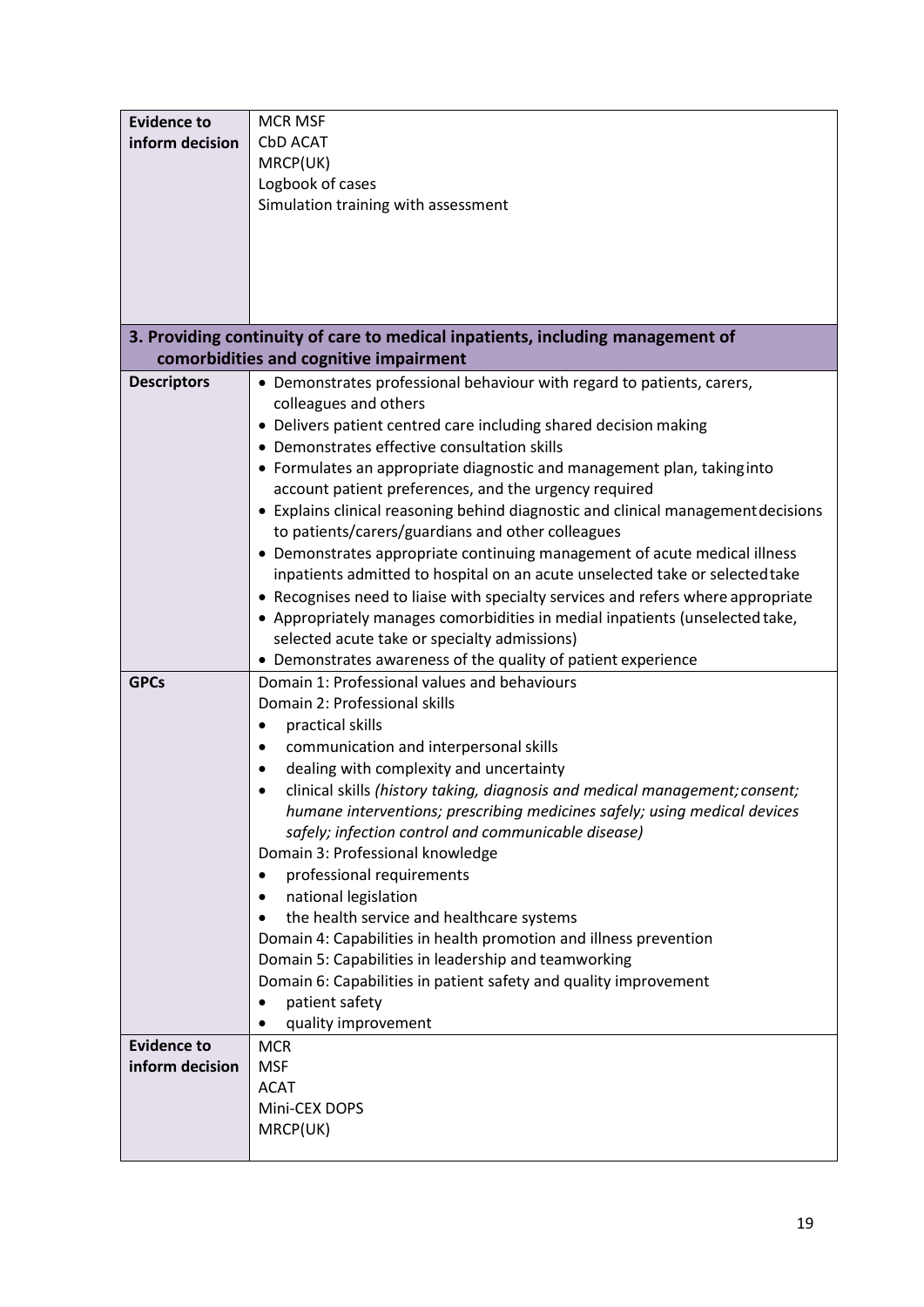|                    | 4. Managing patients in an outpatient clinic, ambulatory or community setting (including<br>management of long term conditions)  |
|--------------------|----------------------------------------------------------------------------------------------------------------------------------|
| <b>Descriptors</b> | • Demonstrates professional behaviour with regard to patients, carers,                                                           |
|                    | colleagues and others                                                                                                            |
|                    | • Delivers patient centred care including shared decision making                                                                 |
|                    | • Demonstrates effective consultation skills                                                                                     |
|                    | • Formulates an appropriate diagnostic and management plan, taking into                                                          |
|                    | account patient preferences                                                                                                      |
|                    | • Explains clinical reasoning behind diagnostic and clinical management decisions                                                |
|                    | to patients/carers/guardians and other colleagues                                                                                |
|                    | • Appropriately manages comorbidities in outpatient clinic, ambulatory or                                                        |
|                    | community setting                                                                                                                |
|                    | • Demonstrates awareness of the quality of patient experience                                                                    |
| <b>GPCs</b>        | Domain 1: Professional values and behaviours                                                                                     |
|                    | Domain 2: Professional skills                                                                                                    |
|                    | practical skills                                                                                                                 |
|                    | communication and interpersonal skills                                                                                           |
|                    | dealing with complexity and uncertainty                                                                                          |
|                    | clinical skills (history taking, diagnosis and medical management; consent;                                                      |
|                    | humane interventions; prescribing medicines safely; using medical devices<br>safely; infection control and communicable disease) |
|                    | Domain 3: Professional knowledge                                                                                                 |
|                    | professional requirements                                                                                                        |
|                    | national legislation                                                                                                             |
|                    | the health service and healthcare systems                                                                                        |
|                    | Domain 5: Capabilities in leadership and teamworking                                                                             |
| <b>Evidence to</b> | <b>MCR</b>                                                                                                                       |
| inform decision    | <b>ACAT</b>                                                                                                                      |
|                    | mini-CEX                                                                                                                         |
|                    | PS                                                                                                                               |
|                    | MRCP(UK)                                                                                                                         |
|                    | Letters generated at outpatient clinics                                                                                          |
|                    | 5. Managing medical problems inpatients in other specialties and special cases                                                   |
| <b>Descriptors</b> | • Demonstrates effective consultation skills (including when in challenging                                                      |
|                    | circumstances)                                                                                                                   |
|                    | • Demonstrates management of medical problems in inpatients under the care of                                                    |
|                    | other specialties                                                                                                                |
|                    | • Demonstrates appropriate and timely liaison with other medical specialty                                                       |
|                    | services when required                                                                                                           |
| <b>GPCs</b>        | Domain 1: Professional values and behaviours<br>Domain 2: Professional skills                                                    |
|                    | practical skills                                                                                                                 |
|                    | communication and interpersonal skills                                                                                           |
|                    | dealing with complexity and uncertainty                                                                                          |
|                    | clinical skills (history taking, diagnosis and medical management; consent;                                                      |
|                    | humane interventions; prescribing medicines safely; using medical devices                                                        |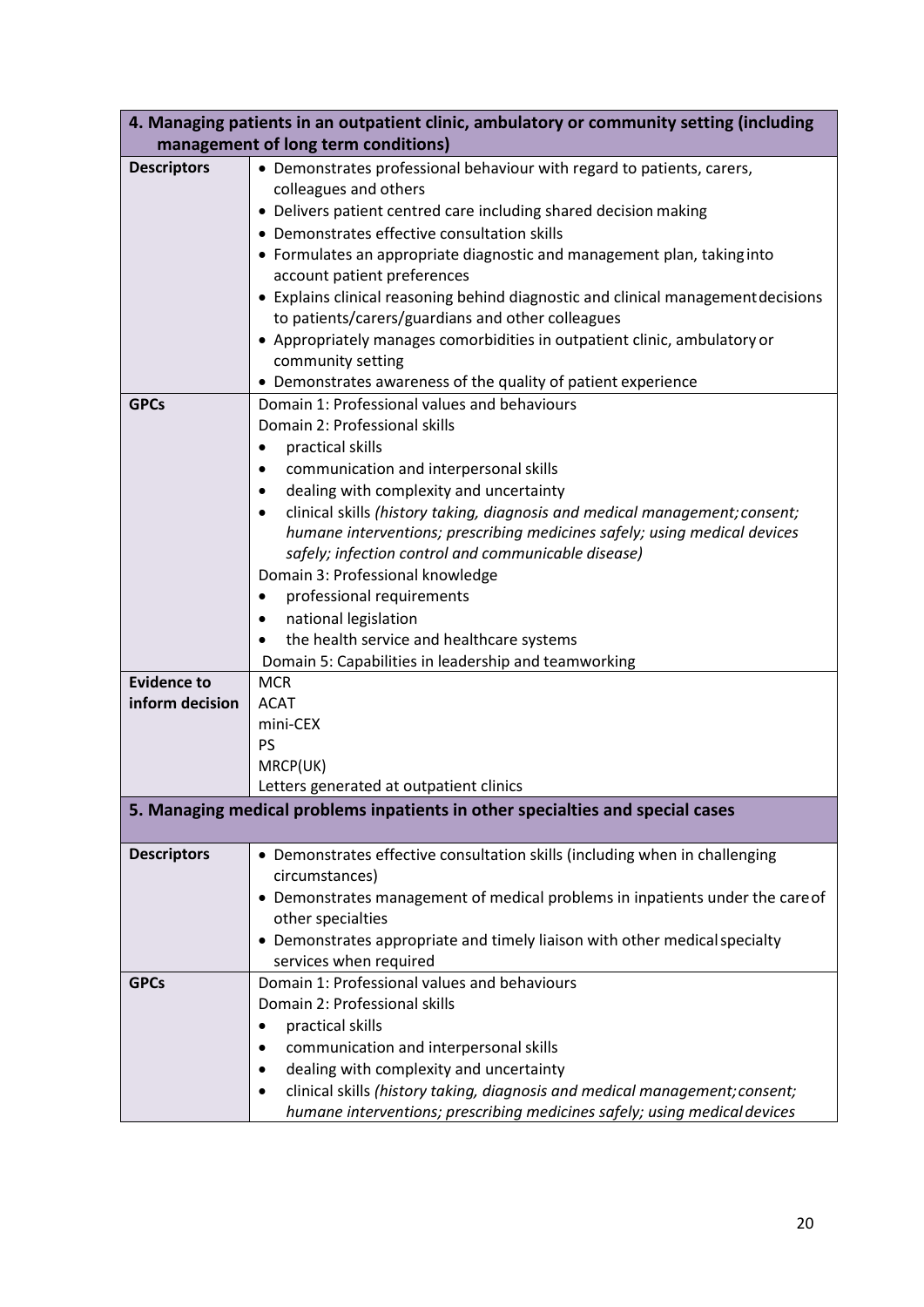|                    | safely; infection control and communicable                                           |
|--------------------|--------------------------------------------------------------------------------------|
|                    | disease)                                                                             |
|                    | Domain 7: Capabilities in safeguarding                                               |
|                    | vulnerable groups                                                                    |
|                    |                                                                                      |
|                    |                                                                                      |
| <b>Evidence to</b> | <b>MCR ACAT</b>                                                                      |
| inform decision    | CbD MRCP(UK)                                                                         |
|                    |                                                                                      |
|                    |                                                                                      |
|                    |                                                                                      |
|                    |                                                                                      |
|                    |                                                                                      |
|                    | 6. Managing a multi-disciplinary team including effective discharge planning         |
| <b>Descriptors</b> | • Applies management and team working skills appropriately, including                |
|                    | influencing, negotiating, continuously re-assessing priorities and effectively       |
|                    | managing complex, dynamic situations                                                 |
|                    | • Ensures continuity and coordination of patient care through the appropriate        |
|                    | transfer of information demonstrating safe and effective handover                    |
|                    | • Effectively estimates length of stay                                               |
|                    | • Delivers patient centred care including shared decision making                     |
|                    | · Identifies appropriate discharge plan                                              |
|                    | • Recognises the importance of prompt and accurate information sharing with          |
|                    | primary care team following hospital discharge                                       |
| <b>GPCs</b>        | Domain 1: Professional values and behaviours                                         |
|                    | Domain 2: Professional skills                                                        |
|                    | practical skills<br>$\bullet$                                                        |
|                    | communication and interpersonal skills<br>dealing with complexity and uncertainty    |
|                    | clinical skills (history taking, diagnosis and medical management; consent;          |
|                    | humane interventions; prescribing medicines safely; using medical devices            |
|                    | safely; infection control and communicable disease)                                  |
|                    | Domain 5: Capabilities in leadership and teamworking                                 |
| <b>Evidence to</b> | <b>MCR</b>                                                                           |
| inform decision    | <b>MSF</b>                                                                           |
|                    | <b>ACAT</b>                                                                          |
|                    | MRCP(UK)                                                                             |
|                    | Discharge summaries                                                                  |
|                    | 7. Delivering effective resuscitation and managing the acutely deteriorating patient |
| <b>Descriptors</b> | • Demonstrates prompt assessment of the acutely deteriorating patient,               |
|                    | including those who are shocked or unconscious                                       |
|                    | • Demonstrates the professional requirements and knowledge of legal processes        |
|                    | associated with consent for resuscitation                                            |
|                    | • Participates effectively in decision making with regard to resuscitation           |
|                    | decisions, including decisions not to attempt CPR, and involves patients and         |
|                    | their families                                                                       |
|                    | Demonstrates competence in carrying out resuscitation                                |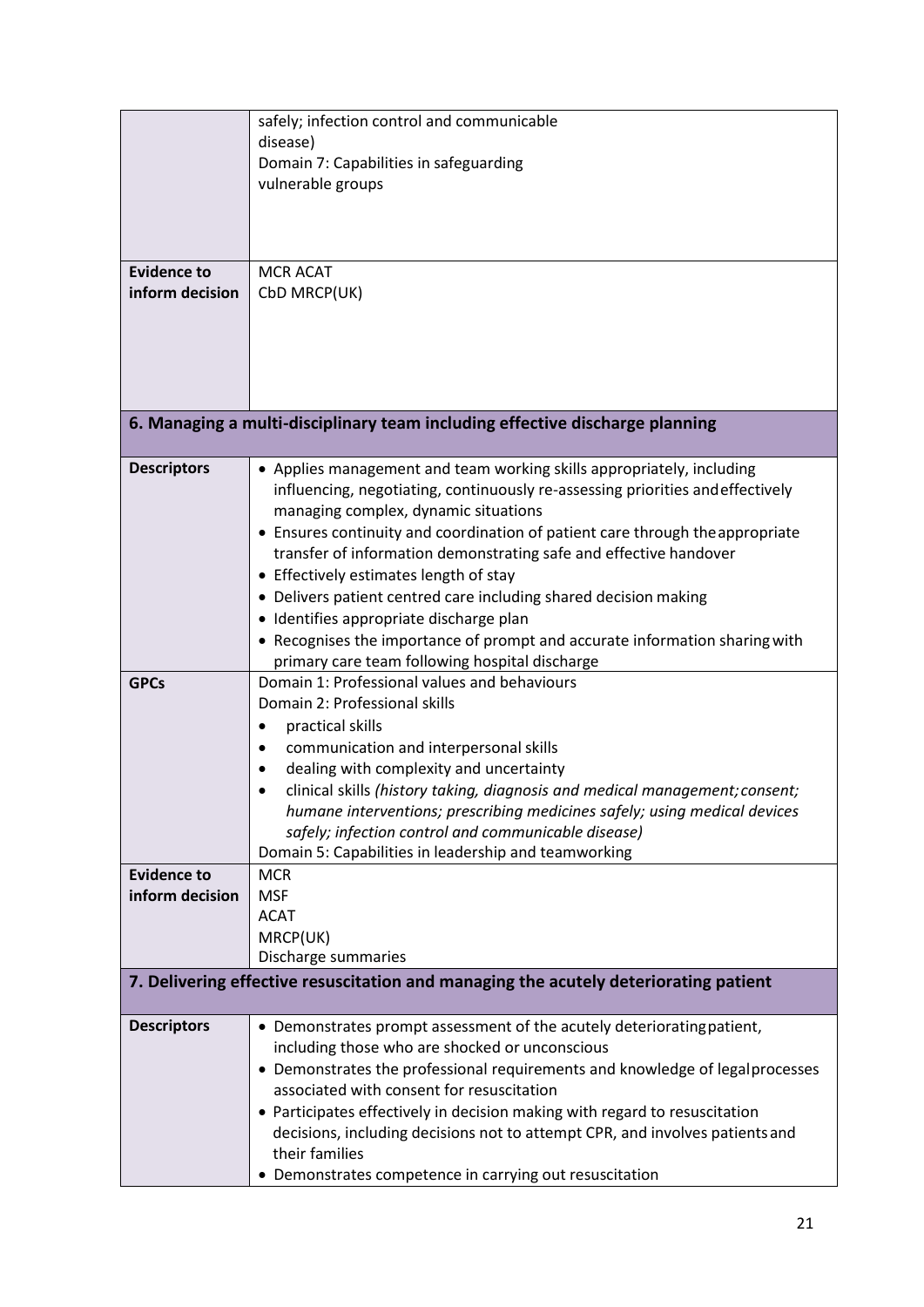| <b>GPCs</b>        | Domain 1: Professional values and behaviours                                                                                                      |  |  |  |  |
|--------------------|---------------------------------------------------------------------------------------------------------------------------------------------------|--|--|--|--|
|                    | Domain 2: Professional skills                                                                                                                     |  |  |  |  |
|                    | practical skills                                                                                                                                  |  |  |  |  |
|                    | communication and interpersonal skills                                                                                                            |  |  |  |  |
|                    | dealing with complexity and uncertainty                                                                                                           |  |  |  |  |
|                    | clinical skills (history taking, diagnosis and medical management; consent;<br>$\bullet$                                                          |  |  |  |  |
|                    | humane interventions; prescribing medicines safely; using medical devices                                                                         |  |  |  |  |
|                    | safely; infection control and communicable disease)                                                                                               |  |  |  |  |
|                    | Domain 3: Professional knowledge                                                                                                                  |  |  |  |  |
|                    | professional requirements<br>$\bullet$                                                                                                            |  |  |  |  |
|                    | national legislation<br>$\bullet$                                                                                                                 |  |  |  |  |
|                    | the health service and healthcare system                                                                                                          |  |  |  |  |
|                    | Domain 5: Capabilities in leadership and teamworking                                                                                              |  |  |  |  |
|                    | Domain 6: Capabilities in patient safety and                                                                                                      |  |  |  |  |
|                    | quality improvement                                                                                                                               |  |  |  |  |
|                    | patient safety                                                                                                                                    |  |  |  |  |
|                    | quality improvement                                                                                                                               |  |  |  |  |
|                    | Domain 7: Capabilities in safeguarding vulnerable groups                                                                                          |  |  |  |  |
| <b>Evidence to</b> | MCR DOPS ACAT MSF                                                                                                                                 |  |  |  |  |
| inform decision    | MRCP(UK)                                                                                                                                          |  |  |  |  |
|                    | ALS certificate Logbook of cases Reflection                                                                                                       |  |  |  |  |
|                    | Simulation training with assessment                                                                                                               |  |  |  |  |
|                    |                                                                                                                                                   |  |  |  |  |
|                    |                                                                                                                                                   |  |  |  |  |
|                    |                                                                                                                                                   |  |  |  |  |
|                    |                                                                                                                                                   |  |  |  |  |
|                    | 8. Managing end of life and applying palliative care skills                                                                                       |  |  |  |  |
|                    |                                                                                                                                                   |  |  |  |  |
| <b>Descriptors</b> | Identifies patients with limited reversibility of their medical condition and<br>$\bullet$                                                        |  |  |  |  |
|                    | determines palliative and end of life care needs                                                                                                  |  |  |  |  |
|                    | Identifies the dying patient and develops an individualised care plan, including<br>$\bullet$                                                     |  |  |  |  |
|                    | anticipatory prescribing at end of life                                                                                                           |  |  |  |  |
|                    | Demonstrates safe and effective use of syringe pumps in the palliative care<br>$\bullet$<br>population                                            |  |  |  |  |
|                    |                                                                                                                                                   |  |  |  |  |
|                    | Able to manage non complex symptom control including pain<br>$\bullet$<br>Facilitates referrals to specialist palliative care across all settings |  |  |  |  |
|                    | Demonstrates effective consultation skills in challenging circumstances<br>$\bullet$                                                              |  |  |  |  |
|                    | Demonstrates compassionate professional behaviour and clinical judgement                                                                          |  |  |  |  |
| <b>GPCs</b>        | Domain 1: Professional values and behaviours                                                                                                      |  |  |  |  |
|                    | Domain 2: Professional skills:                                                                                                                    |  |  |  |  |
|                    | practical skills<br>٠                                                                                                                             |  |  |  |  |
|                    | communication and interpersonal skills                                                                                                            |  |  |  |  |
|                    | dealing with complexity and uncertainty                                                                                                           |  |  |  |  |
|                    | clinical skills (history taking, diagnosis and medical management; consent;<br>$\bullet$                                                          |  |  |  |  |
|                    |                                                                                                                                                   |  |  |  |  |
|                    |                                                                                                                                                   |  |  |  |  |
|                    | humane interventions; prescribing medicines safely; using medical devices                                                                         |  |  |  |  |
|                    | safely; infection control and communicable disease)<br>Domain 3: Professional knowledge                                                           |  |  |  |  |
|                    | professional requirements<br>$\bullet$                                                                                                            |  |  |  |  |
|                    | national legislation                                                                                                                              |  |  |  |  |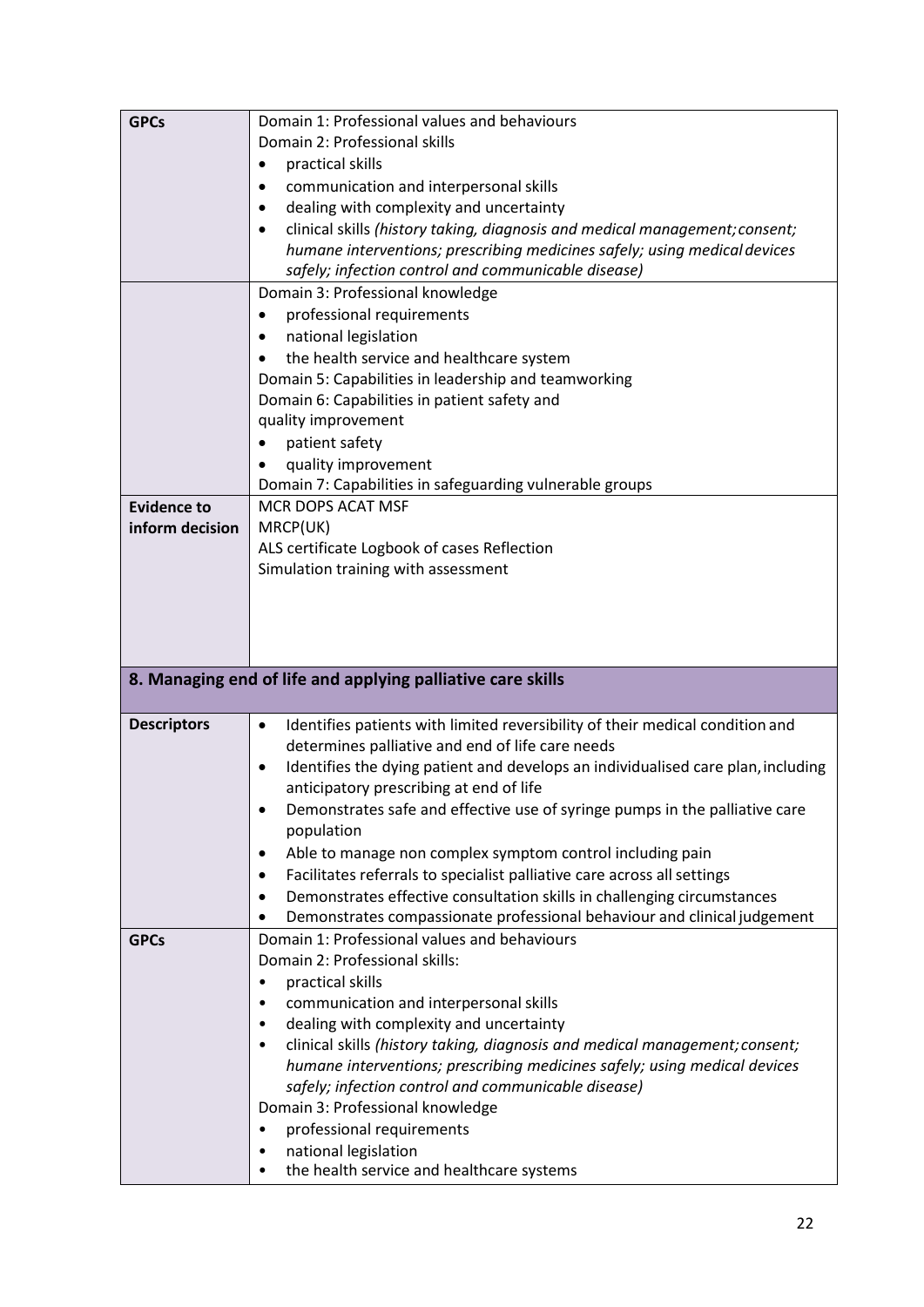| <b>Evidence to</b> | <b>MCR</b>        |
|--------------------|-------------------|
| inform decision    | <b>CbD</b>        |
|                    | Mini-CEX          |
|                    | <b>MSF</b>        |
|                    | MRCP(UK)          |
|                    | Regional teaching |
|                    | Reflection        |

### **3.4 Presentations and conditions**

The scope of Internal Medicine is broad and cannot be encapsulated by a finite list of presentations and conditions. Any attempt to list all relevant presentations, conditions and issues would be extensive but inevitably incomplete and rapidly become out of date.

The table below details the key presentations and conditions of internal medicine. Each of these should be regarded as a clinical context in which trainees should be able to demonstrate CiPs and GPCs. In this spiral curriculum, trainees will expand and develop the knowledge, skills and attitudes around managing patients with these conditions and presentations. The patient should always be at the centre of knowledge, learning and care.

Trainees must demonstrate core bedside skills, including information gathering through history and physical examination and information sharing with patients, families and colleagues.

Treatment care and strategy covers how a doctor selects drug treatments or interventions for a patient. It includes discussions and decisions as to whether care is focused mainly on curative intent or whether the main focus is on symptomatic relief. It also covers broader aspects of care, including involvement of other professionals or services.

Particular presentations, conditions and issues are listed either because they are common (therefore the internal medicine physician must be familiar with them) or serious (having high morbidity, mortality and/or serious implications for treatment or public health).

Some presentations may be caused by conditions attributed to more than one system, or presenting to more than one specialty, and some conditions may be the rightful province of two or more specialties. Specifically, many if not most of these presentations and conditions will be highly relevant to the specialty of Acute Internal Medicine (AIM) but we have not listed AIM as a specialty because to do so would merely produce repetition of much of this list of presentations and conditions/issues, many of which have both acute and chronic disease implications.

The table of systems/specialties, presentations and conditions of Internal Medicine is to be interpreted with common sense. The number of times each condition and presentation appears in the syllabus has been limited to avoid repetition, e.g. chest pain is listed as a cardiology or respiratory medicine presentation. The fact that chest pain is not listed as a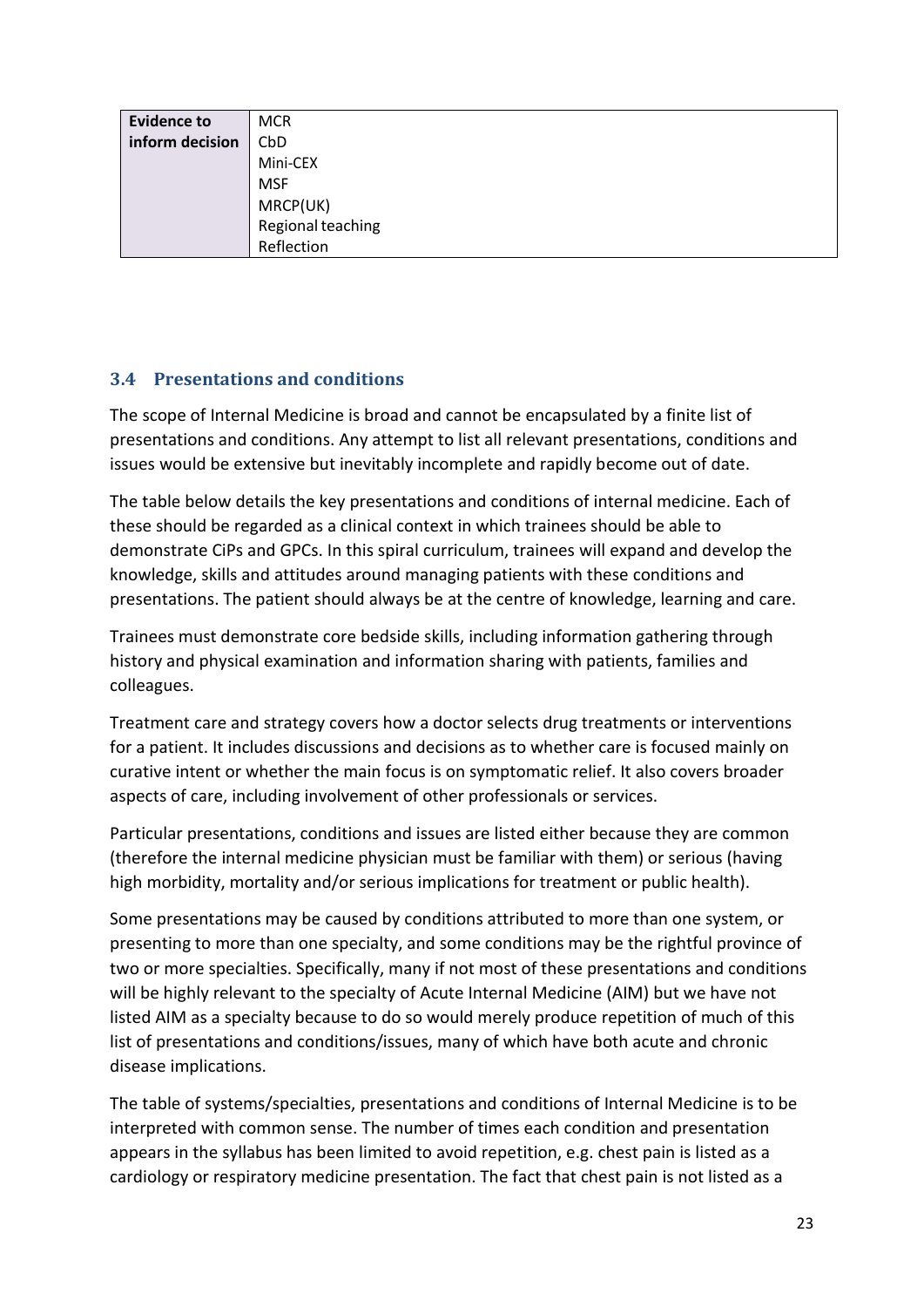rheumatological presentation does not mean that the Internal Medicine curriculum does not require that the trainee recognises that there can be musculoskeletal causes of chest pain. It is not felt necessary to document the specific attributes of each presentation and condition with which trainees need to be familiar as this will vary between conditions and presentations. However, for each condition/presentation, trainees will need to be familiar with such aspects as aetiology, epidemiology, clinical features, investigation, management and prognosis. Our approach is to provide general guidance and not exhaustive detail, which would inevitably become out of date.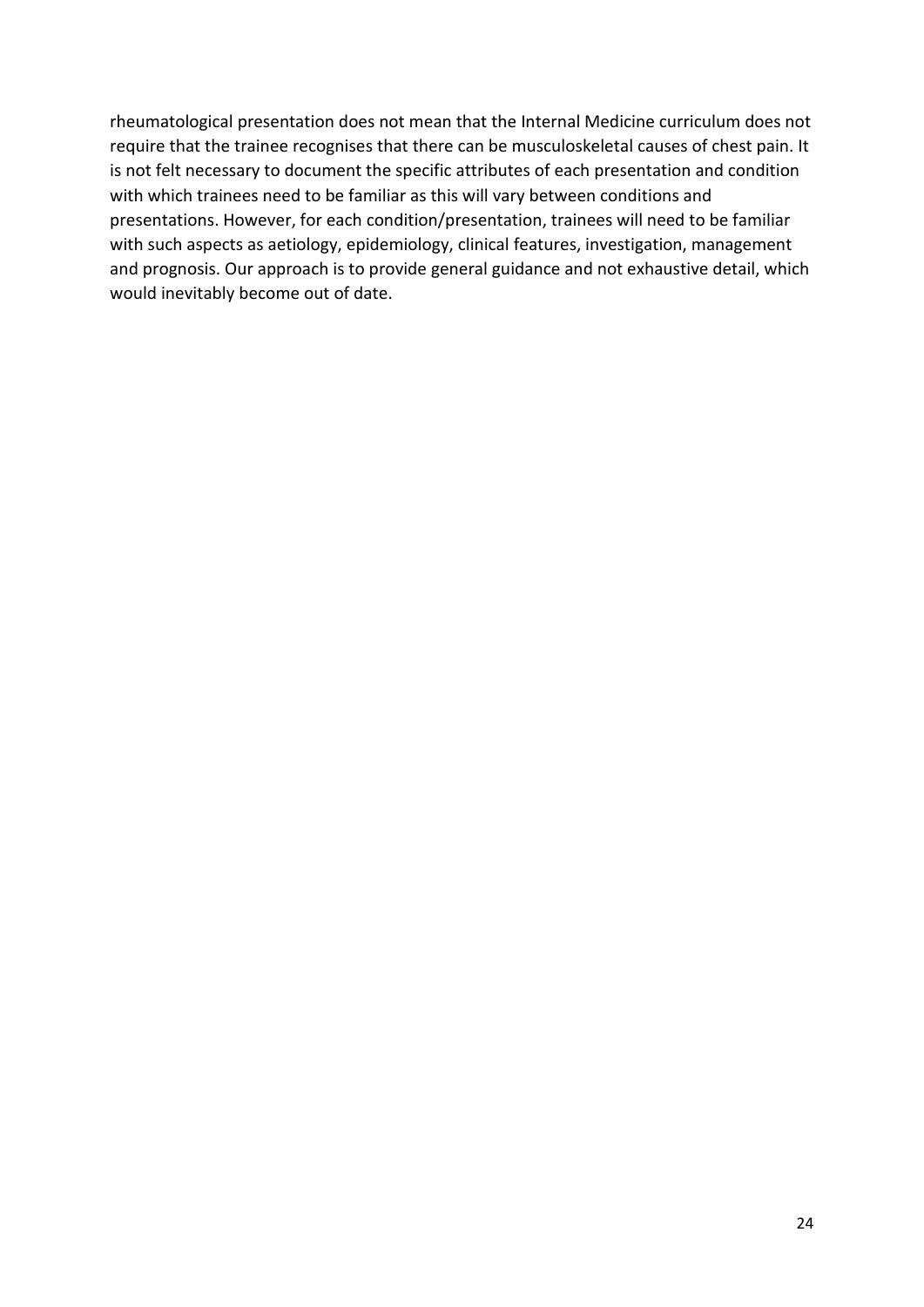| Presentations and conditions of Internal Medicine by system/specialty |  |  |  |  |
|-----------------------------------------------------------------------|--|--|--|--|
|                                                                       |  |  |  |  |

| <b>System/Specialty and</b><br>subspecialty      | <b>Presentations</b>                                                                                                             | <b>Conditions/Issues</b>                                                                                                                                                                                                                                                                                                                                                                                                                                                          |
|--------------------------------------------------|----------------------------------------------------------------------------------------------------------------------------------|-----------------------------------------------------------------------------------------------------------------------------------------------------------------------------------------------------------------------------------------------------------------------------------------------------------------------------------------------------------------------------------------------------------------------------------------------------------------------------------|
| <b>Emergency presentations</b>                   | Cardiorespiratory arrest<br>Shocked patient<br>Unconscious patient<br>Anaphylaxis                                                |                                                                                                                                                                                                                                                                                                                                                                                                                                                                                   |
| <b>Allergy</b>                                   | Acute and chronic allergic<br>symptoms<br>Anaphylaxis<br>Angioedema<br>Asthma<br>Nose and sinus symptoms<br>Urticaria            | Allergy - food, latex, insect venom,<br>transfusion<br>Anaphylaxis<br>Asthma<br>Drug - allergy and intolerance<br>Rhinitis / sinusitis / conjunctivitis<br>Skin disorders<br>Urticaria and angioedema                                                                                                                                                                                                                                                                             |
| Cardiology                                       | <b>Breathlessness</b><br>Chest pain<br>Limb pain<br>Limb swelling<br>Palpitations<br>Syncope and pre-syncope                     | Cardiac arrhythmias<br>Cardiac failure<br>Cardiac involvement in genetic disease<br>Cardiac involvement in infectious<br>disease<br>Congenital heart disease in the adult<br>Coronary heart disease<br>Diseases of heart muscle<br>Diseases of the arteries, including<br>aortic dissection<br>Diseases of the pulmonary circulation<br>Heart valve disease<br>Hypertension<br>Hyperlipidaemia<br>Oedema<br>Pericardial disease<br>Tumours of the heart<br>Venous thromboembolism |
| <b>Clinical genetics</b>                         | <b>Familial condition</b><br>Interpretation of a genetic test<br>Possibility of genetic diagnosis<br>Request for genetic testing | Common single gene disorders in the<br>adult                                                                                                                                                                                                                                                                                                                                                                                                                                      |
| <b>Clinical pharmacology</b><br>and therapeutics | Poisoning<br>Drug side effects<br>Drug allergy<br>Hypertension                                                                   | Adverse drug reactions<br>Practice safe / rational prescribing and<br>medicines optimisation<br>Use national or local guidelines on<br>appropriate and safe prescribing                                                                                                                                                                                                                                                                                                           |
| <b>Dermatology</b>                               | Mouth ulcer<br>Pruritus<br>Rash<br>Skin lesions                                                                                  | Blood and lymphatic vessel disorders<br>Cutaneous reactions to drugs<br>Cutaneous vasculitis, connective tissue<br>diseases and urticaria<br>Dermatitis / eczema<br>Disorders of pigmentation<br>Hair and nail disorders                                                                                                                                                                                                                                                          |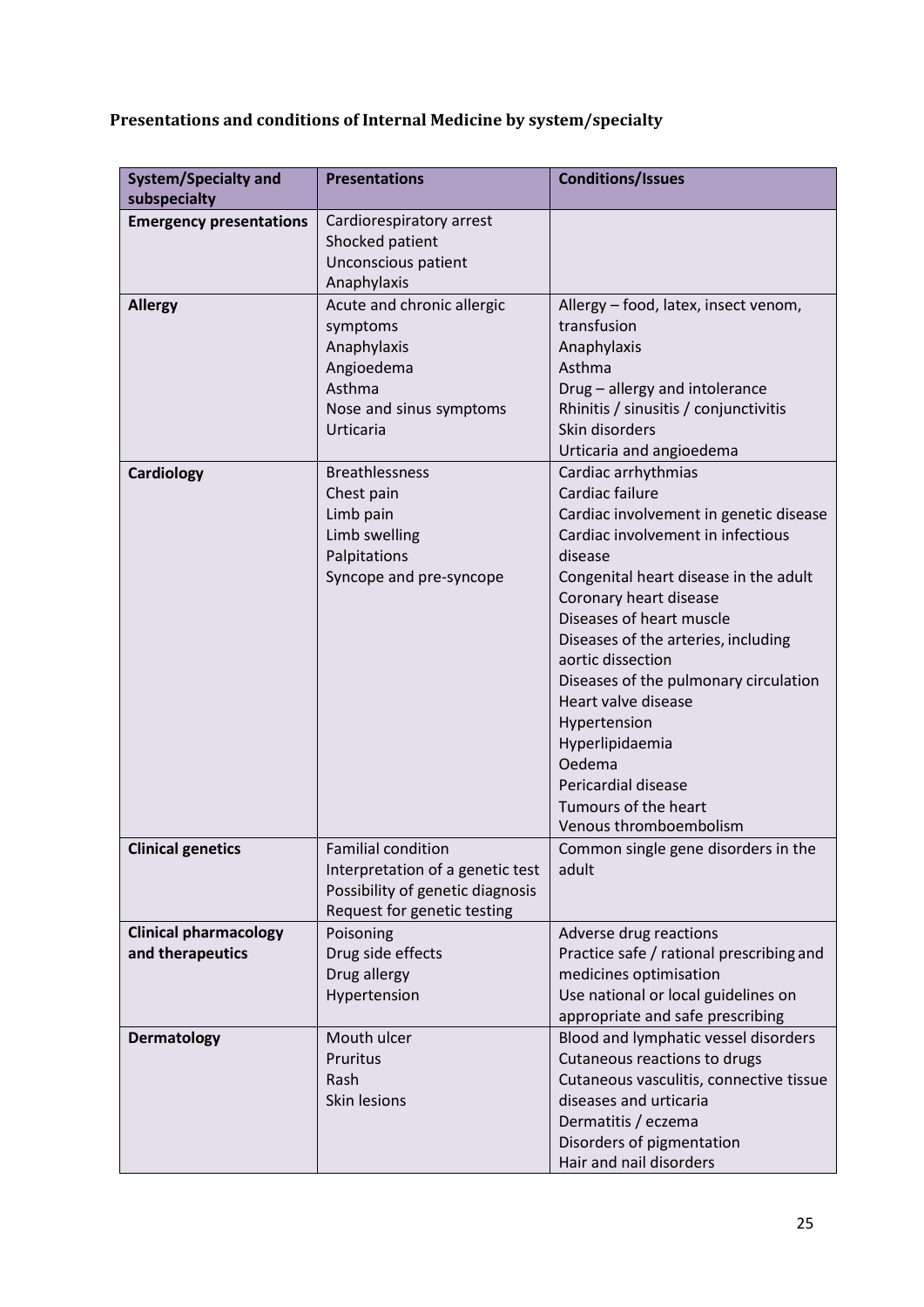| <b>System/Specialty and</b><br>subspecialty      | <b>Presentations</b>                                                                                                                                                                                                                                                                                   | <b>Conditions/Issues</b>                                                                                                                                                                                                                                                                                                                                                                                                                                                                                                                                                                                                                                                   |
|--------------------------------------------------|--------------------------------------------------------------------------------------------------------------------------------------------------------------------------------------------------------------------------------------------------------------------------------------------------------|----------------------------------------------------------------------------------------------------------------------------------------------------------------------------------------------------------------------------------------------------------------------------------------------------------------------------------------------------------------------------------------------------------------------------------------------------------------------------------------------------------------------------------------------------------------------------------------------------------------------------------------------------------------------------|
|                                                  |                                                                                                                                                                                                                                                                                                        | Infections of the skin and soft tissues<br>Inherited skin diseases<br>Papulosquamous diseases<br>Photosensitivity<br>Sebaceous and sweat gland disorders<br>Skin in systemic disease<br>Tumours of the skin<br><b>Blistering disorders</b>                                                                                                                                                                                                                                                                                                                                                                                                                                 |
| <b>Endocrinology and</b><br>diabetes mellitus    | Amenorrhoea<br><b>Hirsutism</b><br>Hyperglycaemia<br>Hypoglycaemia<br>Obesity<br>Polydipsia<br>Polyuria<br>Sick day rules<br>Weight gain<br>Weight loss                                                                                                                                                | <b>Adrenal disorders</b><br>Benign breast diseases<br>Diabetes mellitus<br>Disorders of growth<br>Disorders of male/female<br>reproduction<br>Disorders of puberty<br>Disorders of the anterior pituitary<br>Disorders of the posterior pituitary<br>Electrolyte disorders<br>Ovarian disorders<br>Pancreatic endocrine disorders (other)<br>Parathyroid disorders<br>Sexual dysfunction<br>Thyroid disorders                                                                                                                                                                                                                                                              |
| <b>Gastroenterology and</b><br><b>Hepatology</b> | Abdominal mass /<br>hepatosplenomegaly<br>Abdominal pain<br><b>Abdominal swelling</b><br>Anaemia (iron deficiency)<br>Constipation<br>Diarrhoea<br>Dyspepsia<br>Haematemesis and melaena<br>Jaundice<br>Nausea and vomiting<br><b>Rectal bleeding</b><br><b>Swallowing difficulties</b><br>Weight loss | Acute abdominal pathologies<br>Alcohol related liver disease including<br>the withdrawal syndrome<br>Chronic liver diseases<br>Congenital abnormalities of the GI<br>tract<br>Diet and nutritional support<br>Diseases of the colon<br>Diseases of the gall bladder, pancreas<br>and biliary tree<br>Diseases of the mouth and salivary<br>glands<br>Diseases of the oesophagus<br>Diseases of the small bowel<br>Diseases of the stomach<br><b>Functional bowel disorders</b><br><b>Gastrointestinal infections</b><br>Inflammatory bowel diseases<br>Malabsorption<br>Nutrition and malnutrition<br>Refeeding<br>The acute abdomen<br>Vascular disorders of the GI tract |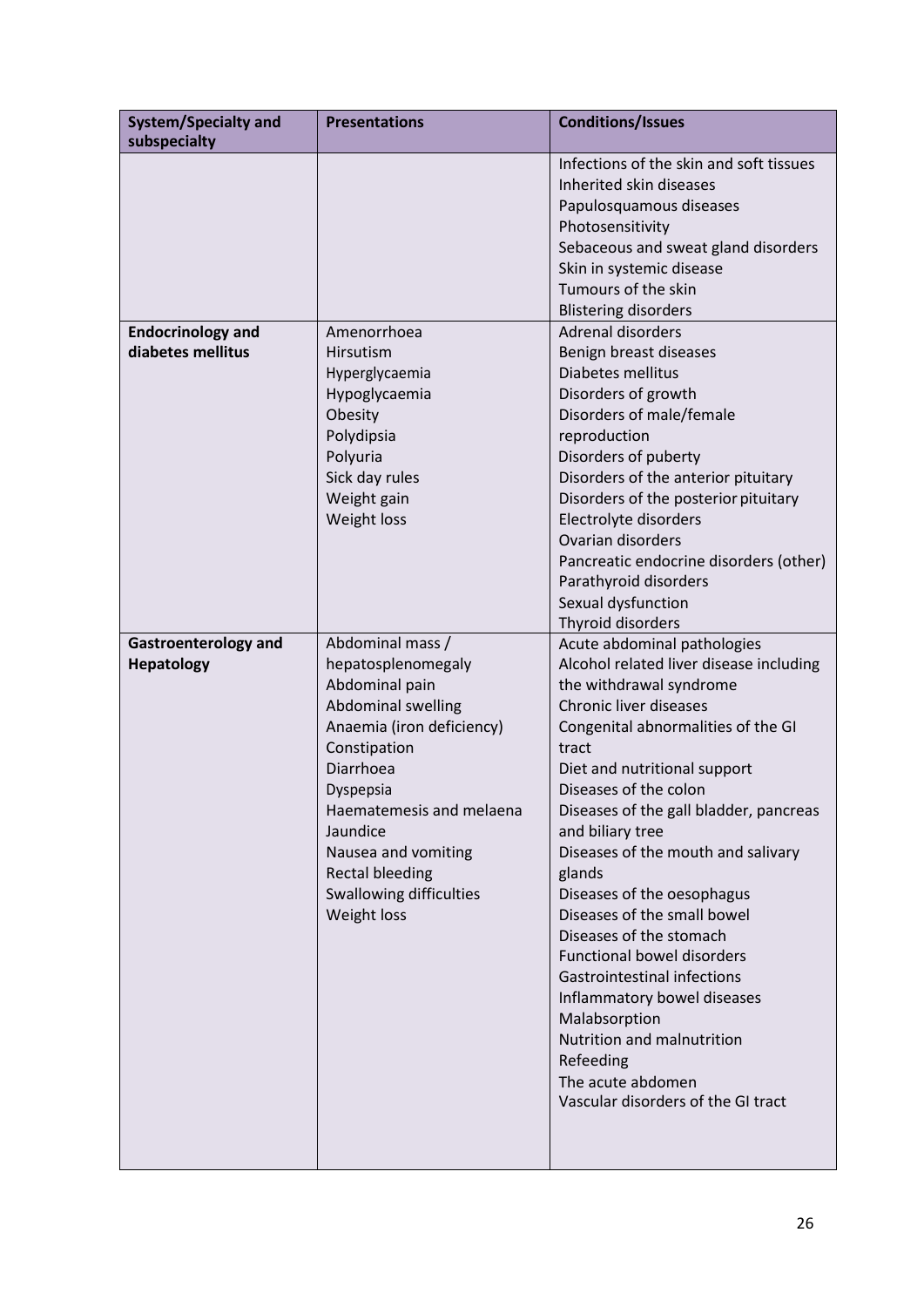| <b>System/Specialty and</b><br>subspecialty | <b>Presentations</b>                                                                                                                                                                                                        | <b>Conditions/Issues</b>                                                                                                                                                                                                                                                                                                                                                                                   |
|---------------------------------------------|-----------------------------------------------------------------------------------------------------------------------------------------------------------------------------------------------------------------------------|------------------------------------------------------------------------------------------------------------------------------------------------------------------------------------------------------------------------------------------------------------------------------------------------------------------------------------------------------------------------------------------------------------|
| <b>Genitourinary medicine</b>               | Genital discharge and<br>ulceration<br>Genital rash<br>Erectile dysfunction, genital                                                                                                                                        | <b>HIV</b> infection<br>Prevention of conditions related to<br>sexual behaviour<br>Sexually transmitted infections and                                                                                                                                                                                                                                                                                     |
|                                             | lumps, rectal discharge, post<br>coital and intermenstrual<br>bleeding, pelvic pain,<br>dyspareunia                                                                                                                         | systemic complications<br>Male/female reproductive health<br>(incl contraception)                                                                                                                                                                                                                                                                                                                          |
| <b>Geriatric medicine</b>                   | Delirium<br>Deterioration in mobility<br>Falls<br><b>Fragility fractures</b><br>Frailty<br>Hypothermia<br>Incontinence<br>Memory loss<br>Unsteadiness / balance<br>disturbance                                              | Continence - faecal and urinary<br>Dementias<br>Depression<br>Malnutrition<br><b>Movement disorders</b><br>Osteoporosis<br>Pharmacology<br>Subarachnoid haemorrhage<br><b>Stroke</b><br>Transient ischaemic attack<br>Pressure ulcers                                                                                                                                                                      |
| Haematology                                 | Anaemia<br>Bruising and spontaneous<br>bleeding<br>Coagulation test abnormality<br>Full blood count abnormality<br>Lymphadenopathy<br>Neutropenic fever<br>Paraproteinaemia<br>Splenomegaly<br><b>Transfusion reactions</b> | Anaemia<br><b>Blood transfusion and alternatives</b><br>Common haematological malignancies<br>Bone marrow failure<br>Haemoglobinopathies<br>Haemolysis<br>MGUS (monoclocal gammopathy of<br>uncertain significance)<br>Thrombosis and anticoagulant therapy                                                                                                                                                |
| Immunology                                  |                                                                                                                                                                                                                             | Autoimmune systemic disorders<br>Primary immunodeficiency disorders                                                                                                                                                                                                                                                                                                                                        |
| <b>Infectious diseases</b>                  | Fever<br>Genital discharge and<br>ulceration<br>Sepsis syndrome<br>Weight loss                                                                                                                                              | Anti-microbial drug monitoring<br>Anti-microbial resistance and<br>stewardship<br><b>Bacterial infections</b><br>Evaluation of the unwell returning<br>traveller<br>Fever of unknown origin<br><b>Fungal infections</b><br><b>Helminth infections</b><br><b>HIV</b> infection<br>Infections in the immune-<br>compromised host<br>Protozoal infections<br>Viral infections<br>Traveller and migrant health |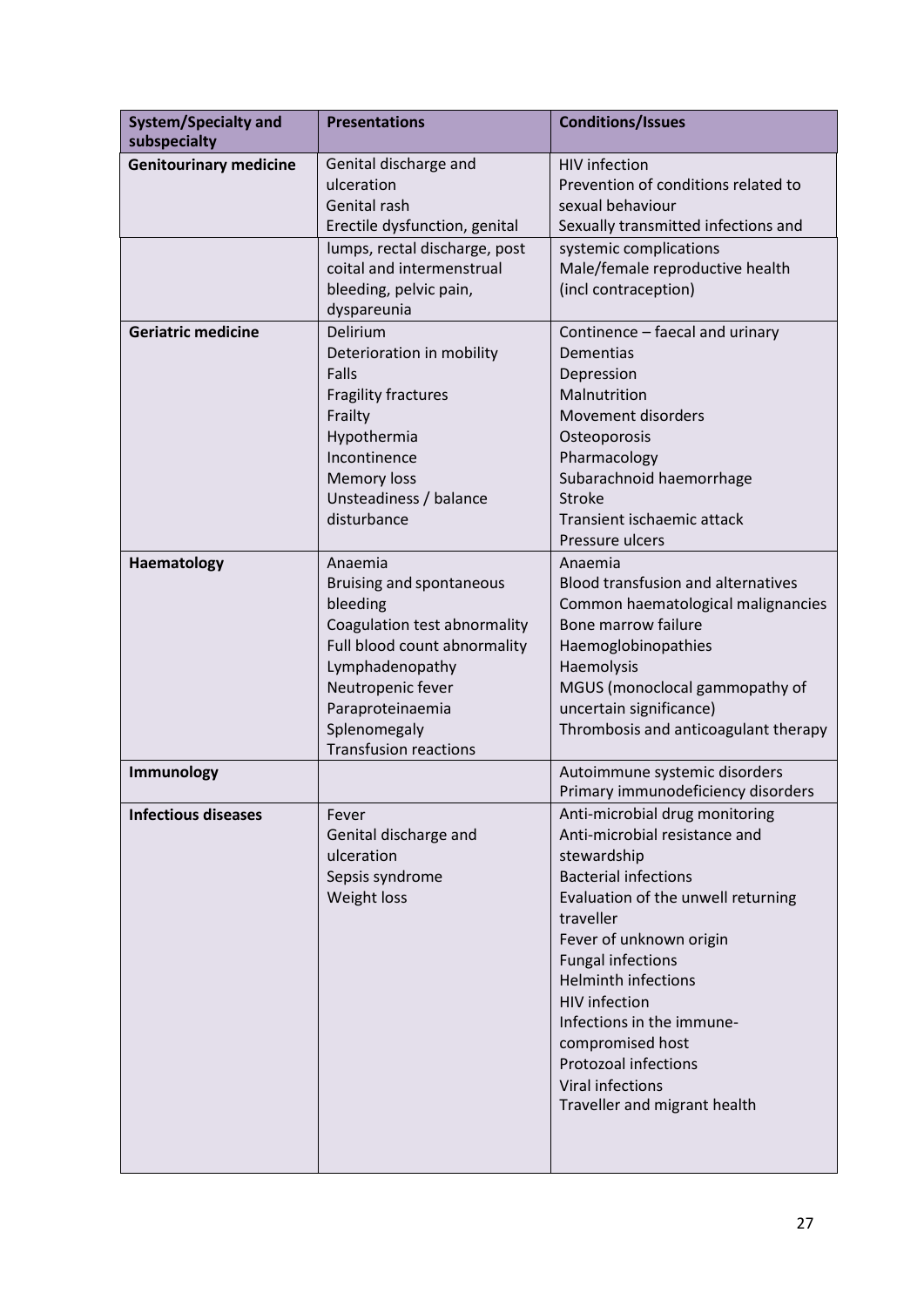| <b>System/Specialty and</b><br>subspecialty        | <b>Presentations</b>                                                                                                                                                                                                                                                                                                                                                                                                                                | <b>Conditions/Issues</b>                                                                                                                                                                                                                                                                                                                                                                                                                                                                                                                              |
|----------------------------------------------------|-----------------------------------------------------------------------------------------------------------------------------------------------------------------------------------------------------------------------------------------------------------------------------------------------------------------------------------------------------------------------------------------------------------------------------------------------------|-------------------------------------------------------------------------------------------------------------------------------------------------------------------------------------------------------------------------------------------------------------------------------------------------------------------------------------------------------------------------------------------------------------------------------------------------------------------------------------------------------------------------------------------------------|
| <b>Medical ophthalmology</b>                       | Diplopia<br>Optic disc swelling<br>Painful eye<br>Red eye<br><b>Vision loss</b>                                                                                                                                                                                                                                                                                                                                                                     | Cranial nerve palsy<br>Glaucoma<br>Inflammatory eye disease<br>TIA/stroke<br>Retinal vascular disease                                                                                                                                                                                                                                                                                                                                                                                                                                                 |
| <b>Neurology</b>                                   | Abnormal sensation<br>(paraesthesia and numbness)                                                                                                                                                                                                                                                                                                                                                                                                   | Acute stroke and transient ischaemic<br><b>Attacks</b>                                                                                                                                                                                                                                                                                                                                                                                                                                                                                                |
|                                                    | Abnormal behaviour<br>Acute confusion<br>Bladder, bowel and sexual<br>dysfunction<br><b>Breathlessness</b><br>Dizziness and vertigo<br>Headache<br><b>Hearing loss</b><br>Involuntary movements<br>Memory loss and intellectual<br>decline<br>Pain<br>Seizures (epileptic and non-<br>epileptic)<br>Speech disturbance<br><b>Swallowing difficulties</b><br>Syncope and pre-syncope<br>Unsteadiness<br>Visual disturbance<br>Weakness and paralysis | Chronic neurological disability<br>Dementia and cognitive disorders<br>Delirium<br>Epilepsy<br><b>Functional illness</b><br>Head injury<br>Meningitis and encephalitis<br>Migraine and other headache<br>syndromes<br>Motor neurone disease<br>Multiple sclerosis<br>Myasthenia gravis<br>Myopathies (acute and chronic)<br>Parkinson's disease and other<br>movement disorders<br>Peripheral neuropathy (acute and<br>chronic)<br>Subarachnoid haemorrhage and<br>cerebral venous sinus thrombosis<br>Tumours involving the brain and spinal<br>cord |
| <b>Oncology</b>                                    | Weight loss                                                                                                                                                                                                                                                                                                                                                                                                                                         | Common cancers<br>Hypercalcaemia<br>Neutropenic sepsis<br>Paraneoplastic conditions<br>Premalignant conditions<br>Spinal cord compression<br>SVC obstruction                                                                                                                                                                                                                                                                                                                                                                                          |
| <b>Palliative medicine and</b><br>end of life care | Pain<br>Physical symptoms other than<br>pain<br>Psychosocial concerns<br>including spiritual care and<br>care of family<br>The dying patient                                                                                                                                                                                                                                                                                                        | Advanced malignancy<br>End stage organ failure<br>Frailty<br>Multiple comorbidity                                                                                                                                                                                                                                                                                                                                                                                                                                                                     |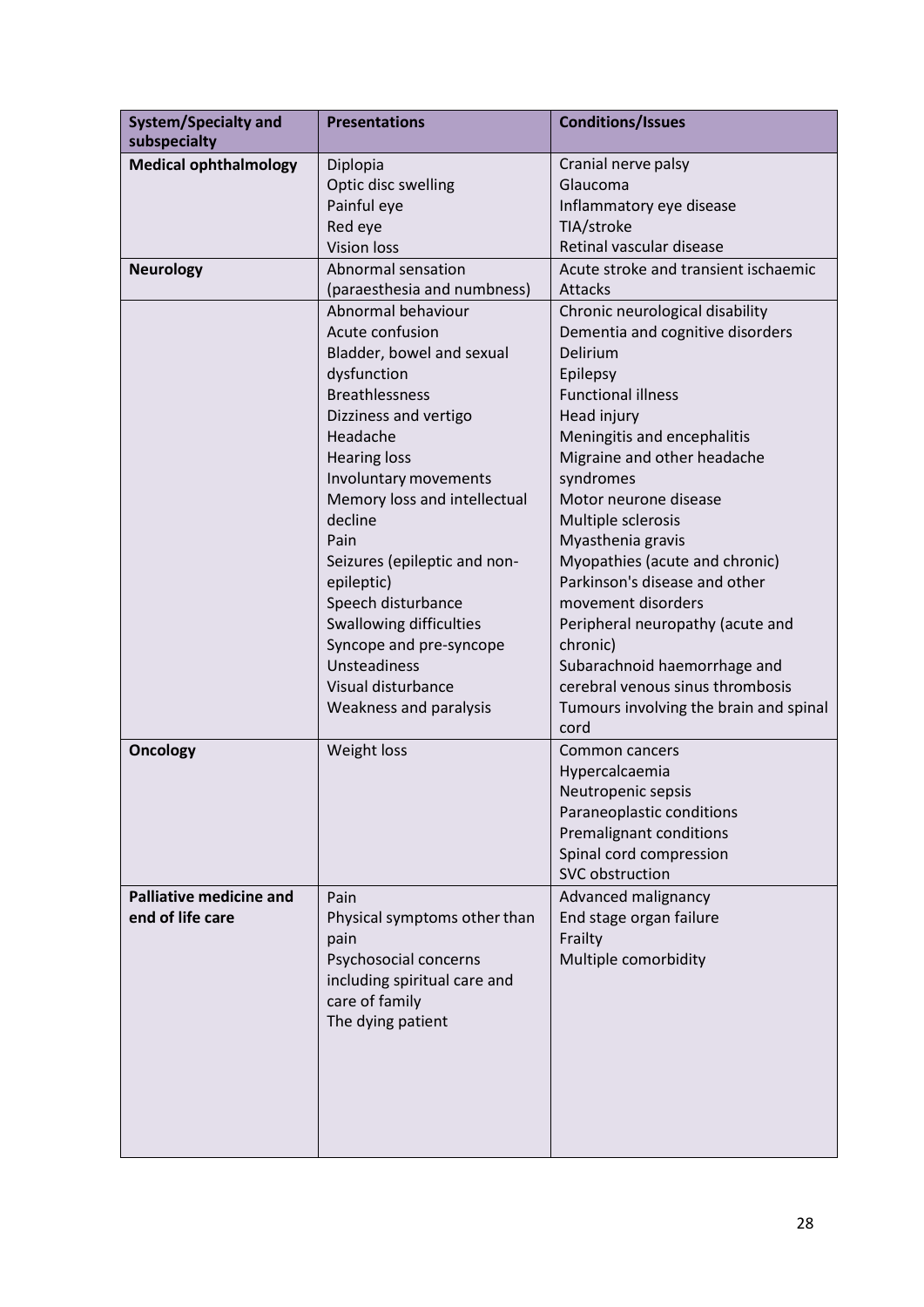| <b>System/Specialty and</b><br>subspecialty | <b>Presentations</b>            | <b>Conditions/Issues</b>               |
|---------------------------------------------|---------------------------------|----------------------------------------|
| <b>Public health and health</b>             |                                 | Alcohol                                |
| promotion                                   |                                 | Exercise                               |
|                                             |                                 | Mental health                          |
|                                             |                                 | Non-communicable diseases              |
|                                             |                                 | <b>Nutrition</b>                       |
|                                             |                                 |                                        |
|                                             |                                 | Obesity                                |
|                                             |                                 | Occupation                             |
|                                             |                                 | Sexual behaviour                       |
|                                             |                                 | Smoking                                |
|                                             |                                 | Social                                 |
|                                             |                                 | deprivation/man                        |
|                                             |                                 | agement of                             |
|                                             |                                 | underserved                            |
|                                             |                                 | populations                            |
|                                             |                                 | Substance abuse                        |
|                                             |                                 | Global health                          |
|                                             |                                 | Epidemic/Pandemic conditions           |
| <b>Psychiatry</b>                           | Aggressive or disturbed         | Alcohol and substance misuse           |
|                                             | behaviour                       | Anxiety disorders                      |
|                                             | Alcohol and substance           | Bipolar disorder                       |
|                                             | dependence                      | Delirium                               |
|                                             | Anxiety or panic                | Dementias                              |
|                                             | Physical symptoms               | Depression                             |
|                                             | unexplained by organic          | <b>Eating disorders</b>                |
|                                             | disease                         | Personality disorder                   |
|                                             | Self-harm                       | Phobias                                |
|                                             | <b>Treatment refusal</b>        | Psychoses                              |
|                                             |                                 | Schizophrenia                          |
|                                             |                                 | Somatic symptom disorders              |
|                                             |                                 | <b>Stress disorders</b>                |
|                                             |                                 | Suicide and self-harm                  |
| <b>Renal medicine</b>                       | Dysuria                         | Acute kidney injury                    |
|                                             | Electrolyte abnormality         | Chronic kidney disease                 |
|                                             | Fluid balance abnormality       | Drugs and the kidney                   |
|                                             | Haematuria                      | Electrolyte disorders                  |
|                                             | Hypertension                    | Fluid balance disorders                |
|                                             | Loin pain                       | Genetic disorders affecting the        |
|                                             | <b>Micturition difficulties</b> | Kidneys                                |
|                                             | Polyuria                        | Glomerular diseases                    |
|                                             | Proteinuria                     | Malignant disease of the urinary tract |
|                                             | Raised serum creatinine         | Nephrotic syndrome                     |
|                                             |                                 | Renal replacement therapy              |
|                                             |                                 | Renal tubular disorders                |
|                                             |                                 |                                        |
|                                             |                                 | Systemic disorders affecting the       |
|                                             |                                 | Kidneys                                |
|                                             |                                 | <b>Tubulointerstitial diseases</b>     |
|                                             |                                 | Urinary tract infection                |
|                                             |                                 | Urinary tract obstruction              |
| <b>Respiratory medicine</b>                 | <b>Breathlessness</b>           | Asthma                                 |
|                                             | Pleuritic chest pain            | <b>Bronchiectasis</b>                  |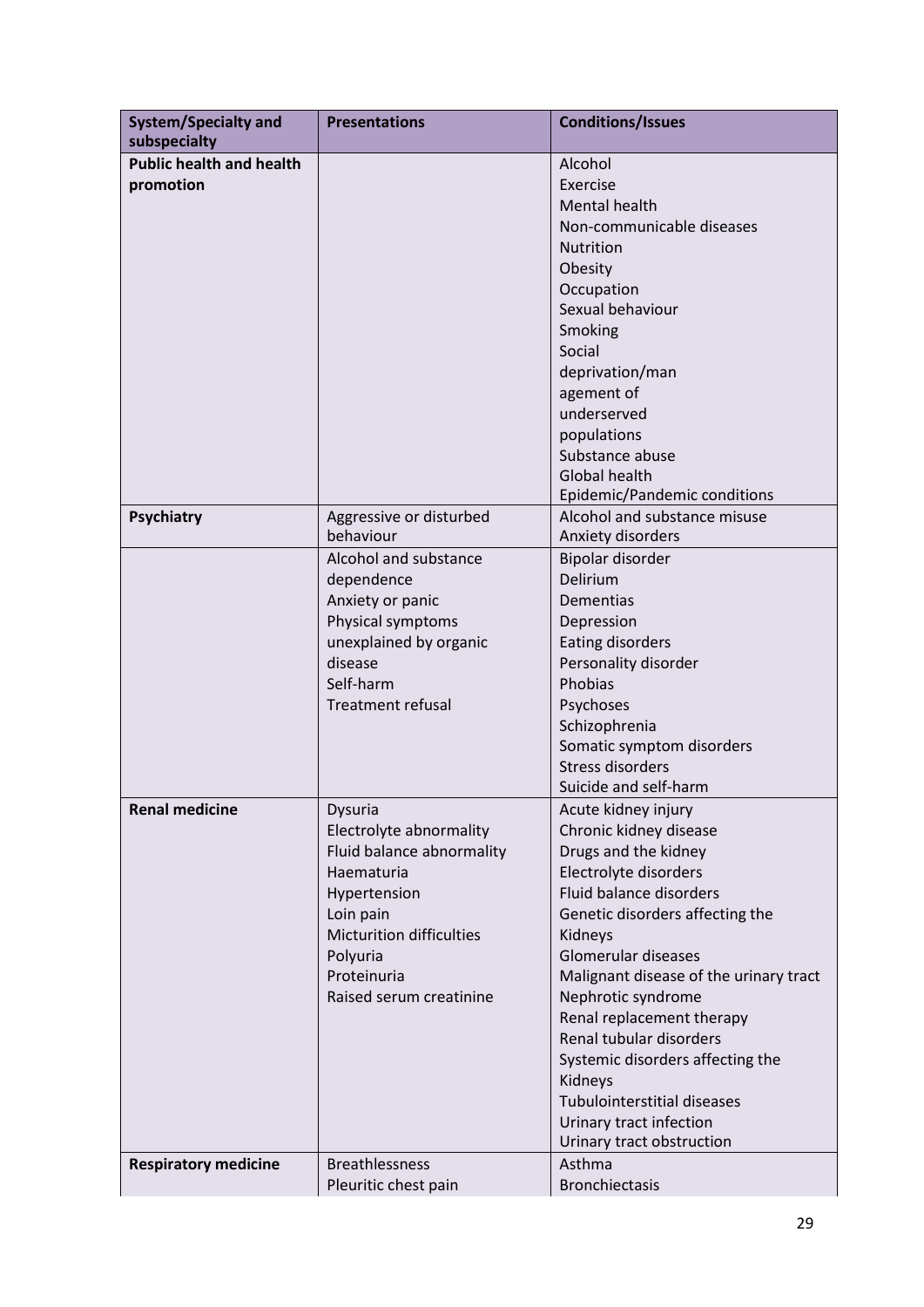| <b>System/Specialty and</b> | <b>Presentations</b>       | <b>Conditions/Issues</b>              |
|-----------------------------|----------------------------|---------------------------------------|
| subspecialty                |                            |                                       |
|                             | Cough                      | Chronic obstructive pulmonary disease |
|                             | Haemoptysis                | Cystic fibrosis                       |
|                             | Hoarseness                 | Diseases of the pulmonary circulation |
|                             | Stridor                    | Disorders of the thoracic cage and    |
|                             | Pleural effusion           | Diaphragm                             |
|                             | Wheeze                     | Disorders of the upper respiratory    |
|                             |                            | <b>Tract</b>                          |
|                             |                            | Immune mediated respiratory           |
|                             |                            | <b>Diseases</b>                       |
|                             |                            | Interstitial lung diseases            |
|                             |                            | Malignant diseases of the respiratory |
|                             |                            | System                                |
|                             |                            | Pleural diseases including            |
|                             |                            | Pneumothorax                          |
|                             |                            | Occupational lung diseases            |
|                             |                            | Pulmonary embolism                    |
|                             |                            | Sarcoidosis                           |
|                             |                            | Sleep related breathing disorders     |
|                             |                            | <b>Respiratory infections</b>         |
|                             |                            | Respiratory failure                   |
|                             |                            | Tuberculosis                          |
| Rheumatology                | Back pain                  | Multisystem rheumatic disorders       |
|                             | Joint pain and swelling    | Spinal pain and regional disorders    |
|                             | Neck pain                  | Crystal-related arthropathies         |
|                             | Rash and weakness          | Infection and arthritis               |
|                             |                            | Metabolic bone diseases               |
|                             |                            | Monitoring and toxicity of            |
|                             |                            | immunosuppressive drugs including     |
|                             |                            | biologics                             |
|                             |                            | Osteoarthritis                        |
|                             |                            |                                       |
|                             |                            | Osteoporosis<br>Rheumatoid arthritis  |
|                             |                            |                                       |
|                             |                            | Spondyloarthritides                   |
| Other / all - clinical      | Incidental findings        | Chronic fatigue syndrome              |
|                             | Medical problems following |                                       |
|                             | surgical procedures        |                                       |
|                             | Medical problems in        |                                       |
|                             | pregnancy                  |                                       |
|                             | Physical symptoms          |                                       |
|                             | unexplained by organic     |                                       |
|                             | disease                    |                                       |
|                             | Pre-operative assessment   |                                       |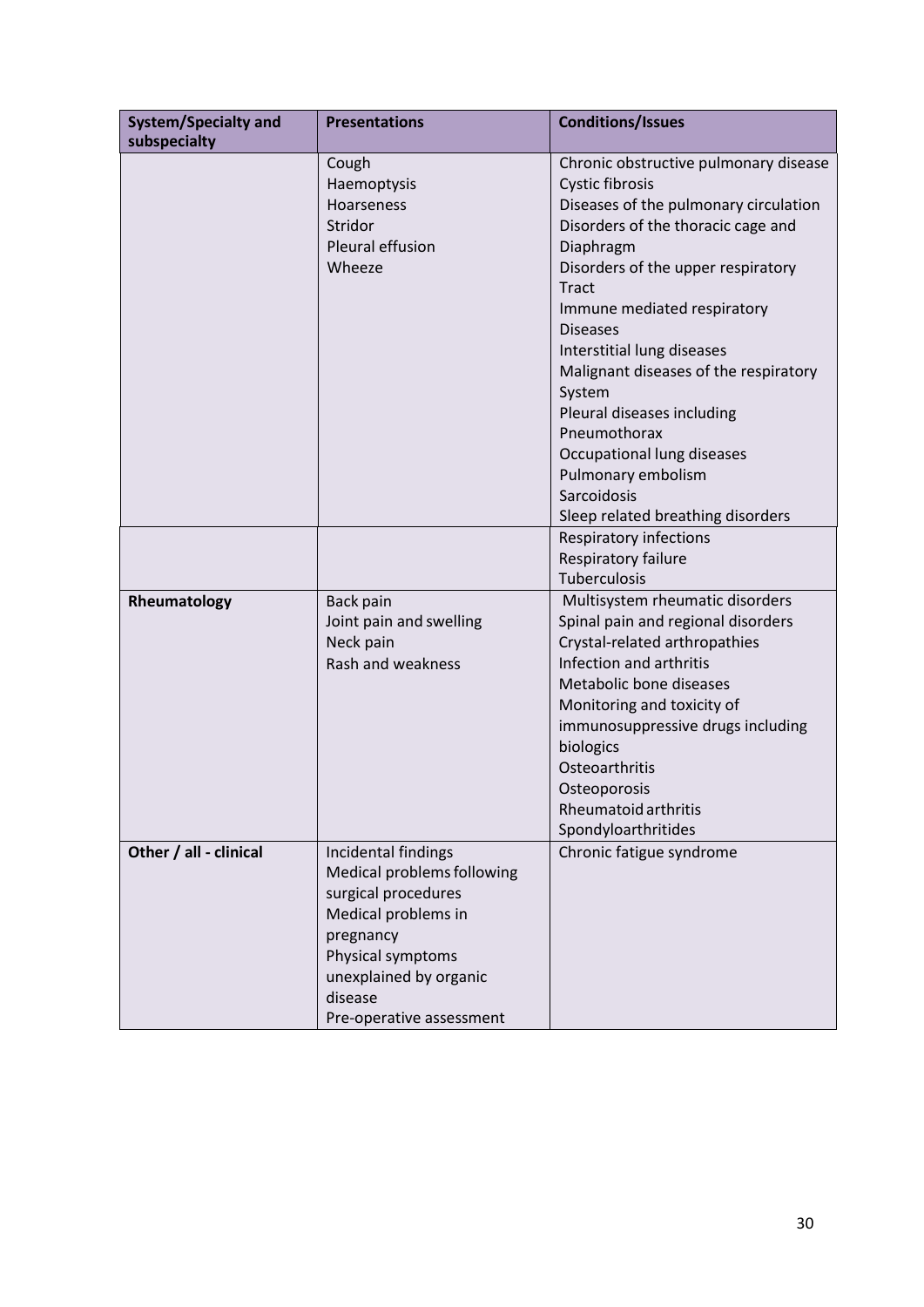### **3.5 Practical procedures**

There are a number of Internal Medicine procedural skills in which a trainee must become proficient.

Trainees must be able to outline the indications for these procedures and recognise the importance of valid consent, aseptic technique, safe use of analgesia and local anaesthetics, minimisation of patient discomfort, and requesting help when appropriate. For all practical procedures the trainee must be able to recognise complications and respond appropriately if they arise, including calling for help from colleagues in other specialties when necessary.

Trainees should ideally receive training in procedural skills in a clinical skills lab before performing these procedures clinically, but this is not mandatory if otherwise deemed appropriate by a competent supervisor. Assessment of procedural skills will be made using the direct observation of procedural skills (DOPS) tool. The table below sets out the minimum competency level expected for each of the practical procedures at the end of each year of training in IM. Trainees are expected to maintain procedural competencies achieved during earlier stages of training throughout the programme of training. Obtaining independence in all of these practical procedures is desirable but not essential for the completion of IM training. Sites that require trainees to be able to perform particular procedures independently for service reasons will need to put in place mechanisms to provide training and assure competence for independent practice. Trainees working in sites that do not provide such training are required to have skills lab training on a minimum of four occasions in Internal Medicine training to ensure skills are maintained.

When a trainee has been signed off as being able to perform a procedure independently, they are not required to have any further assessment (DOPS) of that procedure, unless they or their educational supervisor think that this is required. It is a matter of professional conduct and probity that all doctors maintain the appropriate skills to perform the practical procedures required by their scope of practice. In accordance with clinical governance the trust/health board should ensure that no doctor performs procedures that they are not competent to carry out. This also applies to procedures, which have been signed off during Foundation Year training (Kandídatsár/starfsnám) or as part of other approved training programmes (e.g. CMT, IMT1, ACCS)

|                  | Minimum level of competence at the end of each training year |               |                 |          |                 |
|------------------|--------------------------------------------------------------|---------------|-----------------|----------|-----------------|
| <b>Procedure</b> | IM1                                                          | IM2           | IM <sub>3</sub> | IM4      | IM <sub>5</sub> |
| Advanced         | Skills lab or                                                | Participation | Leadership      | Maintain | Maintain        |
| cardiopulmonary  | satisfactory                                                 | in CPR team   | of CPR team     |          |                 |
| resuscitation    | supervised                                                   |               |                 |          |                 |
| (CPR)            | practice                                                     |               |                 |          |                 |
| Direct current   | Skills lab or                                                | Competent     | Maintain        | Maintain | Maintain        |
| (DC)             | satisfactory                                                 | to perform    |                 |          |                 |
| cardioversion    |                                                              | unsupervised  |                 |          |                 |

### **Internal medicine practical procedures**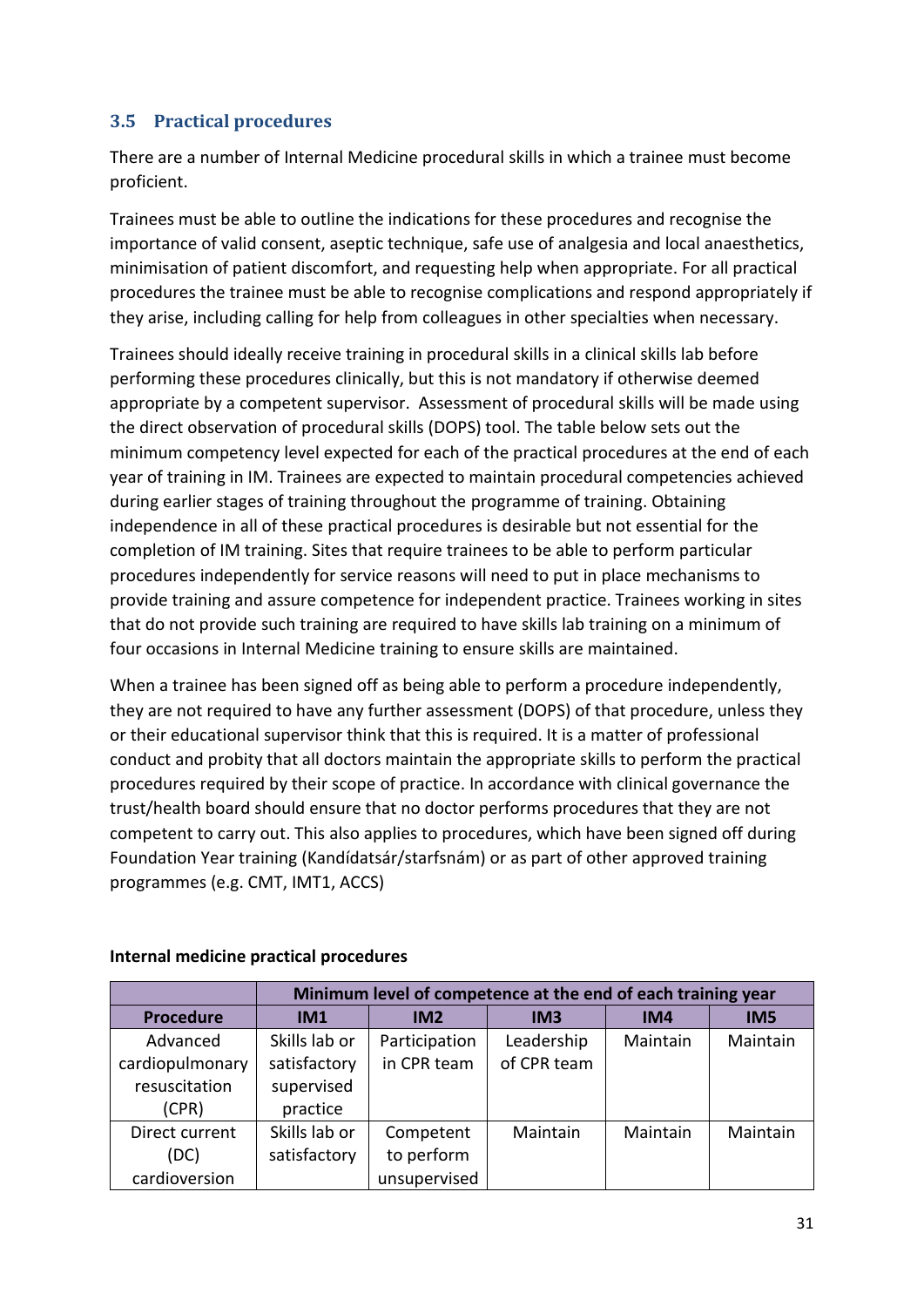|                             | supervised             |               |              |          |          |
|-----------------------------|------------------------|---------------|--------------|----------|----------|
|                             | practice               |               |              |          |          |
| Temporary                   | Skills lab or          | Skills lab or | Maintain     | Maintain | Maintain |
| cardiac pacing              | satisfactory           | satisfactory  |              |          |          |
| using an external           | supervised             | supervised    |              |          |          |
| device                      | practice               | practice      |              |          |          |
| Central venous              | Skills lab or          | Maintain      | Maintain     | Maintain | Maintain |
| cannulation                 | satisfactory           |               |              |          |          |
| (internal jugular           | supervised             |               |              |          |          |
| or subclavian)              | practice               |               |              |          |          |
| Access to                   | Skills lab or          | Maintain      | Maintain     | Maintain | Maintain |
| circulation for             | satisfactory           |               |              |          |          |
| resuscitation               | supervised             |               |              |          |          |
| (femoral vein or            | practice               |               |              |          |          |
| intraosseous) <sup>a</sup>  |                        |               |              |          |          |
| Pleural                     | Skills lab or          | Competent     | Maintain     | Maintain | Maintain |
| aspiration for              | satisfactory           | to perform    |              |          |          |
| fluid                       | supervised             | unsupervised  |              |          |          |
| (diagnostic) <sup>b</sup>   | practice               |               |              |          |          |
| Pleural                     | Skills lab or          | Competent     | Maintain     | Maintain | Maintain |
| aspiration                  | satisfactory           | to perform    |              |          |          |
| (Pneumothorax) <sup>c</sup> | supervised             | unsupervised  |              |          |          |
|                             | practice               |               |              |          |          |
| Intercostal drain           | Skills lab or          | maintain      | Maintain     | Maintain | Maintain |
| for                         | satisfactory           |               |              |          |          |
| pneumothorax                | supervised<br>practice |               |              |          |          |
| Intercostal drain           | Skills lab or          | Competent     | Maintain     | Maintain | Maintain |
| for effusion                | satisfactory           | to perform    |              |          |          |
|                             | supervised             | unsupervised  |              |          |          |
|                             | practice               |               |              |          |          |
| Nasogastic (NG)             | Skills lab or          | Competent     | Maintain     | Maintain | Maintain |
| tube                        | satisfactory           | to perform    |              |          |          |
|                             | supervised             | unsupervised  |              |          |          |
|                             | practice               |               |              |          |          |
| Ascitic tap                 | Skills lab or          | Competent     | Maintain     | Maintain | Maintain |
|                             | satisfactory           | to perform    |              |          |          |
|                             | supervised             | unsupervised  |              |          |          |
|                             | practice               |               |              |          |          |
| Abdominal                   | Skills lab or          | Skills lab or | Competent    | Maintain | Maintain |
| paracentesis                | satisfactory           | satisfactory  | to perform   |          |          |
|                             | supervised             | supervised    | unsupervised |          |          |
|                             | practice               |               |              |          |          |
| Lumbar                      | Skills lab or          | Competent     | Maintain     | Maintain | Maintain |
| puncture                    | satisfactory           | to perform    |              |          |          |
|                             | supervised             | unsupervised  |              |          |          |
|                             | practice               |               |              |          |          |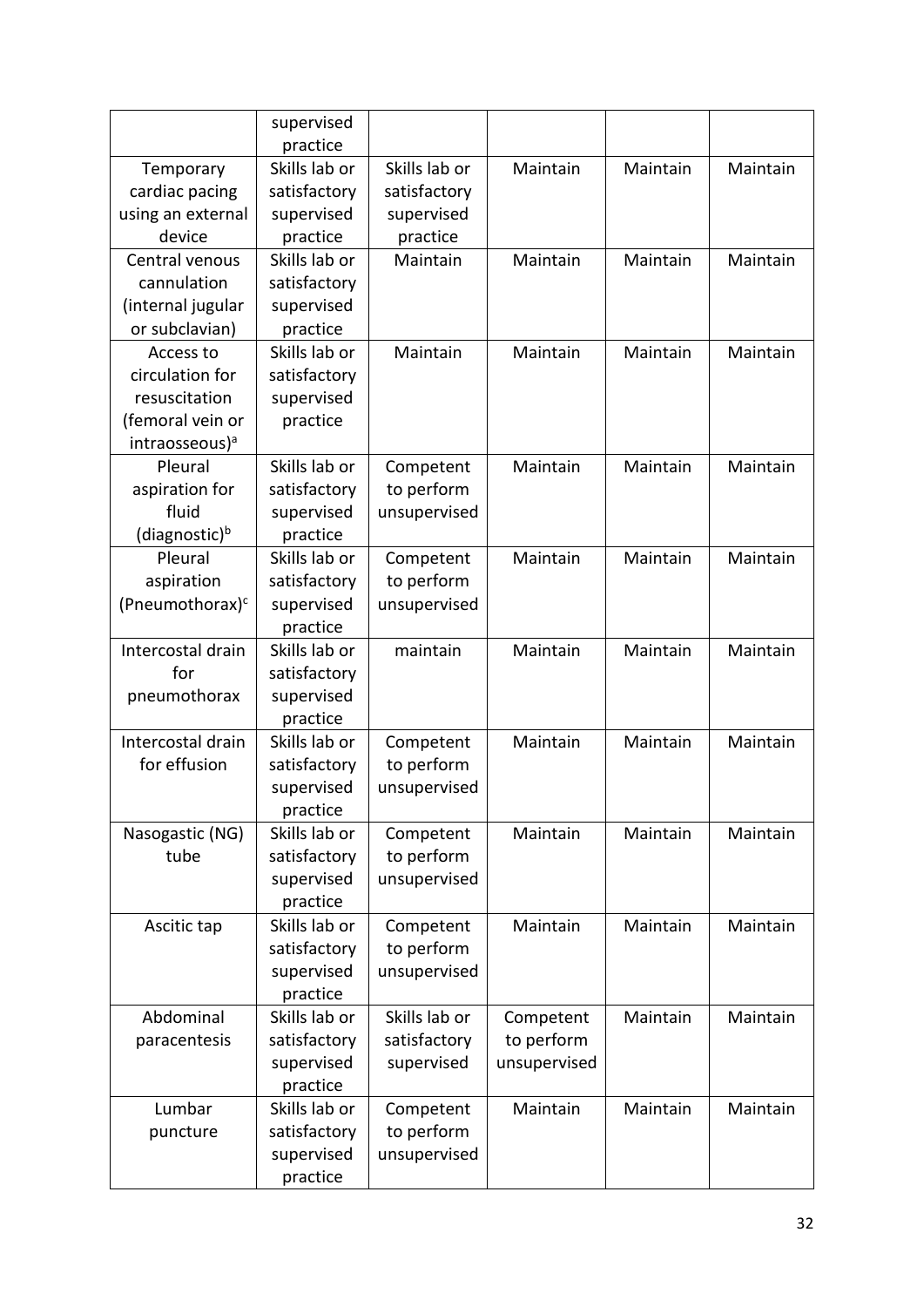#### *Notes:*

*<sup>a</sup>The requirement is for a minimum of skills lab training or satisfactory supervised practice in one of these two mechanisms for obtaining access to the circulation to allow infusion of fluid in the patient where peripheral venous access cannot be established.*

*<sup>b</sup> Pleural procedures should be undertaken in line with the British Thoracic Society guidelines. These state that thoracic ultrasound guidance is strongly recommended for all pleural procedures for pleural fluid, also that the marking of a site using thoracic ultrasound for subsequent remote aspiration or chest drain insertion is not recommended. Ultrasound guidance should be provided by a trained thoracic ultrasound practitioner.*

*c It can be assumed that a trainee who is capable of performing pleural aspiration of fluid is capable of introducing a needle to decompress a large symptomatic pneumothorax*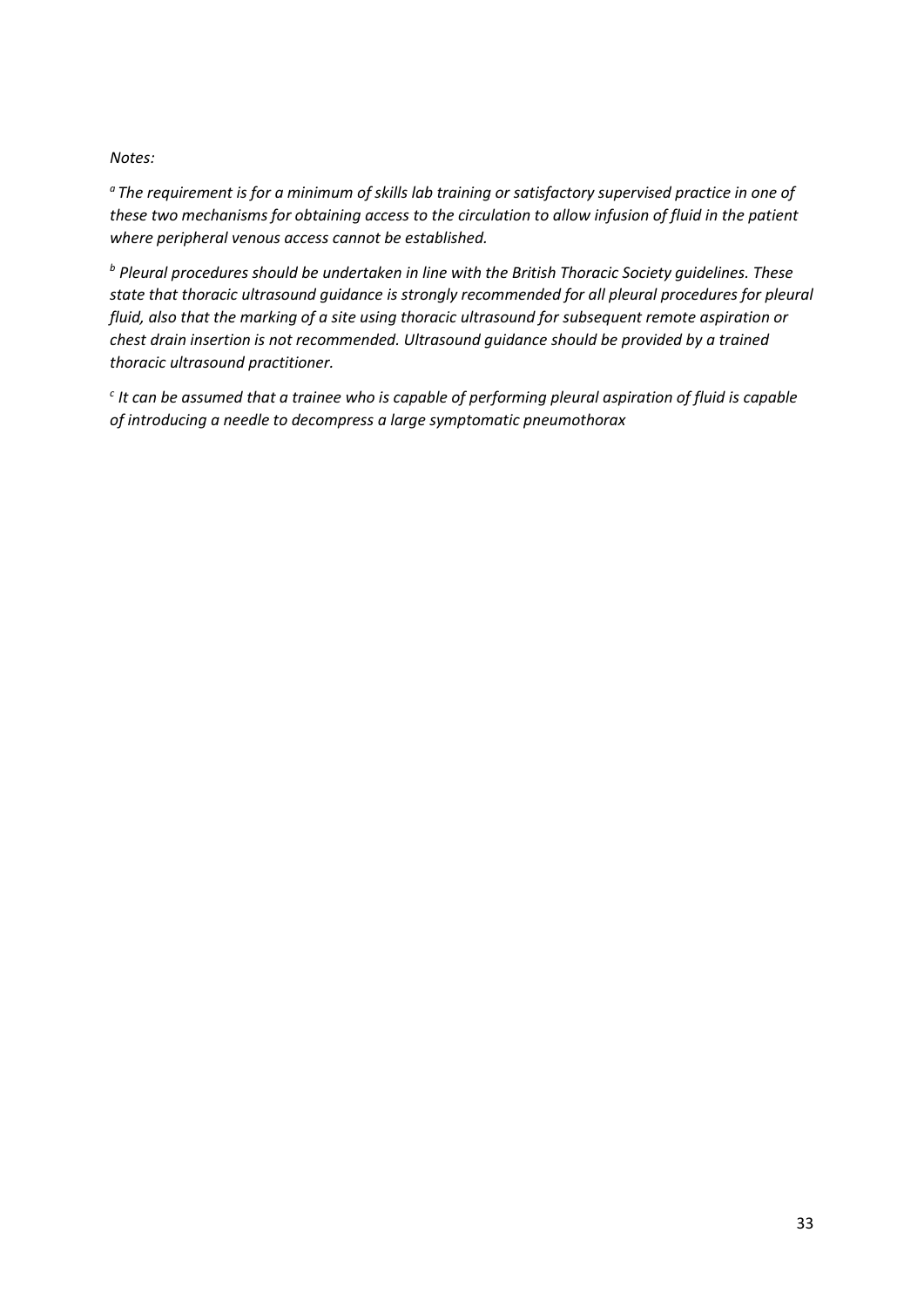### **4. Learning and Teaching**

### **4.1 The training programme**

The organisation and delivery of postgraduate training in Internal Medicine in Iceland is the responsibility of the Chief Medical Officer at Landspitali, The National University Hospital of Iceland (LUH). It is governed according to Regulation No. 467/2015<sup>1</sup> and delivered according to the Icelandic Reference Guides to Core Medical Training<sup>7</sup> and Human Resources Management<sup>8</sup>. In addition to LUH, trainees can also spend a maximum of 12 months at Akureyri Hospital (SAk), as described in an agreement between the two institutions<sup>14</sup>.

Progression through the programme will be determined by the Annual Review of Competency Progression (ARCP) process and the training requirements for each indicative year of training are summarised in the IM ARCP decision aid for Iceland

The sequence of training should ensure appropriate progression in experience and responsibility. The training to be provided at each training site is defined to ensure that, during the programme, the curriculum requirements are met and also that unnecessary duplication and educationally unrewarding experiences are avoided.

The following provides a guide on how training programmes should be focussed in each training year in order for trainees to gain the experience and develop the capabilities to the level required. The successful completion of Internal Medicine will be dependent on achieving the expected level in all CiPs, GPCs and procedural skills. The programme of assessment will be used to monitor and determine progress through the programme.

When training in IM all trainees will have an appropriate clinical supervisor (a senior member of the IM team) and an appropriate educational supervisor in IM. The clinical supervisor and educational supervisor may be the same person. It will be best practice for trainees in IM to have an educational supervisor who practises IM themselves. However, educational supervisors of IM trainees who do not themselves practise IM must take particular care to ensure that they obtain and consider detailed feedback from clinical supervisors who are knowledgeable about the trainees' IM performance and include this in their educational reports.

The following provides a guide on how training programmes should be focussed in each training year in order for trainees to gain the experience and develop the capabilities to the level required. Clearly, it is not intended that trainees in their first year of training (IMY1) will spend all their time in acute care, but it should be the central focus for the year. Similarly, trainees in their second year (IMY2) will continue to provide in-patient and acute care (including "on-call activities") but it just means that their primary focus is on acquiring essential out-patient consultation skills.

Irrespective of the year of training and its focus, each trainee will be attached to a "parent" team/firm and it is anticipated that their clinical supervisor will be a senior member of that team.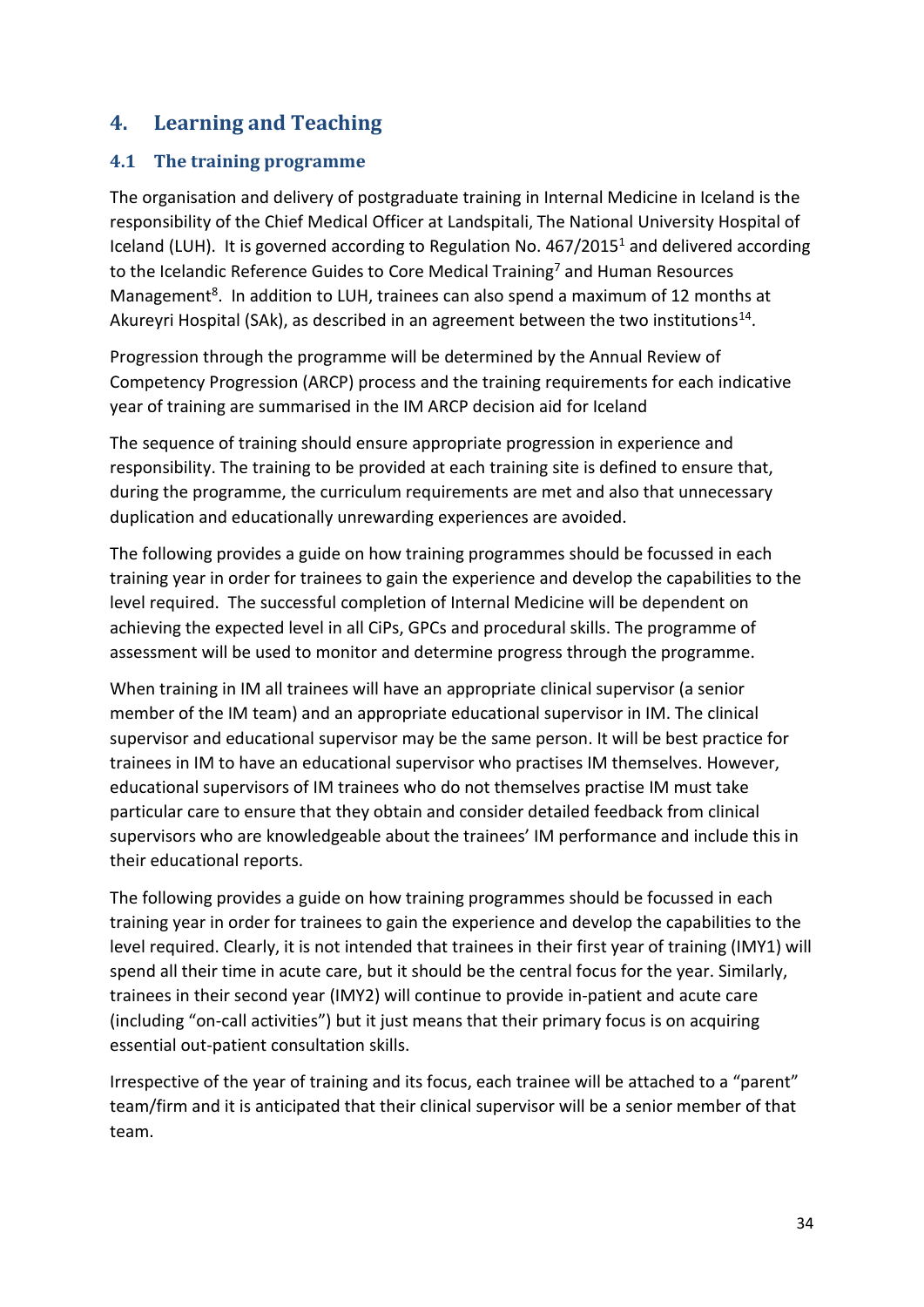There has been much discussion about what is the optimum duration of any particular attachment. Longer attachments foster team relationships and ensure that trainees feel more involved and valued and develop enhanced support networks. However shorter attachments mean that a trainee may be exposed to more specialties. The exact pattern of individual rotations will remain a matter for Training Programme Director (TPD) as long as all the curricular objectives are fulfilled. However, attachments to the main specialties should be at least 4 months in IMY1 and IMY2 and a minimum of six months in IMY3.

| <b>Training year</b> | <b>Focus of training placements</b>           |
|----------------------|-----------------------------------------------|
| IMY1                 | Assessment of the acutely ill patient and the |
|                      | management of the acute medical intake of     |
|                      | patients                                      |
| IMY <sub>2</sub>     | Experience in out-patient clinics             |
| IMY3                 | Primarily involved in the acute take and      |
|                      | functioning as the "Medical Registrar"        |
| IMY4                 | Leading the acute take and inpatient          |
|                      | services with some outpatient                 |
|                      | responsibilities                              |
| IMY <sub>5</sub>     | Increasing responsibility throughout,         |
|                      | "acting up" to consultant level during the    |
|                      | last 3 months                                 |

#### **Internal Medicine Training Programme:**

### **Mandatory training**

All training should be conducted in institutions which have been accredited by the Icelandic Evaluation and Competence Committee on Clinical Training to be granted a licence to practise medicine and on specialist medical training according to regulation 467/2015 and meet the relevant JRCPTB Quality Criteria, GMC standards for training and education, the European Training Requirements in Internal Medicine, and the relevant Health and Safety standards. The teaching and learning methods section provides guidance on the learning experiences required.

#### *Acute medical take*

Trainees should be involved in the acute unselected medical take in each year of their training programme, but it is recognized that this will not be a feature of all attachments, and their greatest involvement will be from the third year onwards. In each of the first three years of training they should be actively involved (have sufficient input for their involvement to be recorded in the patient´s clinical notes) in the care of at least 100 patients presenting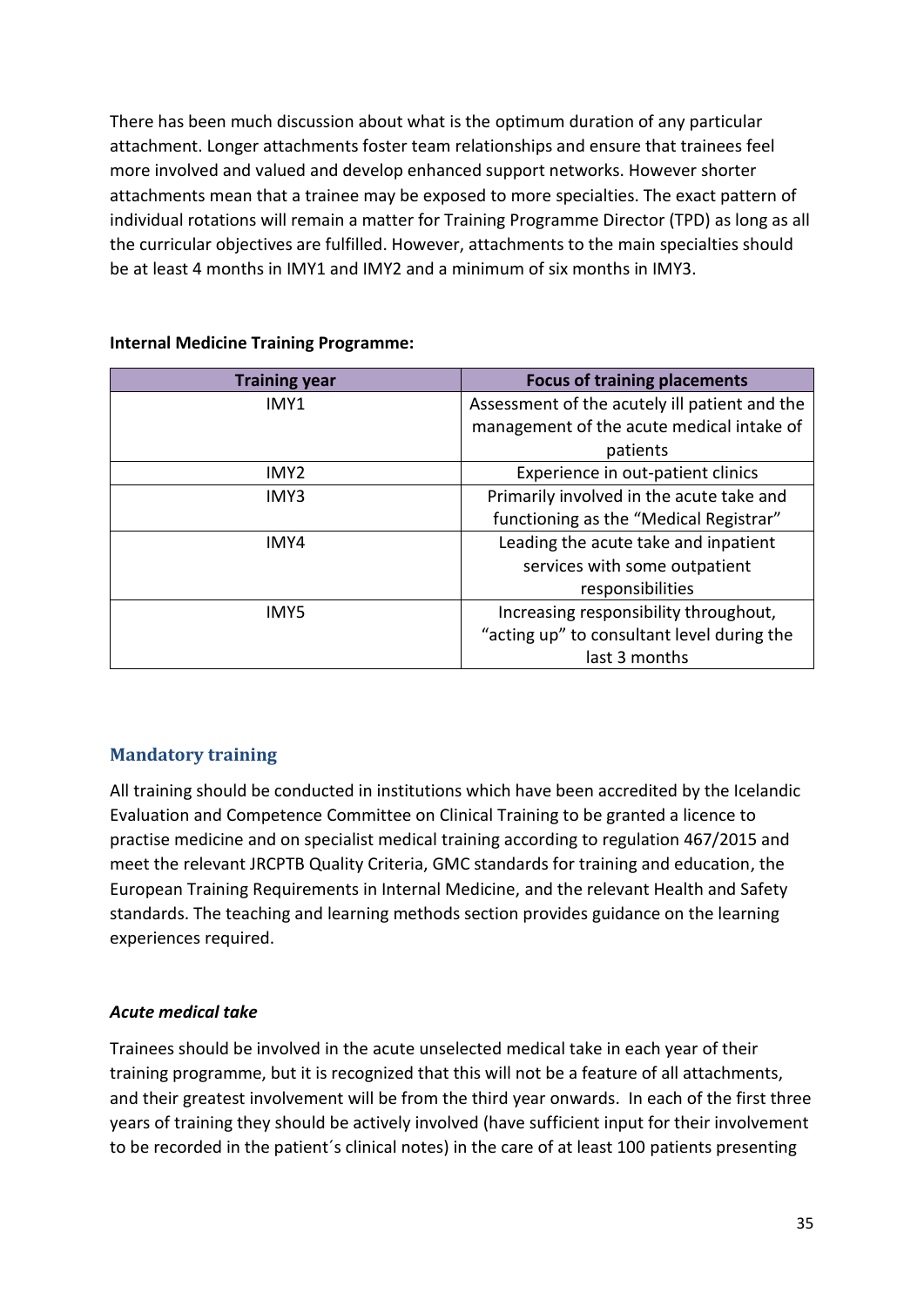with acute medical problems, and at least 500 patients in total by the end of the third year of training and 1250 patients by the end of the 5th year.

Trainees will furthermore need to demonstrate they have the required capabilities to manage the acute unselected take at completion of training, hence it is required that they are involved in the acute unselected take for at least an indicative month in the final year of training), during which time they must be involved in the care of at least 100 patients presenting with acute unselected medical problems.

| <b>Training year</b>   | <b>Minimum number of patients</b> |              |  |  |  |
|------------------------|-----------------------------------|--------------|--|--|--|
|                        | Per annum                         | <b>Total</b> |  |  |  |
| IMY1                   | 100                               | 500          |  |  |  |
| IMY2                   | 100                               |              |  |  |  |
| IMY3                   | 100                               |              |  |  |  |
| IMY4                   | 300                               | 750          |  |  |  |
| IMY5                   | 300                               |              |  |  |  |
| <b>End of training</b> |                                   | 1250         |  |  |  |

### **Required number of patients seen on acute take during IM training**

### *Acute specialty take*

It is recognised that not all specialties will have an acute specialty take but all will receive patients in an unscheduled fashion. The trainee should be able to manage the specialty conditions with which the patient presents and provide management of co-existing acute medical illness.

### *Inpatients*

IM trainees must be entrusted to provide continuity of care to medical inpatients without supervision by completion of training (clinical CiP 3). Trainees should have extensive experience and training in this capability during the first three years of training (IMY1 -IMY3); when they should be involved in the day-to-day management of acutely unwell medical inpatients for at least 24 months. During the last two years (IMY4-IMY5) they should build on this by undertaking a minimum of 12 months further experience and training in continuing ward care of patients admitted with acute medical problems. In order to confirm that trainees are confident and capable of unsupervised practice at the time of CCT/FEQ a minimum of three months of inpatient care should occur in the last year of training.

The inpatient setting should provide trainees with experience of the following:

• Assessment of patients during the course of acute medical illness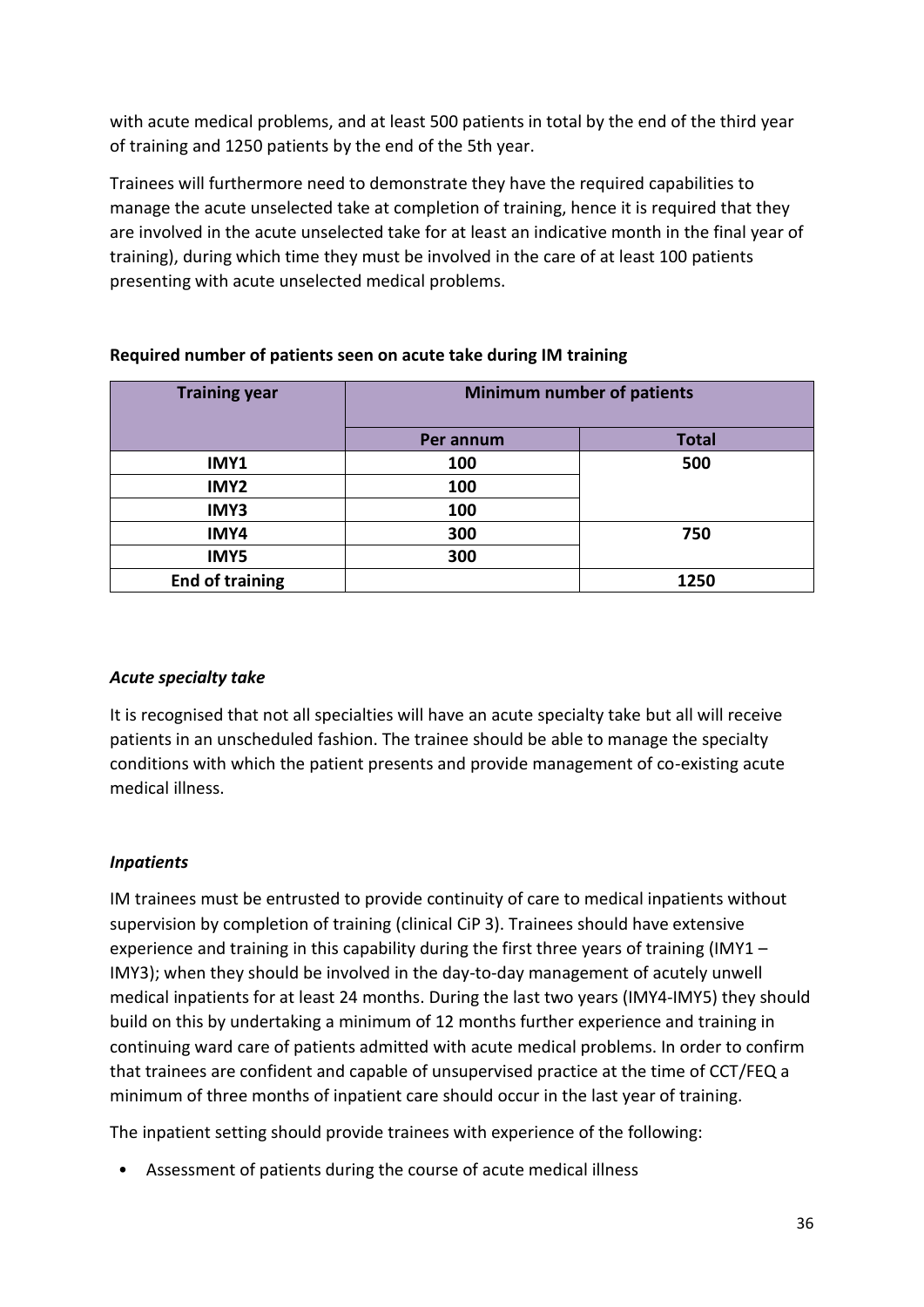- Decision making during the course of acute medical illness
- Discussion with patients and relatives during the course of acute medical illness
- Management of the patient who is deteriorating, including decisions about and implementation of plans for escalation of care (to HDU, ICU) or move to palliative care
- Planning discharge of patients along with other members of the MDT.

In addition to the minimum total of 36 months experience of inpatient care, trainees will acquire relevant skills, knowledge and behaviours (as detailed above and in the CiP descriptors) in specialty settings such as the acute take, outpatients, hospices, community and ambulatory care.

### *Outpatients*

Trainees should attend and be actively involved in a minimum of 80 clinics over the first three years of training (IMY1-IMY3) and 20 clinics during the last two years (IMY4-IMY5). It is accepted that there may be some attachments (e.g. ICU, acute medicine) where there is little scope to attend out-patient clinics but there are other attachments where it should be a regular weekly or twice weekly commitment. It is expected that trainees will do clinics in all five years of IM training, but as noted above the main focus on clinics will be in the second year of training (IMY2). These may be in the parent specialty of their attachment but also in other departmental clinics and it will be up to TPDs, the relevant clinical leads (yfirlæknar), and Educational Supervisors to construct imaginative clinic attendances in order to the trainee to have a satisfactory educational experience (see teaching and learning methods section below for guidance on clinics).

Reflecting changes in clinical practice, some of this training could be provided as community experience, virtual clinics and work in ambulatory settings. The choice of clinic / experience should be driven by the educational needs of the trainee, as identified by the trainee and their educational supervisor, with the educational objectives as set out in the teaching and learning methods section.

| <b>Training year</b>   | <b>Minimum clinics attended</b> |              |  |  |  |
|------------------------|---------------------------------|--------------|--|--|--|
|                        | Per annum                       | <b>Total</b> |  |  |  |
| IMY1                   | 20                              | 80           |  |  |  |
| IMY2                   | 20                              |              |  |  |  |
| IMY3                   | 20                              |              |  |  |  |
| IMY4                   | 10                              | 20           |  |  |  |
| IMY5                   | 10                              |              |  |  |  |
| <b>End of training</b> |                                 | 100          |  |  |  |

### **Minimum number of clinics attended in IM training**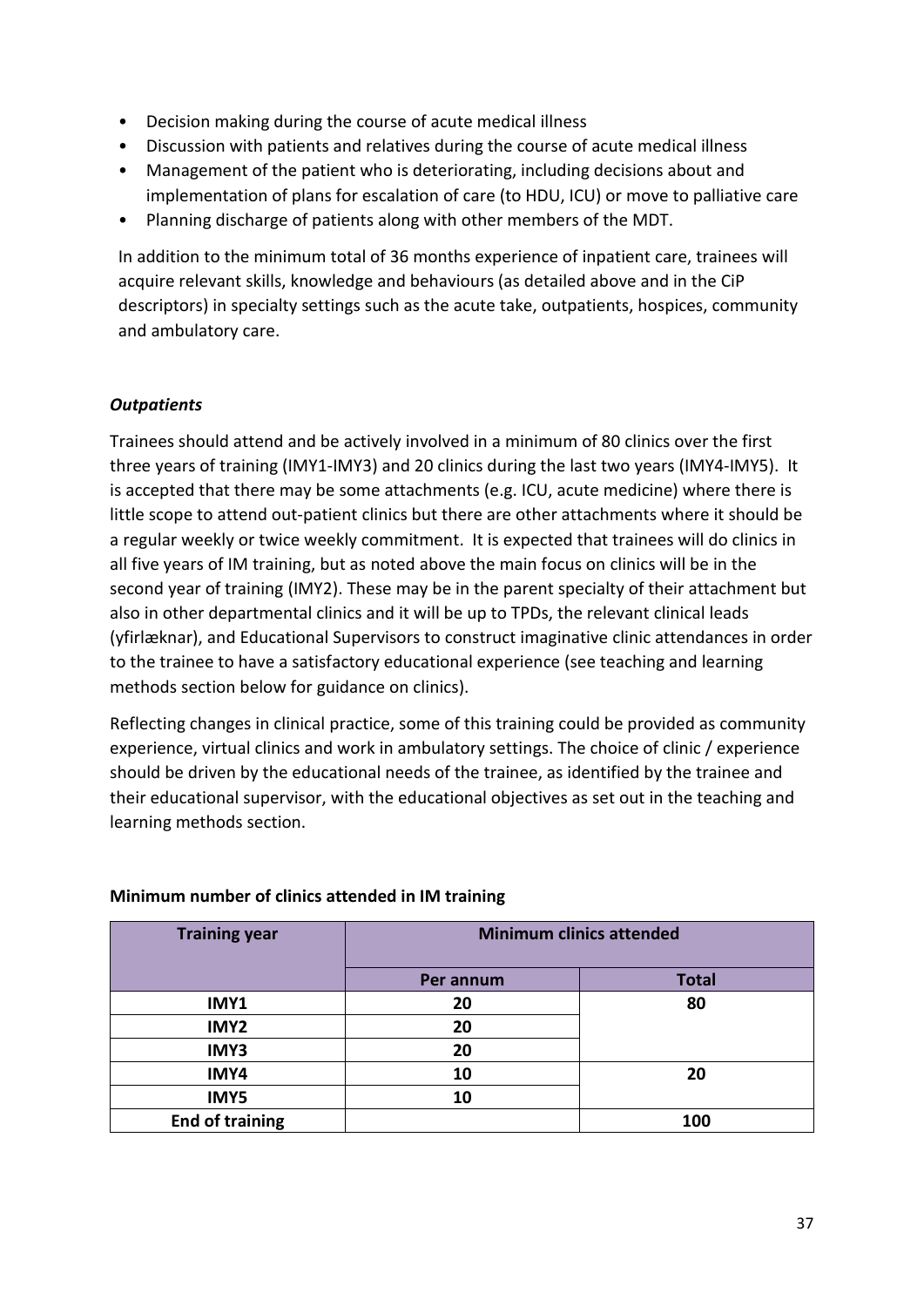#### *Geriatric medicine*

With an increasing elderly population, it is essential that all trainees in IM have adequate exposure to and experience of Geriatric Medicine. It is expected that this experience will be gained through collaborative work with consultant geriatricians within the acute services, in addition to a minimum of a four-month attachment to a team led by a consultant geriatrician during IM training.

### *Critical care experience*

It is accepted that for a trainee physician to be able to recognise, assess and care for an acutely unwell patient they need a significant experience in a critical care environment and the learning objectives for such an experience are detailed below. Discussions with trainees and the Faculty of Intensive Care Medicine would suggest that the optimum method of achieving these learning objectives would be by a 3-month attachment to an intensive care unit (ICU) where the trainee is fully integrated within all aspects of the ICU team's work including the delivery of out of hours care. Ideally this attachment should occur within the second year of training as the trainee will have acquired an appropriate level of medical skills to maximise their learning opportunities and will be able to enter the third year of training, taking on increasing level of responsibility with the confidence to manage acutely unwell patients.

It is recognised that such an ideal experience may not be immediately implementable at LUH and SAk and therefore the curriculum mandates a 10 week minimum period of placement in critical care (ICU or HDU) settings over the first 3 years in not more than two separate blocks. This will be achieved through placements within ICU, HDU and Emergency Medicine, however, it is recommended that the TPDs for General Internal Medicine and Anaesthesia collaborate to implement the 3 month blocks as soon as possible.

### *Simulation*

All practical procedures in the Internal Medicine curriculum should be taught by simulation as early as possible in the first year of training. Procedural skills should be maintained through simulation training where appropriate as defined by the ARCP decision aid.

Simulation teaching involving human factors and scenarios training should be carried out at least twice during the total length of the training programme. Trainees should attend such training at least once in the first three years of training and once in the last two years, where their roles and real-life responsibilities are reflected. Refresher training for procedural skills should be provided where necessary. Simulation can underpin assessment of the GPCs, for example, leadership and teamworking, communication skills and time management.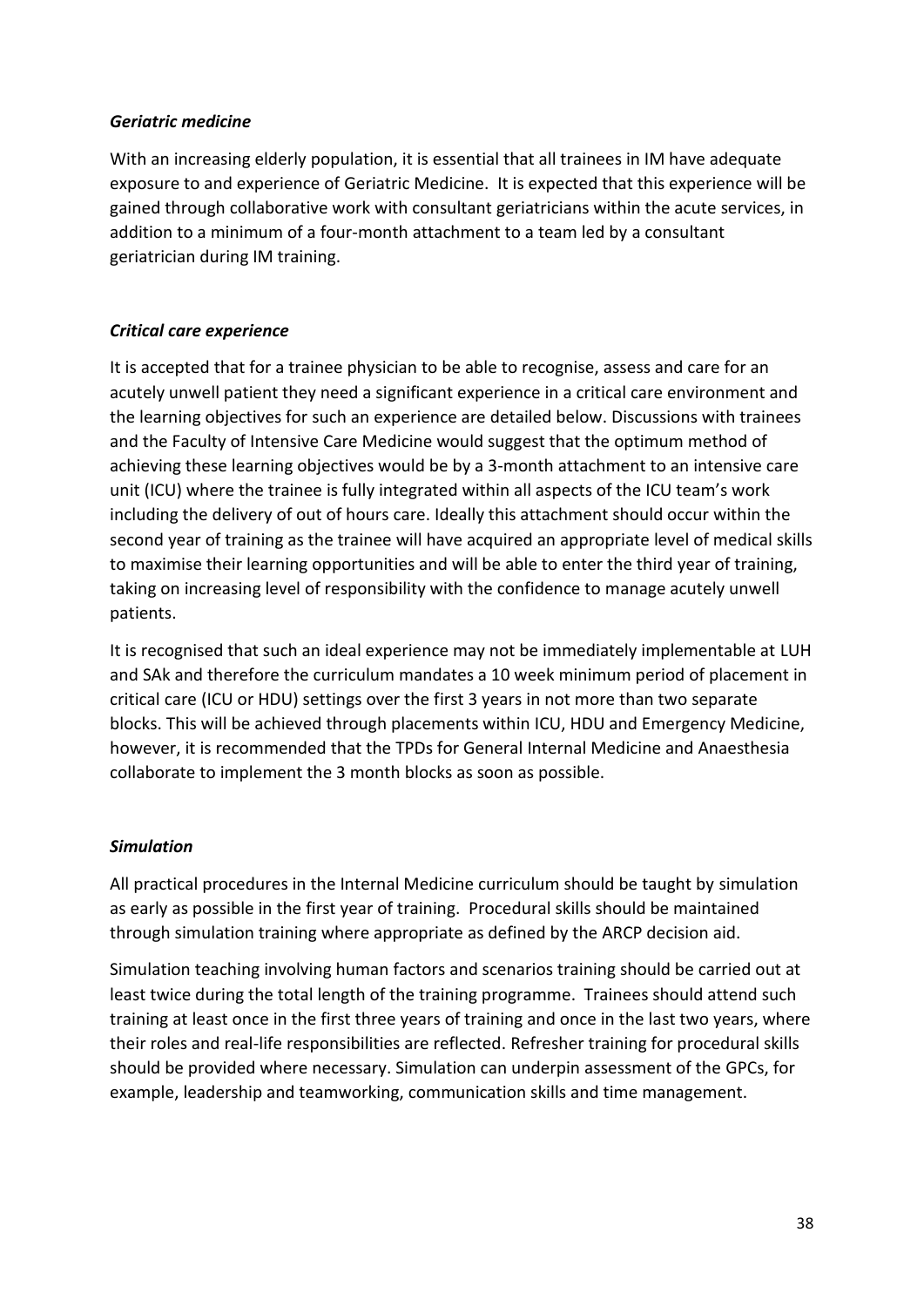### **Recommended training**

#### *Palliative and end of life care experience*

Trainees should be involved in the management of patients who are approaching the end of their lives and be able to demonstrate that they can recognise such patients and care for them and their families appropriately. Attachments with or experience of working with a palliative care team are strongly recommended.

#### *Working with primary care and the community*

Trainees will need to demonstrate that they have an understanding of primary care and community services, and they should be able to interact with them appropriately and effectively. Experience of and training in working across the primary-secondary care divide (e.g. rapid access outpatient clinics, admission avoidance clinics, and ambulatory care, and urgent care services) will be markers of good practice.

#### *Working in the manner of a consultant*

At the completion of CCT/EFQ doctors need to be able to function as independent consultant practitioners. It will be a marker of good practice for trainees in their final year to be given up to 3 months of experience 'acting up' (with appropriate supervision) as a consultant in Internal Medicine.

### **4.2 Teaching and learning methods**

The curriculum will be delivered through a variety of learning experiences and will achieve the capabilities described in the syllabus through a variety of learning methods. There will be a balance of different modes of learning from formal teaching programmes to experiential learning 'on the job'. The proportion of time allocated to different learning methods may vary depending on the nature of the attachment within a rotation. This section identifies the types of situations in which a trainee will learn.

**Learning with peers –** There are many opportunities for trainees to learn with their peers. Local postgraduate teaching opportunities allow trainees of varied levels of experience to come together for small group sessions. Examination preparation during the earlier stages of training encourages the formation of self-help groups and learning sets.

**Work-based experiential learning -** The content of work-based experiential learning is decided by the local faculty for education but includes active participation in: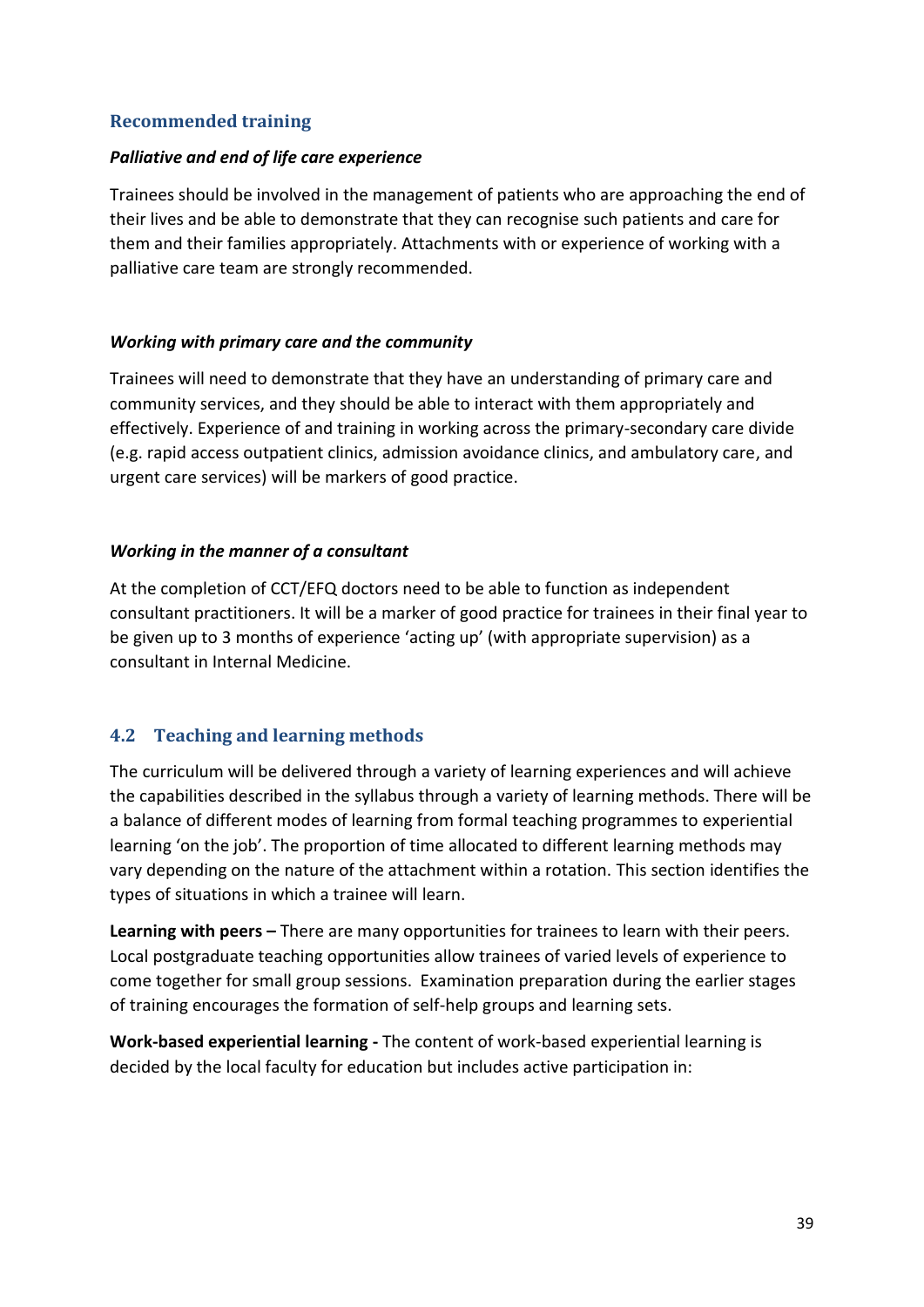#### **Medical clinics including specialty clinics**

The educational objectives of attending clinics are:

- To understand the management of chronic diseases
- Be able to assess a patient in a defined timeframe
- To interpret and act on the referral letter to clinic
- To propose an investigation and management plan in a setting different from the acute medical situation
- To review and amend existing investigation plans
- To write an acceptable letter back to the referrer
- To communicate with the patient and where necessary relatives and other health care professionals.

These objectives can be achieved in a variety of settings including hospitals, day care facilities and the community. The clinic might be primarily run by a specialist nurse (or other qualified health care professionals) rather than a consultant physician. After initial induction, trainees will review patients in clinic settings, under direct supervision. The degree of responsibility taken by the trainee will increase as competency increases. Trainees should see a range of new and follow-up patients and present their findings to their clinical supervisor. Clinic letters written by the trainee should also be reviewed and feedback given.

The number of patients that a trainee should see in each clinic is not defined, neither is the time that should be spent in clinic, but as a guide this should be a minimum of two hours.

Clinic experience should be used as an opportunity to undertake supervised learning events and reflection.

### **Unselected and specialty-specific takes**

Trainees will be involved in the acute unselected take on a regular basis throughout the fiveyear training programme. The skills learnt and developed throughout the training programme will form the fundamental basis for managing the specialty-specific unselected take. Most trainees will not experience specialty-specific take until in the latter stages of training and it is not mandatory for them to do so.

### **Reviewing patients with consultants**

It is important that trainees have an opportunity to present the majority of the patients they have admitted to their consultant in order to obtain immediate feedback on their performance (that may be supplemented by an appropriate WBA such as an ACAT, mini-CEX or CBD). This may be accomplished when working on a take shift along with a consultant or on a post-take ward round with a consultant.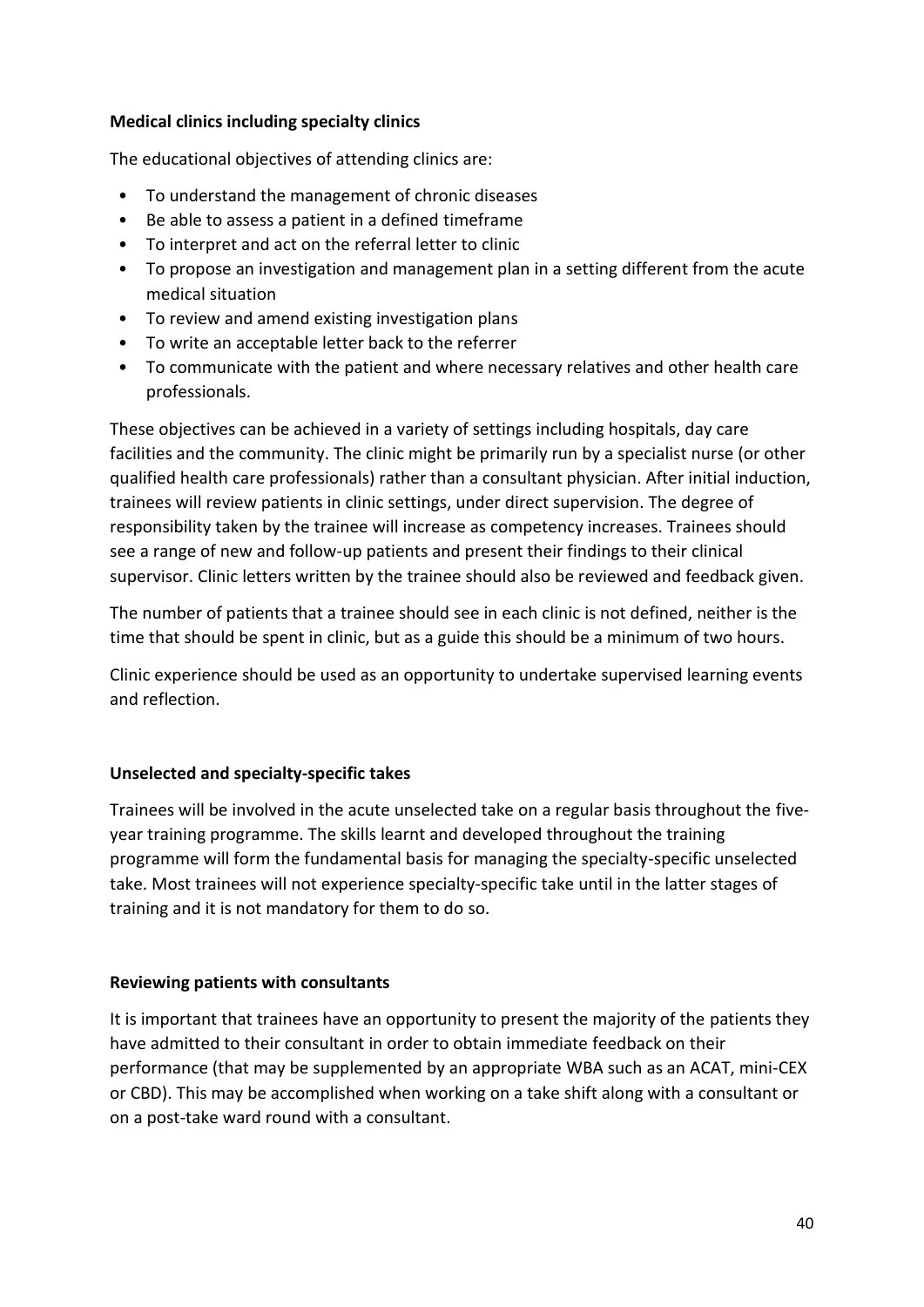### **Personal ward rounds and provision of ongoing clinical care on specialist medical ward attachments**

Every patient seen, on the ward or in outpatients, provides a learning opportunity, which will be enhanced by following the patient through the course of their illness. The experience of the evolution of patients' problems over time is a critical part both of the diagnostic process as well as management. Patients seen should provide the basis for critical reading and reflection on clinical problems.

### **Ward rounds by more senior doctors**

Every time a trainee observes another doctor seeing a patient or their relatives there is an opportunity for learning. Ward rounds (including post-take) should be led by a more senior doctor and include feedback on clinical and decision-making skills.

### **Multi-disciplinary team meetings**

There are many situations where clinical problems are discussed with clinicians in other disciplines. These provide excellent opportunities for observation of clinical reasoning.

Trainees have supervised responsibility for the care of inpatients. This includes day-to-day review of clinical conditions, note keeping, and the initial management of the acutely ill patient with referral to and liaison with clinical colleagues as necessary. The degree of responsibility taken by the trainee will increase as competency increases. There should be appropriate levels of clinical supervision throughout training, with increasing clinical independence and responsibility.

### **Critical care**

Trainees should have significant experience of critical care, preferably in a level 3 ICU or in a level 2 HDU. Ideally this should be completed by the time they take on greater responsibility at IMY4-IMY5 or consultant level. The educational objectives of this are:

- To become better able to recognise the very sick or rapidly deteriorating patient
- To be able to work in the multi-disciplinary teams that run critical care units
- To recognise the limited resource of critical care and gain an understanding of how admission to critical care should be prioritised.
- To recognise the ceiling of care and when escalation is appropriate
- To develop enhanced procedural skills such as placement of chest drains and central venous catheters
- To understand the additional responsibilities and mechanisms of out of hours working in critical care units
- To experience the way that critical units operate in terms of human factors and technology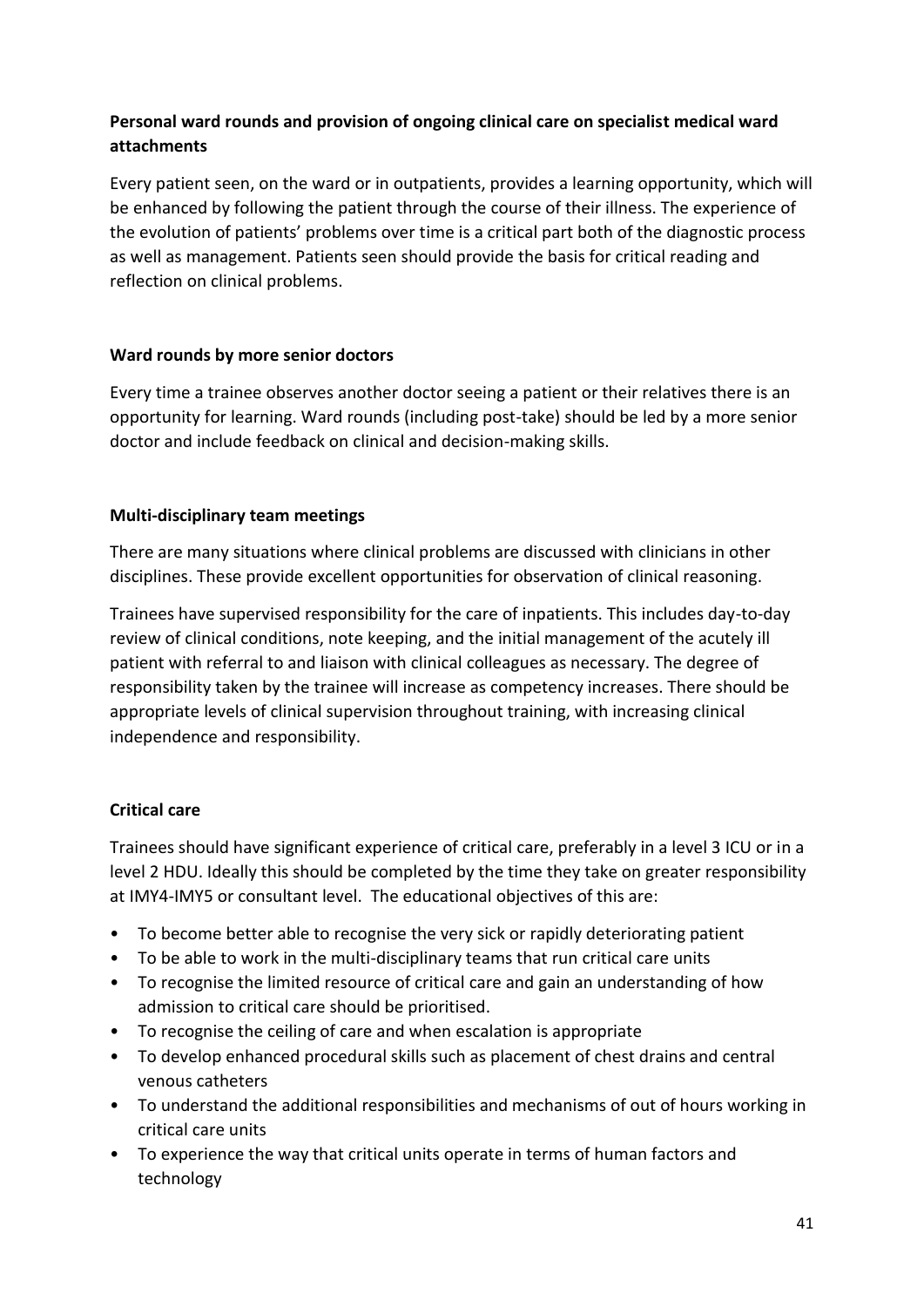• To develop confidence in being involved with critical care units.

In addition to these objectives, critical care experience will facilitate acquisition of other capabilities such as communication (particular discussion with family members) and palliative care skills.

### **Palliative and end of life care**

Trainees should have significant experience of palliative care with the objective of:

- Enhancing skills in recognising the patient with limited reversibility of their medical condition and the dying patient
- Enhancing ability to recognise the range of interventions that can be delivered in acute and non-acute settings (eg community, hospice or care home)
- Increasing confidence in managing physical symptoms inpatients and psychosocial distress inpatients and families
- Increasing confidence in developing appropriate advance care plans, including DNACPR decisions

These learning objectives and experience of end of life care can be achieved during attachments to routine medical teams (eg geriatric medicine, oncology, respiratory medicine) and ICU, which will allow a trainee to acquire and demonstrate the necessary capabilities to comply with clinical CiP 8. An attachment with a specific palliative care team and/or consultant would give a broader perspective in this complex and important area, hence training programme directors and those managing both acute medical and palliative care services are encouraged to consider how this might be achieved.

### **Formal postgraduate teaching**

The content of these sessions are determined by the TPDs and will be based on the curriculum. There are many opportunities throughout the year for formal teaching in the local postgraduate teaching sessions and at national and international meetings. These may be organised by the Head of Postgraduate Education, the Icelandic Medical Association, the Icelandic Society for Internal Medicine, the Royal College of Physicians or other professional organisations.

Suggested activities include:

- a programme of formal bleep/phone-free regular teaching sessions to cohorts of trainees (eg a weekly training afternoon for IM teaching within LUH/SAk)
- case presentations
- research, audit and quality improvement projects
- lectures and small group teaching
- grand rounds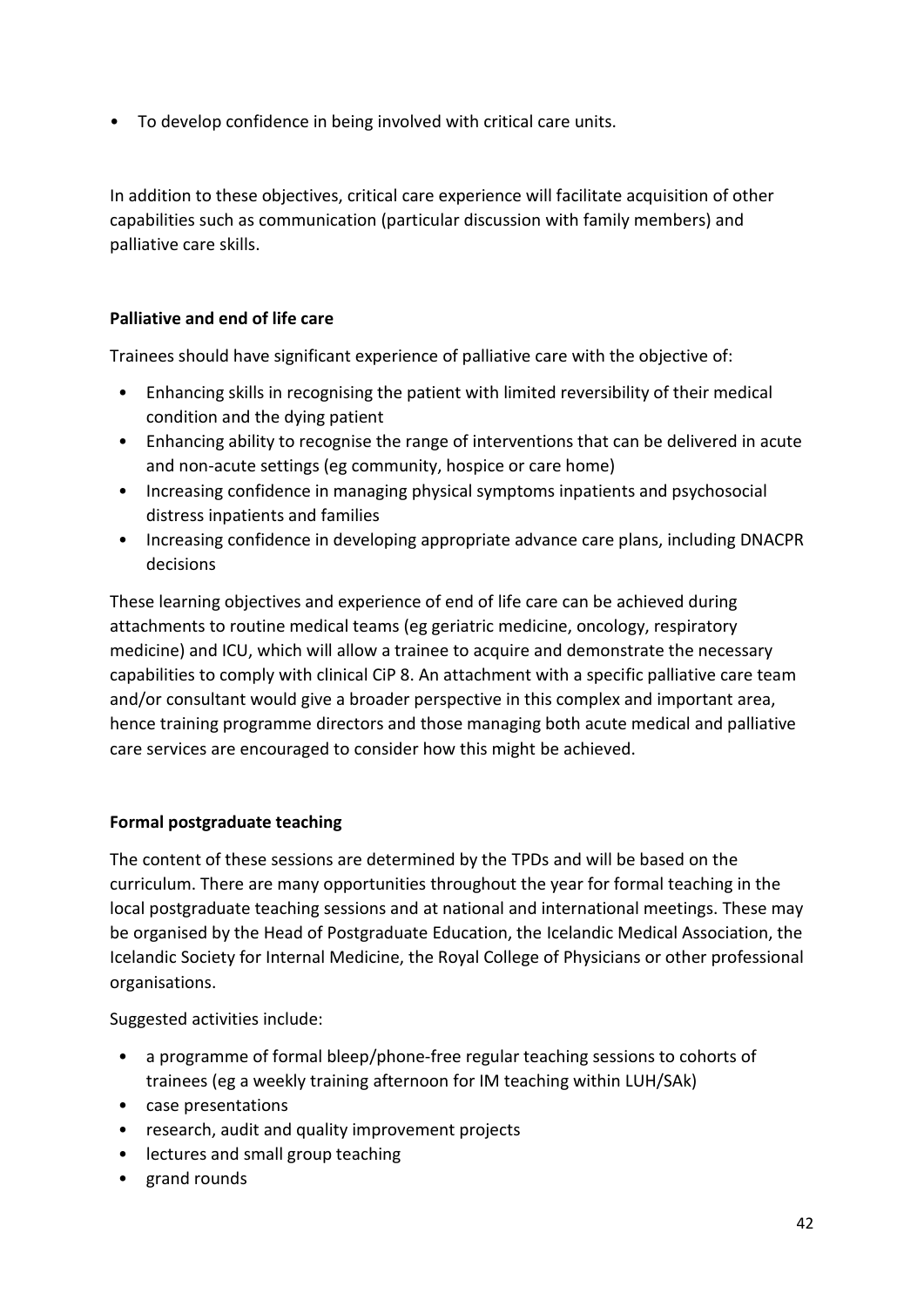- clinical skills demonstrations and teaching
- critical appraisal and evidence-based medicine and journal clubs
- joint specialty meetings
- attendance at training programmes organised on a national, which are designed to cover aspects of the training programme outlined in this curriculum.
- Suitable educational conferences in Iceland
- Suitable educational conferences abroad

### **Independent self-directed learning**

Trainees will use this time in a variety of ways depending upon their stage of learning. Suggested activities include:

- reading, including web-based material such as e-Learning for Healthcare (e-LfH) in the UK or material provided through educational portals at LUH and SAk
- maintenance of personal portfolio (self-assessment, reflective learning, personal development plan)
- audit, quality improvement and research projects
- reading journals
- achieving personal learning goals beyond the essential, core curriculum

### **Formal study courses**

Time to be made available for formal courses is encouraged, subject to local conditions of service. Examples include management and leadership courses and communication courses which are particularly relevant to patient safety and experience.

### **4.3 Academic training**

Trainees are encouraged to participate in research during their training. Paid research leave can be applied for according to local guidelines, which includes a written application detailing an achievable research plan. Trainees may also wish to train in academic medicine through applying for an academic training post. Such posts are partially funded by a collaborating University. A successful applicant for an academic post should have an agreed doctoral study programme in place prior to application. Progress through clinical training is co-dependent on adequate progress through the relevant PhD degree, as defined in the Icelandic Reference Guide to Core Medical Training<sup>8</sup>.

Some trainees may opt to do research leading to a higher degree without being appointed to a formal academic programme. This new curriculum should not impact in any way on the facility to take time out of programme for research but as now, such time requires discussion between the trainee, the TPD and the University as to what is appropriate together with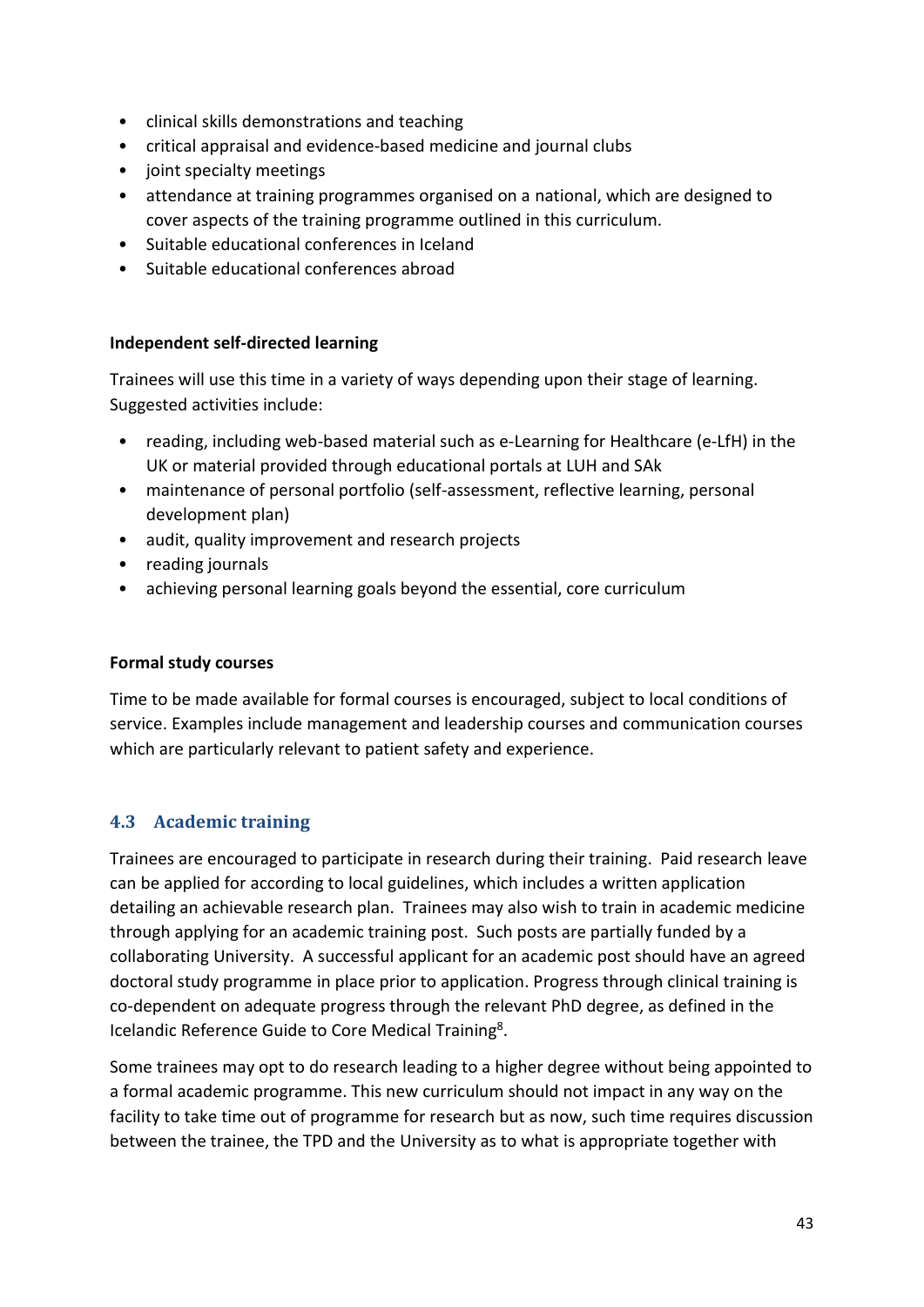guidance from the Head of Postgraduate Education that the proposed period and scope of study is sensible.

### **4.4 Leadership training**

There is a need to further develop and strengthen training in medical management and leadership in Iceland. With this aim in mind, specific training programmes, based on the UK Chief Registrar programme, are being implemented. Successful applicants will have the appropriate time allocated during IM training to complete this training. Successful participation should not impact progression through training and does provide valuable benefits for both the trainee and the health care system.

### **4.5 Training in Medical Education**

Trainees may choose to further their career within Medical Education. Participation in teaching and supervision of junior colleagues and other health care staff is an important part of every trainees work and responsibilities. In addition, senior trainees (IMY4-IMY5) can apply for formal supervision training and participation in other educational work organised by the Faculty of Medical Education in Iceland (Faghópur um handleiðslu) Successful participation should not impact progression through training and does provide valuable benefits for both the trainee and the health care system.<sup>3</sup>

### **5. Programme of Assessment**

### **5.1 Purpose of assessment**

The purpose of the programme of assessment is to:

- assess trainees' actual performance in the workplace
- enhance learning by providing formative assessment, enabling trainees to receive immediate feedback, understand their own performance and identify areas for development
- drive learning and enhance the training process by making it clear what is required of trainees and motivating them to ensure they receive suitable training and experience
- demonstrate trainees have acquired the GPCs and meet the requirements of GMP
- ensure that trainees possess the essential underlying knowledge required for their specialty

<sup>3</sup> Faghópur um handleiðslu er samstarfsverkefni LSH, SAk, Þróunarmiðstöðvar Íslenskrar heilsugæslu og Menntavísindasviðs Háskóla Íslands um þjálfun í handleiðslu. Markmiðið er að þróa þennan hóp áfram sem miðstöð í menntavísindum lækninga (Medical Education) á Íslandi. Þróun verkefnisins hefur verið í samvinnu við Education Department, the Royal College of Physicians í London.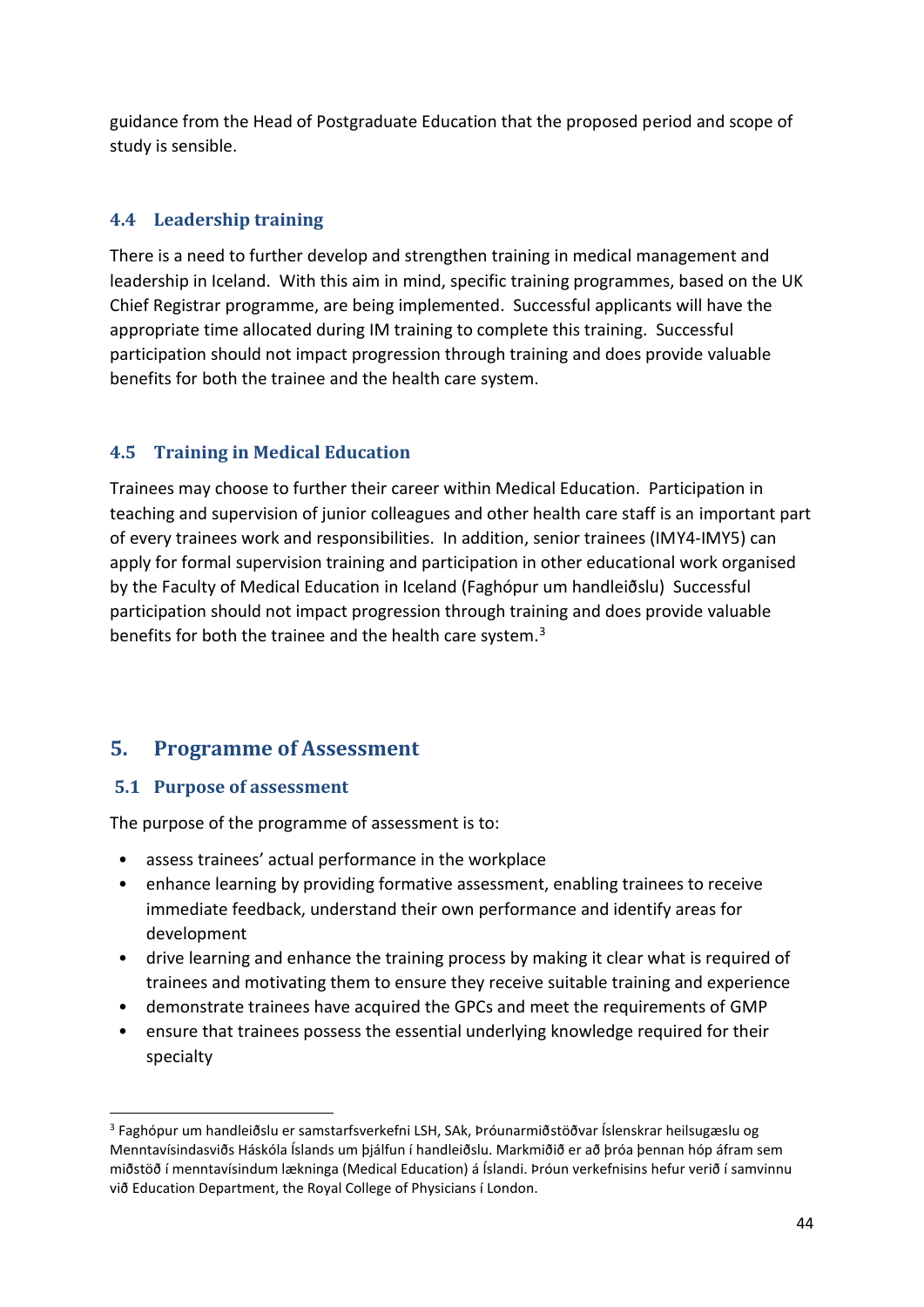- provide robust, summative evidence that trainees are meeting the curriculum standards during the training programme;
- inform the ARCP, identifying any requirements for targeted or additional training where necessary and facilitating decisions regarding progression through the training programme;
- identify trainees who should be advised to consider changes of career direction.

### **5.2 Programme of Assessment**

Our assessment programme refers to the integrated framework of exams, assessments in the workplace and judgements made about a learner during their approved programme of training. The purpose of the programme of assessment is to robustly evidence, ensure and clearly communicate the expected levels of performance at critical progression points defined in the curriculum and to demonstrate satisfactory completion of training as required by the curriculum.

The programme of assessment is comprised of several different individual types of assessment. These include the MRCP(UK) Diploma examination, which must be completed before entering the last two years of training, in addition to a variety of both summative and formative assessments. A range of assessments is needed to generate the necessary evidence required for global judgements to be made about satisfactory performance, progression in, and completion of, training. All assessments, including those conducted in the workplace, are linked to the relevant curricular learning outcomes (eg through the blueprinting of assessment system to the stated curricular outcomes).

The programme of assessment emphasises the importance and centrality of professional judgement in making sure learners have met the learning outcomes and expected levels of performance set out in the approved curricula. Assessors will make accountable, professional judgements. The programme of assessment describes how professional judgements are used and collated to support decisions on progression and satisfactory completion of training.

The assessments will be supported by structured feedback for trainees. Assessment tools will be both formative and summative and have been selected on the basis of their fitness for purpose.

Assessment will take place throughout the training programme to allow trainees continually to gather evidence of learning and to provide formative feedback. Those assessment tools which are not identified individually as summative will contribute to summative judgements about a trainee's progress as part of the programme of assessment. The number and range of these will ensure a reliable assessment of the training relevant to their stage of training and achieve coverage of the curriculum.

Reflection and feedback should be an integral component to all SLEs and WBPAs. In order for trainees to maximise benefit, reflection and feedback should take place as soon as possible after an event. Every clinical encounter can provide a unique opportunity for reflection and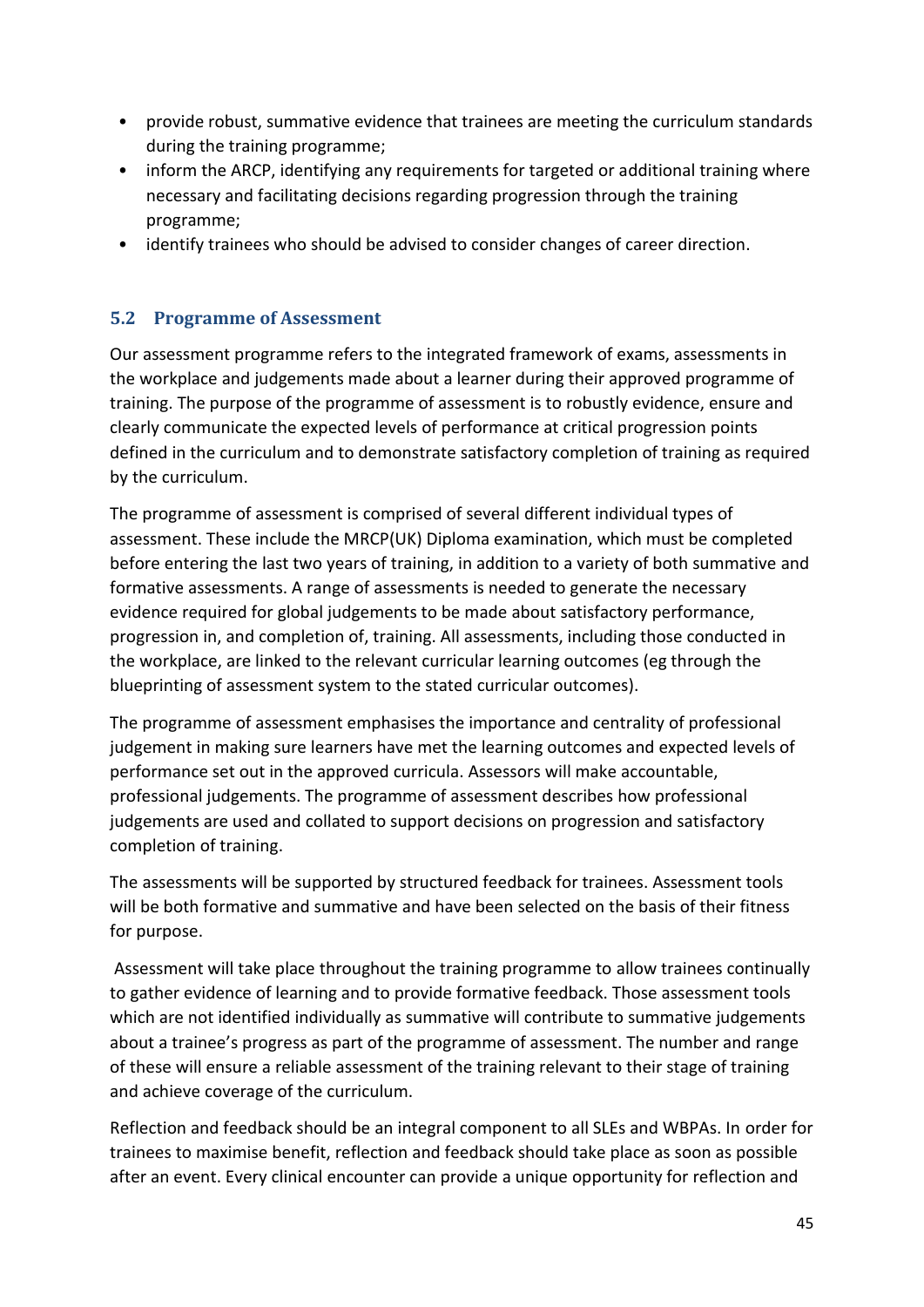feedback and this process should occur frequently. Feedback should be of high quality and should include an action plan for future development for the trainee. Both trainees and trainers should recognise and respect cultural differences when giving and receiving feedback.

### **5.3 Assessment of CiPs**

Assessment of CiPs involves looking across a range of different skills and behaviours to make global decisions about a learner's suitability to take on particular responsibilities or tasks.

Clinical supervisors and others contributing to assessment will provide formative feedback to the trainee on their performance throughout the training year. This feedback will include a global rating in order to indicate to the trainee and their educational supervisor how they are progressing at that stage of training. To support this, workplace-based assessments and multiple consultant reports will include global assessment anchor statements.

### **Global assessment anchor statements**

- $\triangleright$  Below expectations for this year of training; may not meet the requirements for critical progression point
- $\triangleright$  Meeting expectations for this year of training; expected to progress to next stage of training
- $\triangleright$  Above expectations for this year of training; expected to progress to next stage of training

Towards the end of the training year, trainees will make a self-assessment of their progression for each CiP and record this in the eportfolio with signposting to the evidence to support their rating.

The educational supervisor (ES) will review the evidence in the eportfolio including workplace-based assessments, feedback received from clinical supervisors (via the Multiple Consultant Report) and the trainee's self-assessment and record their judgement on the trainee's performance in the ES report, with commentary.

For **generic CiPs,** the ES will indicate whether the trainee is meeting expectations or not using the global anchor statements above. Trainees will need to be meeting expectations for the stage of training as a minimum to be judged satisfactory to progress to the next training year.

For **clinical CiPs**, the ES will make an entrustment decision for each CiP and record the indicative level of supervision required with detailed comments to justify their entrustment decision. The ES will also indicate the most appropriate global anchor statement (see above) for overall performance.

Entrustability scales are behaviourally anchored ordinal scales based on progression to competence and reflect a judgment that has clinical meaning for assessors.<sup>13</sup>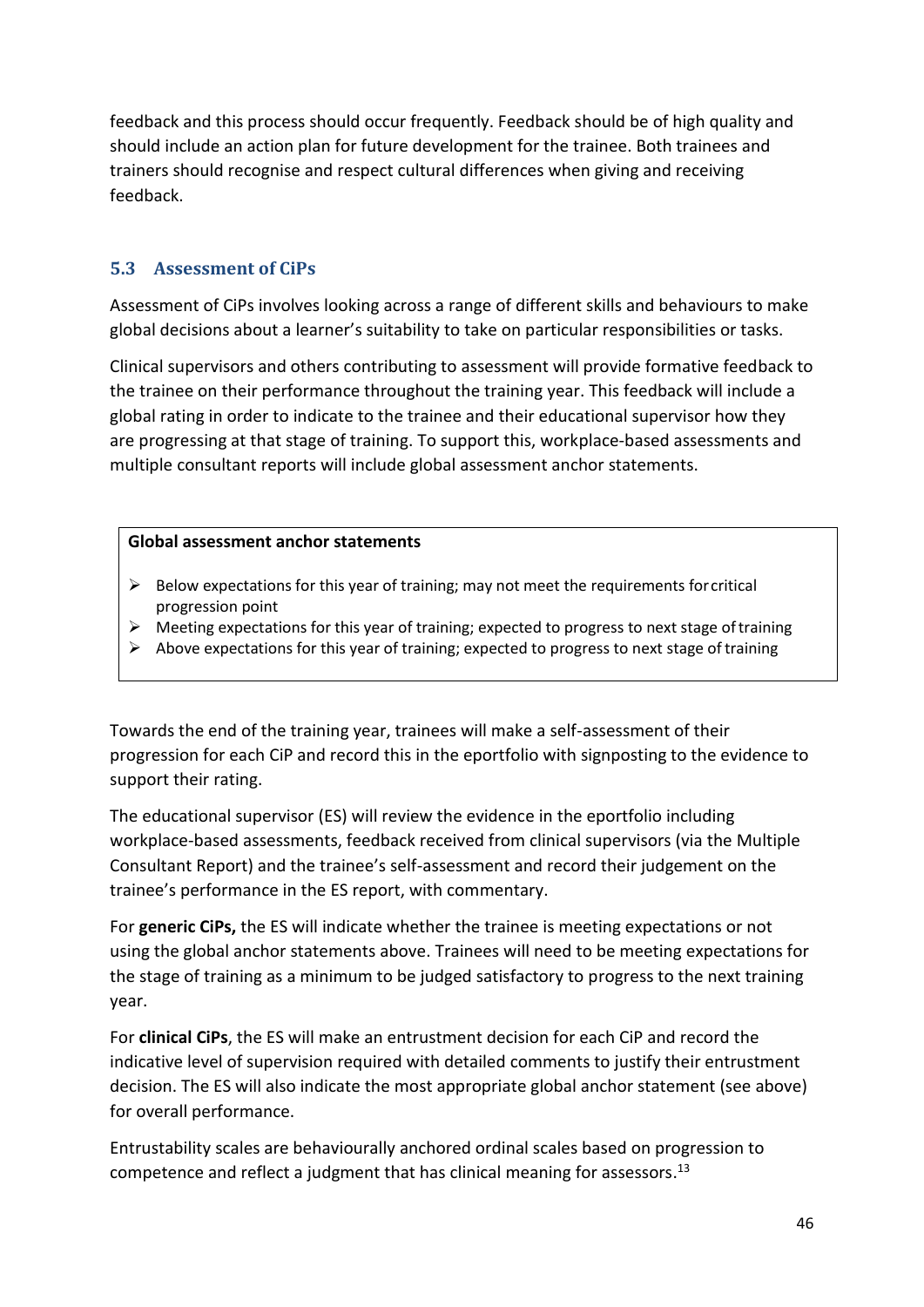**Level descriptors for clinical CiPs**

| Level   | <b>Descriptor</b>                                                                                                                                                                                                                                                                                                                                                          |
|---------|----------------------------------------------------------------------------------------------------------------------------------------------------------------------------------------------------------------------------------------------------------------------------------------------------------------------------------------------------------------------------|
| Level 1 | <b>Entrusted to observe only</b> – no provision of clinical care                                                                                                                                                                                                                                                                                                           |
| Level 2 | <b>Entrusted to act with direct supervision:</b><br>The trainee may provide clinical care, but the supervising physician is physically within<br>the hospital or other site of patient care and is immediately available if required to<br>provide direct bedside supervision                                                                                              |
| Level 3 | <b>Entrusted to act with indirect supervision:</b><br>The trainee may provide clinical care when the supervising physician is not physically<br>present within the hospital or other site of patient care, but is available by means of<br>telephone and/or electronic media to provide advice, and can attend at the bedside if<br>required to provide direct supervision |
| Level 4 | <b>Entrusted to act unsupervised</b>                                                                                                                                                                                                                                                                                                                                       |

The ARCP will be informed by the ES report and the evidence presented in the eportfolio. The ARCP panel will make the final summative judgement on whether the trainee has achieved the generic outcomes and the appropriate level of supervision for each CiP. The ARCP panel will determine whether the trainee can progress to the next year/level of training in accordance with the Gold Guide. ARCPs will be held for each training year. Decisions of progress will be of particular importance for the critical progression points at the end of IMY2, IMY3 and at the final ARCP, where it is ensured trainees have achieved level 4 in all CiPs for the critical progression point at completion of training.

### **5.4 Critical progression points**

There will be three key progression points during Internal Medicine training. The outline grid below sets out the expected levels of supervision and entrustment for the clinical CiPs and the critical progression points for the whole of IM training.

### **Critical progression point 1: End of IMY2**

The first critical progression point will be from IMY2 to IMY3 as the trainee will be 'stepping up' to take on a more senior role (IMY3-IMY5). It is essential that educational and clinical supervisors are confident that the trainee has the ability to perform in this role.

Trainees will normally be expected to complete all parts of MRCP(UK) Diploma examination by the end of year 2 of training (IMY2) but not holding MRCP(UK) will not in itself be a barrier for progression into IMY3. Passing MRCP(UK) is neither necessary nor sufficient to take on the relevant increasing responsibility. If a trainee holds MRCP(UK) by the end of IM2 but in the opinion of their supervisors is not capable of taking on a more senior role they should not progress or should only do so with enhanced supervision. Equally there may be a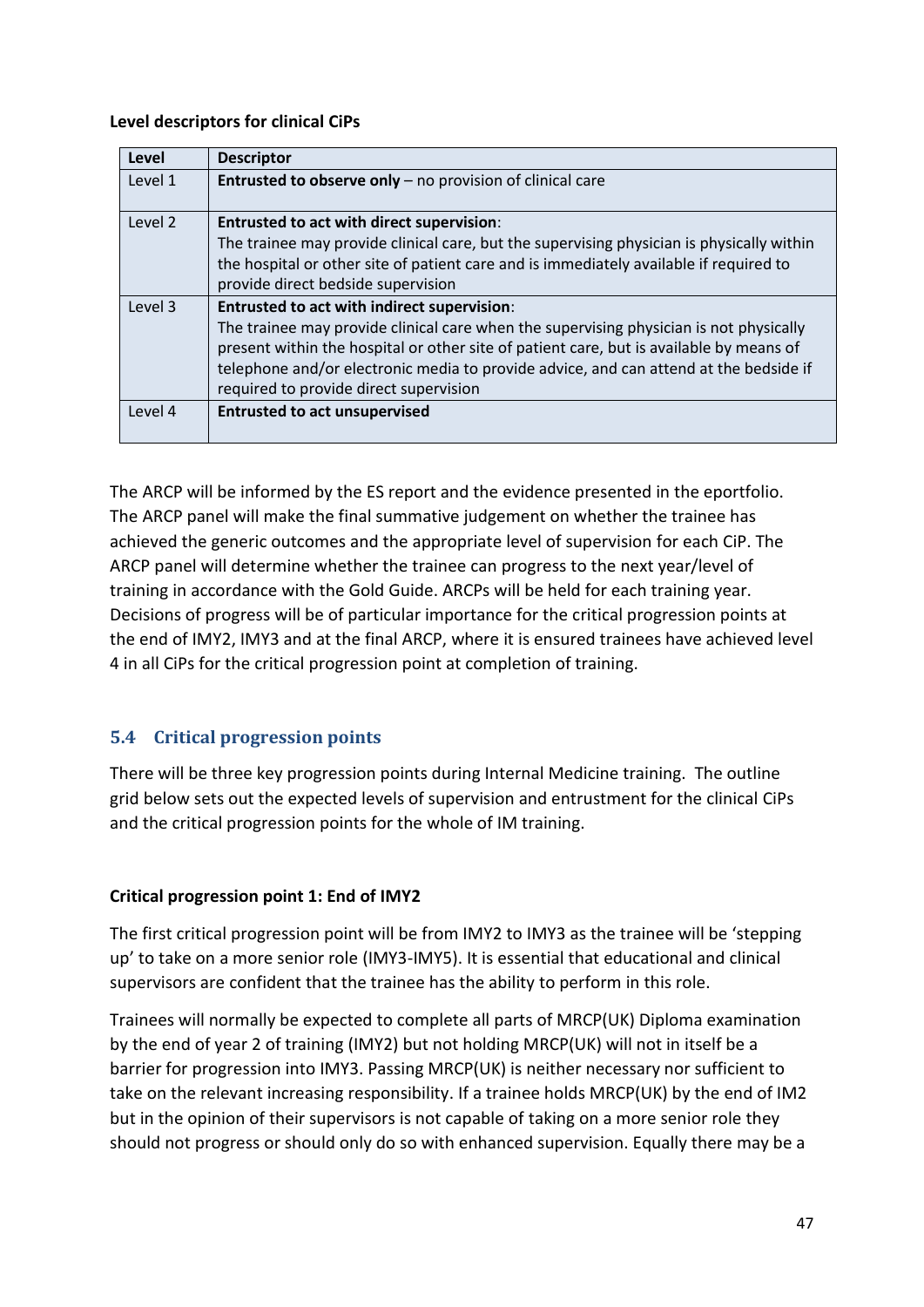number of trainees who are performing very well and in whom their supervisors have every confidence but they have not (for a variety) of reasons yet passed MRCP(UK).

The ARCP at the end of IMY2 will play an important role in determining individualised, supportive plans for transition to the senior IM trainee role. Some trainees may require a period of time in a supportive training environment with the supervising physician readily available.

Trainees applying to group 2 or non-physician specialties in the UK after two years of IM training should ensure they have the MRCP(UK) full diploma by the published deadline if it is a requirement for entry to the specialty.

### **Critical progression point 2: End of IMY3**

The second critical progression point will be at the end of the third year of training (IMY3) when the trainee must be signed off for all generic and specialty outcomes and practical procedures and must have all parts of the MRCP(UK) diploma in order to complete the first stage of training(IMT1). A satisfactory ARCP outcome will be required for entry to further Internal Medicine training

Doctors in training will be required to reach level 4 in all CiPs by the completion IM training. They will need to meet the appropriate level of entrustment for each CiP for the key progression point between IMY2 and IMY3 and at completion of IMY3 and entry to IMY4 as set out in the levels of entrustment grid.

The ES report will make a recommendation to the ARCP panel as to whether the trainee has met the defined levels for the CiPs and acquired the procedural competence required for each year of training and where relevant, the critical progression points. The ARCP panel will make the final decision on whether the trainee can be signed off and progress to the next year/level of training

### **Critical progression point 3: End of IMY5**

There will be a key progression point on completion of IM training. Trainees will be required to be entrusted at level 4 in all CiPs in order to achieve an ARCP outcome 6 and be recommended for a CCT/EFQ in IM and thereby able to apply for a full license to practice the specialty in Iceland, the European Union and work as a Consultant Physician within an NHS hospital in the UK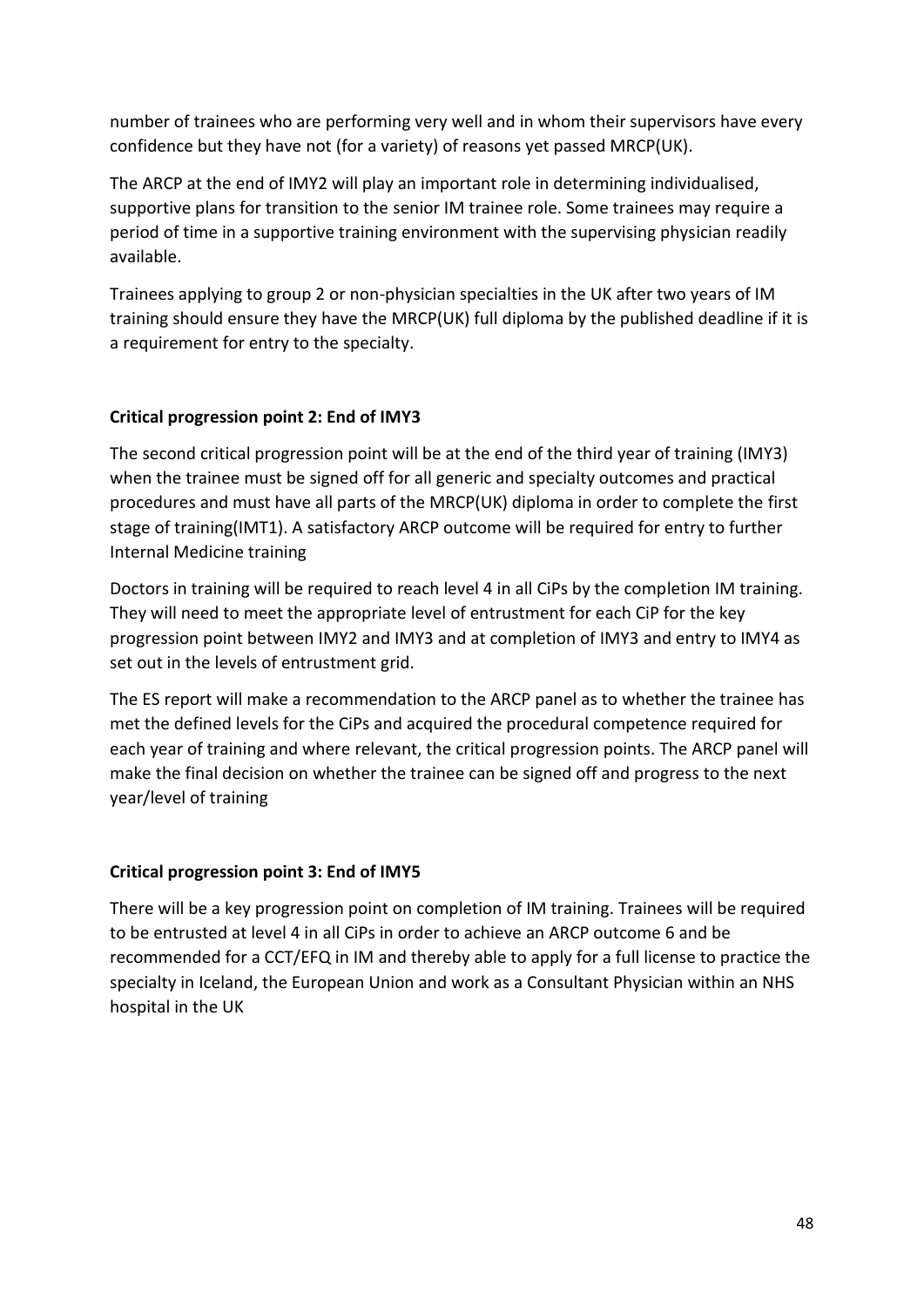



**Table 1: Outline grid of levels expected for Internal Medicine clinical CiPs at the end of each year of training in Iceland**

#### **Level descriptors**

- Level 1: Entrusted to observe only no clinical care
- Level 2: Entrusted to act with direct supervision
- Level 3: Entrusted to act with indirect supervision
- Level 4: Entrusted to act unsupervised

|                                                                                      | <b>Internal Medicine Stage 1</b> |                |               |                | <b>Possible</b><br><b>Internal</b><br><b>Selection</b><br><b>Medicine Stage 2</b> |      |             | <b>EFQ</b>   |
|--------------------------------------------------------------------------------------|----------------------------------|----------------|---------------|----------------|-----------------------------------------------------------------------------------|------|-------------|--------------|
| <b>Clinical CiP</b>                                                                  | IMY1                             | IMY2           |               | IMY3           |                                                                                   | IMY4 | <b>IMY5</b> |              |
| 1. Managing an acute unselected take                                                 |                                  | 3              |               | 3              |                                                                                   |      | 4           |              |
| 2. Managing an acute specialty-related take                                          |                                  | 2              | <b>POINT</b>  | $\overline{2}$ | <b>POINT</b>                                                                      |      | 4           | <b>POINT</b> |
| 3. Providing continuity of care to medical inpatients                                |                                  | 3              | GRESSION      | 3              |                                                                                   |      | 4           |              |
| 4. Managing outpatients with long term conditions                                    |                                  | $\overline{2}$ |               | 3              | PROGRESSION                                                                       |      | 4           | PROGRESSION  |
| 5. Managing medical problems in inpatients in other specialties<br>and special cases |                                  | $\overline{2}$ | O<br>혼        | 3              |                                                                                   |      | 4           |              |
| 6. Managing an MDT including discharge planning                                      |                                  | $\mathbf{z}$   | <b>CRITIC</b> | 3              | CRITICA                                                                           |      | 4           | CRITICAL     |
| 7. Delivering effective resuscitation and managing the<br>deteriorating patient      |                                  | 3              |               | 4              |                                                                                   |      | 4           |              |
| 8. Managing end of life and applying palliative care skills                          |                                  |                |               | 3              |                                                                                   |      | 4           |              |



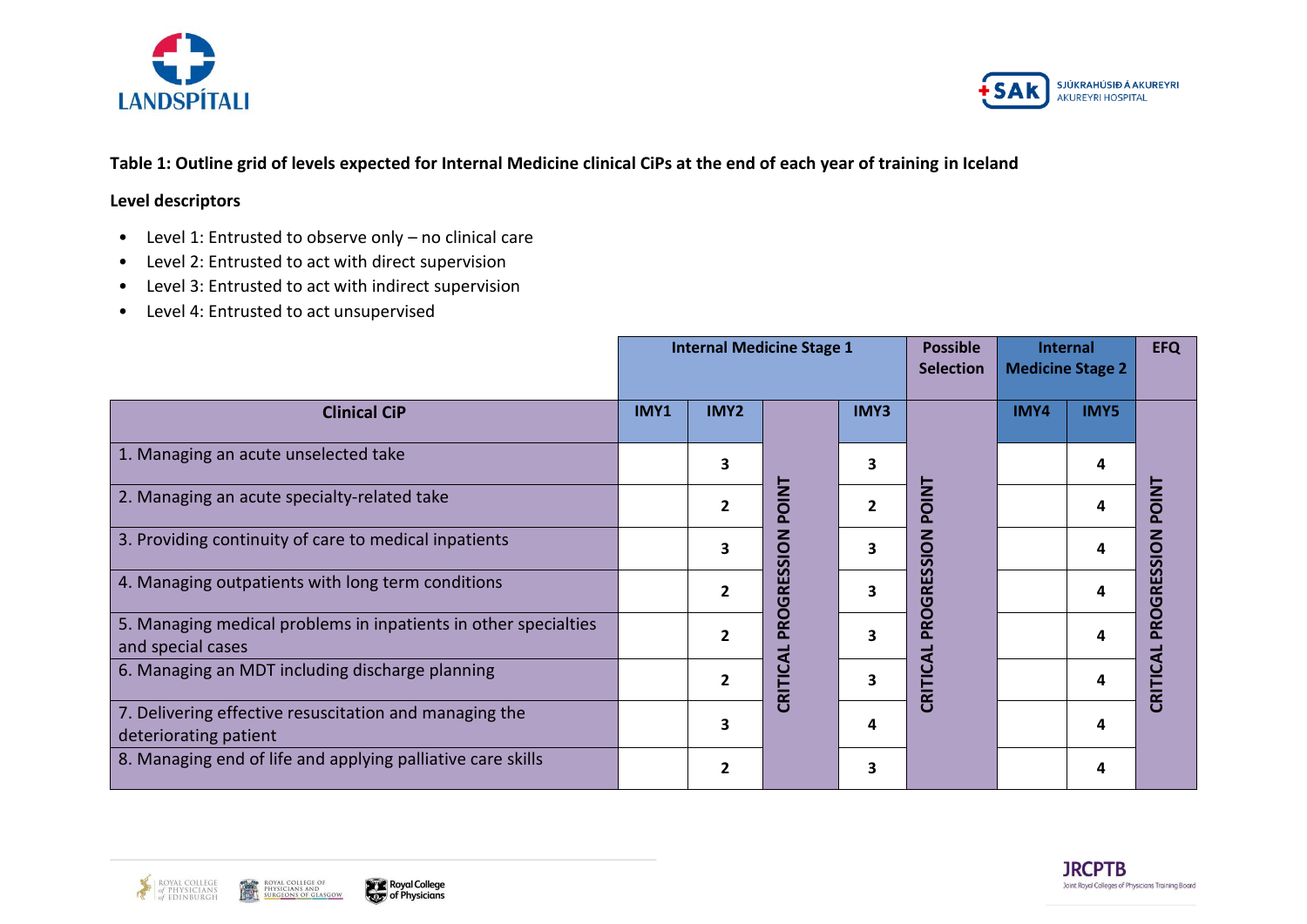



### **5.5 Evidence of progress**

The following methods of assessment will provide evidence of progress in the training programme. The requirements for each training year/level are stipulated in the ARCP decision aid..

#### *Summative assessment*

#### **Examinations and certificates**

- Advanced Life Support Certificate (ALS)
- The MRCP(UK) Diploma examinations: Part 1, Part 2 Written and Part 2 Clinical (PACES). Full MRCP(UK) must be achieved before entry to IMY4 or IMT2 training.

Information about MRCP(UK), including guidance for candidates and how to receive feedback, is available on the MRCP(UK) website www.mrcpuk.org

#### **Workplace-based assessment (WPBA)**

• Direct Observation of Procedural Skills (DOPS) - summative

#### *Formative assessment*

#### **Supervised Learning Events (SLEs)**

- Acute Care Assessment Tool (ACAT)
- Case-Based Discussions (CbD)
- mini-Clinical Evaluation Exercise (mini-CEX)

#### **WPBA**

- Direct Observation of Procedural Skills (DOPS) formative
- Multi-Source Feedback (MSF)
- Patient Survey (PS)
- Quality Improvement Project Assessment Tool (QIPAT)
- Teaching Observation (TO)

#### **Supervisor reports**

- Multiple Consultant Report (MCR)
- Educational Supervisor Report (ESR)

These methods are described briefly below. More information and guidance for trainees and assessors are available in the ePortfolio, on the website for postgraduate medical education in Iceland and on the JRCPTB website (www.jrcptb.org.uk).





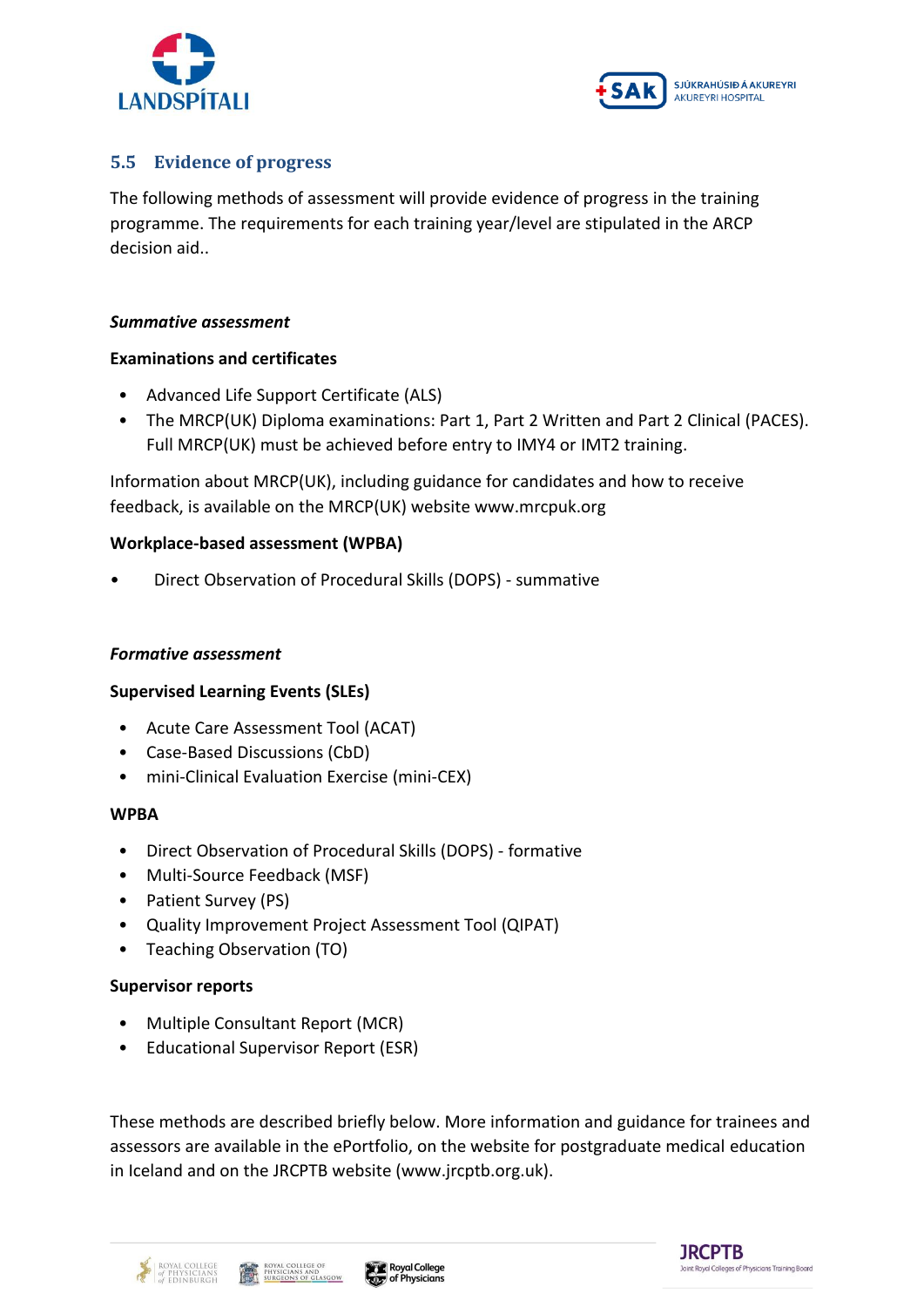Assessment should be recorded in the trainee's eportfolio. These methods include feedback opportunities as an integral part of the programme of assessment.

### *Assessment Methods*

### **Acute Care Assessment Tool (ACAT)**

The ACAT is designed to assess and facilitate feedback on a doctor's performance during their practice on the acute medical take, but may be used in other settings, including outpatient clinic. It is primarily for assessment of their ability to prioritise, to work efficiently, to work with and lead a team, and to interact effectively with nursing and other colleagues. It can also be used for assessment and feedback in relation to care of individual patients. Any senior doctor who has supervised the trainee during the appropriate patient interaction (as described above) can be the assessor for an ACAT.

### **Case-based Discussion (CbD)**

The CbD assesses the performance of a trainee in their management of a patient to provide an indication of competence in areas such as clinical reasoning, decision-making and application of medical knowledge in relation to patient care. It also serves as a method to document conversations about and presentations of cases by trainees. The CbD should focus on a written record (such as written case notes, out-patient letter, and discharge summary). A typical encounter might be when presenting newly referred patients in the out-patient department.

### **Mini-Clinical Evaluation Exercise (mini-CEX)**

This tool evaluates a clinical encounter with a patient to provide an indication of competence in skills essential for good clinical care such as history taking, examination and clinical reasoning. The trainee receives immediate feedback to aid learning. The mini-CEX can be used at any time and in any setting when there is a trainee and patient interaction and an assessor is available.

### **Direct Observation of Procedural Skills (DOPS)**

A DOPS is an assessment tool designed to evaluate the performance of a trainee in undertaking a practical procedure, against a structured checklist. The trainee receives immediate feedback to identify strengths and areas for development. DOPS can be undertaken as many times as the trainee and their supervisor feel is necessary (formative). A trainee can be regarded as competent to perform a procedure independently after they are signed off as such by an appropriate assessor (summative). It is the trainee's responsibility to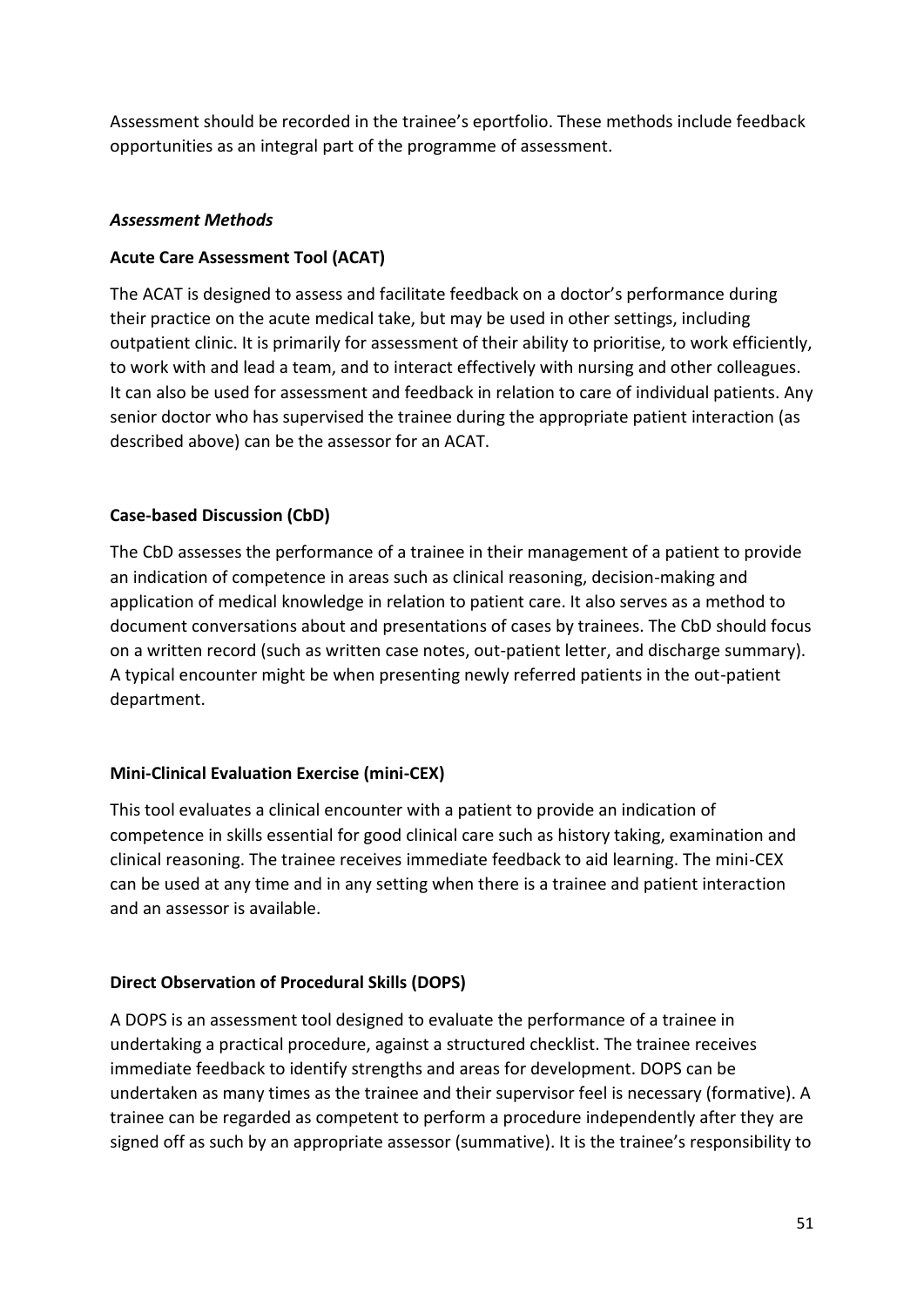maintain those skills appropriately and to seek additional training should they feel it is necessary. This is a matter of probity and clinical governance.

### **Multi-source feedback (MSF)**

This tool is a method of assessing generic skills such as communication, leadership, team working, reliability etc, across the domains of Good Medical Practice/Góðir starfshættir lækna. This provides systematic collection and feedback of performance data on a trainee, derived from a number of colleagues. 'Raters' are individuals with whom the trainee works, and includes doctors, administrative staff, and other allied professionals. Raters should be agreed with the educational supervisor at the start of the training year. The trainee will not see the individual responses by raters. Feedback is given to the trainee by the Educational Supervisor.

### **Patient Survey (PS)**

The PS addresses issues, including the behaviour of the doctor and effectiveness of the consultation, which are important to patients. It is intended to assess the trainee's performance in areas such as interpersonal skills, communication skills and professionalism by concentrating solely on their performance during one consultation.

### **Quality Improvement Project Assessment Tool (QIPAT)**

The QIPAT is designed to assess a trainee's competence in completing a quality improvement project. The QIPAT can be based on review of quality improvement project documentation or on a presentation of the quality improvement project at a meeting. If possible, the trainee should be assessed on the same quality improvement project by more than one assessor.

### **Teaching Observation (TO)**

The TO form is designed to provide structured, formative feedback to trainees on their competence at teaching. The TO can be based on any instance of formalised teaching by the trainee which has been observed by the assessor. The process should be trainee-led (identifying appropriate teaching sessions and assessors).

### **Multiple Consultant Report (MCR)**

The MCR captures the views of consultant supervisors based on observation of a trainee's performance in practice. The MCR feedback and comments received give valuable insight into how well the trainee is performing, highlighting areas of excellence and areas of support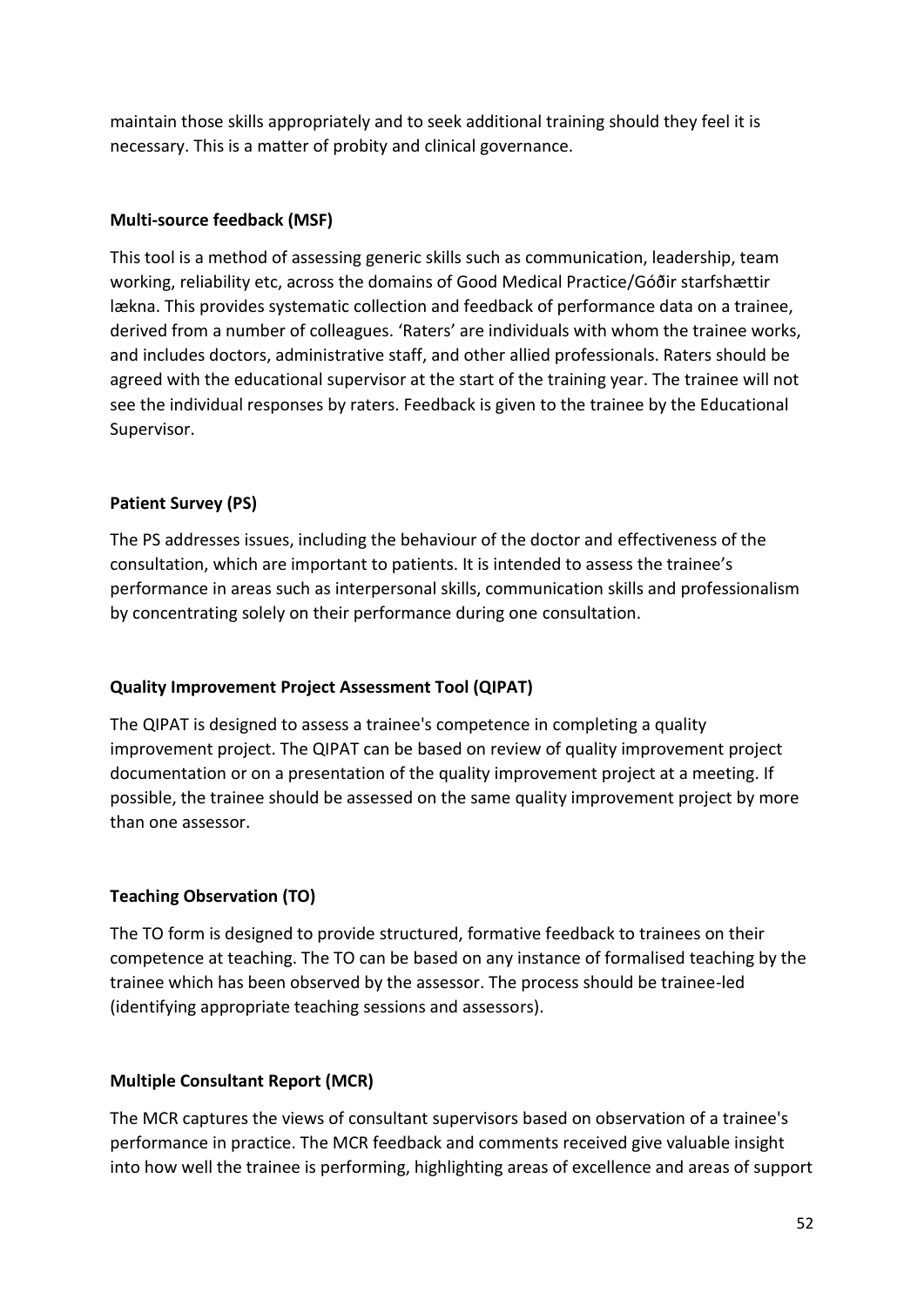required. MCR feedback will be available to the trainee and contribute to the educational supervisor's report.

### **Educational Supervisors Report (ESR)**

The ES will periodically (at least annually) record a longitudinal, global report of a trainee's progress based on a range of assessment, potentially including observations in practice or reflection on behaviour by those who have appropriate expertise and experience. The ESR can incorporate commentary or reports from longitudinal observations, such as from supervisors or formative assessments demonstrating progress over time.

### **5.6 Decisions on progress (ARCP)**

The decisions made at critical progression points and upon completion of training should be clear and defensible. They must be fair and robust and make use of evidence from a range of assessments, potentially including exams and observations in practice or reflection on behaviour by those who have appropriate expertise or experience. They can also incorporate commentary or reports from longitudinal observations, such as from supervisors or formative assessments demonstrating progress over time.

Periodic (at least annual) review should be used to collate and systematically review evidence about a doctor's performance and progress in a holistic way and make decisions about their progression in training. The annual review of progression (ARCP) process supports the collation and integration of evidence to make decisions about the achievement of expected outcomes.

Assessment of CiPs involves looking across a range of different skills and behaviours to make global decisions about a learner's suitability to take on particular responsibilities or tasks, as do decisions about the satisfactory completion of presentations/conditions and procedural skills set out in this curriculum. The outline grid in section 5.4 sets out the level of supervision expected for each of the clinical CiPs. The table of practical procedures sets out the minimum level of performance expected at the end of each year of training. The requirements for each year of training are set out in the ARCP decision aid (https://www.landspitali.is/fagfolk/menntun/sernam-laekna/)

The ARCP process is described in the Icelandic Gold Guide. The Head of Postgraduate Medical Education is responsible for organizing the ARCP process. The evidence to be reviewed by ARCP panels should be collected in the trainee's eportfolio.

As a precursor to ARCP, it is strongly recommended that trainees have an informal eportfolio review either with their educational supervisor or arranged by the Training Programme Director. These provide opportunities for early detection of trainees who are failing to gather the required evidence for ARCP.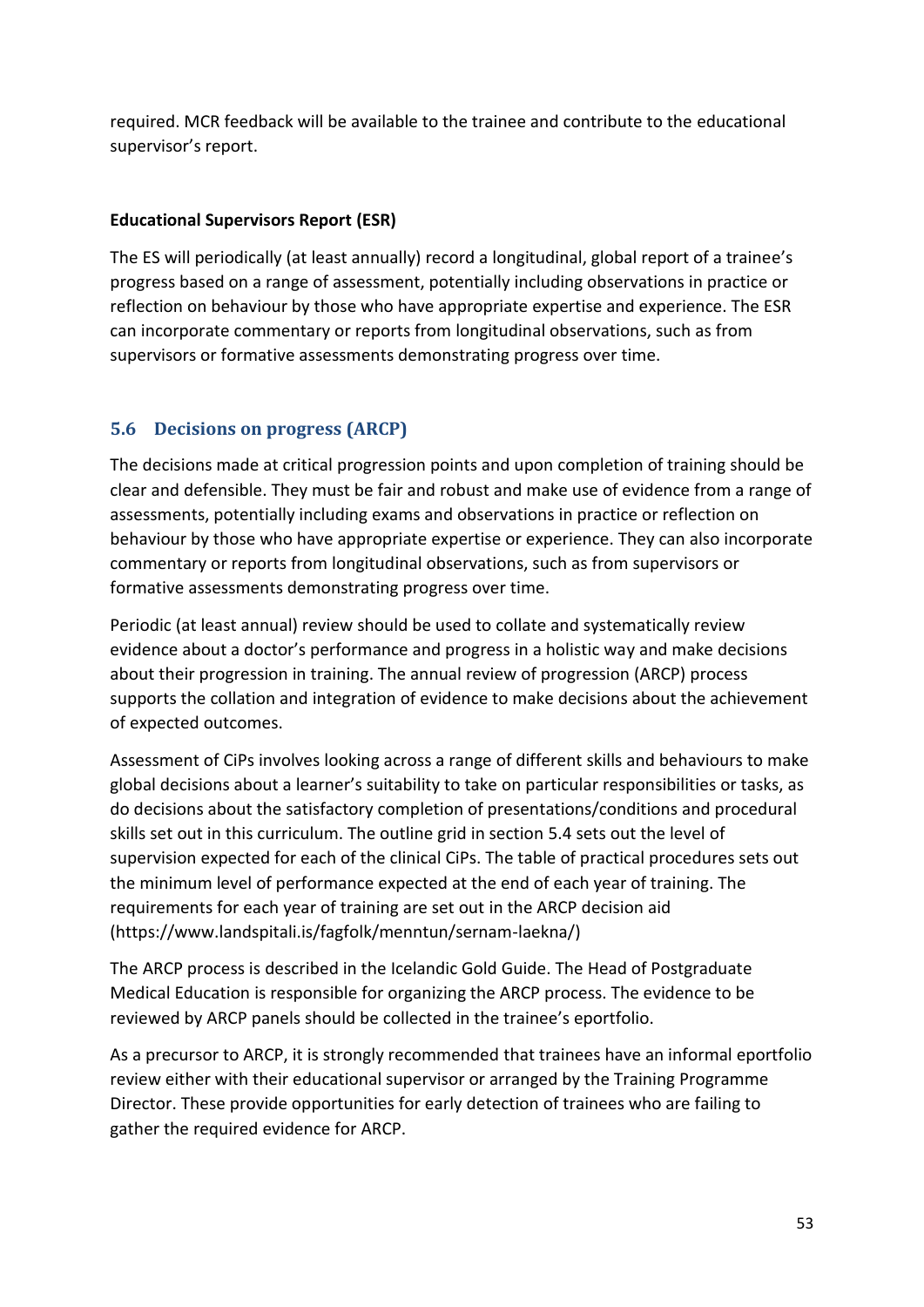In order to guide trainees, supervisors and the ARCP panel, an ARCP decision aid, based on the JRCPTB decision aids for IMT1 and IMT2 has been produced. This sets out the requirements for a satisfactory ARCP outcome at the end of each training year and critical progression point. The ARCP decision aid is available on the website for Postgraduate Medical Education in Iceland (https://www.landspitali.is/fagfolk/menntun/sernam-laekna/)

### **5.7 Assessment blueprint**

The table below show the possible methods of assessment for each CiP. It is not expected that every method will be used for each competency and additional evidence may be used to help make a judgement on capability.

KEY

| <b>ACAT</b> | Acute care assessment tool                 | CbD                 | Case-based discussion                          |
|-------------|--------------------------------------------|---------------------|------------------------------------------------|
| <b>DOPS</b> | Direct observation of<br>procedural skills | Mini-<br><b>CEX</b> | Mini-clinical evaluation exercise              |
| <b>MCR</b>  | Multiple consultant report                 | <b>MSF</b>          | Multi source feedback                          |
| <b>PS</b>   | Patient survey                             | <b>QIPAT</b>        | Quality improvement project assessment<br>tool |
| TO          | Teaching observation                       |                     |                                                |

### **Blueprint of MRCP(UK) Diploma examinations mapped to CiPs**

| Learning outcomes                                                                                                                                                           | Part | <b>Written</b><br>Part 2 | PACES |
|-----------------------------------------------------------------------------------------------------------------------------------------------------------------------------|------|--------------------------|-------|
| <b>Generic Outcomes</b>                                                                                                                                                     |      |                          |       |
| Able to function successfully within Icelandic Health Care organisational and<br>management systems                                                                         |      |                          |       |
| Able to deal with ethical and legal issues related to clinical practice                                                                                                     |      |                          | x     |
| Communicates effectively and is able to share decision making, while<br>maintaining appropriate situational awareness, professional behaviour and<br>professional judgement |      |                          |       |
| Is focused on patient safety and delivers effective quality improvement in<br>patient care                                                                                  |      |                          |       |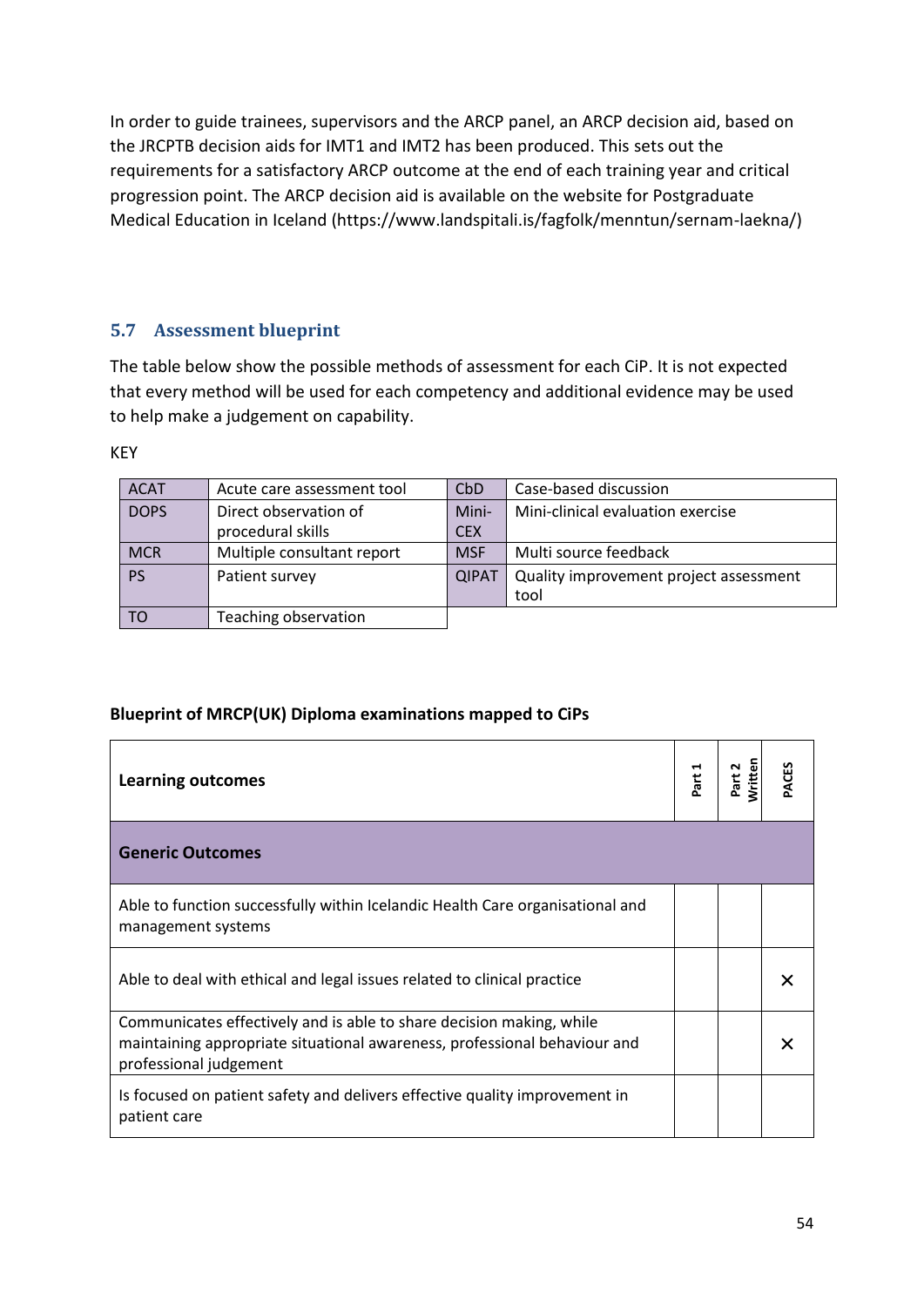| Carrying out research and managing data appropriately                                                                       | $\times$ | X        |          |
|-----------------------------------------------------------------------------------------------------------------------------|----------|----------|----------|
| Acting as a clinical teacher and clinical supervisor                                                                        |          |          |          |
| <b>Clinical outcomes</b>                                                                                                    |          |          |          |
| Managing an acute unselected take                                                                                           | $\times$ | $\times$ | $\times$ |
| Managing an acute specialty related take                                                                                    | $\times$ | $\times$ | X        |
| Providing continuity of care to medical in-patients, including<br>management of comorbidities and cognitive impairment      | $\times$ | X        | x        |
| Managing patients in an outpatient clinic, ambulatory or community setting,<br>including management of long term conditions | $\times$ | x        | $\times$ |
| Managing medical problems in patients in other specialties and special<br>cases                                             | $\times$ | x        | X        |
| Managing a multi-disciplinary team including effective discharge<br>planning                                                |          |          | x        |
| Delivering effective resuscitation and managing the acutely<br>deteriorating patient                                        | X        | $\times$ | X        |
| Managing end of life and applying palliative care skills                                                                    | X        | X        | X        |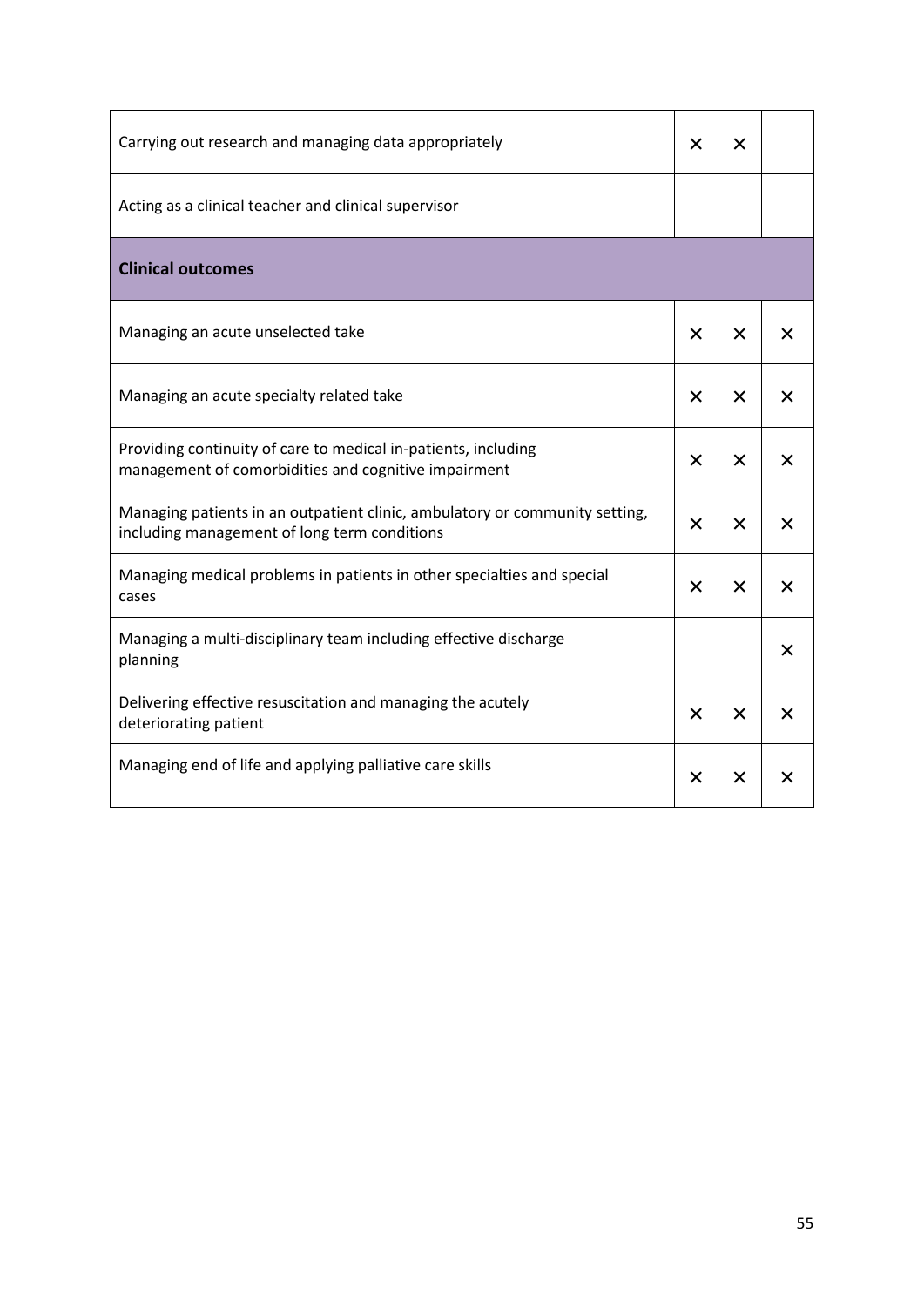### **Blueprint of WPBAs mapped to CiPs**

| <b>Learning outcomes</b>                                                                                                                                                          | ACAT     | CbD | DOPS     | <b>NCR</b>     | <b>Mini-CEX</b> | SPS      | 59 | <b>QIPAT</b> |   |
|-----------------------------------------------------------------------------------------------------------------------------------------------------------------------------------|----------|-----|----------|----------------|-----------------|----------|----|--------------|---|
| <b>Generic Outcomes</b>                                                                                                                                                           |          |     |          |                |                 |          |    |              |   |
| Able to function successfully within Icelandic<br>healthcare organisational and management<br>systems                                                                             |          |     |          | $\times$       |                 | $\times$ |    |              |   |
| Able to deal with ethical and legal issues<br>related to clinical practice                                                                                                        |          | X   | $\times$ | $\times$       | ×               | $\times$ |    |              |   |
| Communicates effectively and is able to<br>share decision making, while maintaining<br>appropriate situational awareness,<br>professional behaviour and professional<br>judgement |          |     |          | X              |                 | x        | x  |              |   |
| Is focused on patient safety and delivers<br>effective quality improvement in patient<br>care                                                                                     |          |     |          | $\times$       |                 | $\times$ |    | x            |   |
| Carrying out research and managing data<br>appropriately                                                                                                                          |          |     |          | X              |                 | x        |    |              |   |
| Acting as a clinical teacher and clinical<br>supervisor                                                                                                                           |          |     |          | X              |                 | X        |    |              | X |
| <b>Clinical outcomes</b>                                                                                                                                                          |          |     |          |                |                 |          |    |              |   |
| Managing an acute unselected take                                                                                                                                                 | $\times$ | X   |          | ×              |                 | X        |    |              |   |
| Managing an acute specialty related take                                                                                                                                          | $\times$ | X   |          | $\times$       |                 | X        |    |              |   |
| Providing continuity of care to medical in-<br>patients, including management of<br>comorbidities and cognitive impairment                                                        | X        |     | X        | $\pmb{\times}$ | X               | X        |    |              |   |
| Managing patients in an outpatient clinic,<br>ambulatory or community setting, including<br>management of long term conditions                                                    | $\times$ |     |          | $\pmb{\times}$ | $\times$        |          | X  |              |   |
| Managing medical problems in patients in<br>other specialties and special cases                                                                                                   | X        | X   |          | X              |                 |          |    |              |   |
| Managing a multi-disciplinary team including<br>effective discharge planning                                                                                                      | $\times$ |     |          | ×              |                 | $\times$ |    |              |   |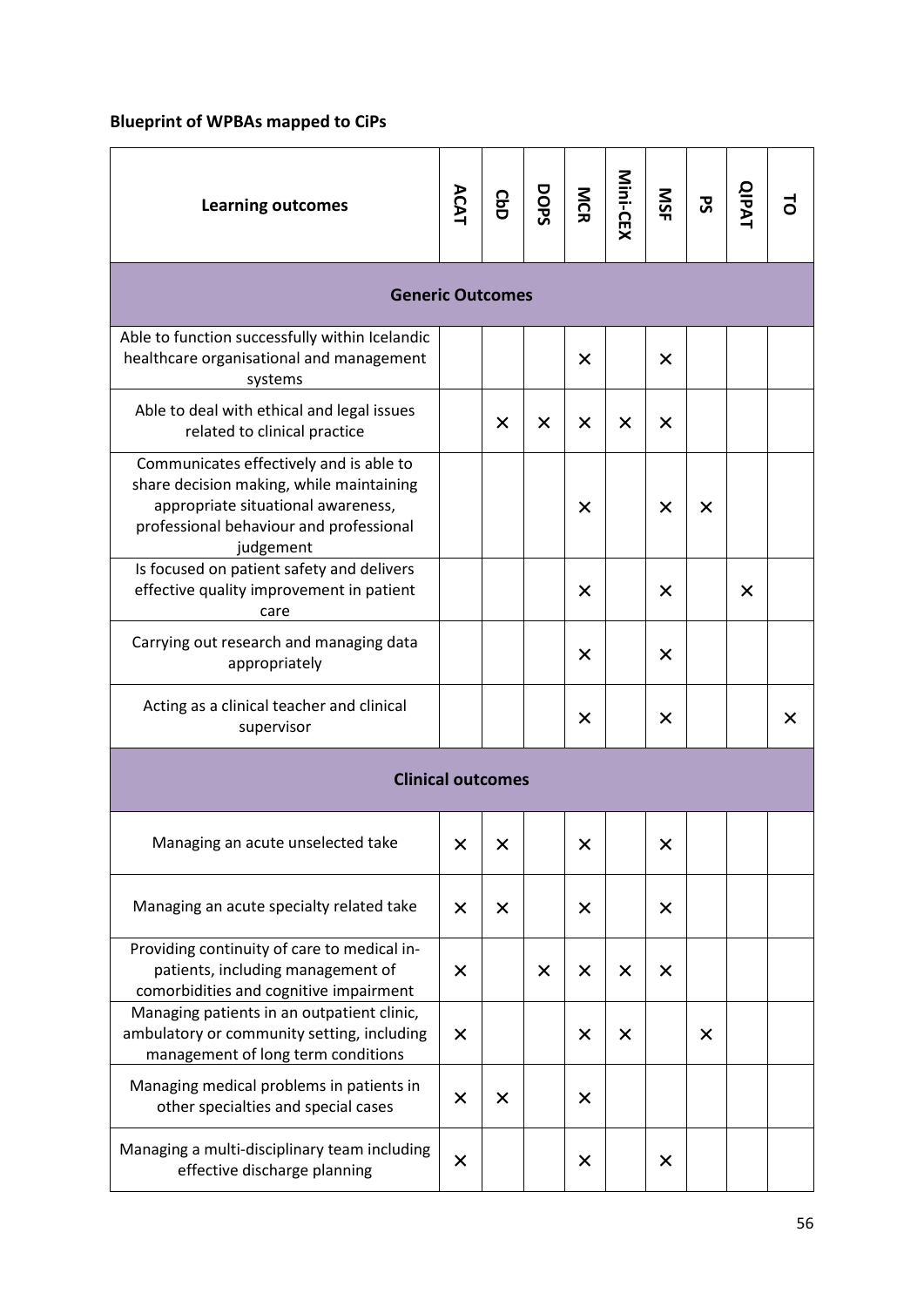| Delivering effective resuscitation and<br>managing the acutely deteriorating patient |  |   |  |  |  |
|--------------------------------------------------------------------------------------|--|---|--|--|--|
| Managing end of life and applying palliative<br>care skills                          |  |   |  |  |  |
| <b>Practical procedural Skills</b>                                                   |  | X |  |  |  |

### **6. Supervision and feedback**

This section of the curriculum describes how trainees will be supervised, and how they will receive feedback on performance. For further information please refer to the AoMRC guidance on improving feedback and reflection to improve learning<sup>15</sup>.

Access to high quality, supportive and constructive feedback is essential for the professional development of the trainee. Trainee reflection is an important part of the feedback process and exploration of that reflection with the trainer should ideally be a two-way dialogue. Effective feedback is known to enhance learning and combining self-reflection to feedback promotes deeper learning.

Trainers should be supported to deliver valuable and high-quality feedback. This can be by providing face to face training to trainers. Trainees would also benefit from such training as they frequently act as assessors to junior doctors, and all involved could also be shown how best to carry out and record reflection.

### **6.1 Supervision**

All elements of work in training posts must be supervised with the level of supervision varying depending on the experience of the trainee and the clinical exposure and case mix undertaken. Outpatient and referral supervision must routinely include the opportunity to discuss all cases with a supervisor if appropriate. As training progresses the trainee should have the opportunity for increasing autonomy, consistent with safe and effective care for the patient.

Teaching institutuions must make sure that each doctor in training has access to a named clinical supervisor and a named educational supervisor. Depending on local arrangements these roles may be combined into a single role of educational supervisor. However, it is preferred that a trainee has a single named educational supervisor for (at least) a full training year, in which case the clinical supervisor is likely to be a different consultant during some placements.

The role and responsibilities of supervisors have been defined by the GMC in the UK in their standards for medical education and training<sup>16</sup>.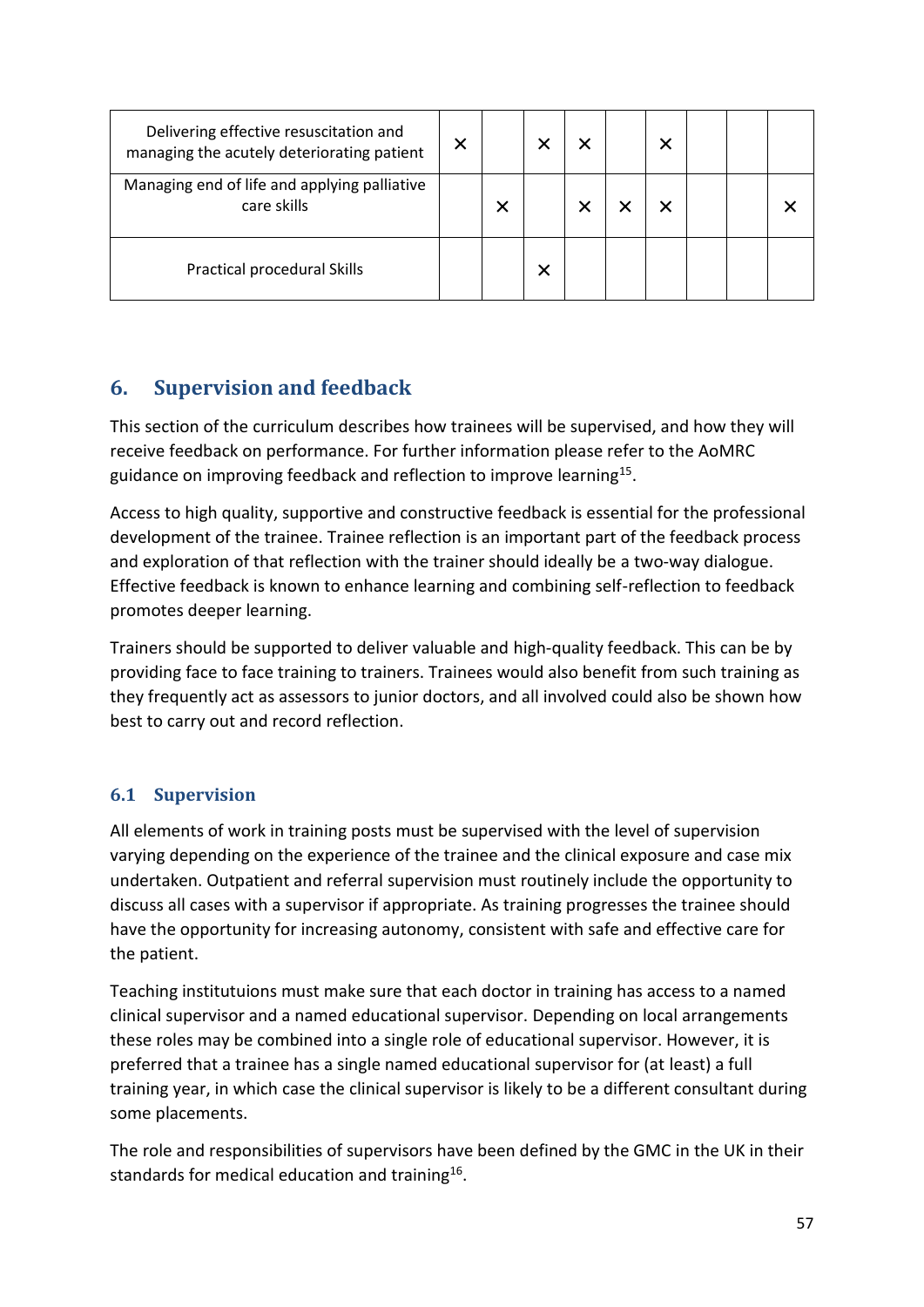#### **Educational supervisor**

The educational supervisor is responsible for the overall supervision and management of a doctor's educational progress during a placement or a series of placements. The educational supervisor regularly meets with the doctor in training to help plan their training, review progress and achieve agreed learning outcomes. The educational supervisor is responsible for the educational agreement, and for bringing together all relevant evidence to form a summative judgement about progression at the end of the placement or a series of placements.

#### **Clinical supervisor**

Consultants responsible for patients that a trainee looks after provide clinical supervision for that trainee and thereby contribute to their training; they may also contribute to assessment of their performance by completing a 'Multiple Consultant Report (MCR)' and other WPBAs. A trainee may also be allocated (for instance, if they are not working with their educational supervisor in a particular placement) a named clinical supervisor, who is responsible for reviewing the trainee's training and progress during a particular placement. It is expected that a named clinical supervisor will provide a MCR for the trainee to inform the Educational Supervisor's report.

The educational and (if relevant) clinical supervisors, when meeting with the trainee, should discuss issues of clinical governance, risk management and any report of any untoward clinical incidents involving the trainee. If the clinical-or service lead (yfirlæknir)has any concerns about the performance of the trainee, or there are issues of doctor or patient safety, these would be discussed with the clinical and educational supervisors (as well as the trainee).

These processes, which are integral to trainee development, must not detract from the statutory duty of the trust to deliver effective clinical governance through its management systems.

Educational and clinical supervisors should have attended appropriate supervision training, such as the training provided by the Faculty of Medical Education (Faghópur um handleiðslu) in Iceland in collaboration with the Education Department at the Royal College of Physicians of London according to national and GMC standards<sup>16</sup>. It is essential that training in assessment is provided for trainers and trainees in order to ensure that there is complete understanding of the assessment system, assessment methods, their purposes and use. Training will ensure a shared understanding and a consistency in the use of the WPBAs and the application of standards.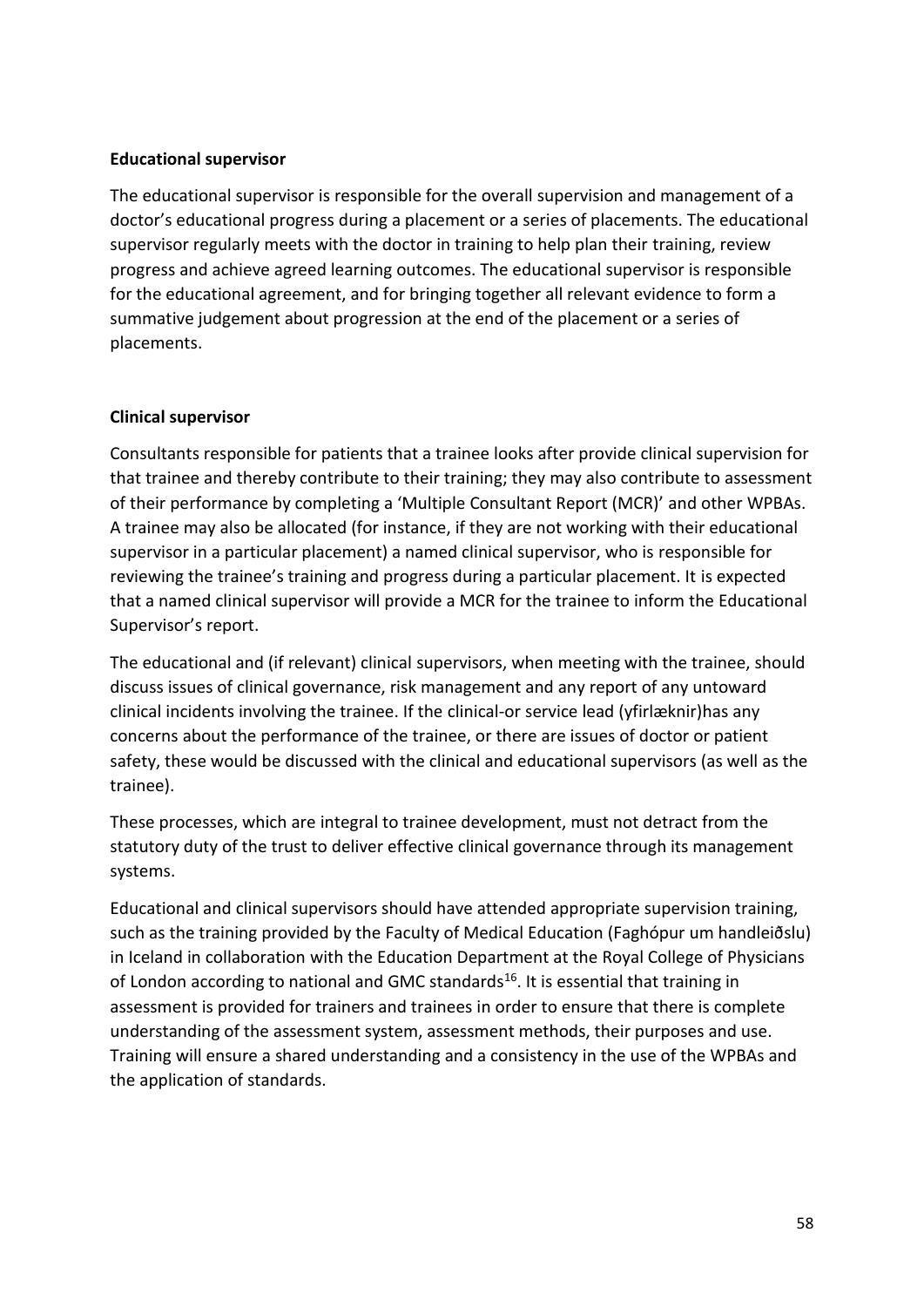Opportunities for feedback to trainees about their performance will arise through the use of the workplace-based assessments, regular appraisal meetings with supervisors, other meetings and discussions with supervisors and colleagues, and feedback from ARCP.

### **Trainees**

Trainees should make the safety of patients their first priority and they should not be practising in clinical scenarios which are beyond their experiences and competencies without supervision. Trainees should actively devise individual learning goals in discussion with their trainers and should subsequently identify the appropriate opportunities to achieve said learning goals. Trainees would need to plan their WPBAs accordingly to enable their WPBAs to collectively provide a picture of their development during a training period. Trainees should actively seek guidance from their trainers in order to identify the appropriate learning opportunities and plan the appropriate frequencies and types of WPBAs according to their individual learning needs. It is the responsibility of trainees to seek feedback following learning opportunities and WPBAs. Trainees should self-reflect and self-evaluate regularly with the aid of feedback. Furthermore, trainees should formulate action plans with further learning goals in discussion with their trainers.

### **6.2 Appraisal**

A formal process of appraisals and reviews underpins training. This process ensures adequate supervision during training, provides continuity between posts and different supervisors and is one of the main ways of providing feedback to trainees. All appraisals should be recorded in the eportfolio

### **Induction Appraisal**

The trainee and educational supervisor should have an appraisal meeting at the beginning of each post to review the trainee's progress so far, agree learning objectives for the post ahead and identify the learning opportunities presented by the post. Reviewing progress through the curriculum will help trainees to compile an effective Personal Development Plan (PDP) of objectives for the upcoming post. This PDP should be agreed during the Induction Appraisal. The trainee and supervisor should also both sign the educational agreement in the eportfolio at this time, recording their commitment to the training process.

### **Mid-point Review**

This meeting between trainee and educational supervisor is not mandatory (particularly when an attachment is shorter than 6 months) but is encouraged particularly if either the trainee or educational or clinical supervisor has training concerns, or the trainee has been set specific targeted training objectives at their ARCP). At this meeting trainees should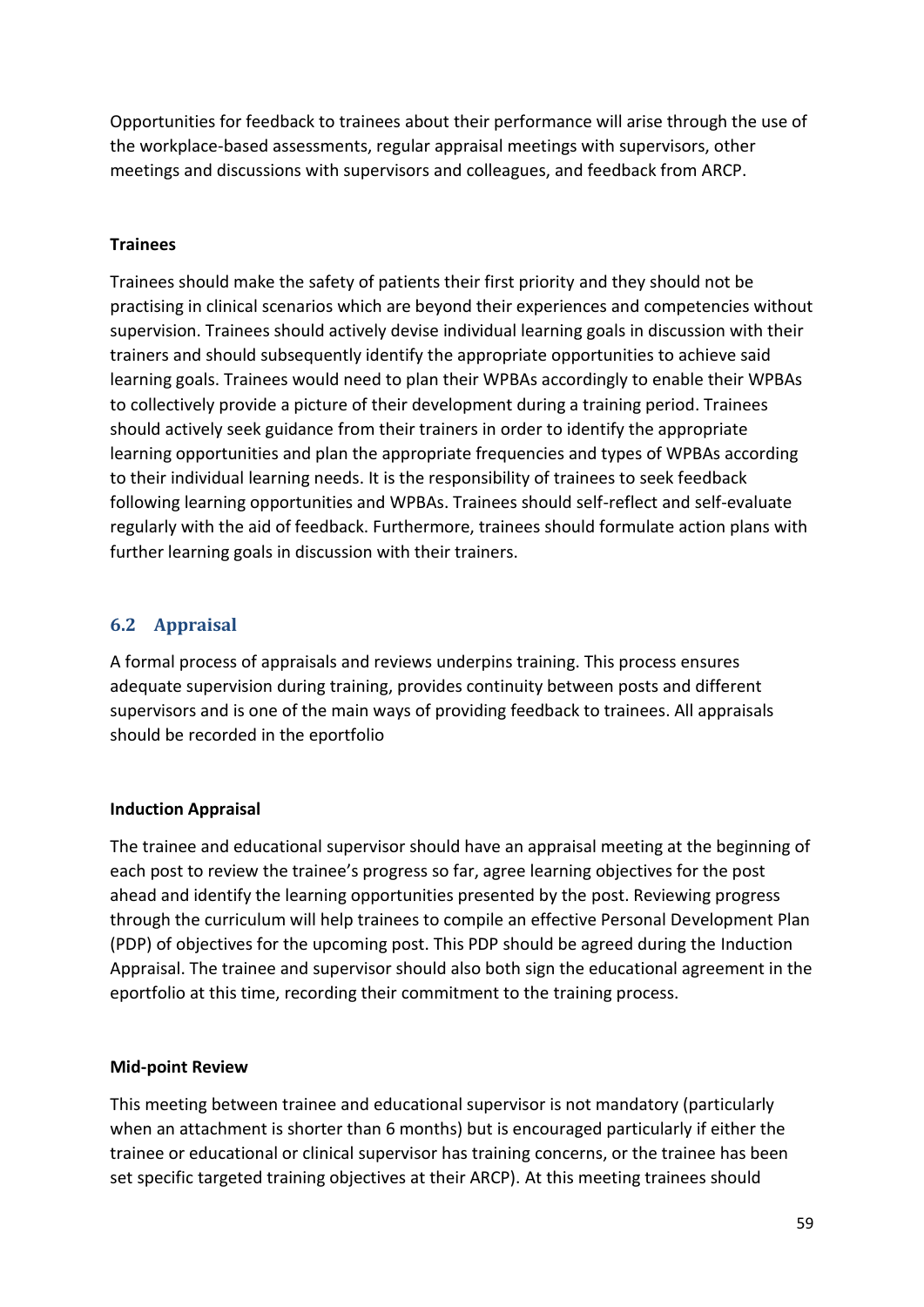review their PDP with their supervisor using evidence from the eportfolio. Workplace-based assessments and progress through the curriculum can be reviewed to ensure trainees are progressing satisfactorily, and attendance at educational events should also be reviewed. The PDP can be amended at this review.

### **End of Attachment Appraisal**

Trainees should review the PDP and curriculum progress with their educational supervisor using evidence from the eportfolio. Specific concerns may be highlighted from this appraisal. The end of attachment appraisal form should record the areas where further work is required to overcome any shortcomings. Further evidence of competence in certain areas may be needed, such as planned workplace-based assessments, and this should be recorded. If there are significant concerns following the end of attachment appraisal, then the programme director should be informed. Supervisors should also identify areas where a trainee has performed above the level expected and highlight successes.

### **7. Quality Management**

The organisation and delivery of training programmes for Internal Medicine in Iceland is the responsibility of the Chief Medical Officer at LUH, in collaboration with SAk. The Head of Postgraduate Medical Education is responsible for the following roles on behalf of the Chief Medical Officer, which are executed on a local level by the Training Programme Director:

- oversee recruitment and induction of trainees into IM training at any stage.
- allocate trainees into particular rotations appropriate to their training needs
- oversee the quality of training posts provided locally
- ensure adequate provision of appropriate educational events
- ensure curricula implementation across training programmes
- oversee the workplace-based assessment process within programmes
- coordinate the ARCP process for trainees
- provide adequate and appropriate career advice
- provide systems to identify and assist doctors with training difficulties
- provide flexible training.

Educational programmes to train educational supervisors and assessors in workplace-based assessment are delivered at least biannually for newly appointed supervisors, in addition to more frequent refresher courses for previously trained supervisors.

Development, implementation, monitoring and review of the curriculum are the responsibility of the Head of Postgraduate Education with support from JRCPTB via the SAC responsible for IM stage 1 and stage 2 training in the UK. The committee will be formally constituted with representatives from Iceland, each health region in England, from the devolved nations and with trainee and lay representation. It will be the responsibility of the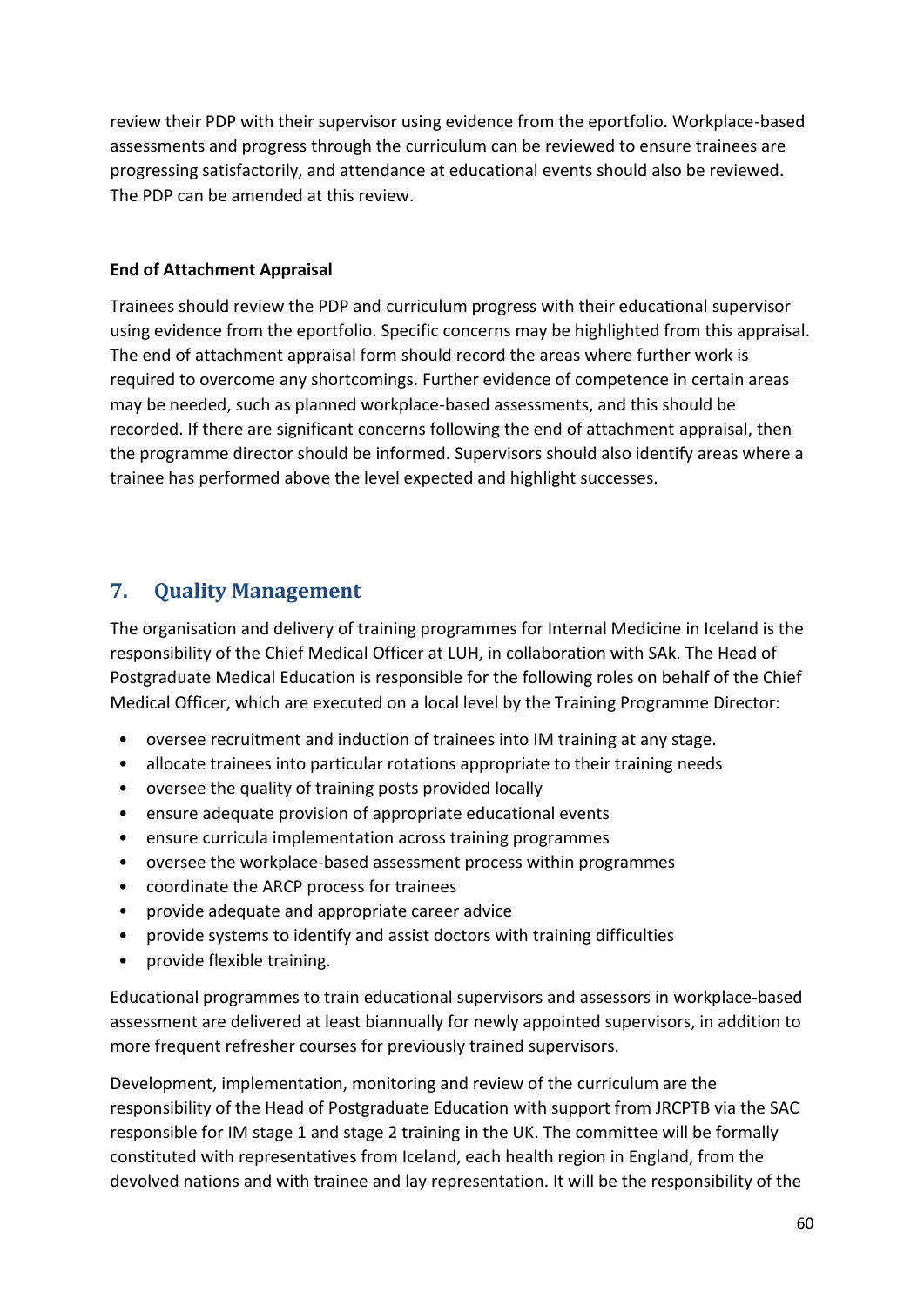JRCPTB to ensure that curriculum developments are communicated to the Head of Postgraduate Medical Education in Iceland and the relevant Training Programme Directors.

Postgraduate Medical Education in Iceland is delivered and governed according to Regulation No. 467/2015 and accredited by the Icelandic Ministry of Health through the work of the Evaluation and Competence Committee on Clinical Training to be granted licence to practise medicine and on specialist medical training. In addition to this overarching governance structure, the Office for Postgraduate Medical Education at LUH has defined local quality criteria and produces extensive datasets to inform meaningful quality management. These include an annual survey for trainees and supervisors, based on the GMCs National Training Survey (NTS), ARCP outcomes, MRCP(UK) exam outcomes and review of external ARCP reports.

Similarly, and more extensively JRCPTB uses data from six quality datasets across its 30 medical specialties and three subspecialties to provide meaningful quality management. The datasets include the GMC National Training Survey (NTS) data, ARCP outcomes, MRCP(UK) exam outcomes, New Consultant Survey, Penultimate Year Assessments (PYA)/External Advisor reports and the monitoring visit reports.

The aim by developing these comparable and robust quality criteria is to drive up the quality of training environments and ultimately improve patient safety and experience through active monitoring and comparison. The principles of the quality criteria for CMT and GIM will be transferred to the IM curriculum to ensure this continues.

### **8. Intended use of curriculum by trainers and trainees**

This curriculum and ARCP decision aid are available from the Office for Postgraduate Medical Education in Iceland (https://www.landspitali.is/fagfolk/menntun/sernam-laekna/)website

Clinical and educational supervisors should use the curriculum and decision aid as the basis for their discussion with trainees, particularly during the appraisal process. Both trainers and trainees are expected to have a good knowledge of the curriculum and should use it as a guide for their training programme.

Each trainee will engage with the curriculum by maintaining an eportfolio. The trainee will use the curriculum to develop learning objectives and reflect on learning experiences.

### **Recording progress in the eportfolio**

On enrolling in the training programme, trainees will be given access to the eportfolio for IM training. The eportfolio allows evidence to be built up to inform decisions on a trainee's progress and provides tools to support trainees' education and development.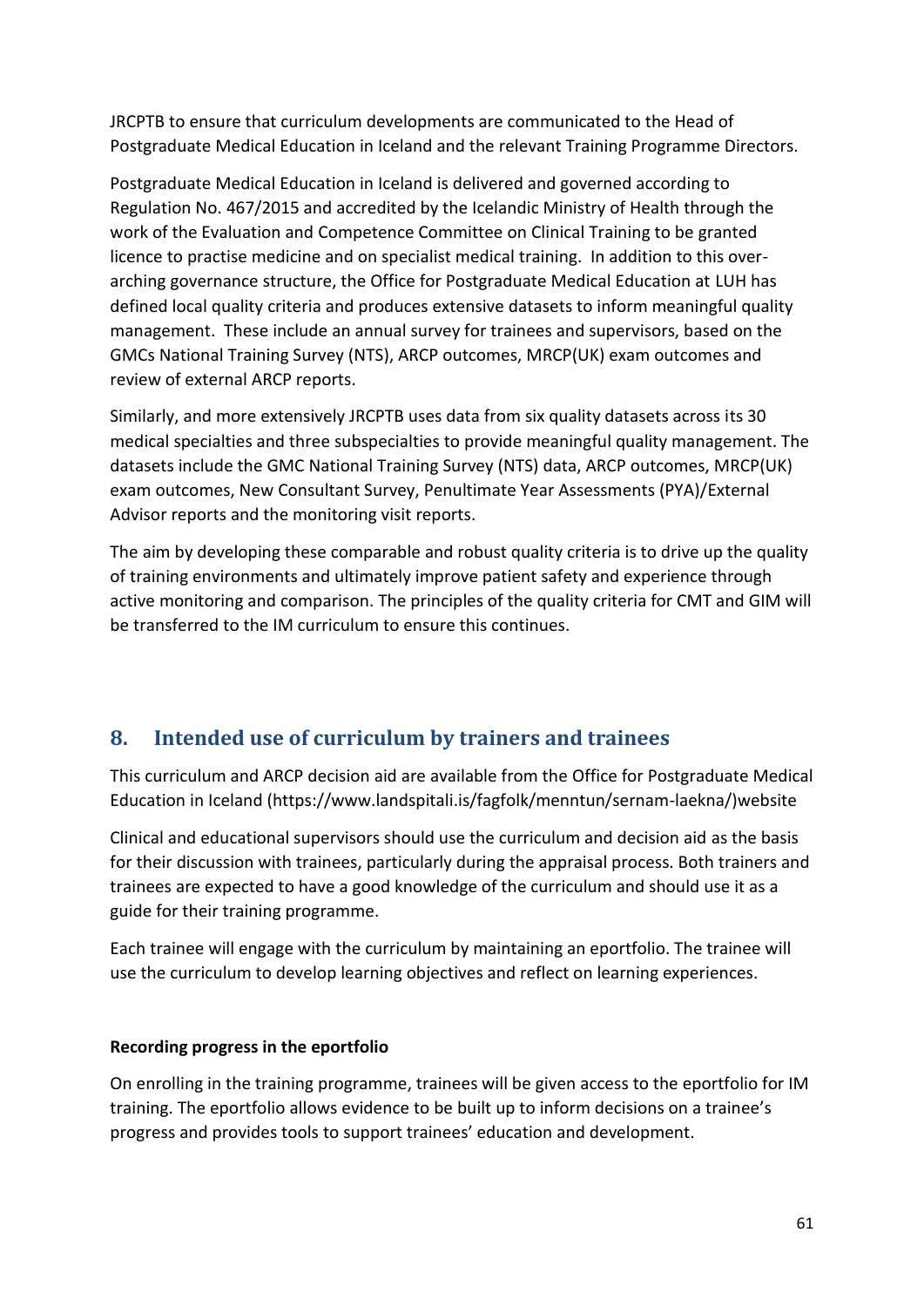The trainee's main responsibilities are to ensure the eportfolio is kept up to date, arrange assessments and ensure they are recorded, prepare drafts of appraisal forms, maintain their personal development plan, record their reflections on learning and record their progress through the curriculum.

The supervisor's main responsibilities are to use eportfolio evidence such as outcomes of assessments, reflections and personal development plans to inform appraisal meetings. They are also expected to update the trainee's record of progress through the curriculum, write end-of-attachment appraisals and supervisor's reports.

The Office for Postgraduate Medical Education, the Head of Medical Education, Training Programme Directors, and ARCP panels may use the eportfolio to monitor the progress of trainees for whom they are responsible.

The JRCPTB will use summarised, anonymous eportfolio data to support its work in quality assurance.

All appraisal meetings, personal development plans and workplace-based assessments (including MSF) should be recorded in the eportfolio. Trainees are encouraged to reflect on their learning experiences and to record these in the eportfolio. Reflections can be kept private or shared with supervisors.

Reflections, assessments and other eportfolio content should be used to provide evidence towards acquisition of curriculum capabilities. Trainees should add their own selfassessment ratings to record their view of their progress. The aims of the self-assessment are:

- to provide the means for reflection and evaluation of current practice
- to inform discussions with supervisors to help both gain insight and assist in developing personal development plans.
- to identify shortcomings between experience, competency and areas defined in the curriculum so as to guide future clinical exposure and learning.

Supervisors can sign off and comment on curriculum capabilities to build up a picture of progression and to inform ARCP panels.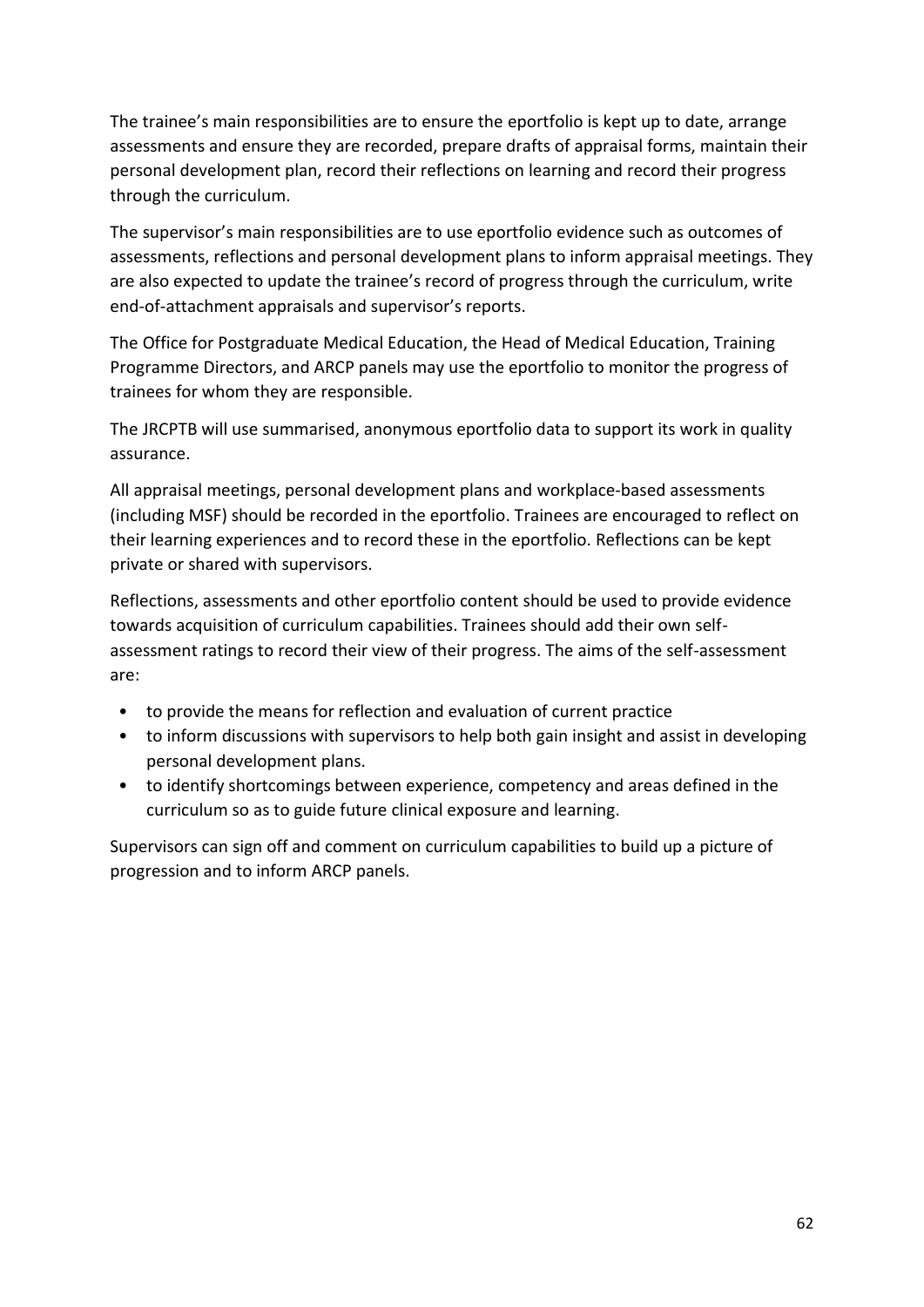### **9. References:**

- 1. [Regulation on the education, rights and obligations of medical doctors and criteria](https://www.government.is/media/velferdarraduneyti-media/media/Reglugerdir-enska/Regulation_467-2015.pdf)  [for granting of licences to practice medicine and specialist medical licences No.](https://www.government.is/media/velferdarraduneyti-media/media/Reglugerdir-enska/Regulation_467-2015.pdf)  [467/2015, amended by Regulation No. 29/2017](https://www.government.is/media/velferdarraduneyti-media/media/Reglugerdir-enska/Regulation_467-2015.pdf)
- 2. [Specialist and general practice certificates in the UK](https://www.gmc-uk.org/registration-and-licensing/managing-your-registration/certificates/specialist-and-general-practice-certificates)
- 3. [Shape of Training: Securing the future of excellent patient care](https://www.gmc-uk.org/education/standards-guidance-and-curricula/guidance/shape-of-training-review)
- 4. [Future hospital: Caring for medical patients](https://www.rcplondon.ac.uk/projects/outputs/future-hospital-commission)
- 5. [Report of the Mid Staffordshire NHS Foundation Trust Public Inquiry](https://webarchive.nationalarchives.gov.uk/20150407084231/http:/www.midstaffspublicinquiry.com/report)
- 6. [Standards and guidance for postgraduate curricula](https://www.gmc-uk.org/education/standards-guidance-and-curricula/standards-and-outcomes/excellence-by-design)
- 7. [Generic professional capabilities framework](https://www.gmc-uk.org/education/standards-guidance-and-curricula/standards-and-outcomes/generic-professional-capabilities-framework)
- 8. [A reference Guide to Core Medical Training](https://www.landspitali.is/library/Sameiginlegar-skrar/Gagnasafn/Visindi-og-menntun/Menntun/Framhaldsnam-i-alm.-lyflaekningum/Um-framhaldsnamid/Gold%20Guide%20-%20Iceland.pdf) in Iceland
- 9. [A reference Guide for Human Resources Management for Postgraduate Medical](https://www.landspitali.is/library/Sameiginlegar-skrar/Gagnasafn/Visindi-og-menntun/Menntun/Framhaldsnam-laekna-a-LSH/Handbok-fyrir-sernamslaekna_21.02.2020-1.pdf)  [Training in Iceland](https://www.landspitali.is/library/Sameiginlegar-skrar/Gagnasafn/Visindi-og-menntun/Menntun/Framhaldsnam-laekna-a-LSH/Handbok-fyrir-sernamslaekna_21.02.2020-1.pdf)
- 10. [A Reference Guide for Postgraduate Foundation and Specialty Training in the UK](https://www.copmed.org.uk/images/docs/gold_guide_8th_edition/Gold_Guide_8th_Edition_March_2020.pdf)
- 11. [Good Medical Practice](https://www.gmc-uk.org/ethical-guidance/ethical-guidance-for-doctors/good-medical-practice)
- 12. [Góðir starfshættir lækna](https://www.landlaeknir.is/servlet/file/store93/item32436/Godir_starfshaettir_laekna_31.5.2017.pdf)
- 13. [Nuts and bolts of entrustable professional activities](https://www.ncbi.nlm.nih.gov/pmc/articles/PMC3613304/)
- 14. [Samstarfssamingur Landspítala og Sjúkrahússins á Akureyri um sérnáms í læknisfræði](file://///lsh.is/GOGN/Sameign/Framhaldmenntunarráð/SAK/Samstarfssamningur%20undirskr%202019%20LSH%20SAK.pdf)
- 15. [Improving feedback and reflection to improve learning. A practical guide for trainees](https://www.aomrc.org.uk/reports-guidance/improving-feedback-reflection-improve-learning-practical-guide-trainees-trainers/)  [and trainers](https://www.aomrc.org.uk/reports-guidance/improving-feedback-reflection-improve-learning-practical-guide-trainees-trainers/)
- 16. [Promoting excellence: standards for medical education and training](https://www.gmc-uk.org/education/standards-guidance-and-curricula/standards-and-outcomes/promoting-excellence)
- 17. [Recognition and approval of trainers](https://www.gmc-uk.org/education/how-we-quality-assure/postgraduate-bodies)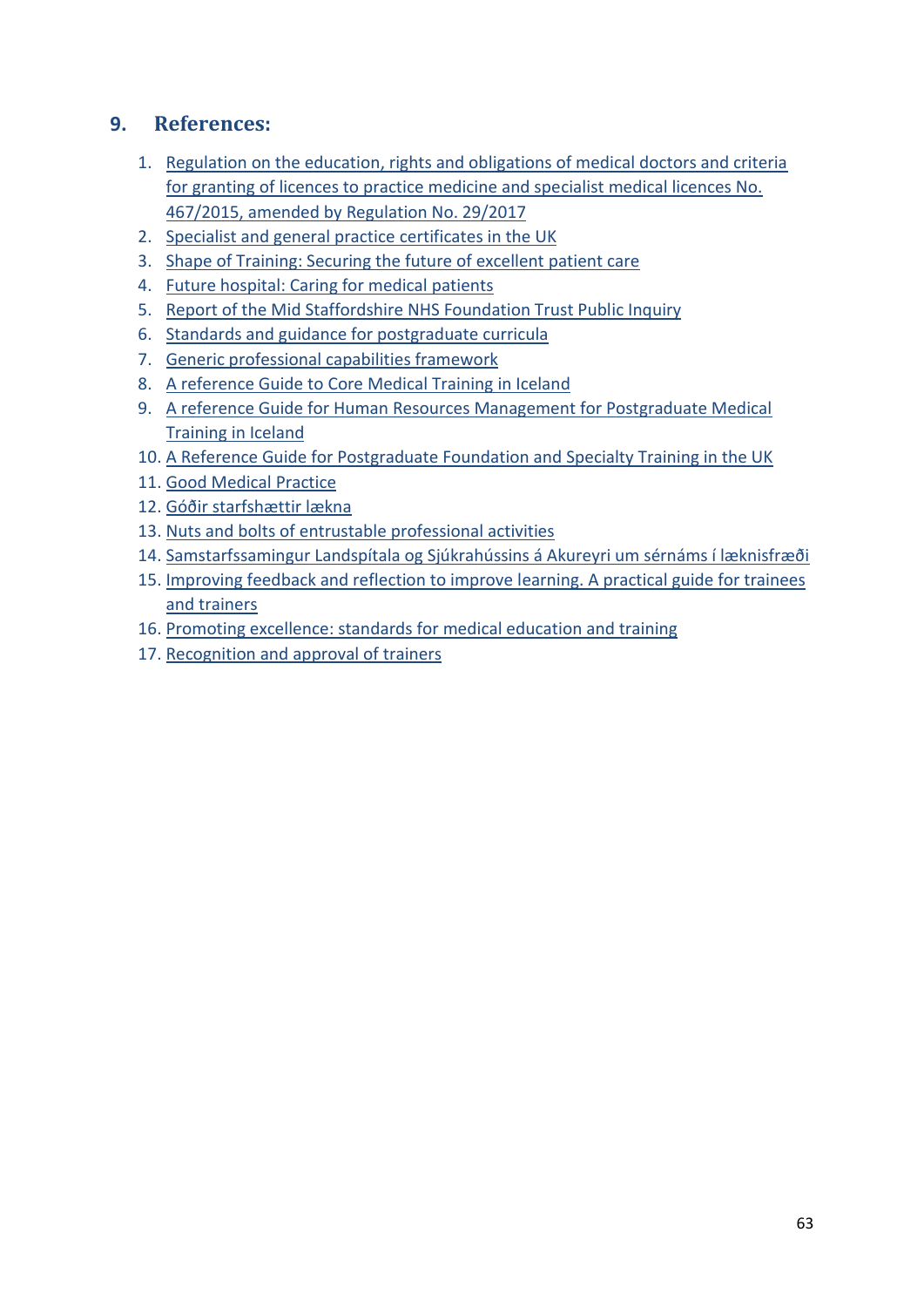# **10. Orðskýringar**

### **Skammstafanir og útskýringar á ensku og íslensku**

| Ensk skammstöfun           | <b>Enskt heiti</b>        | Íslenskt samheiti    | Útskýring               |
|----------------------------|---------------------------|----------------------|-------------------------|
| IM                         | Internal medicine         | Almennar             | Sérgrein í læknisfræði  |
|                            |                           | Lyflækningar         |                         |
| <b>CCT</b>                 | Certificate of            | Námslokavottorð      | Vottorð/lokaskýrsla     |
|                            | completion of             |                      | sem gefið er út af      |
|                            | training                  |                      | kennslustofnun að       |
|                            |                           |                      | loknu 5 ára sérnámi í   |
|                            |                           |                      | lyflækningum, og        |
|                            |                           |                      | liggur til grundavallar |
|                            |                           |                      | sérfræðileyfisveitingu  |
|                            |                           |                      | EL.                     |
| <b>IMT</b>                 | Internal medicine         | Sérnám í almennum    |                         |
|                            | training                  | lyflækningum         |                         |
| <b>Foundation training</b> |                           | Kandidatsár          | Starfsnám í             |
|                            |                           |                      | læknisfræði í 1 ár að   |
|                            |                           |                      | loknu læknaprófi úr     |
|                            |                           |                      | háskóla                 |
| <b>EFQ</b>                 | <b>Evidence of Formal</b> | Alþjóðleg            | Sérfræðiviðurkenning    |
|                            | Qualification             | sérfræðiviðurkenning | sem gildir í öllum      |
|                            |                           |                      | löndum EEA              |
| IMT1                       | <b>Internal Medicine</b>  | Sérnám í almennum    | Fyrstu 3 árin í         |
|                            | Stage 1 training          | lyflækningum, fyrri  | sérnáminu í             |
|                            |                           | hluti                | almennum                |
|                            |                           |                      | lyflækningum teljast    |
|                            |                           |                      | vera fyrri hluti        |
|                            |                           |                      | sérnáms                 |
| IMT <sub>2</sub>           | <b>Internal Medicine</b>  | Sérnám í almennum    | Síðari 2 árin í         |
|                            | Stage 2 training          | lyflækningum, síðari | sérnáminu í             |
|                            |                           | hluti                | almennum                |
|                            |                           |                      | lyflækningum eru        |
|                            |                           |                      | framhaldshluti          |
|                            |                           |                      | sérnáms                 |
| <b>JRCPTB</b>              | Joint Royal Colleges      | Sérnámsstofnun       | Stofnun sem rekin er    |
|                            | of Physicians Training    | konunglegu bresku    | af the Federation of    |
|                            | <b>Board</b>              | lyflæknasamtakanna   | Royal Colleges of       |
|                            |                           | (RCP)                | Physicians í Bretlandi  |
|                            |                           |                      | fyrir hönd allra        |
|                            |                           |                      | briggja Colleges        |
|                            |                           |                      | (London, Edinburgh,     |
|                            |                           |                      | Glasgow) og stýrir      |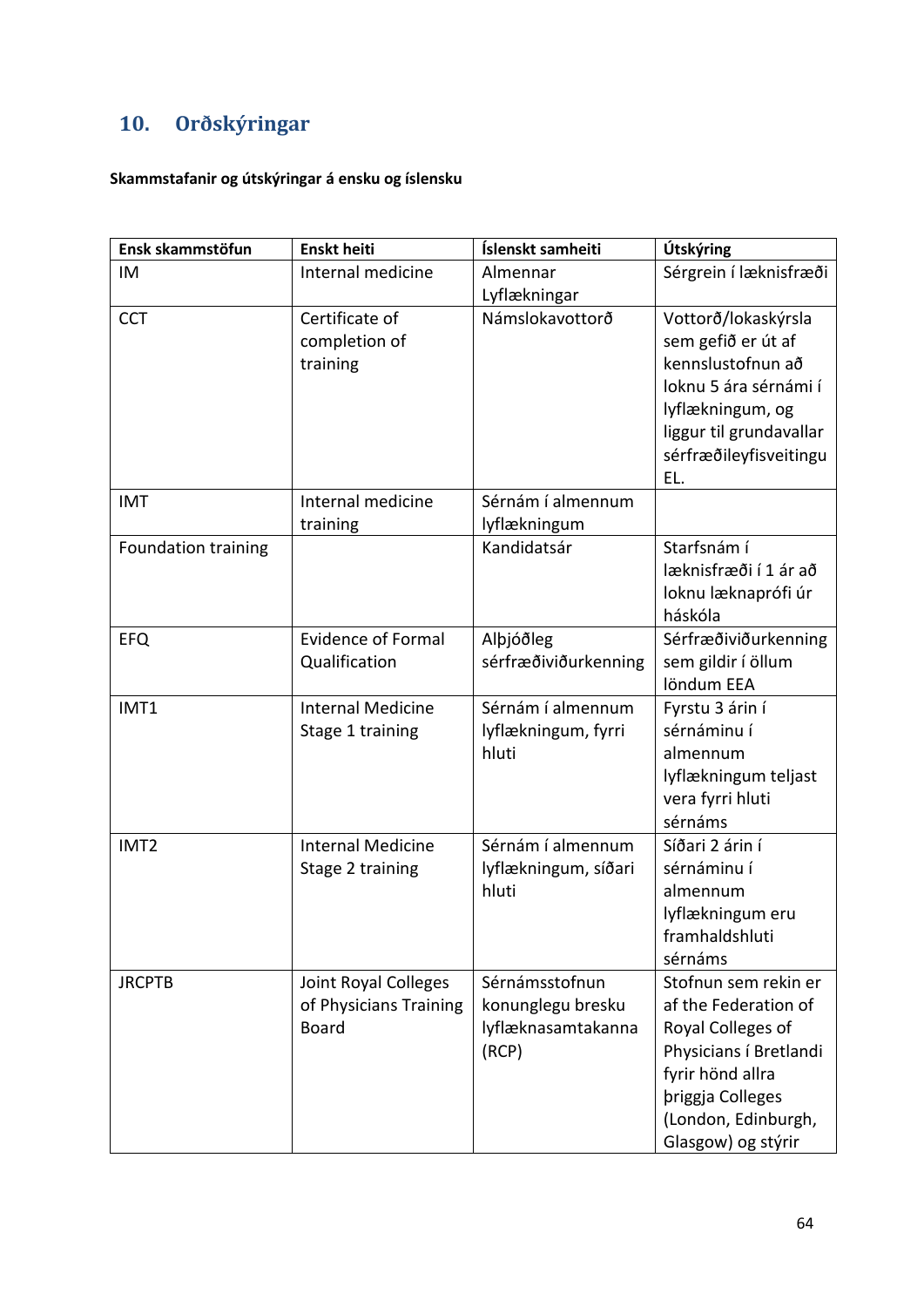|                |                        |                      | framhaldsnámi                             |
|----------------|------------------------|----------------------|-------------------------------------------|
| <b>GMC</b>     | <b>General Medical</b> | Ígildi Embættis      | lyflækna í Bretlandi<br>Stofnun sem hefur |
|                | Council                | Landlæknis á Íslandi | það markmið að                            |
|                |                        |                      | gæta hagsmuna                             |
|                |                        |                      | sjúklinga og hafa                         |
|                |                        |                      | eftirlit með menntun                      |
|                |                        |                      | og störfum lækna í                        |
|                |                        |                      | <b>Bretlandi</b>                          |
| Consultant     |                        | sérfræðilæknir       |                                           |
| <b>CESR CP</b> | Certificate of         |                      | Vottorð um að hafa                        |
|                | Eligibility for        |                      | öðlast hæfni eða                          |
|                | Specialist             |                      | staðist kröfur til að fá                  |
|                | Registration via the   |                      | sérfræðiviðurkenning                      |
|                | Combined               |                      | u í Bretlandi eftir                       |
|                | Programme              |                      | annarri leið en beirri                    |
|                |                        |                      | hefðbundu í                               |
|                |                        |                      | Bretlandi (b.e. breskt                    |
|                |                        |                      | CCT í kjölfar þjálfunar<br>í Bretlandi)   |
| SoT            | Shape of Training      |                      | Verkefni og skýrsla                       |
|                |                        |                      | sem gefin var út af                       |
|                |                        |                      | GMC árið 2013 og                          |
|                |                        |                      | lýsir framtíðarsýn- og                    |
|                |                        |                      | skipulagi                                 |
|                |                        |                      | læknamenntunar og                         |
|                |                        |                      | sérnáms í Bretlandi.                      |
| <b>GPCs</b>    | Generic professional   | Almenn fagleg hæfni  | <b>Generic Professional</b>               |
|                | capabilities           |                      | Capabilities                              |
|                |                        |                      | Framework er skjal                        |
|                |                        |                      | GMC sem lýsir                             |
|                |                        |                      | almennri hæfni sem                        |
|                |                        |                      | ætlast er til að allir                    |
|                |                        |                      | læknar tileinki sér og                    |
|                |                        |                      | er grundvallandi fyrir                    |
|                |                        |                      | ákveðna þætti allra                       |
|                |                        |                      | nýrra marklýsinga<br>sérnáms.             |
| <b>MSF</b>     | Multisource feedback   | Þverfagleg endurgjöf | Ein matsaðferð sem                        |
|                |                        | (stundum nefnt 360°  | nýtt er til að meta                       |
|                |                        | mat)                 | frammistöðu                               |
|                |                        |                      | sérnámslæknis í                           |
|                |                        |                      | starfi, fyllt út af                       |
|                |                        |                      | ýmsum starfsstéttum                       |
|                |                        |                      | innan                                     |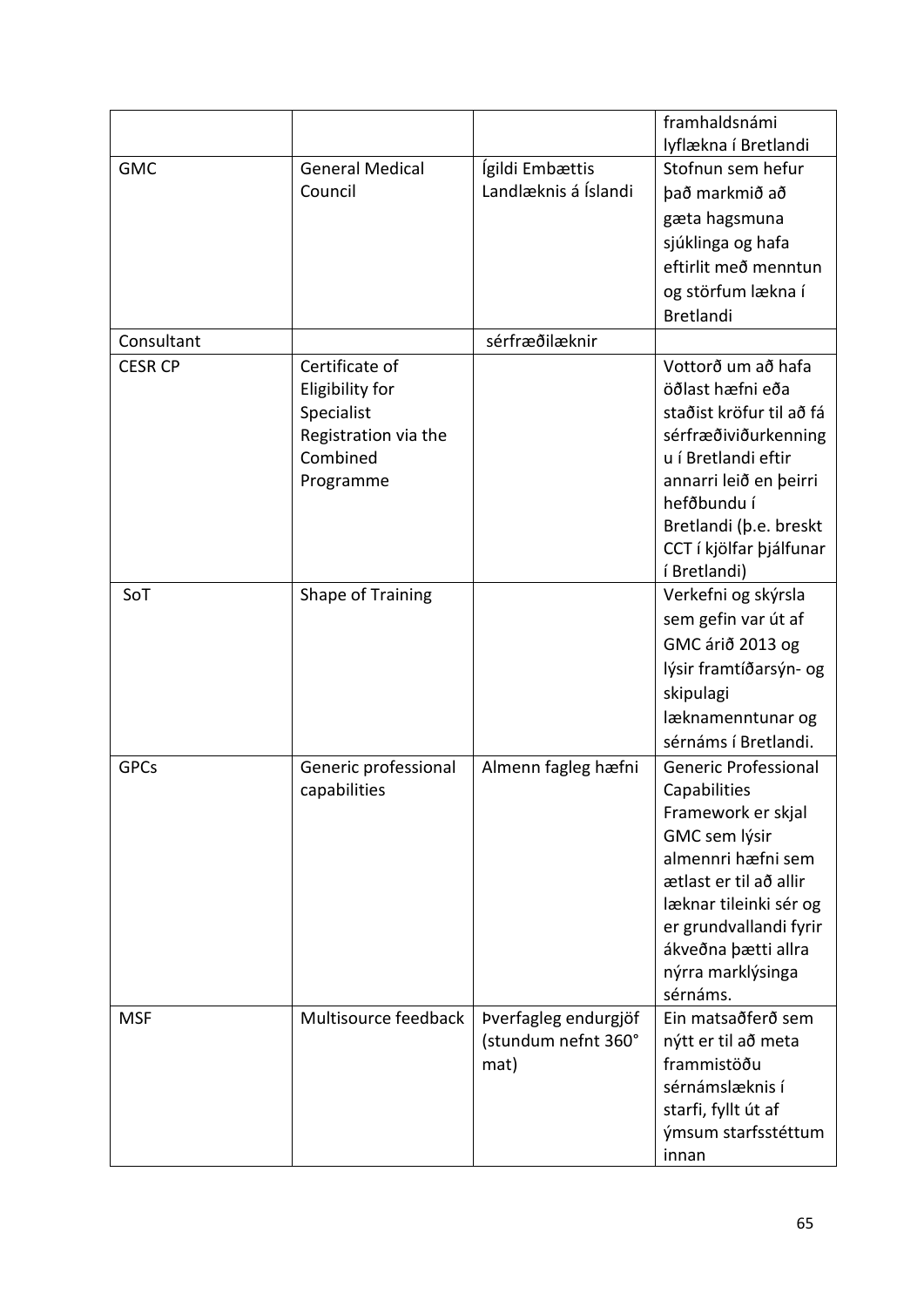|                      |                           |                                     | heilbrigðiskerfisins,                      |
|----------------------|---------------------------|-------------------------------------|--------------------------------------------|
|                      |                           |                                     | þmt sérfræðilæknum                         |
| <b>CMT</b>           | <b>Core Medical</b>       | Kjarnanám í                         | Eldri marklýsing fyrir                     |
|                      | <b>Training</b>           | lyflækningum                        | hluta sérnáms í                            |
|                      |                           |                                     | lyflækningum sem                           |
|                      |                           |                                     | var í gildi áður en IMT                    |
|                      |                           |                                     | marklýsing tók við                         |
| <b>CiPs</b>          | Capabilities in           | Starfshæfni í sérnámi               | Sú hæfni sem                               |
|                      | practice                  |                                     | sérnámslæknir þarf                         |
|                      |                           |                                     | að uppfylla til að                         |
|                      |                           |                                     | standast kröfur                            |
|                      |                           |                                     | sérnámsins. Metur                          |
|                      |                           |                                     | lykilbætti                                 |
|                      |                           |                                     | læknisstarfsins í                          |
|                      |                           |                                     | stigum trausts.                            |
| <b>Generic CiPs</b>  | Generic capabilities      | Almenn starfshæfni                  |                                            |
|                      | in practice               |                                     |                                            |
| <b>Clinical CiPs</b> | Clinical capabilities in  | Fagleg starfshæfni                  |                                            |
|                      | practice                  |                                     |                                            |
| <b>ARCP</b>          | Annual Review of          | Árlegt framvindumat                 | Mat á framvindu                            |
|                      | Competency                |                                     | sérnámslæknis sem                          |
|                      | Progression               |                                     | fer fram árlega til                        |
|                      |                           |                                     | loka sérnáms                               |
| <b>CPD</b>           | Continuing                | Símenntun                           | Símenntun sem                              |
|                      | professional              |                                     | læknir stundar eftir                       |
|                      | developement              |                                     | að sérnámi er lokið                        |
| <b>AoMRC</b>         | <b>Academy of Medical</b> |                                     |                                            |
|                      | <b>Royal Colleges</b>     | Regnhlífasamtök allra<br>konunglegu | Samráðsvettvangur<br>allra sérgreinafélaga |
|                      |                           | sérgreinasamtaka                    | Bretlandseyja                              |
|                      |                           | <b>Bretlands</b>                    |                                            |
| <b>GMP</b>           | Good medical              | Góðir starfshættir                  | Leiðbeiningar gefnar                       |
|                      | practice                  | lækna                               | út af                                      |
|                      |                           |                                     | Landlæknisembættin                         |
|                      |                           |                                     | u                                          |
| <b>ACAT</b>          | Acute care                | Heildstætt mat á                    | Matsaðferð til að                          |
|                      | assessment tool           | frammistöðu við                     | meta hæfni og gefa                         |
|                      |                           | bráðaaðstæður                       | endurgjöf á                                |
|                      |                           |                                     | frammistöðu                                |
|                      |                           |                                     | sérnámslæknis í                            |
|                      |                           |                                     | bráðum aðstæðum                            |
| <b>ALS</b>           | <b>Advanced Life</b>      | Sérhæfð endurlífgun                 | Allir læknar þurfa að                      |
|                      | Support                   |                                     | hafa gilt skirteini til                    |
|                      |                           |                                     | að stýra endurlífgun                       |
|                      |                           |                                     | en það fæst eftir að                       |
|                      |                           |                                     | hafa lokið ALS                             |
|                      |                           |                                     | námskeiði og prófi                         |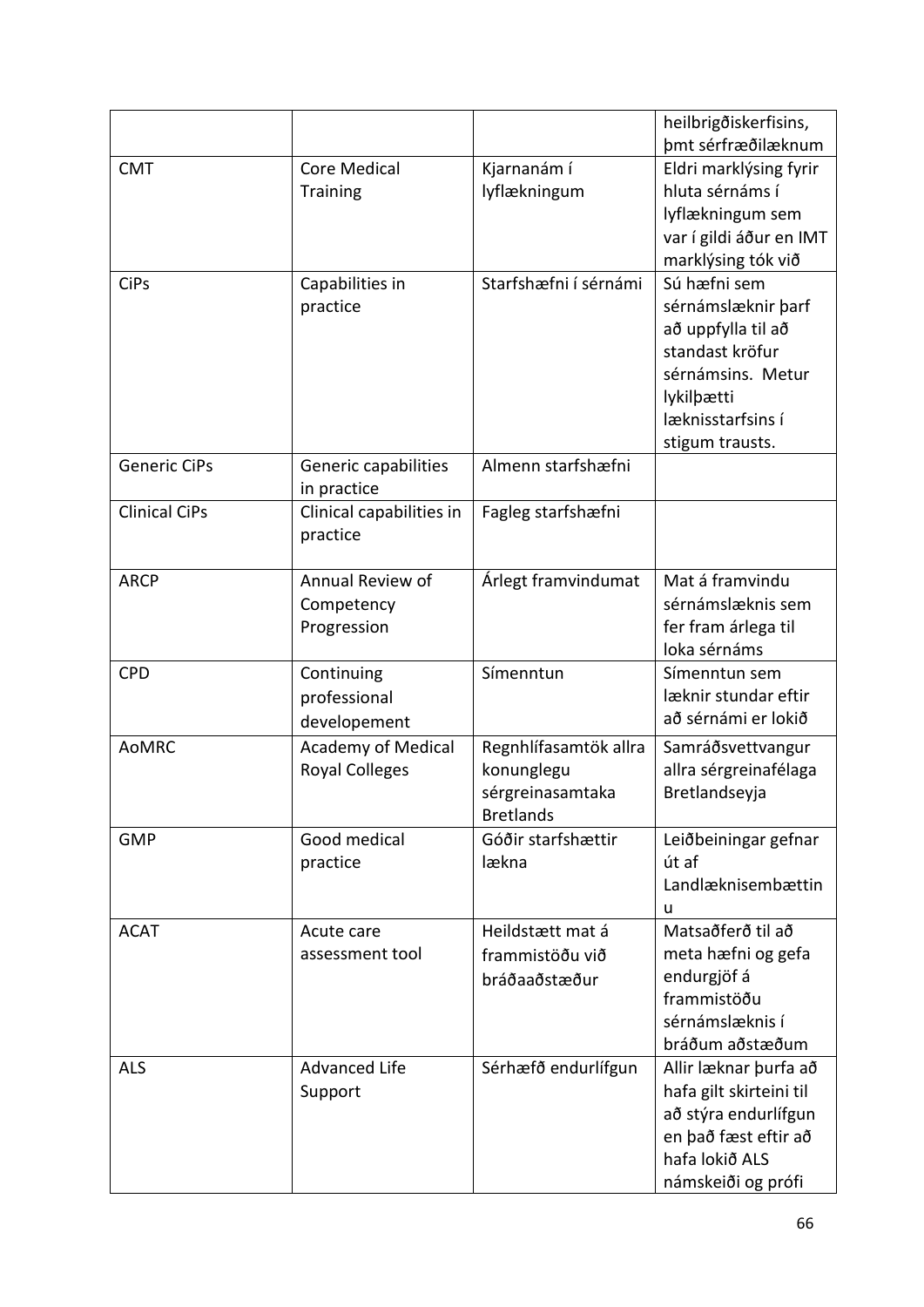| Cbd          | Case-based<br>discussion                                     | Tilfellaumræða                                         | Matsaðferðtil að<br>meta sérnámslækni í<br>starfi. Umræður um<br>sjúkratilfelli með<br>handleiðara eða í<br>stærri<br>vinnuhópiMosi2018 |
|--------------|--------------------------------------------------------------|--------------------------------------------------------|-----------------------------------------------------------------------------------------------------------------------------------------|
| <b>DOPS</b>  | Direct observation of<br>procedural skills                   | Mat á hæfni til<br>inngripa                            | Matsaðferð til að<br>staðfesta hæfni<br>sérnámslæknis til<br>inngripa sem er gert<br>undir handleiðslu<br>reyndari læknis               |
| MRCP (UK)    | Membership of the<br>Royal Colleges of<br>Physicians Diploma | Meðlimur í hinu<br>konunglega breska<br>lyflæknafélagi | Diplómagráða sem<br>læknir fær eftir að<br>hafa lokið 3 prófum í<br>sérnámi í almennum<br>lyflækningum                                  |
| Mini-CEX     | Mini-clinical<br>evaluation exercise                         | Mat á faglegri hæfni                                   | Matsaðferð sem<br>sérfræðilæknir gerir<br>eftir að hafa fylgst<br>með sérnámslækni<br>framkvæma ákveðið<br>verkefni með<br>sjúklingi    |
| <b>MCR</b>   | Multiple consultant<br>report                                | Sérfræðingsmat                                         | Matsaðferð þar sem<br>sérfræðilæknar meta<br>sérnámslækni að<br>störfum. Samantekt<br>sem tekur á hinum<br>ólíku þáttum<br>starfshæfni, |
| <b>PS</b>    | Patient survey                                               | Sjúklingakönnun                                        | Matsblað þar sem<br>sjúklingur fyllir út<br>umsögn um<br>sérnámslækni (ekki í<br>notkun á Íslandi sem<br>stendur)                       |
| <b>QIPAT</b> | Quality improvement<br>project assessment<br>tool            | Mat á<br>gæðaverkefnum                                 | Matsaðferð sem<br>notuð er til mats á<br>hæfni sérnámslæknis<br>við vinnu að gæða-<br>og umbótaverkefnum                                |
| TO           | Teaching observation                                         | Kennsluhæfni                                           | Matsaðferð til að<br>meta hæfni<br>sérnámslæknis til                                                                                    |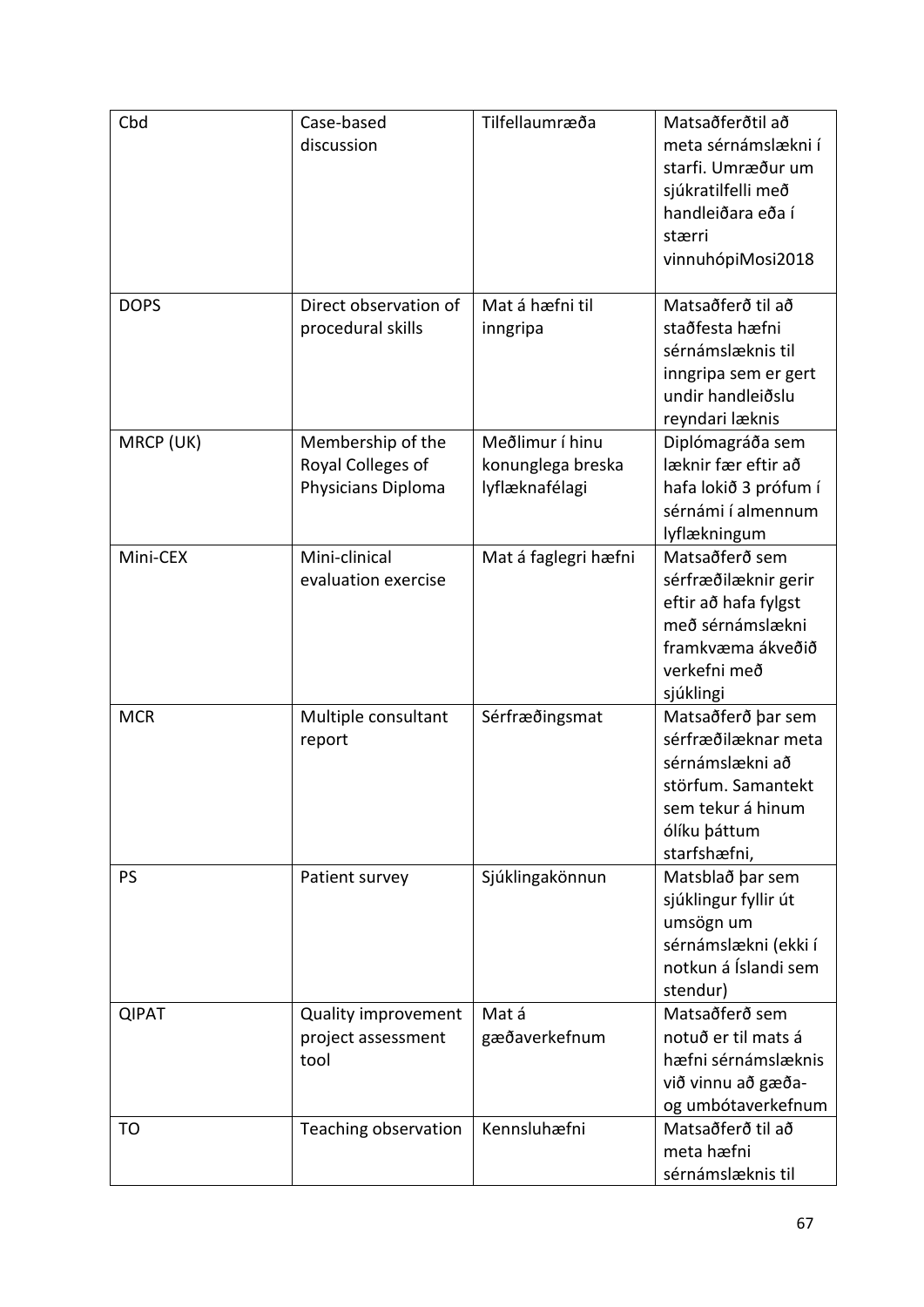|                      |                                                                                           |                                                                                                                         | kennslu og miðlun<br>upplýsinga                                                                                                           |
|----------------------|-------------------------------------------------------------------------------------------|-------------------------------------------------------------------------------------------------------------------------|-------------------------------------------------------------------------------------------------------------------------------------------|
|                      | Simulation training                                                                       | Hermikennsla                                                                                                            | Kennsla<br>sérnámslækna sem<br>fer fram í hermisetri<br>þar sem líkt er eftir<br>raunverulegum<br>aðstæðum                                |
|                      | Reflection                                                                                | Ígrundun                                                                                                                | Náms- og matsðaferð<br>sem sérnámslæknir<br>nýtir til ígrundunar<br>um lærdómsrík eða<br>erfið atvik í starfi eða<br>námi.                |
|                      | Presentations                                                                             | Komuástæða<br>sjúklings                                                                                                 | Einkenni sem<br>sjúklingur leitar<br>læknis vegna, á ekki<br>við um<br>sjúkdómsgreiningu                                                  |
|                      | Conditions                                                                                | Ástand sjúklings                                                                                                        |                                                                                                                                           |
|                      | System                                                                                    | Líffærakerfi                                                                                                            |                                                                                                                                           |
| <b>ACCS</b>          | <b>Acute Care Common</b><br>Stem Programme                                                | Sambætt kjarnanám í<br>lyflækningum,<br>bráðalækningum og<br>svæfinga-og<br>gjörgæslulækningum                          | Námsbraut sem<br>hefur verið í boði á<br>Landspitala sem<br>sérnám, en hefur nú<br>verið lögð af í öðrum<br>greinum en<br>bráðalækningum. |
| <b>ARCP</b>          | Annual Review of<br>Competency<br>Progression                                             | Árlegt framvindumat                                                                                                     | Mat á framvindu<br>læknis í sérnámi sem<br>fram fer árlega til<br>loka sérnáms                                                            |
| IM ARCP decision aid | <b>Internal Medicine</b><br>Annual Review of<br>Competency<br>Progression decision<br>aid | Ákvörðunartól fyrir<br>árlegt framvindumat í<br>sérnámi í almennum<br>lyflækningum. Einnig<br>nefnt<br>framvinduviðmið. | Sérnámslæknir þarf<br>að uppfylla ákveðin<br>skilyrði sem listuð eru<br>í ákvörðunartóli til að<br>geta færst upp um<br>námsár            |
| IMY1                 | Internal medicine<br>trainee year one                                                     | Sérnámslæknir í<br>lyflækningum á fyrsta<br>námsári                                                                     |                                                                                                                                           |
| IMY2                 | Internal medicine<br>trainee year two                                                     | Sérnámslæknir í<br>lyflækningum á öðru<br>námsári                                                                       |                                                                                                                                           |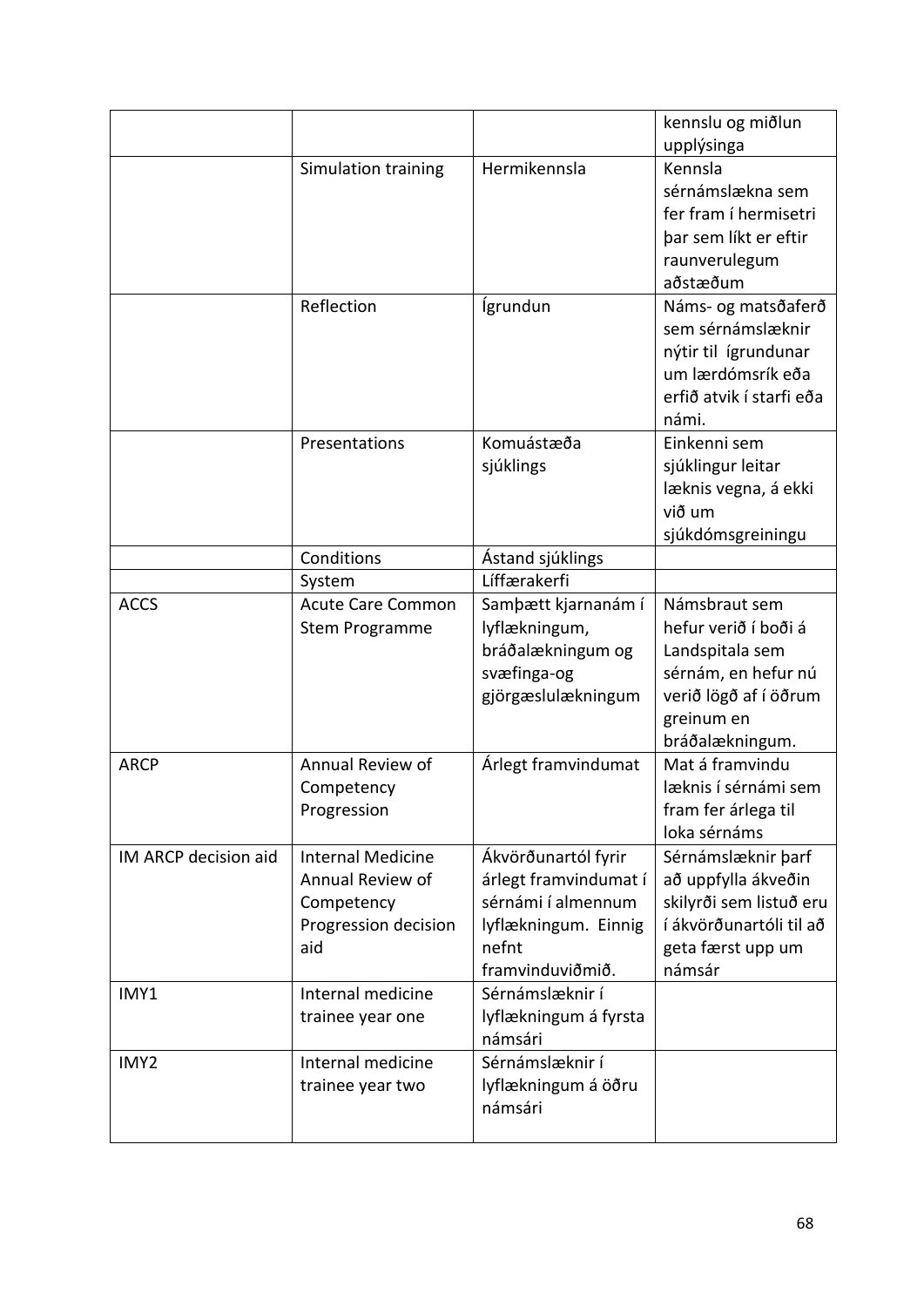| IMY3          | Internal medicine           | Sérnámslæknir í       |                        |
|---------------|-----------------------------|-----------------------|------------------------|
|               | trainee year three          | lyflækningum á þriðja |                        |
|               |                             | námsári               |                        |
|               |                             |                       |                        |
| <b>TPD</b>    | <b>Training Programme</b>   | Kennslustjóri         | Sérfræðilæknir í       |
|               | Director                    |                       | almennum               |
|               |                             |                       | lyflækningum sem       |
|               |                             |                       | skipuleggur og stýrir  |
|               |                             |                       | sérnámi í sérgrein     |
|               |                             |                       | læknisfræði            |
| IMY4          | Internal medicine           | Sérnámslæknir í       | Sérnámslæknir með      |
|               | trainee year four           | lyflækningum á        | aukna ábyrgð           |
|               |                             | fjórða námsári        |                        |
| IMY5          | Internal medicine           | Sérnámslæknir í       | Sérnámslæknir með      |
|               | trainee year five           | lyflækningum á        | aukna ábyrgð           |
|               |                             | fimmta námsári        |                        |
| HDU           | High dependency             | Hágæsludeild          |                        |
|               | unit                        |                       |                        |
| ICU           | Intensive care unit         | Gjörgæsludeild        |                        |
| ES            | Educational                 | Sérnámshandleiðari    | Sérfræðilæknir sem     |
|               | supervisor                  |                       | sér um handleiðslu     |
|               |                             |                       | sérnámslæknis í        |
|               |                             |                       | starfi/námi,           |
|               |                             |                       | venjulega sami aðili á |
|               |                             |                       | fyrri hluta sérnáms    |
| <b>WPBA</b>   | Workplace-based             | Vinnutengt námsmat    | Samheiti yfir hinar    |
|               | assessment                  |                       | ólíku matsaðferðir     |
|               |                             |                       | sem notaðar eru til    |
|               |                             |                       | að meta hæfni          |
|               |                             |                       | sérnámslæknis          |
| <b>DNACPR</b> | Do not attempt              | Breskt hugtak sem     | Meðferðartakmörkun     |
|               | cardiopulmonary             | lýsir                 | sem sett er begar      |
|               | resuscitation               | meðferðarmarkmiðu     | ekki er við hæfi að    |
|               |                             | m öðrum en fullri     | endurlífga sjúkling    |
|               |                             | meðferð.              |                        |
|               | <b>Faculty of Medical</b>   | Faghópur um           | Samstarfsverkefni      |
|               | <b>Education in Iceland</b> | handleiðaraþjálfun    | Landspítala,           |
|               |                             |                       | Þróunarmiðstöðvar      |
|               |                             |                       | Íslenskrar             |
|               |                             |                       | Heilsugæslu,           |
|               |                             |                       | Sjúkarhússins á        |
|               |                             |                       | Akureyri og            |
|               |                             |                       | Menntavísindasviðs     |
|               |                             |                       | Háskóla Íslands um     |
|               |                             |                       | próun                  |
|               |                             |                       | handleiðaraþjálfunar   |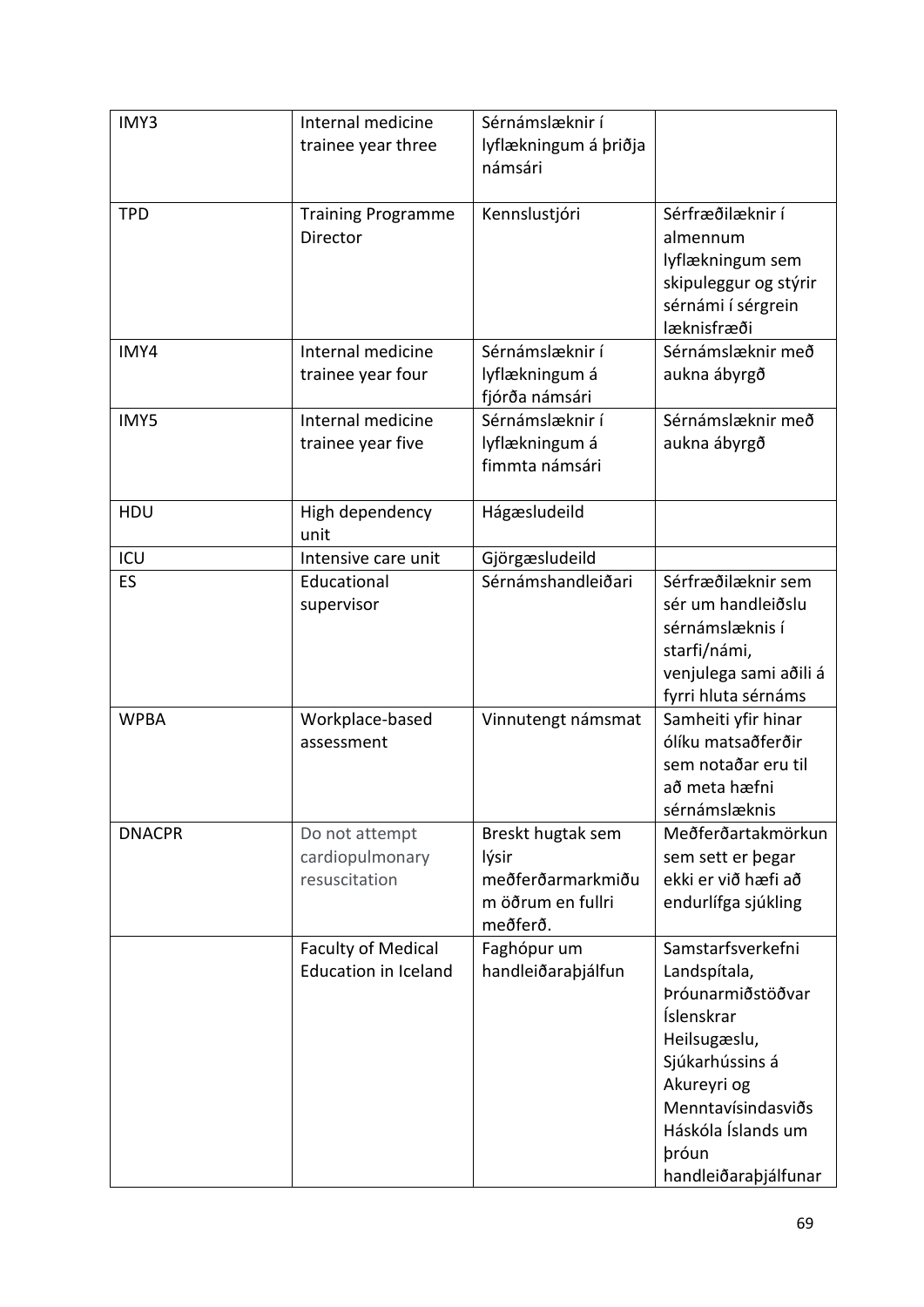|              |                             |                    | og annarra málefna     |
|--------------|-----------------------------|--------------------|------------------------|
|              |                             |                    | tengdum                |
|              |                             |                    | menntavísindum         |
|              |                             |                    | lækna á Íslandi.       |
| Formative    |                             | Leiðsagnarmat      | Mat gert á inngripum   |
| assessment   |                             |                    | eða annarri hæfni      |
|              |                             |                    | sérnámslæknis, þar     |
|              |                             |                    | sem megináhersla er    |
|              |                             |                    | lögð á endurgjöf og    |
|              |                             |                    | leiðsögn. Matsaðferð   |
|              |                             |                    | til náms.              |
| Summative    |                             | Lokamat            | Mat gert á inngripum   |
| assessment   |                             |                    | eða annarri hæfni      |
|              |                             |                    | sem talið er staðfesta |
|              |                             |                    | sjálfstæði             |
|              |                             |                    | sérnámslæknis til      |
|              |                             |                    | viðkomandi             |
|              |                             |                    | framkvæmdar.           |
|              |                             |                    | Matsaðferð til prófs.  |
| <b>SLE</b>   | Supervised learning         | Vinnutengt mat     | Samheiti yfir hinar    |
|              | events                      |                    | ólíku matsaðferðir     |
|              |                             |                    | sem nýttar eru til að  |
|              |                             |                    | meta hæfni             |
|              |                             |                    | sérnámslæknis við      |
|              |                             |                    | störf. Á við þau       |
|              |                             |                    | eyðublöð þar sem       |
|              |                             |                    | sérfræðingur hefur     |
|              |                             |                    | beint eftirlit með     |
|              |                             |                    | störfum                |
|              |                             |                    | sérnámslæknis og       |
|              |                             |                    | gefur endurgjöf.       |
| CS           | Clinical supervisor         | Faghandleiðari     | Sérfræðilæknir sem     |
|              |                             |                    | sér um handleiðslu     |
|              |                             |                    | sérnámslæknis í        |
|              |                             |                    | starfi/námi meðan      |
|              |                             |                    | hann er við störf á    |
|              |                             |                    | tiltekinni deild eða í |
|              |                             |                    | tiltekinni             |
|              |                             |                    | undirsérgrein          |
|              |                             |                    | lyflæknisfræðinnar     |
| <b>ESR</b>   | Educational                 | Skýrsla            | Sérnámshandleiðari     |
|              | supervisor report           | sérnámshandleiðara | gerir árlega skýrslu   |
|              |                             |                    | um sérnámslækni.       |
|              |                             |                    | Skýrslan er notuð í    |
|              |                             |                    | árlegu framvindumati   |
| <b>PACES</b> | <b>Practical Assessment</b> | Verklegt próf í    | Lokapróf í             |
|              | of Clinical                 | lyflækningum       | lyflækningum sem að    |